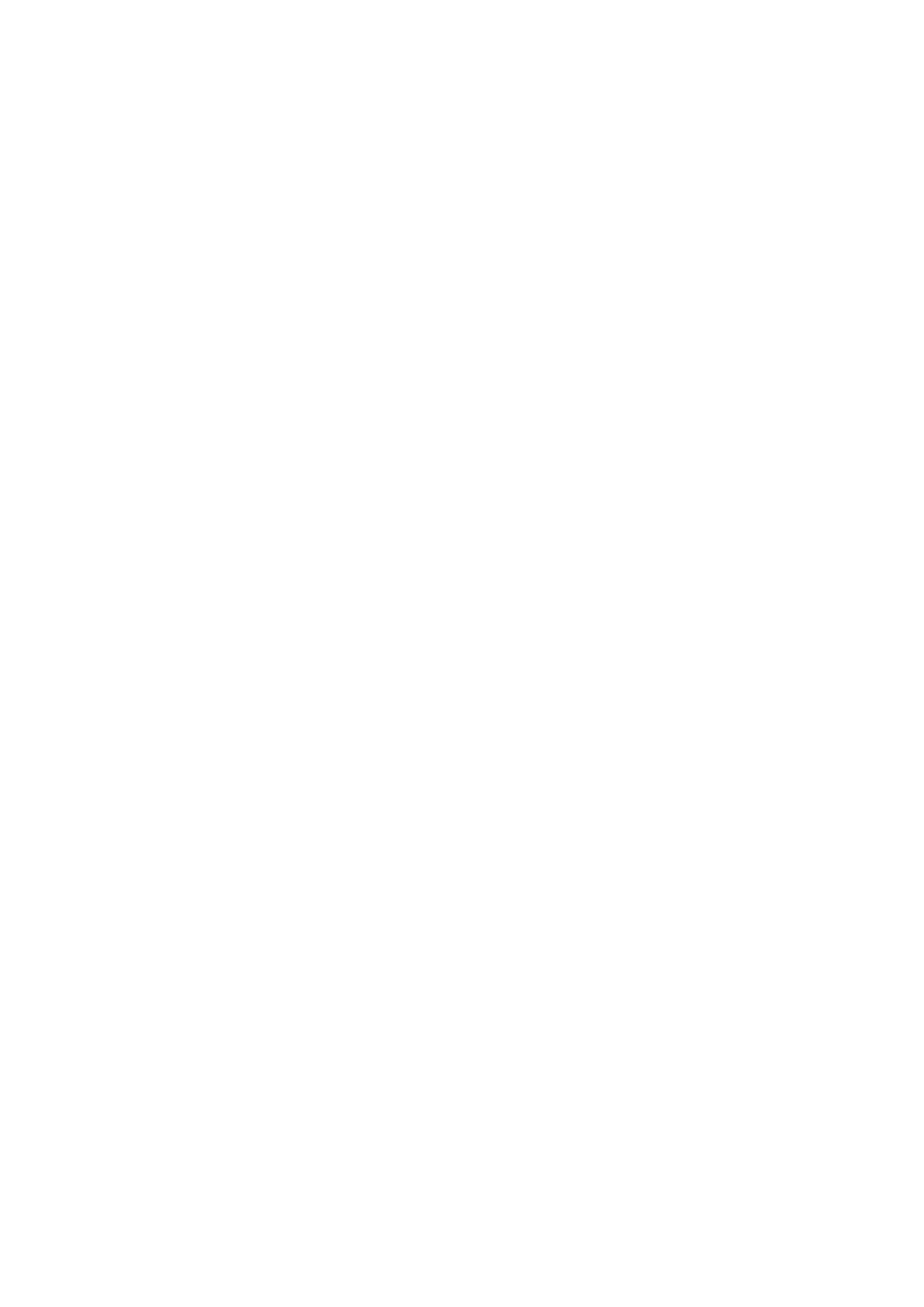# Abstract

Functional hardware description languages have been around for a while, but never saw adoption on a large scale. Even though advanced features like higher order functions and polymorphism could enable very natural parametrization of hardware descriptions, the conventional hardware description languages VHDL and Verilog are still most widely used.

Cλash is a new functional hardware description language using Haskell's syntax and semantics. It allows structurally describing synchronous hardware, using normal Haskell syntax combined with a selection of built-in functions for operations like addition or list operations. More complex constructions like higher order functions and polymorphism are fully supported.

Cλash supports stateful descriptions through explicit descriptions of a function's state. Every function accepts an argument containing its current state and returns its updated state as a part of its result. This means every function is called exactly once for each cycle, limiting Cλash to synchronous systems with a single clock domain.

A prototype compiler for Cλash has been implemented that can generate an equivalent VHDL description (using mostly structural VHDL). The prototype uses the front-end (parser, type-checker, desugarer) of the existing GHC Haskell compiler. This front-end generates a Core version of the description, which is a very small typed functional language. A normalizing system of transformations brings this Core version into a normal form that has any complex parts (higher order functions, polymorphism, complex nested structures) removed. The normal form can then be easily translated to VHDL. This design has proven to be very suitable. In particular the transformation system allows for some theoretical analysis and proofs about the compiler design itself (which have been left as future work).

Using Haskell syntax, semantics and existing tools has enabled the rapid creation of the prototype, but it also became clear that Haskell is not the ideal language for hardware specification. The problems encountered could be solved with syntax extensions and major improvements to Haskell's dependent typing support, or be circumvented entirely by developing a completely new language.

Cλash already allows for implementing real world systems, but has not seen much testing yet. There is much room for improvement, but there is also a clear path forward for further research.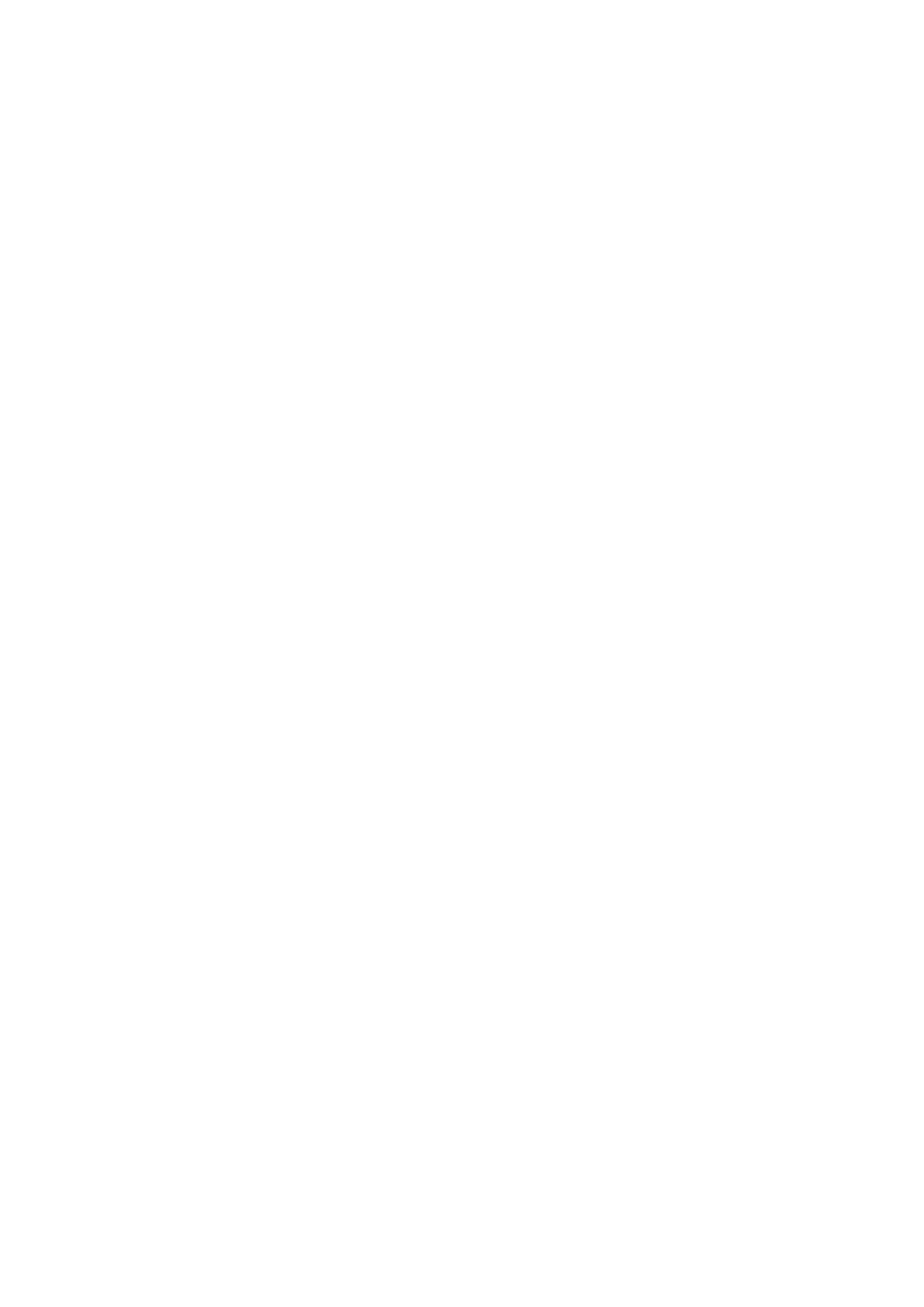# Acknowledgements

This thesis and the research it presents is not the result of just my own work. I have received a lot of ideas, inspiration and comments from other people, who I would like to mention here.

First of all, I would like to thank Christiaan Baaij, which has been my partner in crime during this research. Together we have started a new area of research at the University of Twente, in which I would not have progressed so far on my own.

Then there is my first supervisor, Jan Kuper, whose visions and ideas have sparked this research and who always managed to place my practical views into the proper theoretical background. The rest of the graduation committee has been a great help, providing feedback, comments and challenging questions, each from their own unique point of view.

Finally, I would like to thank Brenda, who has been suffering my working late and general lack of time for just over a year now.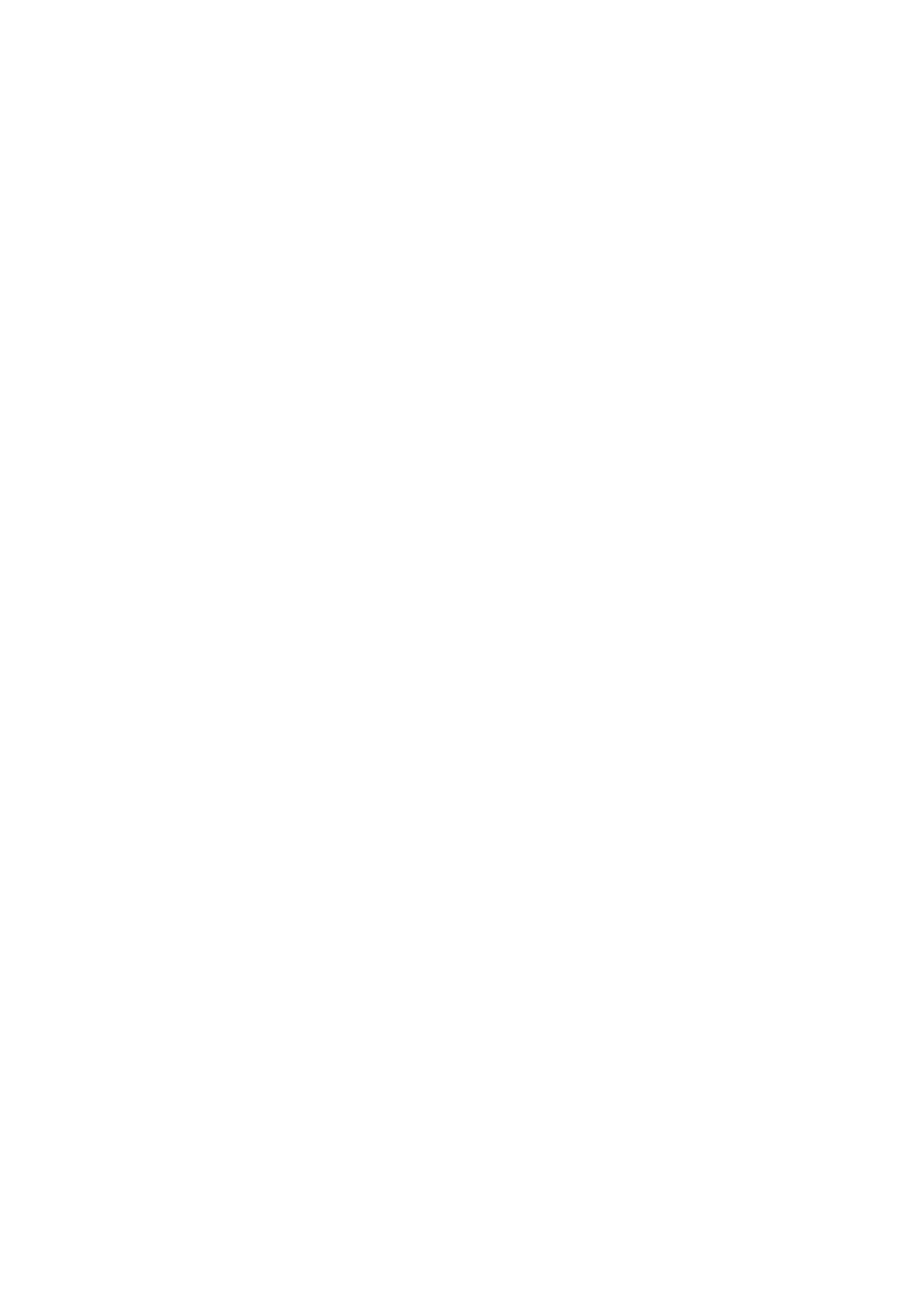# Contents

| $\mathbf{1}$          |                                                                                                                                                                                                                                | 13 |  |  |  |
|-----------------------|--------------------------------------------------------------------------------------------------------------------------------------------------------------------------------------------------------------------------------|----|--|--|--|
| 1.1                   |                                                                                                                                                                                                                                | 13 |  |  |  |
| 1.2                   |                                                                                                                                                                                                                                | 13 |  |  |  |
|                       |                                                                                                                                                                                                                                |    |  |  |  |
| $\mathbf{2}$          |                                                                                                                                                                                                                                | 15 |  |  |  |
| 2.1                   |                                                                                                                                                                                                                                | 15 |  |  |  |
| 2.2                   |                                                                                                                                                                                                                                | 17 |  |  |  |
| 2.3                   |                                                                                                                                                                                                                                | 18 |  |  |  |
| 2.3.1                 |                                                                                                                                                                                                                                | 19 |  |  |  |
| 2.3.2                 |                                                                                                                                                                                                                                | 20 |  |  |  |
| 2.3.3                 |                                                                                                                                                                                                                                | 22 |  |  |  |
| 2.4                   |                                                                                                                                                                                                                                | 23 |  |  |  |
| 2.4.1                 |                                                                                                                                                                                                                                | 23 |  |  |  |
| 2.5                   |                                                                                                                                                                                                                                | 24 |  |  |  |
| 2.6                   |                                                                                                                                                                                                                                | 24 |  |  |  |
| 2.7                   |                                                                                                                                                                                                                                | 24 |  |  |  |
| 2.7.1                 | Approaches to state in the continuum control of the state of the state of the state of the state of the state of the state of the state of the state of the state of the state of the state of the state of the state of the s | 25 |  |  |  |
| 2.7.2                 |                                                                                                                                                                                                                                | 27 |  |  |  |
| 2.7.3                 |                                                                                                                                                                                                                                | 28 |  |  |  |
| 2.8                   |                                                                                                                                                                                                                                | 28 |  |  |  |
| 2.8.1                 |                                                                                                                                                                                                                                | 29 |  |  |  |
| 2.8.2                 | General recursion in the contract of the contract of the contract of the contract of the contract of the contract of the contract of the contract of the contract of the contract of the contract of the contract of the contr | 30 |  |  |  |
|                       |                                                                                                                                                                                                                                |    |  |  |  |
| 3                     |                                                                                                                                                                                                                                | 31 |  |  |  |
| 3.1                   |                                                                                                                                                                                                                                | 31 |  |  |  |
| 3.2                   |                                                                                                                                                                                                                                | 31 |  |  |  |
| 3.3                   |                                                                                                                                                                                                                                | 32 |  |  |  |
| 3.4                   | Prototype design (and accommodation of the contract of the contract of the contract of the contract of the contract of the contract of the contract of the contract of the contract of the contract of the contract of the con | 32 |  |  |  |
| 3.5                   | The Core language in the contract of the core of the core language in the core language in the core of the core of the core of the core of the core of the core of the core of the core of the core of the core of the core of | 34 |  |  |  |
| 3.5.1                 |                                                                                                                                                                                                                                | 39 |  |  |  |
| 3.6                   |                                                                                                                                                                                                                                | 42 |  |  |  |
| 3.6.1                 |                                                                                                                                                                                                                                | 42 |  |  |  |
| 3.6.2                 |                                                                                                                                                                                                                                | 42 |  |  |  |
| 3.6.3                 |                                                                                                                                                                                                                                |    |  |  |  |
| 3.6.4                 |                                                                                                                                                                                                                                |    |  |  |  |
| 3.7                   |                                                                                                                                                                                                                                |    |  |  |  |
| 3.7.1                 | State in normal form interesting in the state of the state in normal form interesting in the state in normal form                                                                                                              | 44 |  |  |  |
| 3.7.2                 |                                                                                                                                                                                                                                | 48 |  |  |  |
| 3.8                   |                                                                                                                                                                                                                                | 50 |  |  |  |
|                       |                                                                                                                                                                                                                                |    |  |  |  |
| $\overline{4}$<br>4.1 | Normal form                                                                                                                                                                                                                    | 53 |  |  |  |
|                       |                                                                                                                                                                                                                                | 53 |  |  |  |
| 4.1.1<br>4.2          |                                                                                                                                                                                                                                | 56 |  |  |  |
|                       |                                                                                                                                                                                                                                | 57 |  |  |  |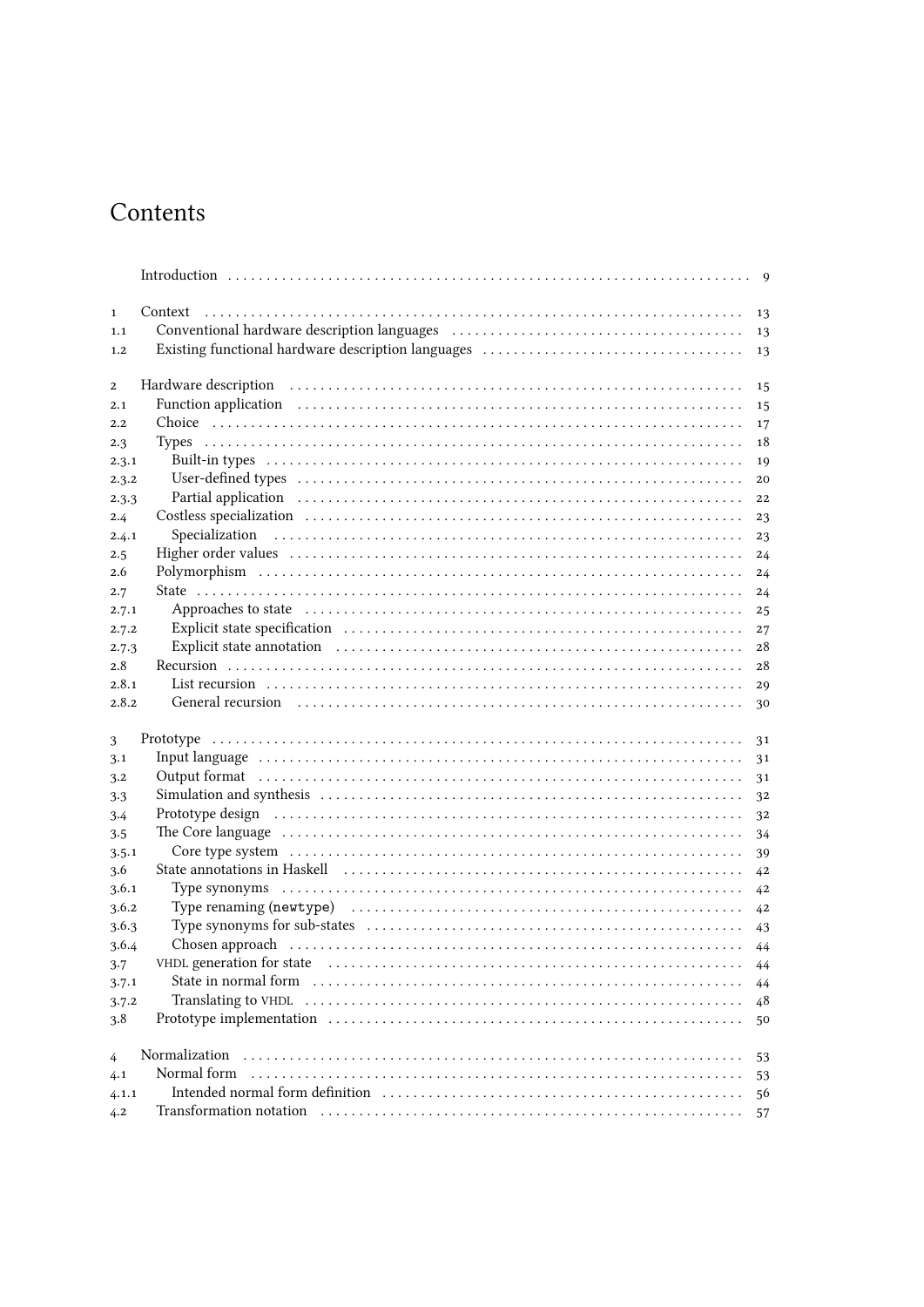| 4.2.1 |                                                                                                                                                                                                                                | 61  |  |  |  |
|-------|--------------------------------------------------------------------------------------------------------------------------------------------------------------------------------------------------------------------------------|-----|--|--|--|
| 4.2.2 |                                                                                                                                                                                                                                |     |  |  |  |
| 4.2.3 |                                                                                                                                                                                                                                |     |  |  |  |
| 4.3   |                                                                                                                                                                                                                                | 63  |  |  |  |
| 4.3.1 |                                                                                                                                                                                                                                | 64  |  |  |  |
| 4.3.2 | Program structure in the continuum control of the control of the control of the control of the control of the control of the control of the control of the control of the control of the control of the control of the control | 69  |  |  |  |
| 4.3.3 |                                                                                                                                                                                                                                | 73  |  |  |  |
| 4.3.4 |                                                                                                                                                                                                                                | 75  |  |  |  |
| 4.3.5 |                                                                                                                                                                                                                                | 76  |  |  |  |
| 4.3.6 |                                                                                                                                                                                                                                | 79  |  |  |  |
| 4.4   |                                                                                                                                                                                                                                | 87  |  |  |  |
| 4.4.1 |                                                                                                                                                                                                                                | 87  |  |  |  |
| 4.4.2 |                                                                                                                                                                                                                                | 89  |  |  |  |
| 4.4.3 |                                                                                                                                                                                                                                | 89  |  |  |  |
| 4.4.4 |                                                                                                                                                                                                                                | 89  |  |  |  |
| 4.5   |                                                                                                                                                                                                                                | 90  |  |  |  |
| 4.5.1 |                                                                                                                                                                                                                                | 91  |  |  |  |
| 4.5.2 |                                                                                                                                                                                                                                | 92  |  |  |  |
| 4.5.3 |                                                                                                                                                                                                                                | 92  |  |  |  |
| 4.5.4 |                                                                                                                                                                                                                                | 93  |  |  |  |
| 4.5.5 |                                                                                                                                                                                                                                | 93  |  |  |  |
|       | Future work in additional contract the contract of the contract of the contract of the contract of the contract of the contract of the contract of the contract of the contract of the contract of the contract of the contrac |     |  |  |  |
| 5     |                                                                                                                                                                                                                                | 95  |  |  |  |
| 5.1   |                                                                                                                                                                                                                                | 95  |  |  |  |
| 5.2   |                                                                                                                                                                                                                                | 95  |  |  |  |
| 5.3   |                                                                                                                                                                                                                                | 95  |  |  |  |
| 5.3.1 |                                                                                                                                                                                                                                | 97  |  |  |  |
| 5.3.2 |                                                                                                                                                                                                                                | 98  |  |  |  |
| 5.3.3 |                                                                                                                                                                                                                                | 98  |  |  |  |
| 5.4   |                                                                                                                                                                                                                                | 99  |  |  |  |
| 5.5   |                                                                                                                                                                                                                                | 99  |  |  |  |
| 5.6   | Multiple clock domains and asynchronicity (and the contract of the contract of the state of the state of the state of the state of the state of the state of the state of the state of the state of the state of the state of  | 100 |  |  |  |
| 5.7   |                                                                                                                                                                                                                                | 101 |  |  |  |
| 5.8   |                                                                                                                                                                                                                                | 103 |  |  |  |
| 5.9   |                                                                                                                                                                                                                                | 104 |  |  |  |
| 6     |                                                                                                                                                                                                                                | 107 |  |  |  |
|       |                                                                                                                                                                                                                                | 109 |  |  |  |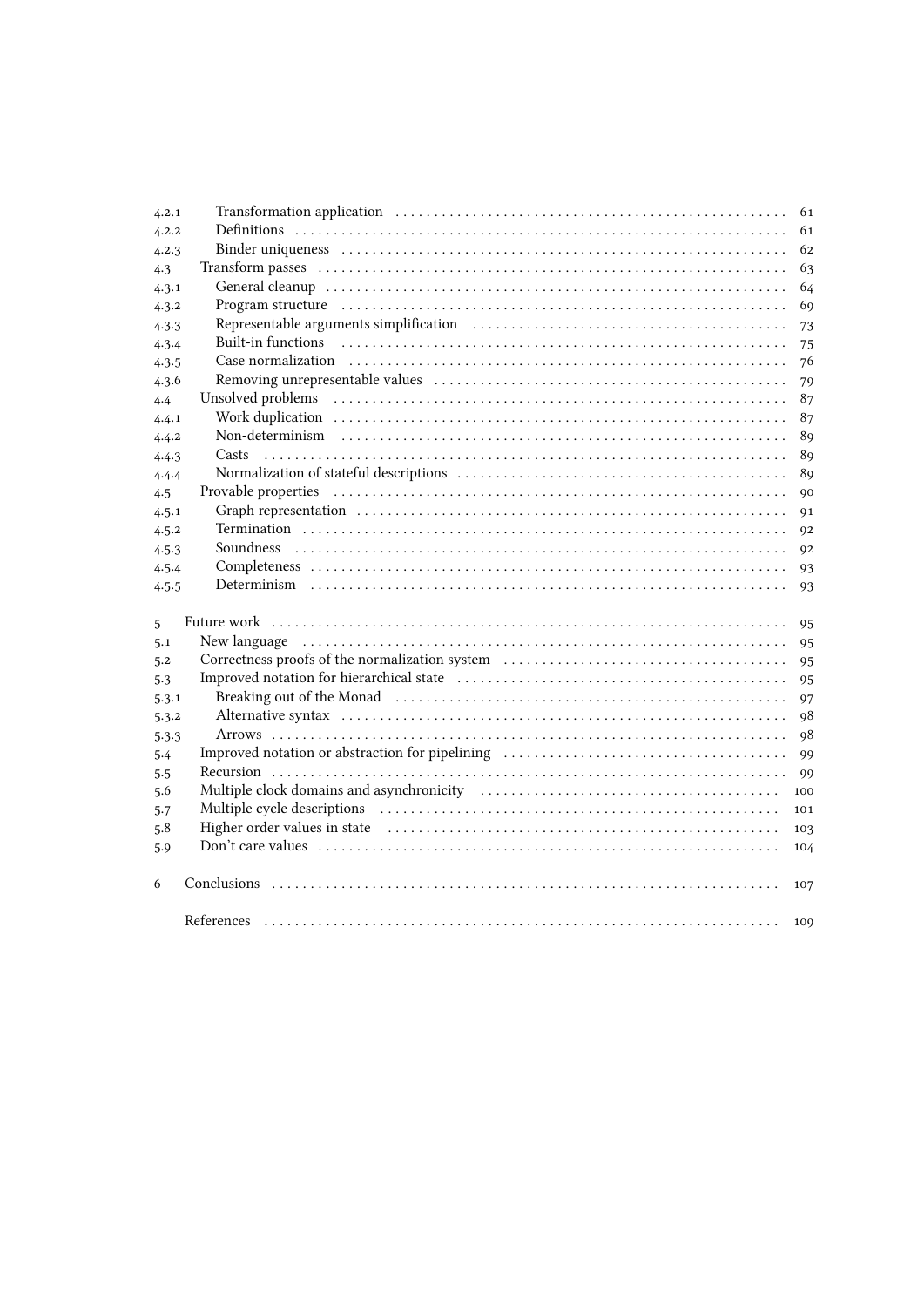# <span id="page-8-0"></span>Introduction

This thesis describes the result and process of my work during my Master's assignment. In these pages, I will introduce the world of hardware descriptions, the world of functional languages and compilers and introduce the hardware description language Cλash that will connect these worlds and puts a step towards making hardware programming on the whole easier, more maintainable and generally more pleasant.

This assignment has been performed in close cooperation with Christiaan Baaij, whose Master's thesis[[1\] has](#page-108-0) been completed at the same time as this thesis. Where this thesis focuses on the interpretation of the Haskell language and the compilation process,[[1\] has a more thorough study of the field, explores more advanced](#page-108-0) types and provides a case study.

#### Research goals

This research started out with the notion that a functional program is very easy to interpret as a hardware description. A functional program typically makes no assumptions about evaluation order and does not have any side effects. This fits hardware nicely, since the evaluation order for hardware is simply everything in parallel.

As a motivating example, consider the simple functional program shown in example 1<sup>1</sup>. This is a very natural way to describe a lot of parallel not ports, that perform a bit-wise not on a bit-vector. The example also shows an image of the architecture described.



Example 1 Simple architecture that inverts a vector of bits.

Slightly more complicated is the incremental summation of values shown in [example 2](#page-9-0)<sup>1</sup>.

In this example we see a recursive function sum' that recurses over a list and takes an accumulator argument that stores the sum so far. On each step of the recursion, another number from the input vector is added to the accumulator and each intermediate step returns its result.

This is a nice description of a series of sequential adders that produce the incremental sums of a vector of numbers. For an input list of length 4, the corresponding architecture is show in the example.

[<sup>1</sup>](#page--1-0) This example is not in the final Cλash syntax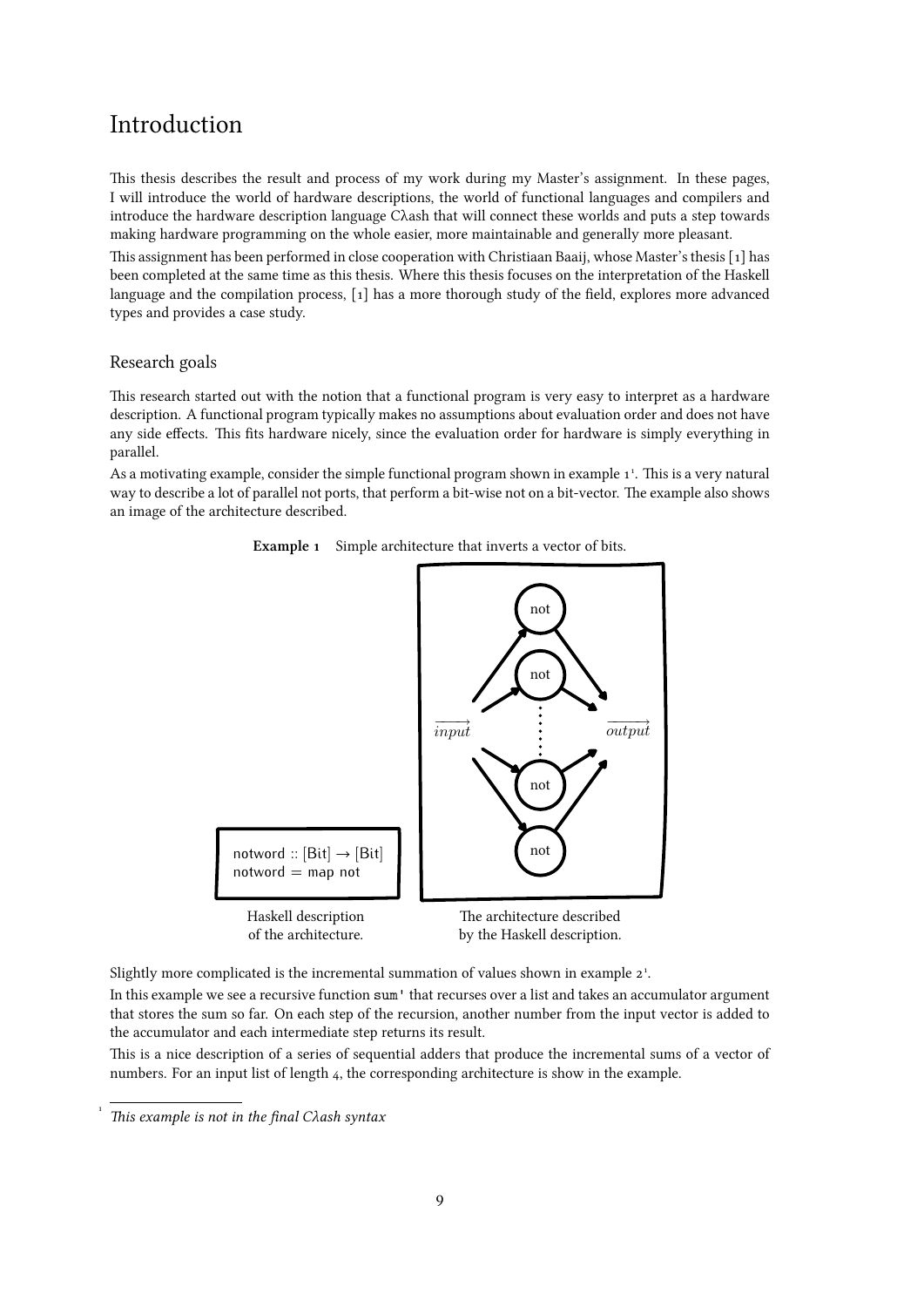# Introduction

Example 2 A recursive description that sums values.

<span id="page-9-0"></span>sum  $::$  [Int]  $\rightarrow$  [Int]  $sum = sum' 0$ sum' ::  $Int \rightarrow [Int] \rightarrow [Int]$ sum' acc  $| \cdot | = | \cdot |$ sum' acc  $(x:xs) = acc'$  :  $(sum' acc' xs)$ where  $acc' = x + acc$ 



Haskell description of the architecture. The architecture described by the Haskell description.

Or... is this the description of a single accumulating adder, that will add one element of each input each clock cycle and has a reset value of 0? In that case, we would have described the architecture show in example 3





The distinction in possible interpretations we see here, is an important distinction in this research. In the first figure, the recursion in the code is taken as recursion in space and each recursion step results in a different piece of hardware, all of which are active simultaneously. In the second figure, the recursion in the code is taken as recursion in time and each recursion step is executed sequentially, on the same piece of hardware.

In this research we explore how to apply these two interpretations to hardware descriptions. Additionally, we explore how other functional programming concepts can be applied to hardware descriptions to give use an efficient way to describe hardware.

This leads us to the following research question:

# "How can we describe the structural properties of a hardware design, using a functional language?"

We can further split this into sub-questions from a hardware perspective:

- *•* How can we describe a stateful design?
- *•* How can we describe (hierarchical) structure in a design?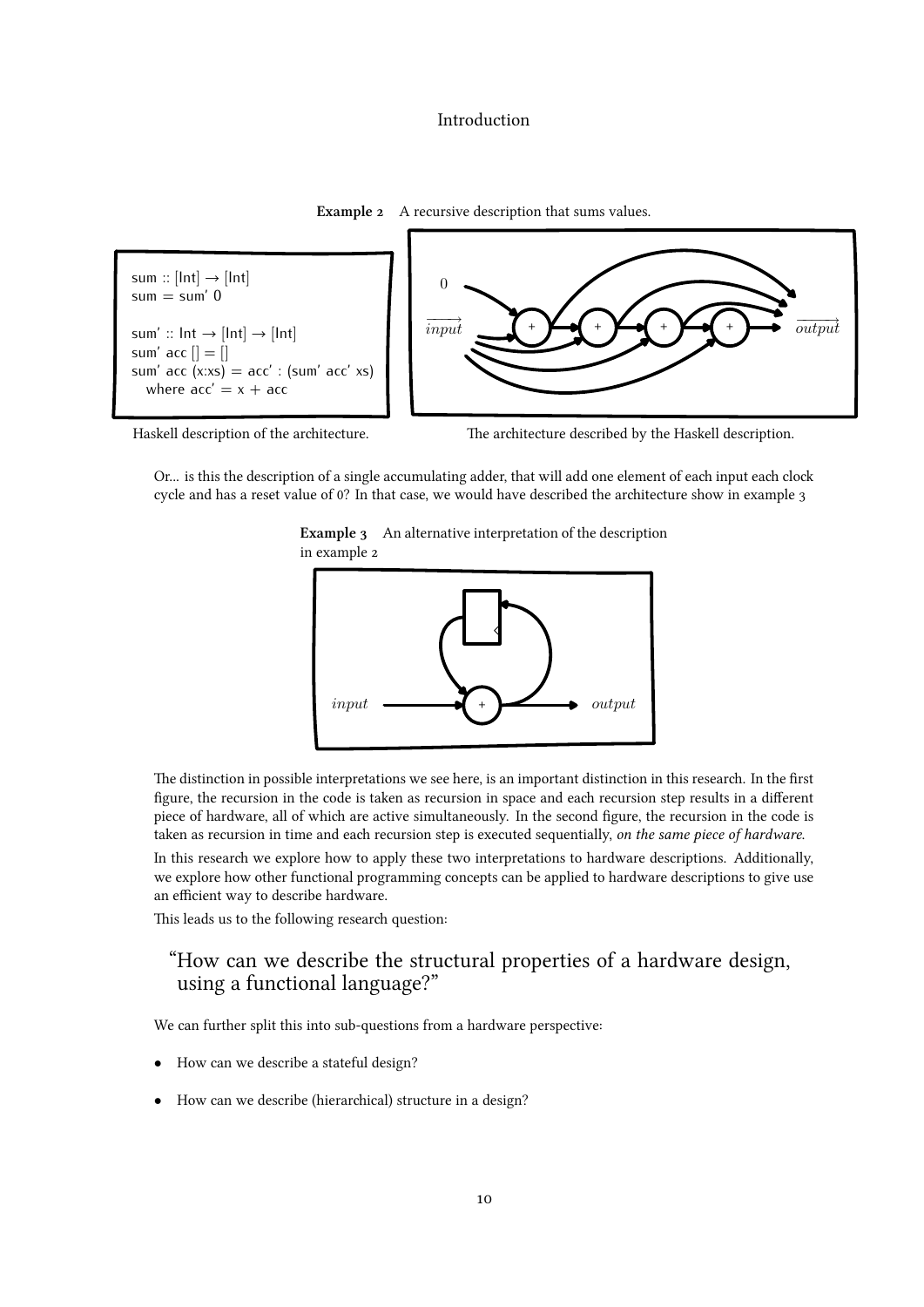# Introduction

And sub-questions from a functional perspective:

- How to interpret recursion in descriptions?
- *•* How to interpret polymorphism?
- How to interpret higher-order descriptions?

In addition to looking at designing a hardware description language, we will also implement a prototype to test ideas. This prototype will translate hardware descriptions written in the Haskell functional language to simple (netlist-like) hardware descriptions in the VHDL language. The reasons for choosing these languages are detailed in section [3.1](#page-30-0) and [3.2](#page-30-0) respectively.

The result of this research will thus be a prototype compiler and a language that it can compile, to which we will refer to as the Cλash system and Cλash language for short, or simply Cλash.

#### Outline

In the first chapter, we will sketch the context for this research. The current state and history of hardware description languages will be briefly discussed, as well as the state and history of functional programming. Since we are not the first to have merged these approaches, a number of other functional hardware description languages are briefly described.

#### The name Cλash

The name Cλash more-or-less expands to CAES language for hardware descriptions, where CAES refers to the research chair where this project was undertaken (Computer Architectures for Embedded Systems). The lambda in the name is of course a reference to the lambda abstraction, which is an essential element of most functional languages (and is also prominent in the Haskell logo).

Cλash is pronounced like 'Clash'.

Chapter two describes the exploratory part of this research: how can we describe hardware using a functional language and how can we use functional concepts for hardware descriptions?

Chapter three talks about the prototype that was created and which has guided most of the research. There is some attention for the language chosen for our hardware descriptions, Haskell. The possibilities and limits of this prototype are further explored.

During the creation of the prototype, it became apparent that some structured way of doing program transformations was required. Doing ad hoc interpretation of the hardware description proved non-scalable. These transformations and their application are the subject of the fourth chapter.

The next chapter sketches ideas for further research, which are many. Some of them have seen some initial exploration and could provide a basis for future work in this area.

Finally, we present our conclusions.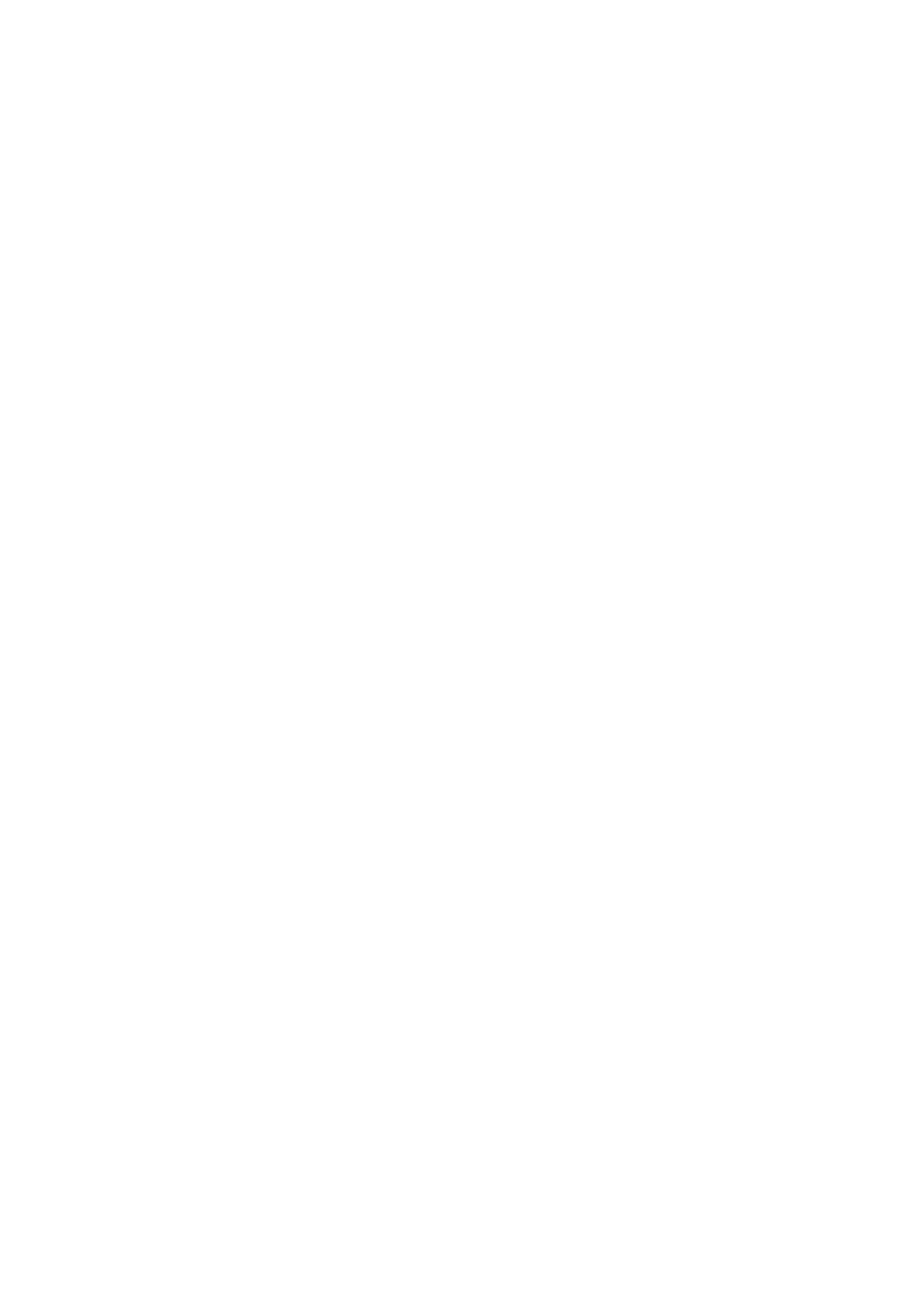# <span id="page-12-0"></span>1 Context

An obvious question that arises when starting any research is 'Has this not been done before?'. Using a functional language for describing hardware is not a new idea at all. In fact, there has been research into functional hardware description even before the conventional hardware description languages were created. Examples of these are  $\mu$ FP [\[4\] and Ruby \[5\]. Functional](#page-108-0) languages were not nearly as advanced as they are now, and functional hardware description never really got off.

Recently, there have been some renewed efforts, especially using the Haskell functional language. Examples are Lava [\[6\] \(an](#page-108-0) EDSL) and ForSyde [7] (an EDSL [using Template Haskell\). \[1\] has](#page-108-0) a more complete overview of the current field.

We will now have a look at the existing hardware description languages, both conventional and functional to see the fields in which Cλash is operating.

# 1.1 Conventional hardware description languages

Considering that we already have some hardware description languages like VHDL and Verilog, why would we need anything else? By introducing the functional style to hardware description, we hope to obtain a hardware description language that is:

*•* More concise. Functional programs are known for their conciseness and ability to provide reusable functions that are

abstractions of common patterns. This is largely enabled by features like an advanced type system with polymorphism and higher-order functions.

- *•* Type-safer. Functional programs typically have a highly expressive type system, which allows a programmer to more strictly define limitations on values, making it easier to find violations and thus bugs.
- Easy to process. Functional languages have nice properties like purity and single binding behavior, which [purity p.25](#page-24-0) make it easy to apply program transformations and optimizations and could potentially simplify program verification.

# 1.2 Existing functional hardware description languages

As noted above, this path has been explored before. However, current embedded functional hardware description languages (in particular those using Haskell) are limited. Below a number of downsides are sketched of the recent attempts using the Haskell language. [\[1\] has a more complete overview of these and other lan](#page-108-0)guages.

This list uses Lava and ForSyDe as examples, but tries to generalize the conclusions to the techniques of embedding a DSL and using Template Haskell.

# Embedded domain-specific languages (EDSL)

"A domain-specific language (DSL) is a programming language or executable specification language that offers, through appropriate notations and abstractions, expressive power focused on, and usually restricted to, a particular problem domain."[[2\]](#page-108-0)

An embedded DSL is a DSL that is embedded in another language. Haskell is commonly used to embed DSLs in, which typically means a number of Haskell functions and types are made available that can be called to construct a large value of some domain-specific datatype (e.g., a circuit datatype). This generated datatype can then be processed further by the EDSL 'compiler' (which runs in the same environment as the EDSL itself. The embedded language is then a, mostly applicative, subset of Haskell where the library functions are the primitives. Sometimes advanced Haskell features such as polymorphism, higher-order values or type classes can be used in the embedded language.[[3\]](#page-108-0)

For an EDSL, the definitions of compile-time and run-time are typically fuzzy (and thus hard to define here), since the EDSL 'compiler' is usually compiled by the same Haskell compiler as the EDSL program itself.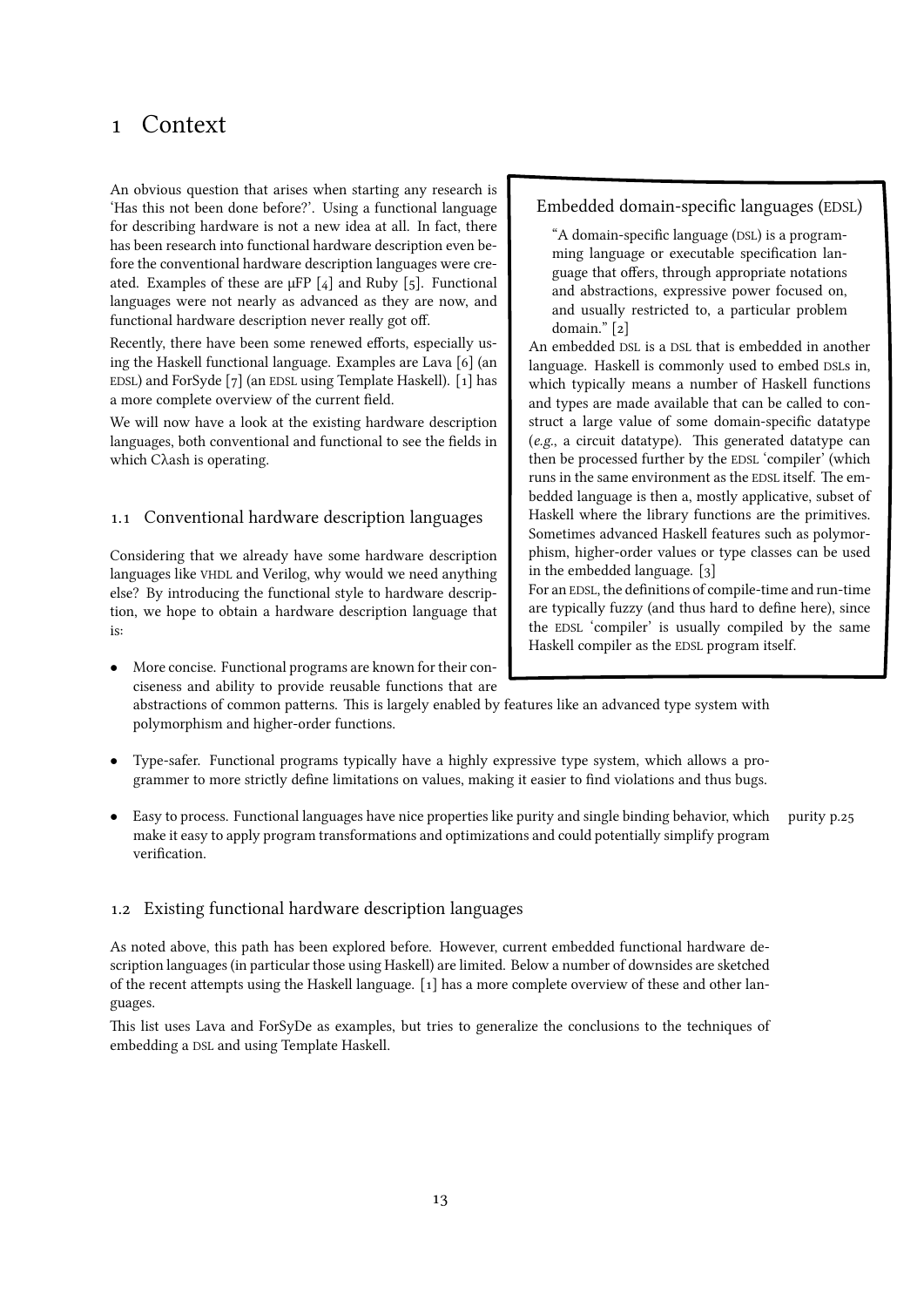# 1.2 — Context — Existing functional hardware description languages

# Template Haskell

Template Haskell is an extension to the GHC compiler that allows a program to mark some parts to be evaluated at compile time. These templates can then access the abstract syntax tree (AST) of the program that is being compiled and generate parts of this AST.

Template Haskell is a very powerful, but also complex mechanism. It was intended to simplify the generation of some repetitive pieces of code, but its introspection features have inspired all sorts of applications, such as hardware description compilers.

*•* Not all of Haskell's constructs can be captured by embedded domain specific languages. For example, an if or case expression is typically executed once when the Haskell description is processed and only the result is reflected in the generated data-structure (and thus in the final program). In Lava, for example, conditional assignment can only be described by using explicit multiplexer components, not using any of Haskell's compact mechanisms (such as case expressions or pattern matching).

Also, sharing of variables (e.g., using the same variable twice while only calculating it once) and cycles in circuits are non-trivial to properly and safely translate (though there is some work to fix this, but that has not been possible in a completely reliable way yet [\[8\]\).](#page-108-0)

*•* Template Haskell makes descriptions verbose. Template Haskell needs extra annotations to move things around between TH and the normal program. When TH is combined with an EDSL approach, it can get confusing when to use TH and when not to.

*•* Function hierarchies cannot be observed in an EDSL. For example, Lava generates a single flat VHDL architecture, which has no structure whatsoever. Even though this is strictly correct, it offers no support to the synthesis software about which parts of the system can best be placed together and makes debugging the system very hard.

It is possible to add explicit annotation to overcome this limitation (ForSyDe does this using Template Haskell), but this adds extra verbosity again.

*•* Processing in Template Haskell can become very complex, since it works on the Haskell AST directly. This means that every part of the Haskell syntax that is used must be supported explicitly by the Template Haskell code. [Chapter 3](#page-30-0) shows that working on a smaller AST is much more efficient.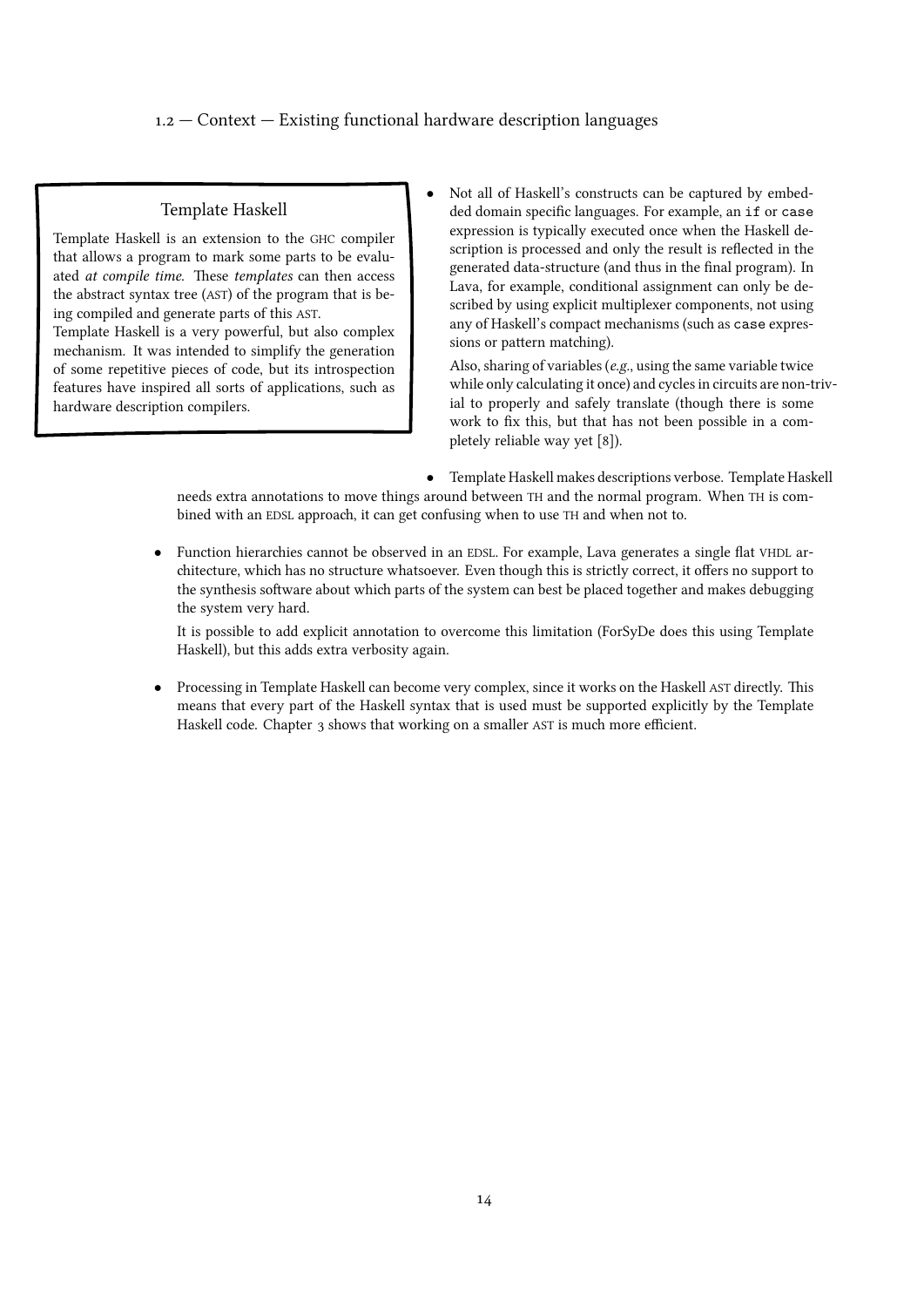# <span id="page-14-0"></span>2 Hardware description

In this chapter an overview will be provided of the hardware description language that was created and the issues that have arisen in the process. The focus will be on the issues of the language, not the implementation. The prototype implementation will be discussed in [chapter 3.](#page-30-0)

To translate Haskell to hardware, every Haskell construct needs a translation to VHDL. There are often multiple valid translations possible. When faced with choices, the most obvious choice has been chosen wherever possible. In a lot of cases, when a programmer looks at a functional hardware description it is completely clear what hardware is described. We want our translator to generate exactly that hardware whenever possible, to make working with Cλash as intuitive as possible.

In this chapter we describe how to interpret a Haskell program from a hardware perspective. We provide a description of each Haskell language element that needs translation, to provide a clear picture of what is supported and how.

## 2.1 Function application

The basic syntactic elements of a functional program are functions and function application. These have a single obvious VHDL translation: each top level function becomes a hardware component, where each argument is an input port and the result value is the (single) output port. This output port can have a complex type (such as a tuple), so having just a single output port does not pose a limitation.

Each function application in turn becomes component instantiation. Here, the result of each argument expression is assigned to a signal, which is mapped to the corresponding input port. The output port of the function is also mapped to a signal, which is used as the result of the application.

Reading the examples

In this thesis, a lot of functional code will be presented. Part of this will be valid Cλash code, but others will just be small Haskell or Core snippets to illustrate a concept.

In these examples, some functions and types will be used, without properly defining every one of them. These functions (like and, not, add, +, etc.) and types (like Bit, Word, Bool, etc.) are usually pretty self-explanatory.

The special type [t] means 'list of t's', where t can be any other type.

Of particular note is the use of the :: operator. It is used in Haskell to explicitly declare the type of function or let binding. In these examples and the text, we will occasionally use this operator to show the type of arbitrary expressions, even where this would not normally be valid. Just reading the :: operator as 'and also note that this expression has this type' should work out.

Since every top level function generates its own component, the hierarchy of of function calls is reflected in the final VHDL output as well, creating a hierarchical VHDL description of the hardware. This separation in different components makes the resulting VHDL output easier to read and debug.

Example 2.1 shows a simple program using only function application and the corresponding architecture.

Example 2.1 Simple three input and gate.

*-- A simple function that returns -- conjunction of three bits* and3 :: Bit -> Bit -> Bit -> Bit and  $3$  a b  $c =$  and  $($ and  $a$  b)  $c$ 

Haskell description using function applications. The architecture described



by the Haskell description.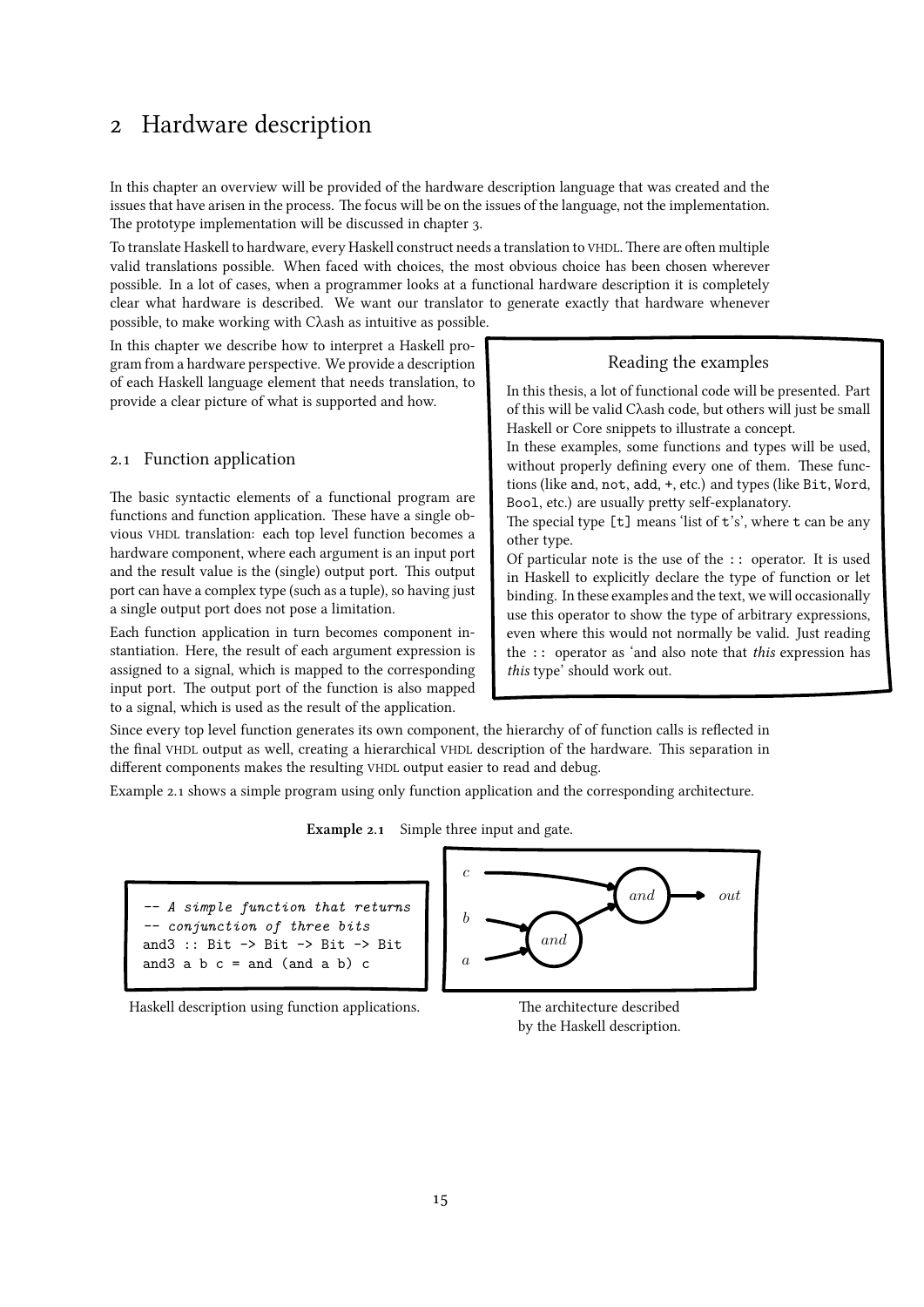2.1 — Hardware description — Function application

```
Example 2.2 VHDL generated for and3 from example 2.1
```

```
entity and3Component_0 is
    port (\azMyG2\ : in std_logic;
          \bzMyI2\ : in std_logic;
           \czMyK2\ : in std_logic;
          \foozMySzMyS2\ : out std_logic;
          clock : in std_logic;
          resetn : in std_logic);
end entity and3Component_0;
architecture structural of and3Component_0 is
    signal \argzMyMzMyM2\ : std_logic;
begin
     \argzMyMzMyM2\ <= \azMyG2\ and \bzMyI2\;
     \foozMySzMyS2\ <= \argzMyMzMyM2\ and \czMyK2\;
end architecture structural;
```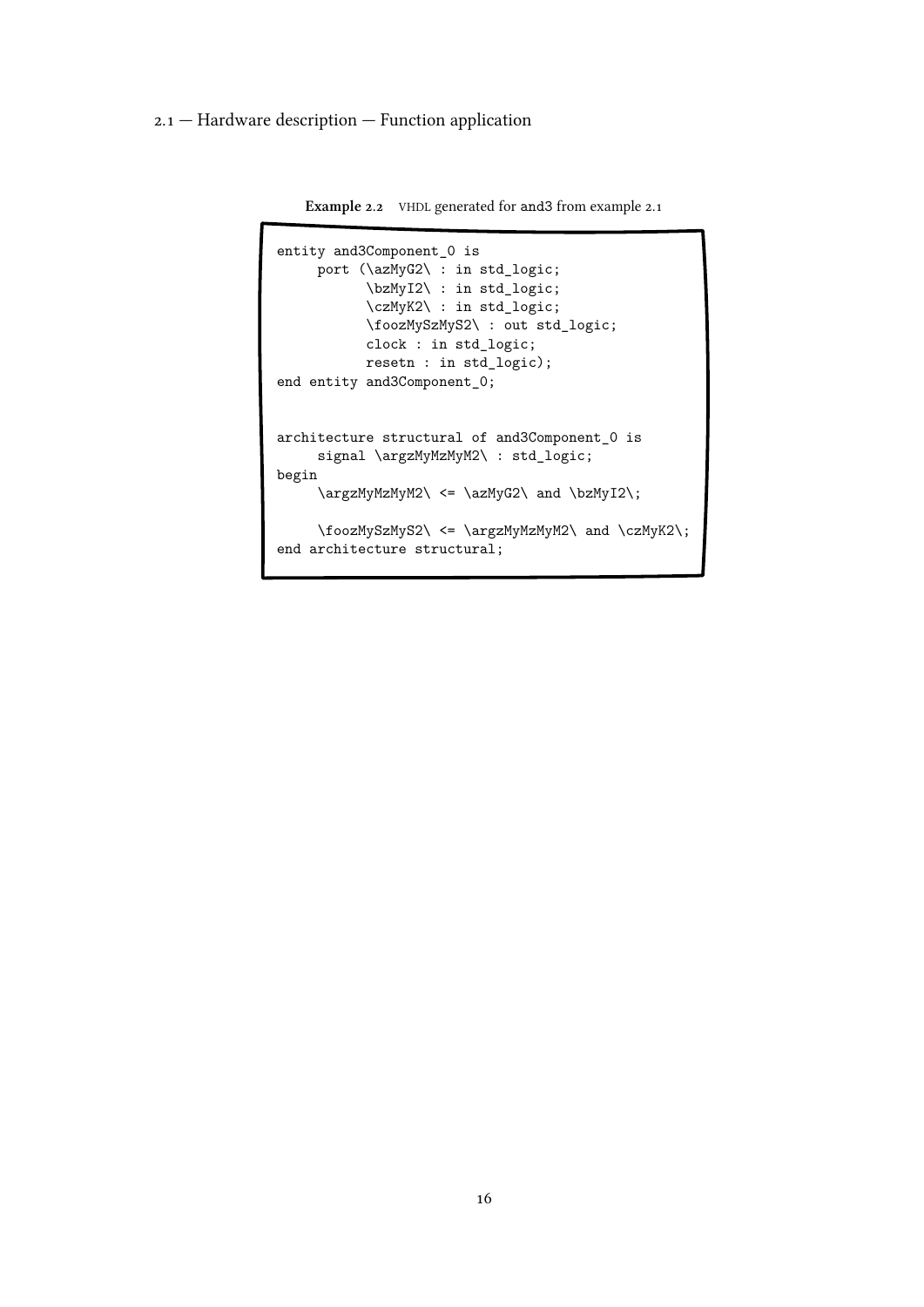#### <span id="page-16-0"></span>2.2 Choice

Although describing components and connections allows us to describe a lot of hardware designs already, there is an obvious thing missing: choice. We need some way to be able to choose between values based on another value. In Haskell, choice is achieved by case expressions, if expressions, pattern matching and guards.

An obvious way to add choice to our language without having to recognize any of Haskell's syntax, would be to add a primitive 'if' function. This function would take three arguments: the condition, the value to return when the condition is true and the value to return when the condition is false.

This if function would then essentially describe a multiplexer and allows us to describe any architecture that uses multiplexers.

However, to be able to describe our hardware in a more convenient way, we also want to translate Haskell's choice mechanisms. The easiest of these are of course case expressions (and if expressions, which can be very directly translated to case expressions). A case expression can in turn simply be translated to a conditional assignment, where the conditions use equality comparisons against the constructors in the case expressions.

In [example 2.3](#page-17-0) two versions of an inverter are shown. The first uses a simple case expression, scrutinizing a Boolean value. The corresponding architecture has a comparator to determine which of the constructors is on the in input. There is a multiplexer to select the output signal (which is just a conditional assignment in the generated VHDL). The two options for the output signals are just constants, but these could have been more complex expressions (in which case also both of them would be working in parallel, regardless of which output would be chosen eventually). The VHDL generated for (both versions of) this inverter is shownin [example 2.4.](#page-18-0)

#### Top level binders and functions

A top level binder is any binder (variable) that is declared in the 'global' scope of a Haskell program (as opposed to a binder that is bound inside a function. The binder together with its body is referred to as a top level binding.

In Haskell, there is no sharp distinction between a variable and a function: a function is just a variable (binder) with a function type. This means that a top level function is just any top level binder with a function type. This also means that sometimes top level function will be used when top level binder is really meant.

As an example, consider the following Haskell snippet:

```
foo :: Int -> Int
foo x = inc xwhere
    inc = \y \rightarrow y + 1
```
Here, foo is a top level binder, whereas inc is a function (since it is bound to a lambda extraction, indicated by the backslash) but is not a top level binder or function. Since the type of foo is a function type, namely Int  $\rightarrow$  Int, it is also a top level function.

If we would translate a Boolean to a bit value, we could of course remove the comparator and directly feed 'in' into the multiplexer (or even use an inverter instead of a multiplexer). However, we will try to make a general translation, which works for all possible case expressions. Optimizations such as these are left for the VHDL synthesizer, which handles them very well.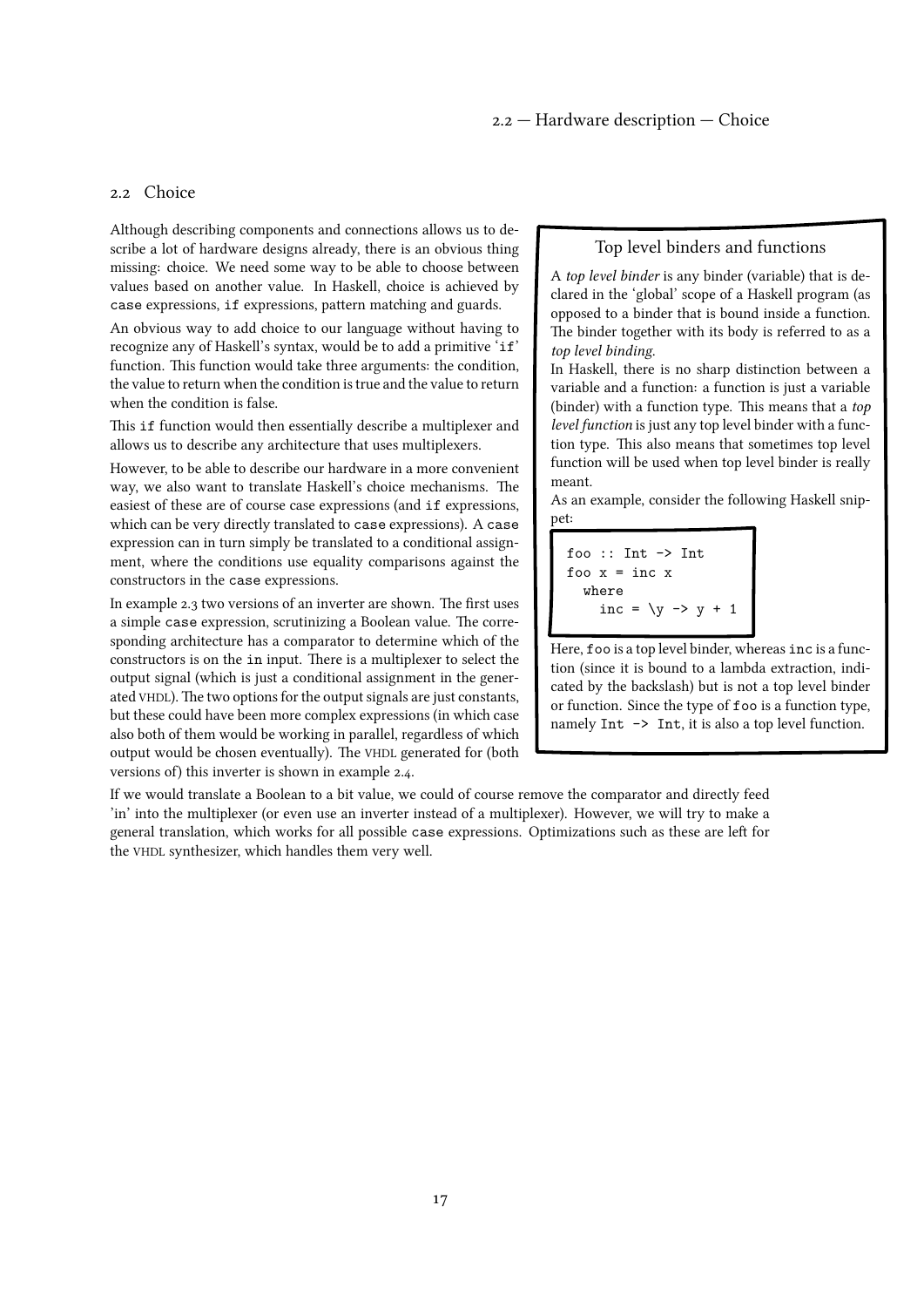#### <span id="page-17-0"></span>Arguments / results vs. inputs / outputs

Due to the translation chosen for function application, there is a very strong relation between arguments, results, inputs and outputs. For clarity, the former two will always refer to the arguments and results in the functional description (either Haskell or Core). The latter two will refer to input and output ports in the generated VHDL.

Even though these concepts seem to be nearly identical, when stateful functions are introduces we will see arguments and results that will not get translated into input and output ports, making this distinction more important.

A slightly more complex (but very powerful) form of choice is pattern matching. A function can be defined in multiple clauses, where each clause specifies a pattern. When the arguments match the pattern, the corresponding clause will be used.

Example 2.3 also shows an inverter that uses pattern matching. The architecture it describes is of course the same one as the description with a case expression. The general interpretation of pattern matching is also similar to that of case expressions: generate hardware for each of the clauses (like each of the clauses of a case expression) and connect them to the function output through (a number of nested) multiplexers. These multiplexers are driven by comparators and other logic, that check each pattern in turn.

In these examples we have seen only binary case expressions and pattern matches (i.e., with two alternatives). In practice, case expressions can choose between more than two values, resulting in a number of nested multiplexers.

Example 2.3 Simple inverter.

```
inv :: Bool -> Bool
inv x = \cose x of
 True -> False
 False -> True
```
Haskell description using a Case expression.

```
inv :: Bool -> Bool
inv True = False
inv False = True
```
Haskell description using Pattern matching expression.



The architecture described by the Haskell descriptions.

#### 2.3 Types

Translation of two most basic functional concepts has been discussed: function application and choice. Before looking further into less obvious concepts like higher-order expressions and polymorphism, the possible types that can be used in hardware descriptions will be discussed.

Some way is needed to translate every values used to its hardware equivalents. In particular, this means a hardware equivalent for every type used in a hardware description is needed

Since most functional languages have a lot of standard types that are hard to translate (integers without a fixed size, lists without a static length, etc.), a number of 'built-in' types will be defined first. These types are built-in in the sense that our compiler will have a fixed VHDL type for these. User defined types, on the other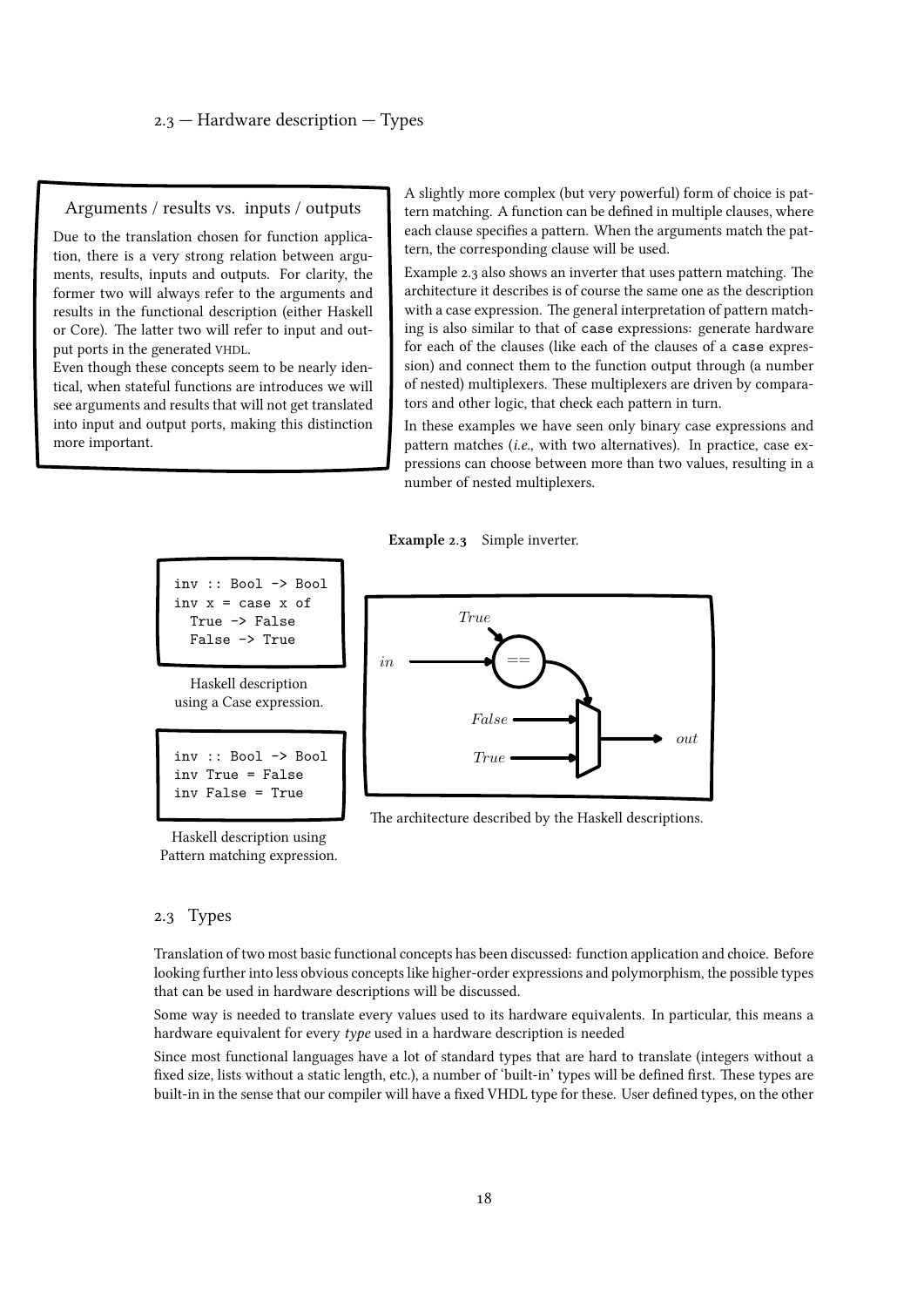2.3 — Hardware description — Types

<span id="page-18-0"></span>Example 2.4 VHDL generated for (both versions of) inv from [example 2.3](#page-17-0)

```
entity invComponent_0 is
    port (\xzAMo2\ : in boolean;
           \reszAMuzAMu2\ : out boolean;
           clock : in std_logic;
           resetn : in std_logic);
end entity invComponent_0;
architecture structural of invComponent_0 is
begin
     \text{NuzAMu2}\leq false when \xzAMo2 = true else
                       true;
end architecture structural;
```
hand, will have their hardware type derived directly from their Haskell declaration automatically, according to the rules sketched here.

# 2.3.1 Built-in types

The language currently supports the following built-in types. Of these, only the Bool type is supported by Haskell out of the box (the others are defined by the Cλash package, so they are user-defined types from Haskell's point of view).

- Bit This is the most basic type available. It is mapped directly onto the std\_logic VHDL type. Mapping this to the bit type might make more sense (since the Haskell version only has two values), but using std\_logic is more standard (and allowed for some experimentation with don't care values)
- Bool This is the only built-in Haskell type supported and is translated exactly like the Bit type (where a value of True corresponds to a value of High). Supporting the Bool type is particularly useful to support if ... then ... else ... expressions, which always have a Bool value for the condition. A Bool is translated to a std\_logic, just like Bit.
- SizedWord, SizedInt These are types to represent integers. ASizedWord is unsigned, while a SizedInt is signed. These types are parametrized by a length type, so you can define an unsigned word of 32 bits wide as follows:

type Word32 = SizedWord D32

Here, a type synonym Word32 is defined that is equal to the SizedWord type constructor applied to the type D32. D32 is the type level representation of the decimal number 32, making the Word32 type a 32-bit unsigned word.

These types are translated to the VHDL unsigned and signed respectively.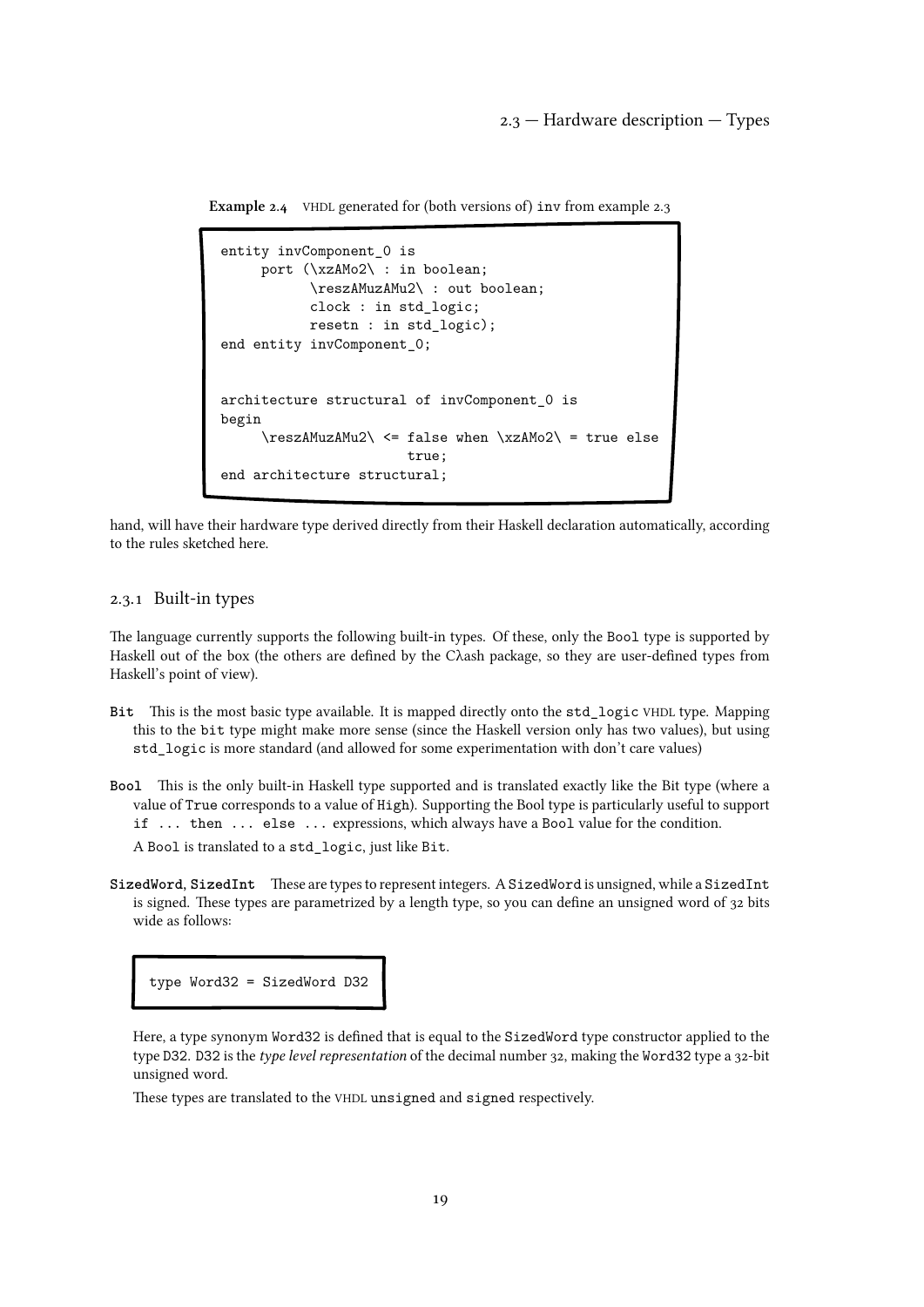#### <span id="page-19-0"></span>2.3 — Hardware description — Types

Vector This is a vector type, that can contain elements of any other type and has a fixed length. It has two type parameters: its length and the type of the elements contained in it. By putting the length parameter in the type, the length of a vector can be determined at compile time, instead of only at run-time for conventional lists.

The Vector type constructor takes two type arguments: the length of the vector and the type of the elements contained in it. The state type of an 8 element register bank would then for example be:

type RegisterState = Vector D8 Word32

Here, a type synonym RegisterState is defined that is equal to the Vector type constructor applied to the types D8 (The type level representation of the decimal number 8) and Word32 (The 32 bit word type as defined above). In other words, the RegisterState type is a vector of 8 32-bit words.

A fixed size vector is translated to a VHDL array type.

RangedWord This is another type to describe integers, but unlike the previous two it has no specific bit-width, but an upper bound. This means that its range is not limited to powers of two, but can be any number. A RangedWord only has an upper bound, its lower bound is implicitly zero. There is a lot of added implementation complexity when adding a lower bound and having just an upper bound was enough for the primary purpose of this type: type-safely indexing vectors.

To define an index for the 8 element vector above, we would do:

type RegisterIndex = RangedWord D7

Here, a type synonym RegisterIndex is defined that is equal to the RangedWord type constructor applied to the type D7. In other words, this defines an unsigned word with values from 0 to 7 (inclusive). This word can be be used to index the 8 element vector RegisterState above.

This type is translated to the unsigned VHDL type.

The integer and vector built-in types are discussed in more detail in[[1\].](#page-108-0)

#### 2.3.2 User-defined types

There are three ways to define new types in Haskell: algebraic data-types with the data keyword, type synonyms with the type keyword and type renamings with the newtype keyword. GHC offers a few more advanced ways to introduce types (type families, existential typing, GADTs, etc.) which are not standard Haskell. These will be left outside the scope of this research.

Only an algebraic datatype declaration actually introduces a completely new type, for which we provide the VHDL translation below. Type synonyms and renamings only define new names for existing types (where synonyms are completely interchangeable and renamings need explicit conversion). Therefore, these do not need any particular VHDL translation, a synonym or renamed type will just use the same representation as the original type. The distinction between a renaming and a synonym does no longer matter in hardware and can be disregarded in the generated VHDL.

For algebraic types, we can make the following distinction: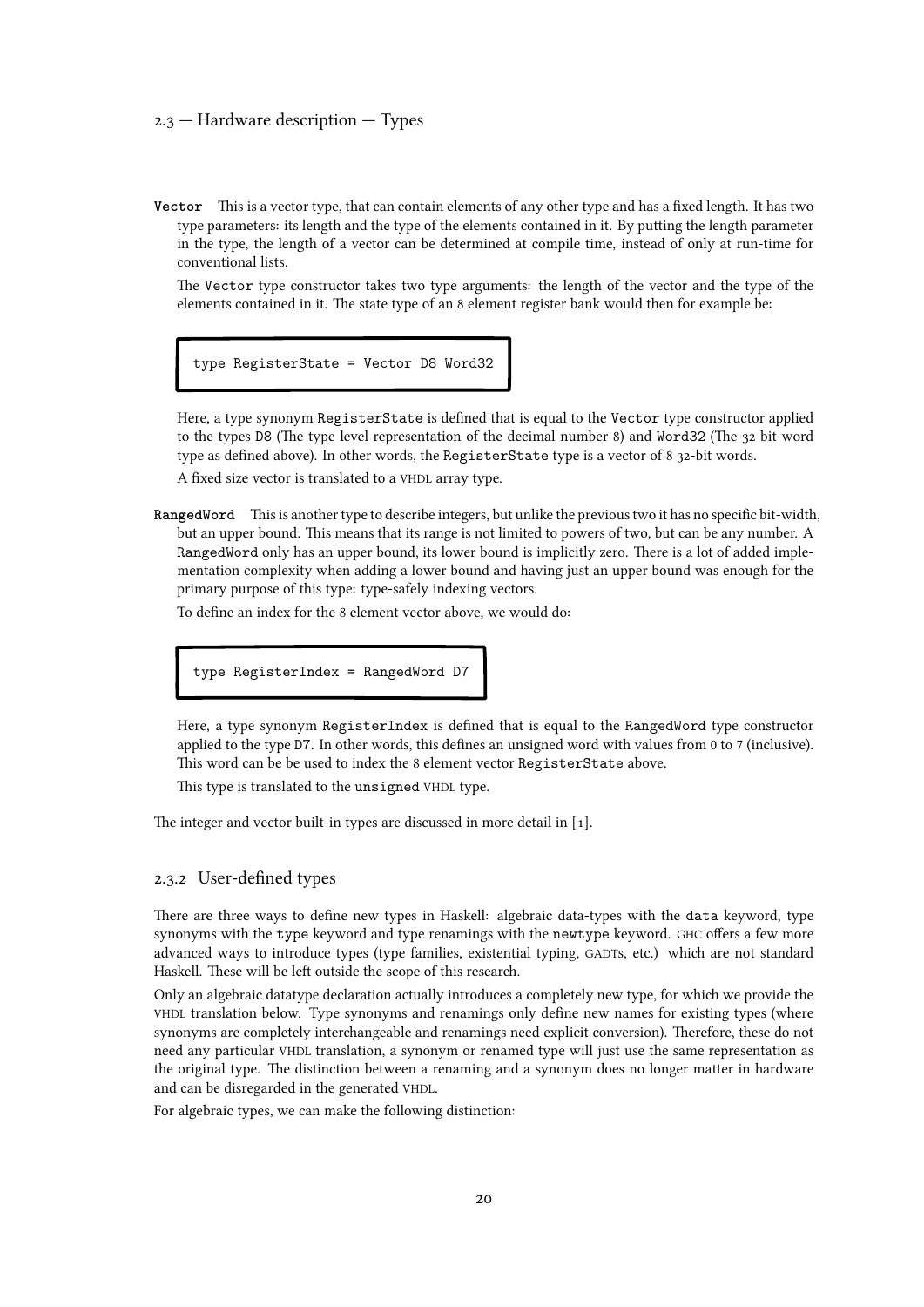Product types A product type is an algebraic datatype with a single constructor with two or more fields, denoted in practice like (a,b), (a,b,c), etc. This is essentially a way to pack a few values together in a record-like structure. In fact, the built-in tuple types are just algebraic product types (and are thus supported in exactly the same way).

The 'product' in its name refers to the collection of values belonging to this type. The collection for a product type is the Cartesian product of the collections for the types of its fields.

These types are translated to VHDL record types, with one field for every field in the constructor. This translation applies to all single constructor algebraic data-types, including those with just one field (which are technically not a product, but generate a VHDL record for implementation simplicity).

Enumerated types An enumerated type is an algebraic datatype with multiple constructors, but none of them have fields. This is essentially a way to get an enumeration-like type containing alternatives.

Note that Haskell's Bool type is also defined as an enumeration type, but we have a fixed translation for that.

These types are translated to VHDL enumerations, with one value for each constructor. This allows references to these constructors to be translated to the corresponding enumeration value.

Sum types A sum type is an algebraic datatype with multiple constructors, where the constructors have one or more fields. Technically, a type with more than one field per constructor is a sum of products type, but for our purposes this distinction does not really make a difference, so this distinction is note made.

The 'sum' in its name refers again to the collection of values belonging to this type. The collection for a sum type is the union of the the collections for each of the constructors.

Sum types are currently not supported by the prototype, since there is no obvious VHDL alternative. They can easily be emulated, however, as we will see from an example:

data Sum = A Bit Word | B Word

An obvious way to translate this would be to create an enumeration to distinguish the constructors and then create a big record that contains all the fields of all the constructors. This is the same translation that would result from the following enumeration and product type (using a tuple for clarity):

```
data SumC = A \mid Btype Sum = (SumC, Bit, Word, Word)
```
Here, the SumC type effectively signals which of the latter three fields of the Sum type are valid (the first two if A, the last one if B), all the other ones have no useful value.

An obvious problem with this naive approach is the space usage: the example above generates a fairly big VHDL type. Since we can be sure that the two Words in the Sum type will never be valid at the same time, this is a waste of space.

Obviously, duplication detection could be used to reuse a particular field for another constructor, but this would only partially solve the problem. If two fields would be, for example, an array of 8 bits and an 8 bit unsigned word, these are different types and could not be shared. However, in the final hardware, both of these types would simply be 8 bit connections, so we have a 100% size increase by not sharing these.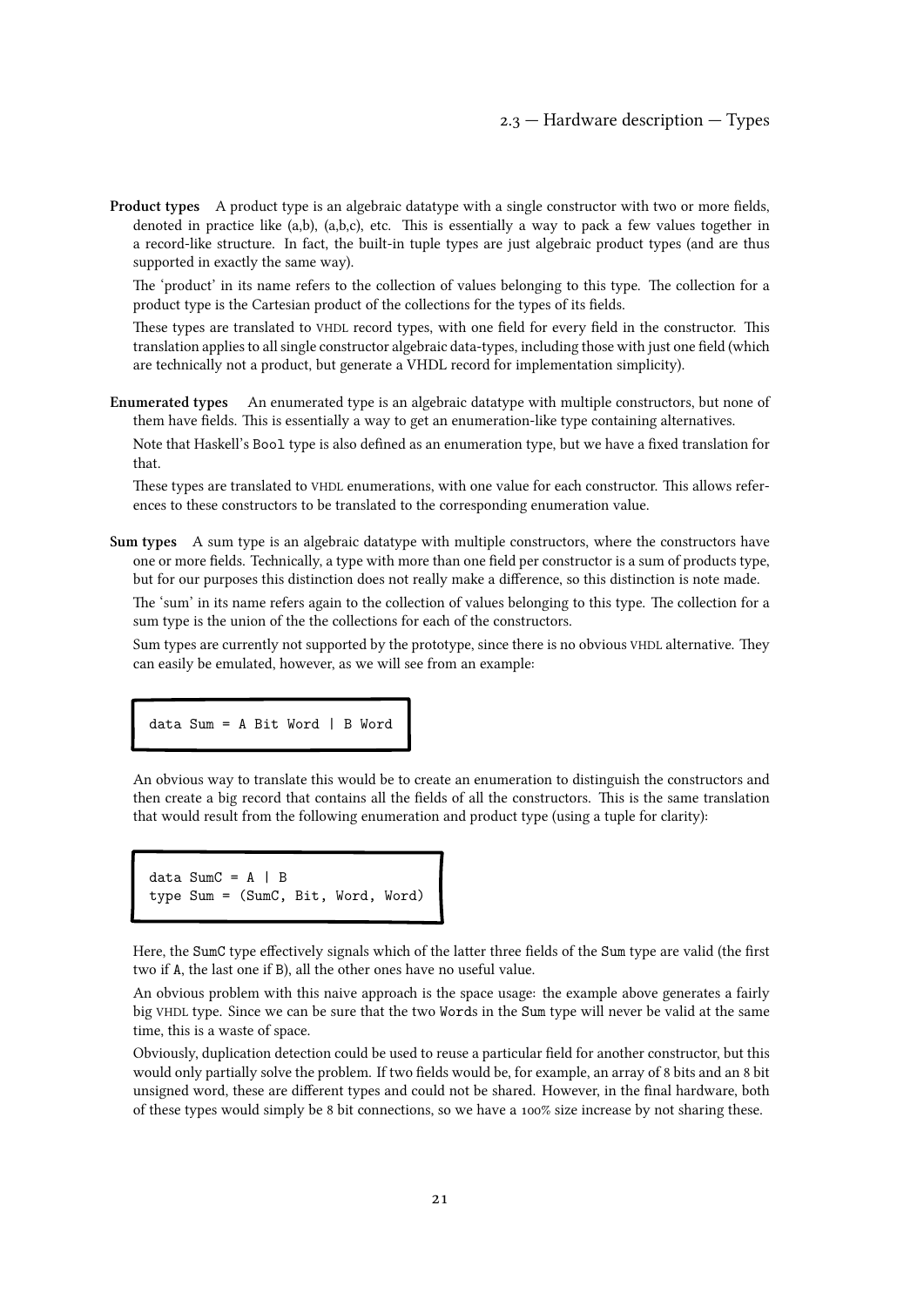# <span id="page-21-0"></span>2.3 — Hardware description — Types

Another interesting case is that of recursive types. In Haskell, an algebraic datatype can be recursive: any of its field types can be (or contain) the type being defined. The most well-known recursive type is probably the list type, which is defined is:

data List  $t = \text{Empty}$  | Cons  $t$  (List  $t$ )

Note that Empty is usually written as [] and Cons as :, but this would make the definition harder to read. This immediately shows the problem with recursive types: what hardware type to allocate here?

If the naive approach for sum types described above would be used, a record would be created where the first field is an enumeration to distinguish Empty from Cons. Furthermore, two more fields would be added: one with the (VHDL equivalent of) type t (assuming this type is actually known at compile time, this should not be a problem) and a second one with type List t. The latter one is of course a problem: this is exactly the type that was to be translated in the first place.

The resulting VHDL type will thus become infinitely deep. In other words, there is no way to statically determine how long (deep) the list will be (it could even be infinite).

In general, recursive types can never be properly translated: all recursive types have a potentially infinite value (even though in practice they will have a bounded value, there is no way for the compiler to automatically determine an upper bound on its size).

#### 2.3.3 Partial application

Now the translation of application, choice and types has been discussed, a more complex concept can be considered: partial applications. A partial application is any application whose (return) type is (again) a function type.

From this, it should be clear that the translation rules for full application does not apply to a partial application: there are not enough values for all the input ports in the resulting VHDL. Example 2.5 shows an example use of partial application and the corresponding architecture.

| Example 2.5 | Simple three port and. |  |
|-------------|------------------------|--|
|-------------|------------------------|--|

```
-- Multiply the input word by four.
quadruple :: Word -> Word
quadruple n = mul (mul n)
  where
    mu1 = (*) 2
```


Haskell description using function applications. The architecture described



Here, the definition of mul is a partial function application: it applies the function  $(*)$ : Word  $\rightarrow$  Word -> Word to the value 2 :: Word, resulting in the expression (\*) 2 :: Word -> Word. Since this resulting expression is again a function, hardware cannot be generated for it directly. This is because the hardware to generate for mul depends completely on where and how it is used. In this example, it is even used twice.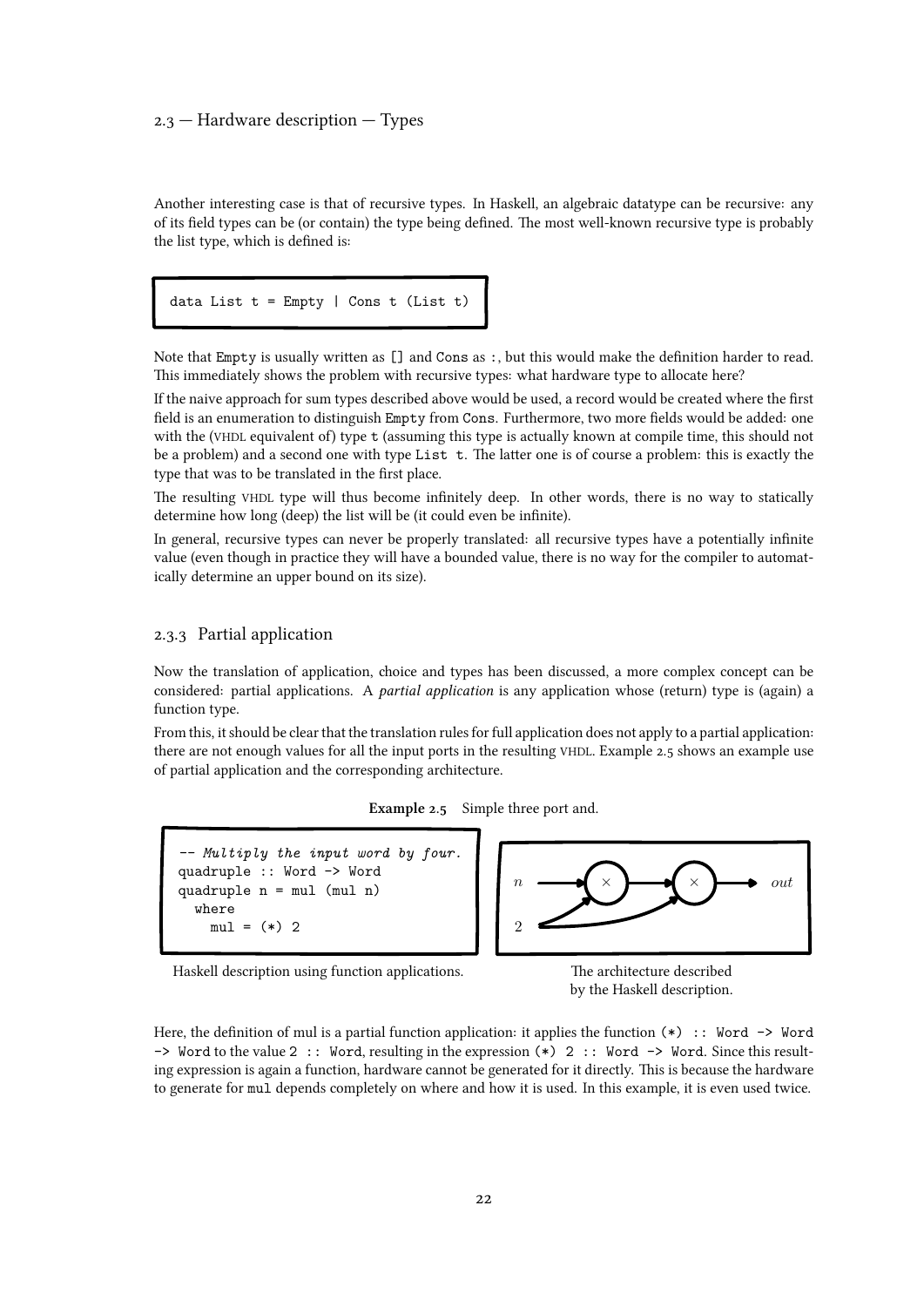<span id="page-22-0"></span>However, it is clear that the above hardware description actually describes valid hardware. In general, any partial applied function must eventually become completely applied, at which point hardware for it can be generated using the rules for function application givenin [section 2.1. It might mean that a partial application](#page-14-0) is passed around quite a bit (even beyond function boundaries), but eventually, the partial application will become completely applied. An example of this principle is given in [section 4.3.6.2.](#page-79-0)

# 2.4 Costless specialization

Each (complete) function application in our description generates a component instantiation, or a specific piece of hardware in the final design. It is interesting to note that each application of a function generates a separate piece of hardware. In the final design, none of the hardware is shared between applications, even when the applied function is the same (of course, if a particular value, such as the result of a function application, is used twice, it is not calculated twice).

This is distinctly different from normal program compilation: two separate calls to the same function share the same machine code. Having more machine code has implications for speed (due to less efficient caching) and memory usage. For normal compilation, it is therefore important to keep the amount of functions limited and maximize the code sharing (though there is a trade-off between speed and memory usage here).

When generating hardware, this is hardly an issue. Having more 'code sharing' does reduce the amount of VHDL output (Since different component instantiations still share the same component), but after synthesis, the amount of hardware generated is not affected. This means there is no trade-off between speed and memory (or rather, chip area) usage.

In particular, if we would duplicate all functions so that there is a separate function for every application in the program (e.g., each function is then only applied exactly once), there would be no increase in hardware size whatsoever.

Because of this, a common optimization technique called specialization can be applied to hardware generation without any performance or area cost (unlike for software).

#### 2.4.1 Specialization

Given some function that has a *domain D* (e.g., the set of all possible arguments that the function could be applied to), we create a specialized function with exactly the same behavior, but with a domain  $D' \subset D$ . This subset can be chosen in all sorts of ways. Any subset is valid for the general definition of specialization, but in practice only some of them provide useful optimization opportunities.

Common subsets include limiting a polymorphic argument to a single type (i.e., removing polymorphism) or limiting an argument to just a single value (i.e., cross-function constant propagation, effectively removing the argument).

Since we limit the argument domain of the specialized function, its definition can often be optimized further (since now more types or even values of arguments are already known). By replacing any application of the function that falls within the reduced domain by an application of the specialized version, the code gets faster (but the code also gets bigger, since we now have two versions instead of one). If we apply this technique often enough, we can often replace all applications of a function by specialized versions, allowing the original function to be removed (in some cases, this can even give a net reduction of the code compared to the non-specialized version).

Specialization is useful for our hardware descriptions for functions that contain arguments that cannot be translated to hardware directly (polymorphic or higher-order arguments, for example). If we can create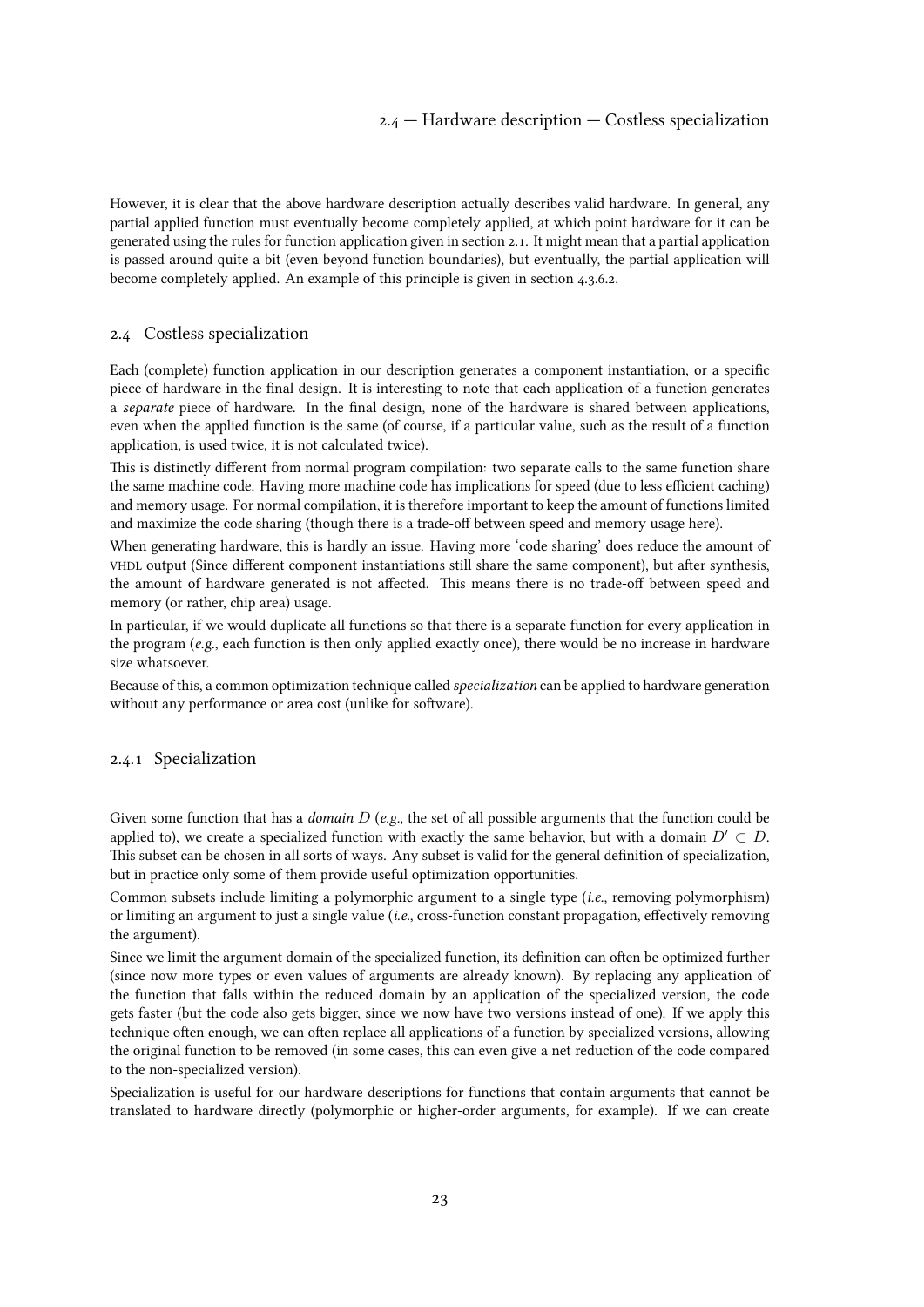## <span id="page-23-0"></span>2.5 — Hardware description — Higher order values

specialized functions that remove the argument, or make it translatable, we can use specialization to make the original, untranslatable, function obsolete.

#### 2.5 Higher order values

What holds for partial application, can be easily generalized to any higher-order expression. This includes partial applications, plain variables (e.g., a binder referring to a top level function), lambda expressions and more complex expressions with a function type (a case expression returning lambda's, for example).

Each of these values cannot be directly represented in hardware (just like partial applications). Also, to make them representable, they need to be applied: function variables and partial applications will then eventually become complete applications, applied lambda expressions disappear by applying β-reduction, etc.

So any higher-order value will be 'pushed down' towards its application just like partial applications. Whenever a function boundary needs to be crossed, the called function can be specialized.

#### 2.6 Polymorphism

In Haskell, values can be *polymorphic*: they can have multiple types. For example, the function  $fst$ :  $(a, a)$ b) -> a is an example of a polymorphic function: it works for tuples with any two element types. Haskell type classes allow a function to work on a specific set of types, but the general idea is the same. The opposite of this is a monomorphic value, which has a single, fixed, type.

When generating hardware, polymorphism cannot be easily translated. How many wires will you lay down for a value that could have any type? When type classes are involved, what hardware components will you lay down for a class method (whose behavior depends on the type of its arguments)? Note that Cλash currently does not allow user-defined type classes, but does partly support some of the built-in type classes (like Num).

Fortunately, we can again use the principle of specialization: since every function application generates a separate piece of hardware, we can know the types of all arguments exactly. Provided that existential typing (which is a GHC extension) is not used typing, all of the polymorphic types in a function must depend on the types of the arguments (In other words, the only way to introduce a type variable is in a lambda abstraction).

If a function is monomorphic, all values inside it are monomorphic as well, so any function that is applied within the function can only be applied to monomorphic values. The applied functions can then be specialized to work just for these specific types, removing the polymorphism from the applied functions as well.

The entry function must not have a polymorphic type (otherwise no hardware interface could be generated for the entry function).

By induction, this means that all functions that are (indirectly) called by our top level function (meaning all functions that are translated in the final hardware) become monomorphic.

# 2.7 State

A very important concept in hardware designs is state. In a stateless (or, combinational) design, every output is directly and solely dependent on the inputs. In a stateful design, the outputs can depend on the history of inputs, or the state. State is usually stored in registers, which retain their value during a clock cycle, and are typically updated at the start of every clock cycle. Since the updating of the state is tightly coupled (synchronized) to the clock signal, these state updates are often called synchronous behavior.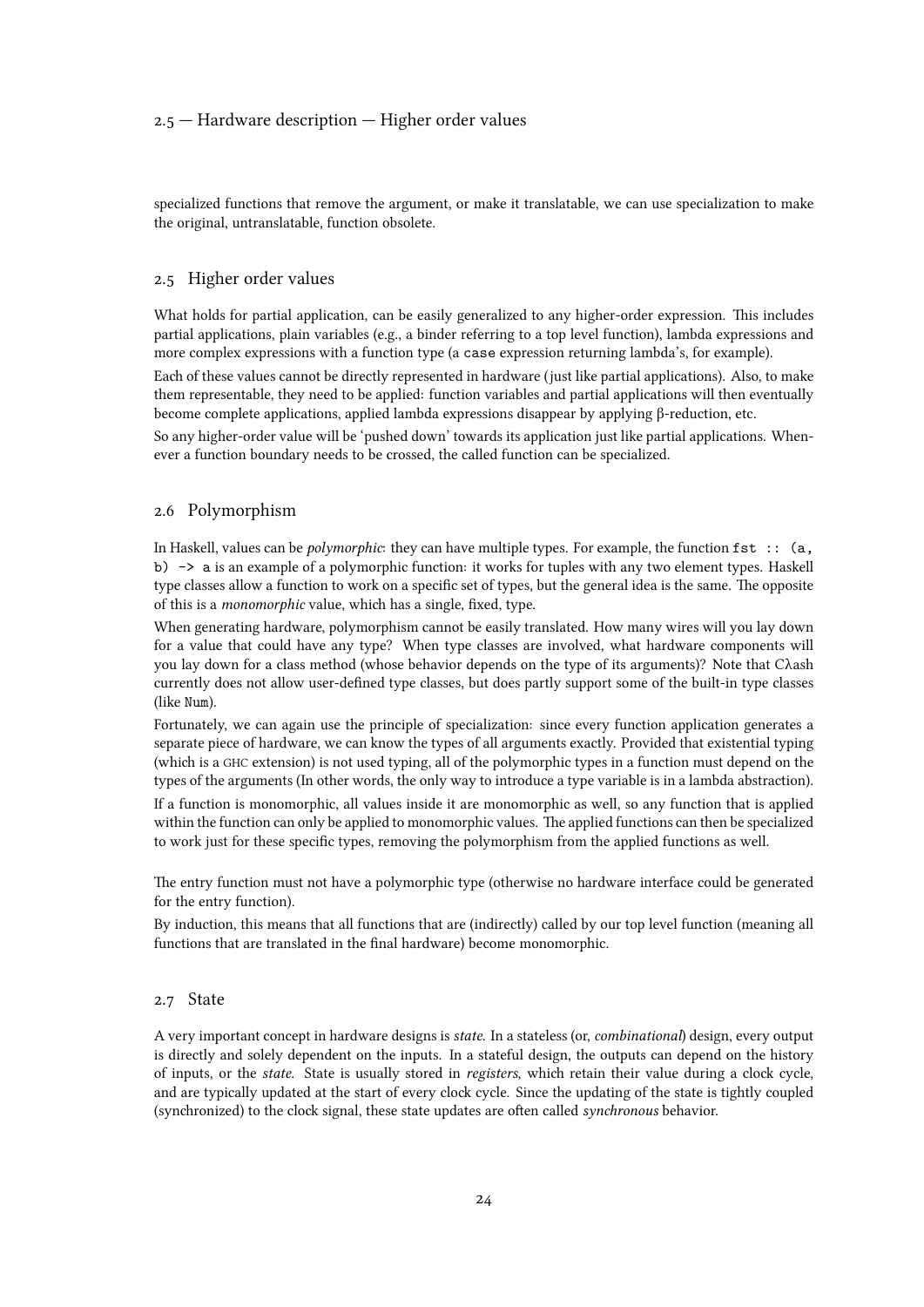<span id="page-24-0"></span>To make Cλash useful to describe more than simple combinational designs, it needs to be able to describe state in some way.

#### 2.7.1 Approaches to state

In Haskell, functions are always pure (except when using unsafe functions with the IO monad, which is not supported by Cλash). This means that the output of a function solely depends on its inputs. If you evaluate a given function with given inputs, it will always provide the same output.

This is a perfect match for a combinational circuit, where the output also solely depends on the inputs. However, when state is involved, this no longer holds. Of course this purity constraint cannot just be removed from Haskell. But even when designing a completely new (hardware description) language, it does not seem to be a good idea to remove this purity. This would that all kinds of interesting properties of the functional language get lost, and all kinds of transformations and optimizations are no longer be meaning preserving.

So our functions must remain pure, meaning the current state has to be present in the function's arguments in some way. There seem to be two obvious ways to do this: adding the current state as an argument, or including the full history of each argument.

## 2.7.1.1 Stream arguments and results

Including the entire history of each input (e.g., the value of that input for each previous clock cycle) is an obvious way to make outputs depend on all previous input. This is easily done by making every input a list instead of a single value, containing all previous values as well as the current value.

An obvious downside of this solution is that on each cycle, all the

previous cycles must be resimulated to obtain the current state. To do this, it might be needed to have a recursive helper function as well, which might be hard to be properly analyzed by the compiler.

A slight variation on this approach is one taken by some of the other functional HDLs in the field: Make functions operate on complete streams. This means that a function is no longer called on every cycle, but just once. It takes stream as inputs instead of values, where each stream contains all the values for every clock cycle since system start. This is easily modeled using an (infinite) list, with one element for each clock cycle. Since the function is only evaluated once, its output must also be a stream. Note that, since we are working with infinite lists and still want to be able to simulate the system cycle-by-cycle, this relies heavily on the lazy semantics of Haskell.

Since our inputs and outputs are streams, all other (intermediate) values must be streams. All of our primitive operators (e.g., addition, subtraction, bit-wise operations, etc.) must operate on streams as well (note that changing a single-element operation to a stream operation can done with map, zipwith, etc.).

This also means that primitive operations from an existing language such as Haskell cannot be used directly (including some syntax constructs, like case expressions and if expressions). This makes this approach well suited for use in EDSLs, since those already impose these same limitations. [EDSL p.13](#page-12-0)

Note that the concept of state is no more than having some way to communicate a value from one cycle to the next. By introducing a delay function, we can do exactly that: delay (each value in) a stream so that we

#### Purity

A function is said to be pure if it satisfies two conditions:

- I. When a pure function is called with the same arguments twice, it should return the same value in both cases.
- II. When a pure function is called, it should have not observable side-effects.

Purity is an important property in functional languages, since it enables all kinds of mathematical reasoning and optimizations with pure functions, that are not guaranteed to be correct for impure functions.

An example of a pure function is the square root function sqrt. An example of an impure function is the today function that returns the current date (which of course cannot exist like this in Haskell).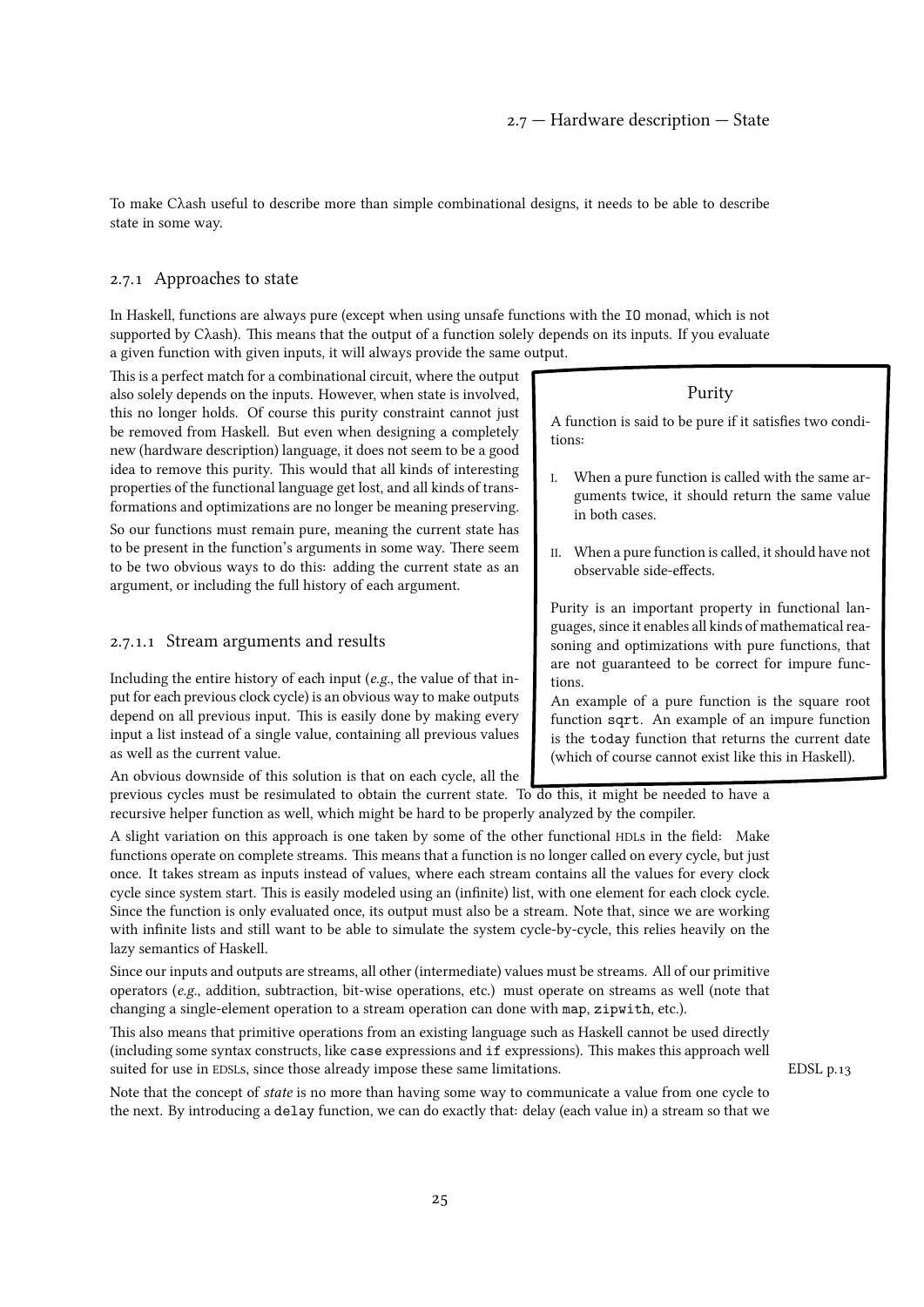#### <span id="page-25-0"></span>2.7 — Hardware description — State

can "look into" the past. This delay function simply outputs a stream where each value is the same as the input value, but shifted one cycle. This causes a 'gap' at the beginning of the stream: what is the value of the delay output in the first cycle? For this, the delay function has a second input, of which only a single value is used.

Example 2.6 shows a simple accumulator expressed in this style.





Haskell description using streams. The architecture described

by the Haskell description.

This notation can be confusing (especially due to the loop in the definition of out), but is essentially easy to interpret. There is a single call to delay, resulting in a circuit with a single register, whose input is connected to out (which is the output of the adder), and its output is the expression delay out 0 (which is connected to one of the adder inputs).

# 2.7.1.2 Explicit state arguments and results

A more explicit way to model state, is to simply add an extra argument containing the current state value. This allows an output to depend on both the inputs as well as the current state while keeping the function pure (letting the result depend only on the arguments), since the current state is now an argument. In Haskell, this would look like example  $2.7$ <sup>1</sup>.









by the Haskell description.

[<sup>1</sup>](#page--1-0) This example is not in the final Cλash syntax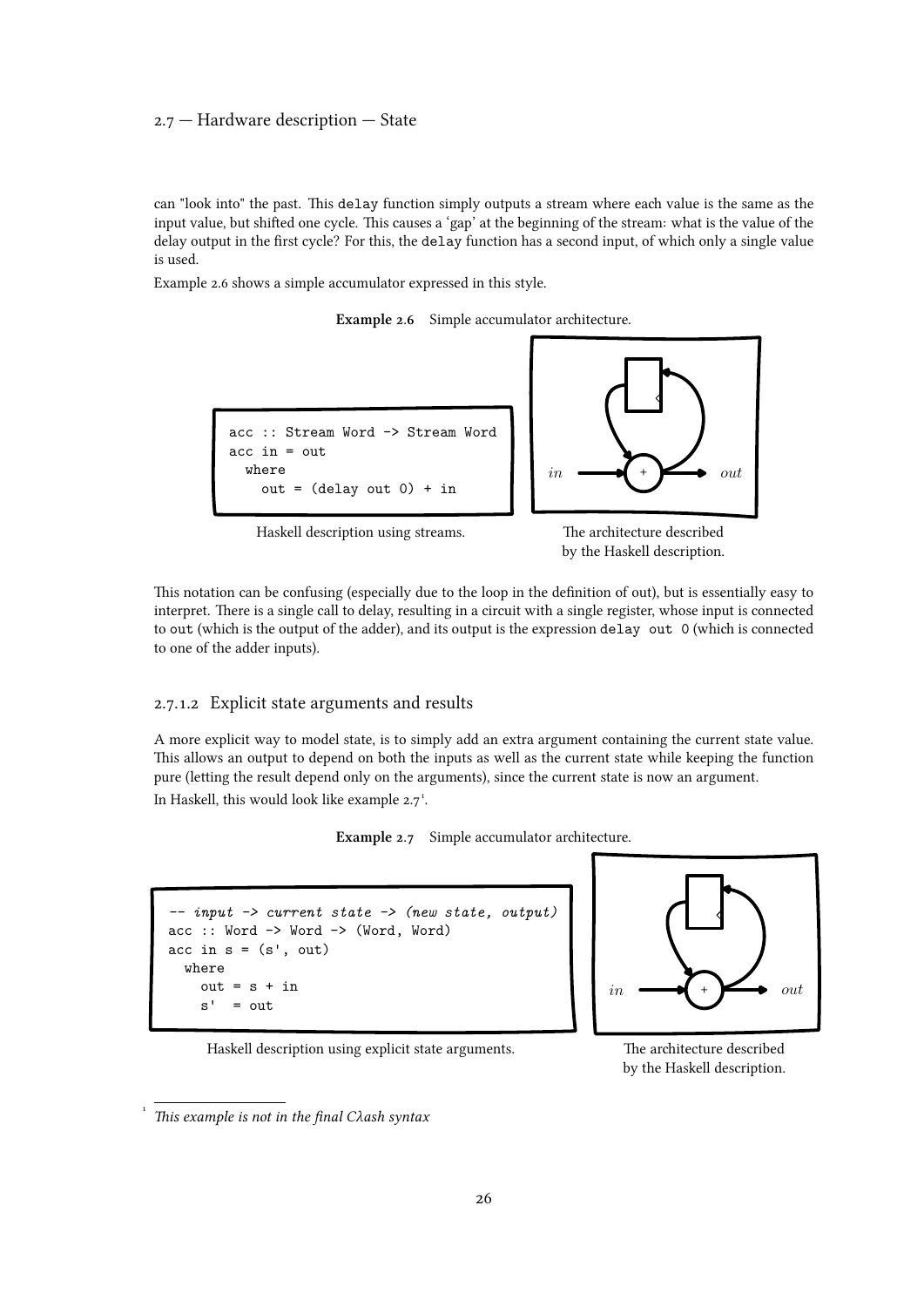<span id="page-26-0"></span>This approach makes a function's state very explicit, which state variables are used by a function can be completely determined from its type signature (as opposed to the stream approach, where a function looks the same from the outside, regardless of what state variables it uses or whether it is stateful at all).

This approach to state has been one of the initial drives behind this research. Unlike a stream based approach it is well suited to completely use existing code and language features (like if and case expressions) because it operates on normal values. Because of these reasons, this is the approach chosen for Cλash. It will be examined more closely below.

# 2.7.2 Explicit state specification

The concept of explicit state has been introduced with some examples above, but what are the implications of this approach?

#### 2.7.2.1 Substates

Since a function's state is reflected directly in its type signature, if a function calls other stateful functions (e.g., has sub-circuits), it has to somehow know the current state for these called functions. The only way to do this, is to put these substates inside the caller's state. This means that a function's state is the sum of the states of all functions it calls, and its own state. This sum can be obtained using something simple like a tuple, or possibly custom algebraic types for clarity.

This also means that the type of a function (at least the "state" part) is dependent on its own implementation and of the functions it calls.

This is the major downside of this approach: the separation between interface and implementation is limited. However, since Cλash is not very suitable for separate compilation this is not a big problem in practice.

Additionally, when using a type synonym for the state type of each function, we can still provide explicit type signatures while keeping the state specification for a function near its definition only.

# 2.7.2.2 Which arguments and results are stateful?

We need some way to know which arguments should become input ports and which argument(s?) should become the current state (e.g., be bound to the register outputs). This does not hold just for the top level function, but also for any sub-function. Or could we perhaps deduce the statefulness of sub-functions by analyzing the flow of data in the calling functions?

To explore this matter, the following observation is interesting: we get completely correct behavior when we put all state registers in the top level entity (or even outside of it). All of the state arguments and results on sub-functions are treated as normal input and output ports. Effectively, a stateful function results in a stateless hardware component that has one of its input ports connected to the output of a register and one of its output ports connected to the input of the same register.

Of course, even though the hardware described like this has the correct behavior, unless the layout tool does smart optimizations, there will be a lot of extra wire in the design (since registers will not be close to the component that uses them). Also, when working with the generated VHDL code, there will be a lot of extra ports just to pass on state values, which can get quite confusing.

To fix this, we can simply 'push' the registers down into the sub-circuits. When we see a register that is connected directly to a sub-circuit, we remove the corresponding input and output port and put the register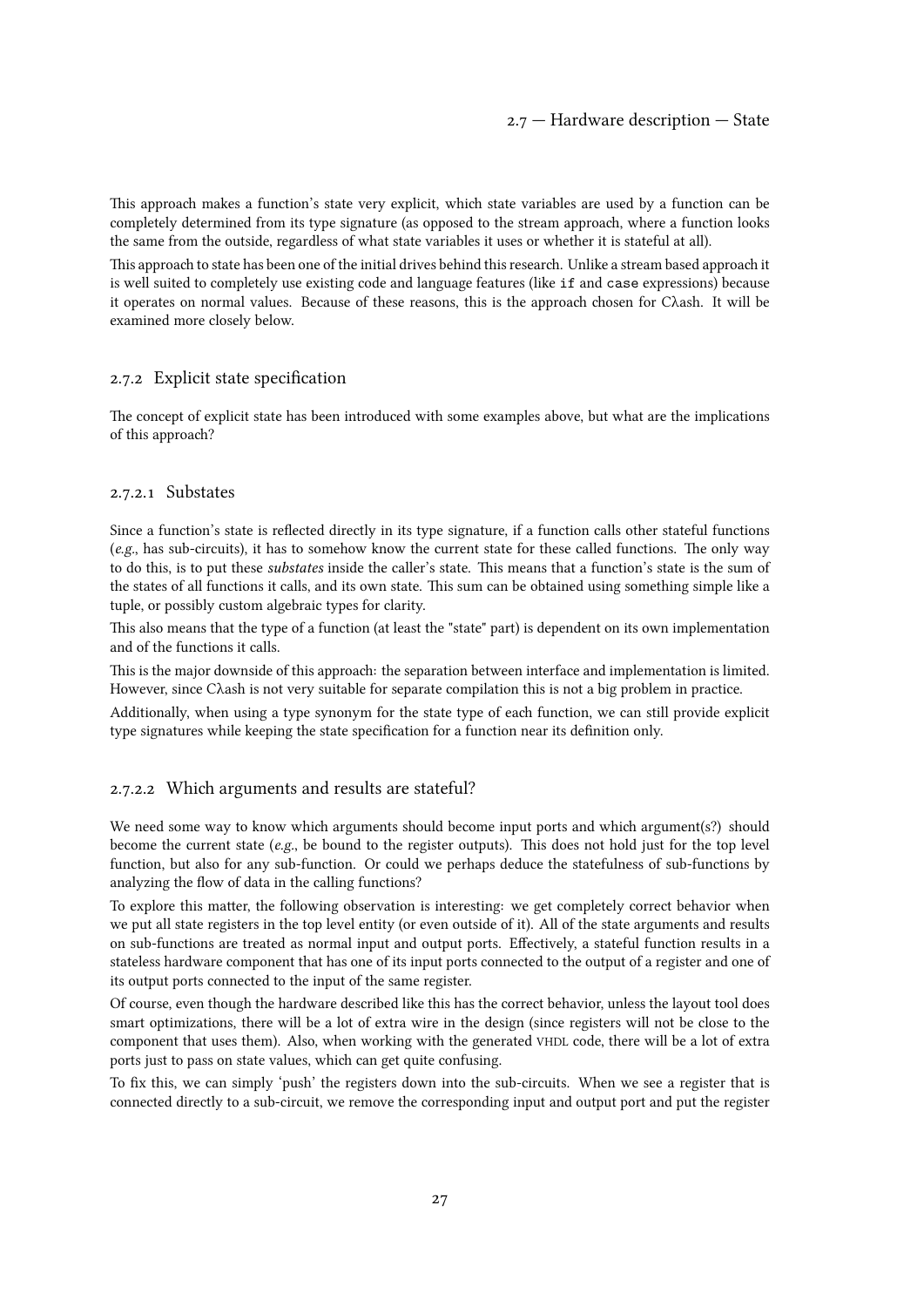#### <span id="page-27-0"></span>2.8 — Hardware description — Recursion

inside the sub-circuit instead. This is slightly less trivial when looking at the Haskell code instead of the resulting circuit, but the idea is still the same.

However, when applying this technique, we might push registers down too far. When you intend to store a result of a stateless sub-function in the caller's state and pass the current value of that state variable to that same function, the register might get pushed down too far. It is impossible to distinguish this case from similar code where the called function is in fact stateful. From this we can conclude that we have to either:

- accept that the generated hardware might not be exactly what we intended, in some specific cases. In most cases, the hardware will be what we intended.
- *•* explicitly annotate state arguments and results in the input description.

The first option causes (non-obvious) exceptions in the language interpretation. Also, automatically determining where registers should end up is easier to implement correctly with explicit annotations, so for these reasons we will look at how this annotations could work.

#### 2.7.3 Explicit state annotation

To make our stateful descriptions unambiguous and easier to translate, we need some way for the developer to describe which arguments and results are intended to become stateful.

Roughly, we have two ways to achieve this:

- I. Use some kind of annotation method or syntactic construction in the language to indicate exactly which argument and (part of the) result is stateful. This means that the annotation lives 'outside' of the function, it is completely invisible when looking at the function body.
- II. Use some kind of annotation on the type level, i.e. give stateful arguments and stateful (parts of) results a different type. This has the potential to make this annotation visible inside the function as well, such that when looking at a value inside the function body you can tell if it is stateful by looking at its type. This could possibly make the translation process a lot easier, since less analysis of the program flow might be required.

From these approaches, the type level 'annotations' have been implemented in Cλash. [Section 3.6](#page-41-0) expands on the possible ways this could have been implemented.

#### 2.8 Recursion

An important concept in functional languages is recursion. In its most basic form, recursion is a definition that is described in terms of itself. A recursive function is thus a function that uses itself in its body. This usually requires multiple evaluations of this function, with changing arguments, until eventually an evaluation of the function no longer requires itself.

Given the notion that each function application will translate to a component instantiation, we are presented with a problem. A recursive function would translate to a component that contains itself. Or, more precisely, that contains an instance of itself. This instance would again contain an instance of itself, and again, into infinity. This is obviously a problem for generating hardware.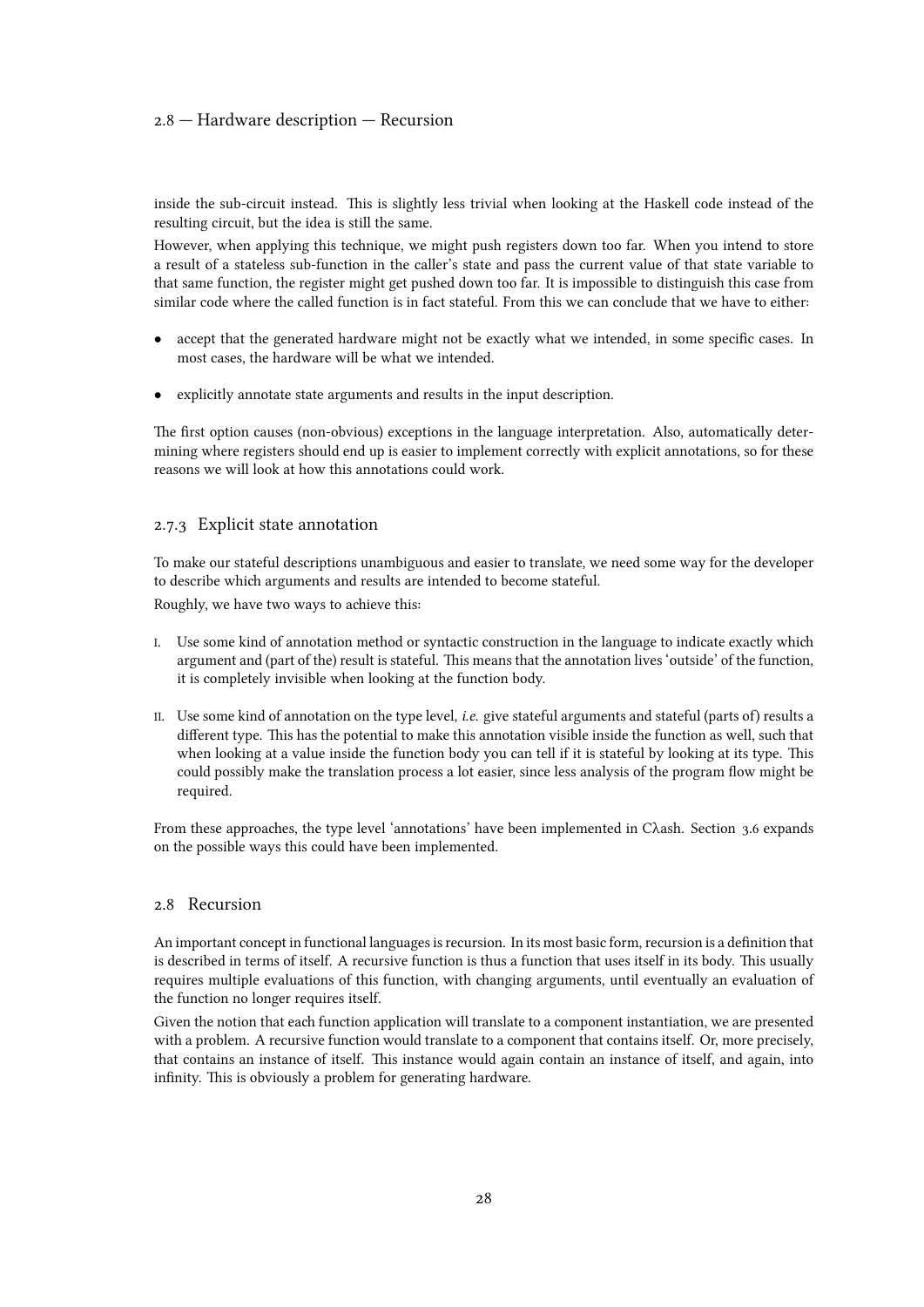<span id="page-28-0"></span>This is expected for functions that describe infinite recursion. In that case, we cannot generate hardware that shows correct behavior in a single cycle (at best, we could generate hardware that needs an infinite number of cycles to complete).

However, most recursive definitions will describe finite recursion. This is because the recursive call is done conditionally. There is usually a case expression where at least one alternative does not contain the recursive call, which we call the "base case". If, for each call to the recursive function, we would be able to detect at compile time which alternative applies, we would be able to remove the case expression and leave only the base case when it applies. This will ensure that expanding the recursive functions will terminate after a bounded number of expansions.

This does imply the extra requirement that the base case is detectable at compile time. In particular, this means that the decision between the base case and the recursive case must not depend on run-time data.

#### null, head and tail

The functions null, head and tail are common list functions in Haskell. The null function simply checks if a list is empty. The head function returns the first element of a list. The tail function returns containing everything except the first element of a list.

In Cλash, there are vector versions of these functions, which do exactly the same.

#### 2.8.1 List recursion

The most common deciding factor in recursion is the length of a list that is passed in as an argument. Since we represent lists as vectors that encode the length in the vector type, it seems easy to determine the base case. We can simply look at the argument type for this. However, it turns out that this is rather non-trivial to write down in Haskell already, not even looking at translation. As an example, we would like to write down something like this:

```
sum :: Vector n Word -> Word
sum xs = case null xs of
  True \rightarrow 0False \rightarrow head xs + sum (tail xs)
```
However, the Haskell type-checker will now use the following reasoning. For simplicity, the element type of a vector is left out, all vectors are assumed to have the same element type. Below, we write conditions on type variables before the => operator. This is not completely valid Haskell syntax, but serves to illustrate the type-checker reasoning. Also note that a vector can never have a negative length, so Vector n implicitly means  $(n \ge 0) \Rightarrow$  Vector n.

- tail has the type  $(n > 0)$  => Vector  $n \rightarrow$  Vector  $(n 1)$
- This means that xs must have the type  $(n > 0)$  => Vector n
- This means that sum must have the type  $(n > 0)$  => Vector  $n \rightarrow a$  (The type a is can be anything at this stage, we will not try to finds its actual type in this example).
- sum is called with the result of tail as an argument, which has the type Vector n (since  $(n > 0)$ ) => Vector  $(n - 1)$  is the same as  $(n \ge 0) \Rightarrow$  Vector n, which is the same as just Vector n).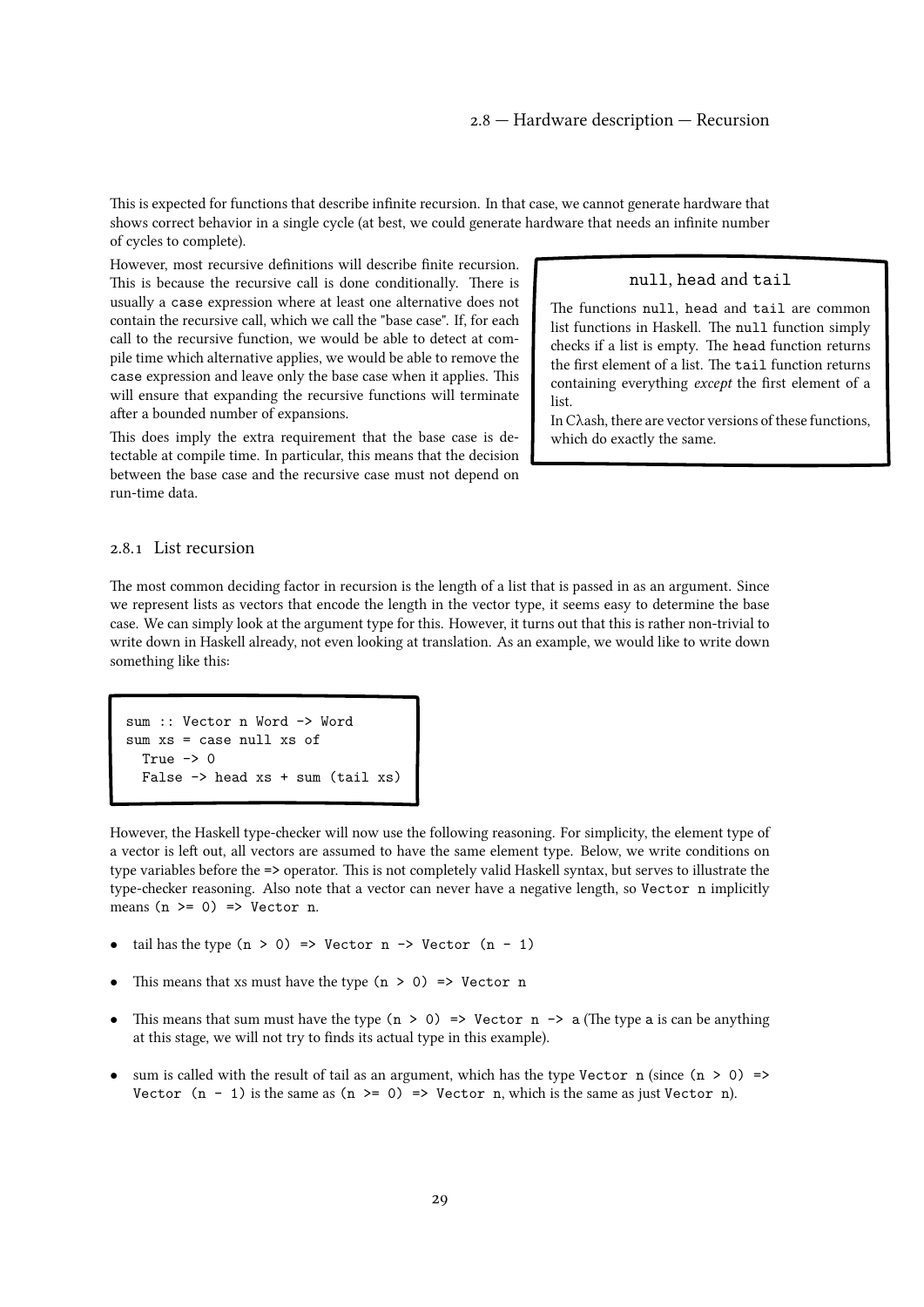#### <span id="page-29-0"></span>2.8 — Hardware description — Recursion

- This means that sum must have the type Vector n -> a
- This is a contradiction between the type deduced from the body of sum (the input vector must be non-empty) and the use of sum (the input vector could have any length).

As you can see, using a simple case expression at value level causes the type checker to always type-check both alternatives, which cannot be done. The type-checker is unable to distinguish the two case alternatives (this is partly possible using GADTs, but that approach faced other problems[[1\]\).](#page-108-0)

This is a fundamental problem, that would seem perfectly suited for a type class. Considering that we need to switch between to implementations of the sum function, based on the type of the argument, this sounds like the perfect problem to solve with a type class. However, this approach has its own problems (not the least of them that you need to define a new type class for every recursive function you want to define).

#### 2.8.2 General recursion

Of course there are other forms of recursion, that do not depend on the length (and thus type) of a list. For example, simple recursion using a counter could be expressed, but only translated to hardware for a fixed number of iterations. Also, this would require extensive support for compile time simplification (constant propagation) and compile time evaluation (evaluation of constant comparisons), to ensure non-termination. Supporting general recursion will probably require strict conditions on the input descriptions. Even then, it will be hard (if not impossible) to really guarantee termination, since the user (or GHC desugarer) might use some obscure notation that results in a corner case of the simplifier that is not caught and thus non-termination.

Evaluating all possible (and non-possible) ways to add recursion to our descriptions, it seems better to limit the scope of this research to exclude recursion. This allows for focusing on other interesting areas instead. By including (built-in) support for a number of higher-order functions like map and fold, we can still express most of the things we would use (list) recursion for.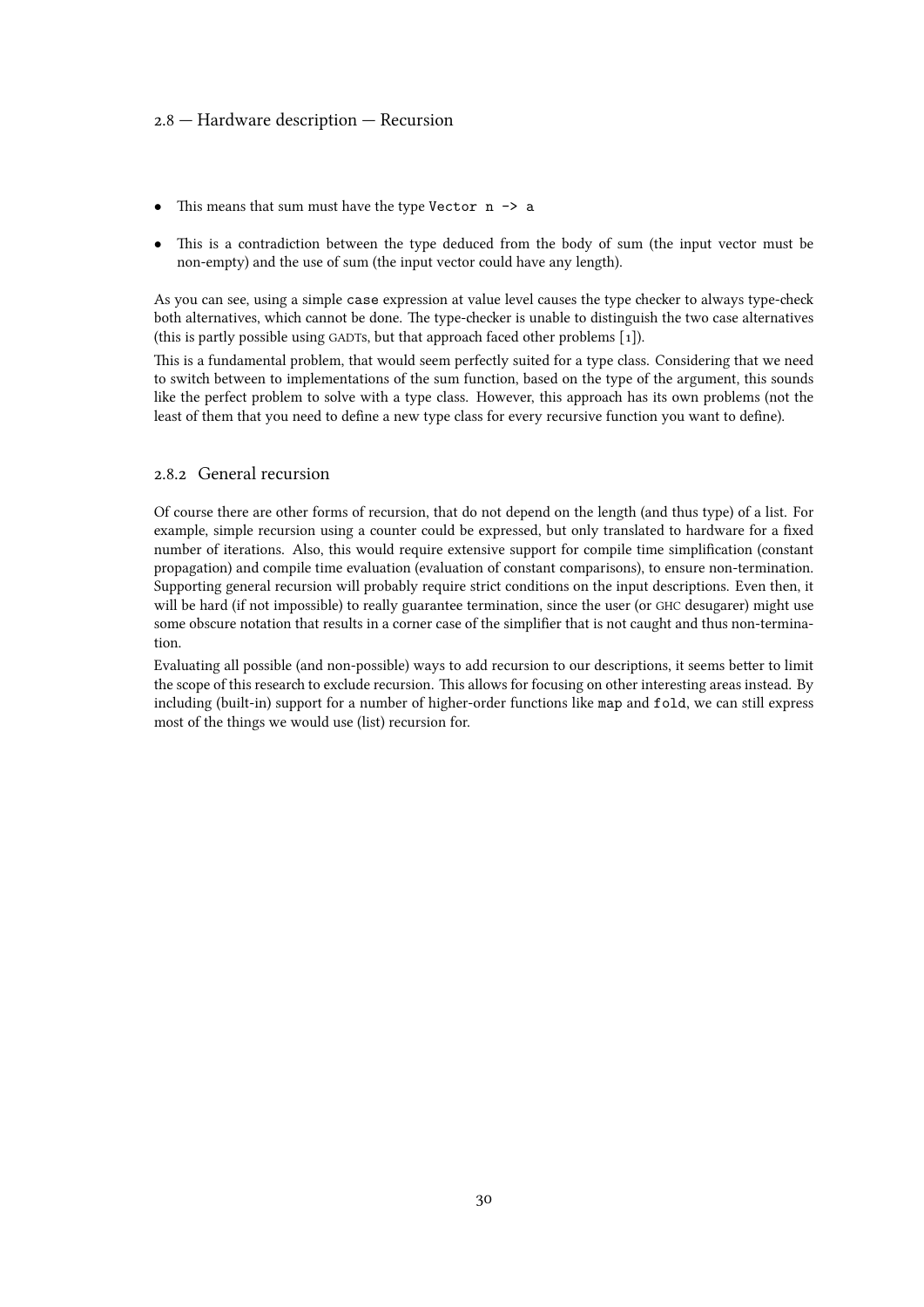# <span id="page-30-0"></span>3 Prototype

An important step in this research is the creation of a prototype compiler. Having this prototype allows us to apply the ideas from the previous chapter to actual hardware descriptions and evaluate their usefulness. Having a prototype also helps to find new techniques and test possible interpretations.

Obviously the prototype was not created after all research ideas were formed, but its implementation has been interleaved with the research itself. Also, the prototype described here is the final version, it has gone through a number of design iterations which we will not completely describe here.

# 3.1 Input language

When implementing this prototype, the first question to ask is: Which (functional) language will be used to describe our hardware? (Note that this does not concern the *implementation language* of the compiler, just the language translated by the compiler).

Initially, we have two choices:

- *•* Create a new functional language from scratch. This has the advantage of having a language that contains exactly those elements that are convenient for describing hardware and can contain special constructs that allows our hardware descriptions to be more powerful or concise.
- Use an existing language and create a new back-end for it. This has the advantage that existing tools can be reused, which will speed up development.

Considering that we required a prototype which should be working quickly, and that implementing parsers, semantic checkers and especially type-checkers is not exactly the core of this research (but it is lots and lots of work, using an existing language is the obvious choice. This also has the advantage that a large set of language features is available to experiment with and it is easy to find which features apply well and which do not. Another important advantage of using an existing language, is that simulation of the code becomes trivial. Since there are existing compilers and interpreters that can run the hardware description directly, it can be simulated without also having to write an interpreter for the new language.

# No EDSL or Template Haskell

Note that in this consideration, embedded domain-specific languages (EDSL) and Template Haskell (TH) approaches have not been included. As we have seen in [section 1.2, these approaches have all kinds of lim](#page-12-0)itations on the description language that we would like to avoid.

A possible second prototype could use a custom language with just the useful features (and possibly extra features that are specific to the domain of hardware description as well).

The second choice to be made is which of the many existing languages to use. As mentioned before, the chosen language is Haskell. This choice has not been the result of a thorough comparison of languages, for the simple reason that the requirements on the language were completely unclear at the start of this research. The fact that Haskell is a language with a broad spectrum of features, that it is commonly used in research projects and that the primary compiler, GHC, provides a high level API to its internals, made Haskell an obvious choice.

# 3.2 Output format

The second important question is: what will be our output format? This output format should at least allow for programming the hardware design into a field-programmable gate array (FPGA). The choice of output format is thus limited by what hardware synthesis and programming tools can process.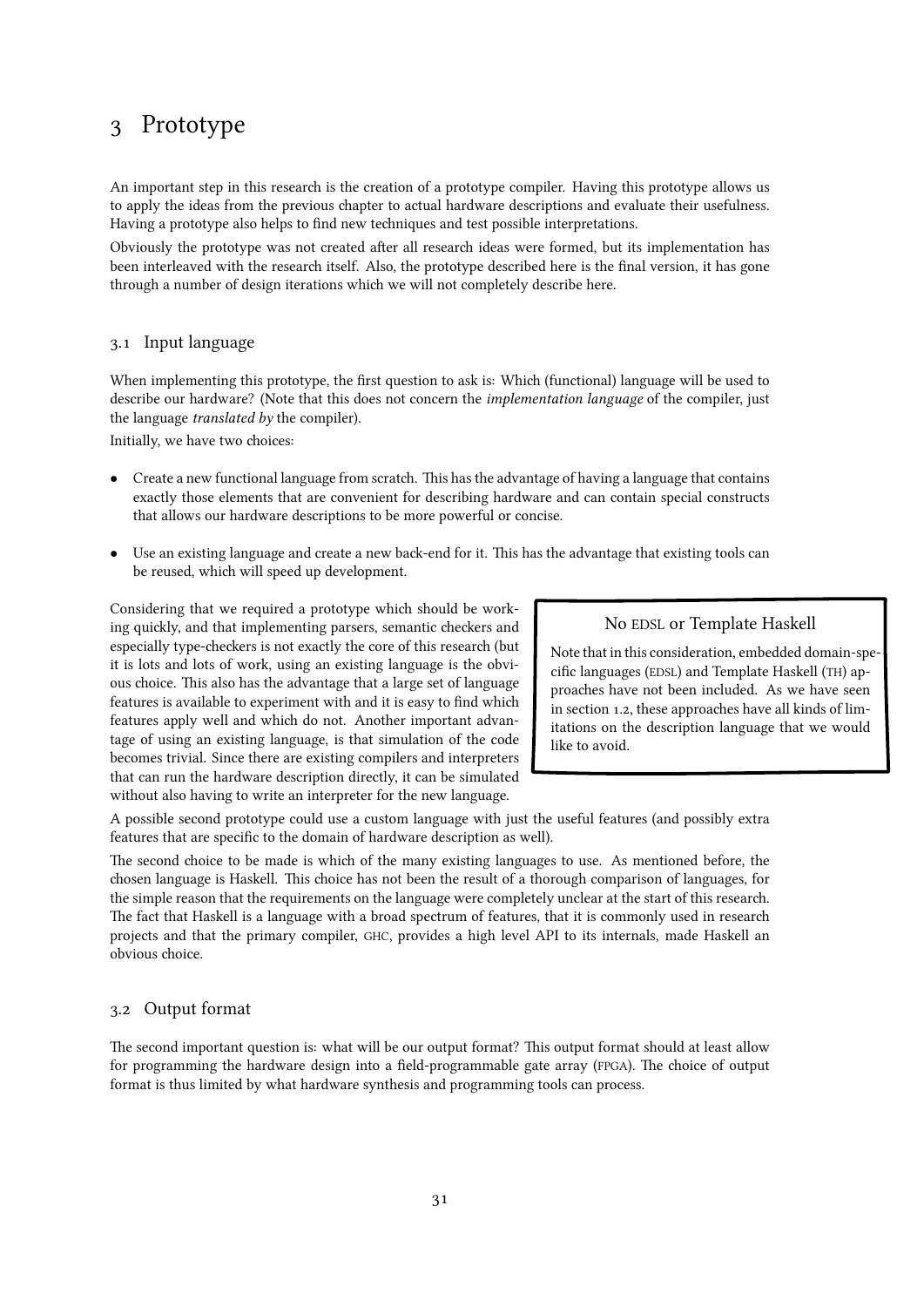#### <span id="page-31-0"></span> $3.3$  – Prototype – Simulation and synthesis

Looking at other tools in the industry, the Electronic Design Interchange Format (EDIF) is commonly used for storing intermediate netlists (lists of components and connections between these components) and is commonly the target for VHDL and Verilog compilers.

However, EDIF is not completely tool-independent. It specifies a meta-format, but the hardware components that can be used vary between various tool and hardware vendors, as well as the interpretation of the EDIF standard.[[9\]](#page-108-0)

This means that when working with EDIF, our prototype would become technology dependent (e.g. only work with FPGAs of a specific vendor, or even only with specific chips). This limits the applicability of our prototype. Also, the tools we would like to use for verifying, simulating and draw pretty pictures of our output (like Precision, or QuestaSim) are designed for VHDL or Verilog input.

For these reasons, we will not use EDIF, but VHDL as our output language. We choose VHDL over Verilog simply because we are familiar with VHDL already. The differences between VHDL and Verilog are on the higher level, while we will be using VHDL mainly to write low level, netlist-like descriptions anyway.

An added advantage of using VHDL is that we can profit from existing optimizations in VHDL synthesizers. A lot of optimizations are done on the VHDL level by existing tools. These tools have been under development for years, so it would not be reasonable to assume we could achieve a similar amount of optimization in our prototype (nor should it be a goal, considering this is just a prototype).

Translation vs. compilation vs. synthesis

In this thesis the words translation, compilation and sometimes synthesis will be used interchangeably to refer to the process of translating the hardware description from the Haskell language to the VHDL language.

Similarly, the prototype created is referred to as both the translator as well as the compiler.

The final part of this process is usually referred to as VHDL generation.

Note that we will be using VHDL as our output language, but will not use its full expressive power. Our output will be limited to using simple, structural descriptions, without any complex behavioral descriptions like arbitrary sequential statements (which might not be supported by all tools). This ensures that any tool that works with VHDL will understand our output. This also leaves open the option to switch to EDIF in the future, with minimal changes to the prototype.

## 3.3 Simulation and synthesis

As mentioned above, by using the Haskell language, we get simulation of our hardware descriptions almost for free. The only thing

that is needed is to provide a Haskell implementation of all built-in functions that can be used by the Haskell interpreter to simulate them.

The main topic of this thesis is therefore the path from the Haskell hardware descriptions to FPGA synthesis, focusing of course on the VHDL generation. Since the VHDL generation process preserves the meaning of the Haskell description exactly, any simulation done in Haskell should produce identical results as the synthesized hardware.

#### 3.4 Prototype design

As suggested above, we will use the Glasgow Haskell Compiler (GHC) to implement our prototype compiler. To understand the design of the prototype, we will first dive into the GHC compiler a bit. Its compilatprototype consists of the following steps (slightly simplified):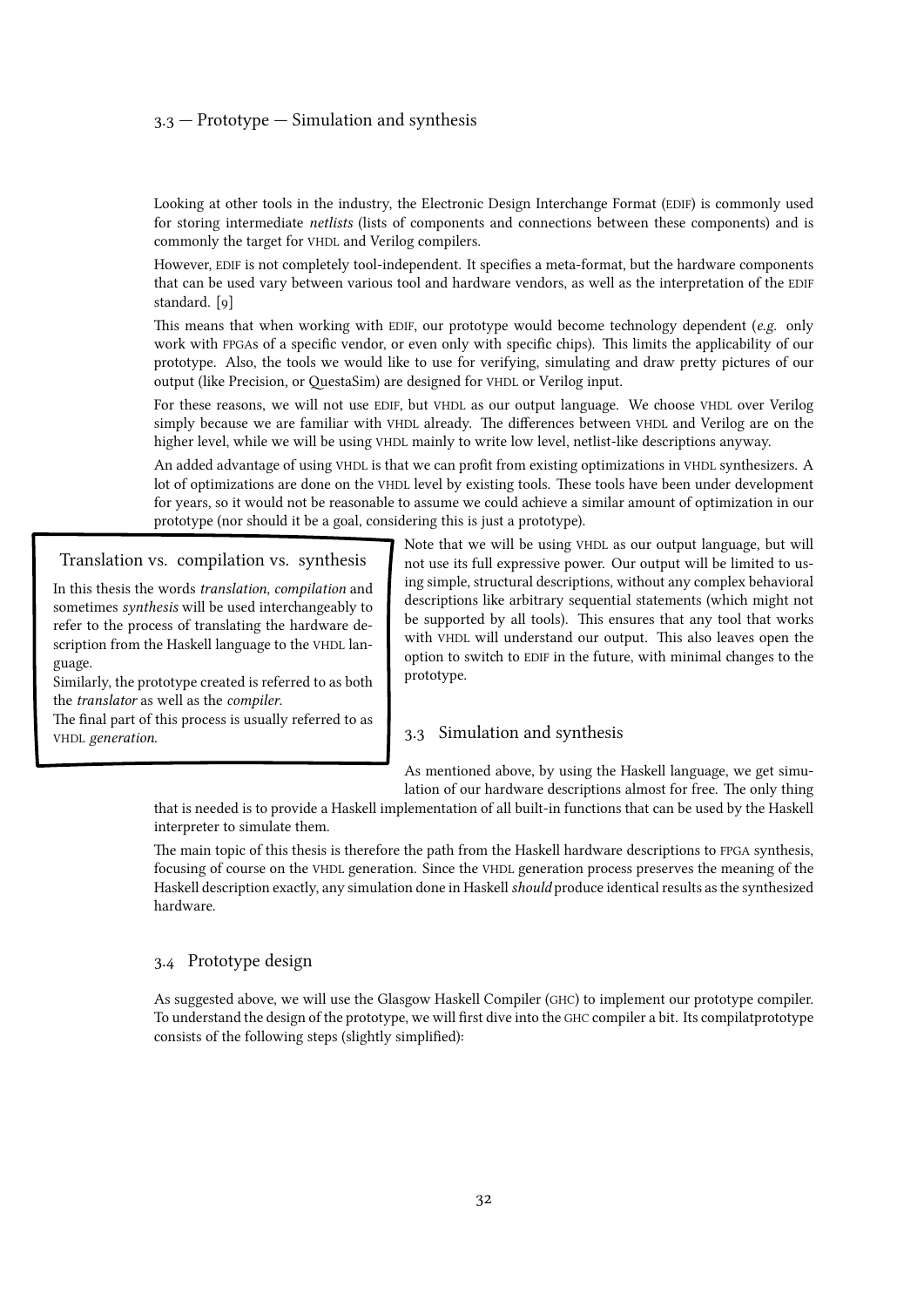- Frontend This step takes the Haskell source files and parses them into an abstract syntax tree (AST). This AST can express the complete Haskell language and is thus a very complex one (in contrast with the Core AST, later on). All identifiers in this AST are resolved by the renamer and all types are checked by the type-checker.
- Desugaring This step takes the full AST and translates it to the Core language. Core is a very small functional language with lazy semantics, that can still express everything Haskell can express. Its simpleness makes Core very suitable for further simplification and translation. Core is the language we will be working with as well.
- Simplification Through a number of simplification steps (such as inlining, common sub-expression elimination, etc.) the Core program is simplified to make it faster or easier to process further.
- Backend This step takes the simplified Core program and generates an actual runnable program for it. This is a big and complicated step we will not discuss it any further, since it is not relevant to our prototype.

In this process, there are a number of places where we can start our work. Assuming that we do not want to deal with (or modify) parsing, type-checking and other front end business and that native code is not really a useful format anymore, we are left with the choice between the full Haskell AST, or the smaller (simplified) Core representation.



program is preserved. We can see exactly what the hardware description looks like and which syntax constructs were used. However, the full AST is a very complicated data-structure. If we are to handle everything it offers, we will quickly get a big compiler.

Using the Core representation gives us a much more compact data-structure (a Core expression only uses 9 constructors). Note that this does not mean that the Core representation itself is smaller, on the contrary. Since the Core language has less constructs, most Core expressions are larger than the equivalent versions in Haskell.

However, the fact that the Core language is so much smaller, means it is a lot easier to analyze and translate it into something else. For the same reason, GHC runs its simplifications and optimizations on the Core representation as well [\[10\].](#page-108-0)

We will use the normal Core representation, not the simplified Core. Even though the simplified Core version is an equivalent, but simpler definition, some problems were encountered with it in practice. The simplifier restructures some (stateful) functions in a way the normalizer and the VHDL generation cannot handle, leading to uncompilable programs (whereas the non-simplified version more closely resembles the original program, allowing the original to be written in a way that can be handled). This problem is further discussed in [section 4.4.4.](#page-88-0)



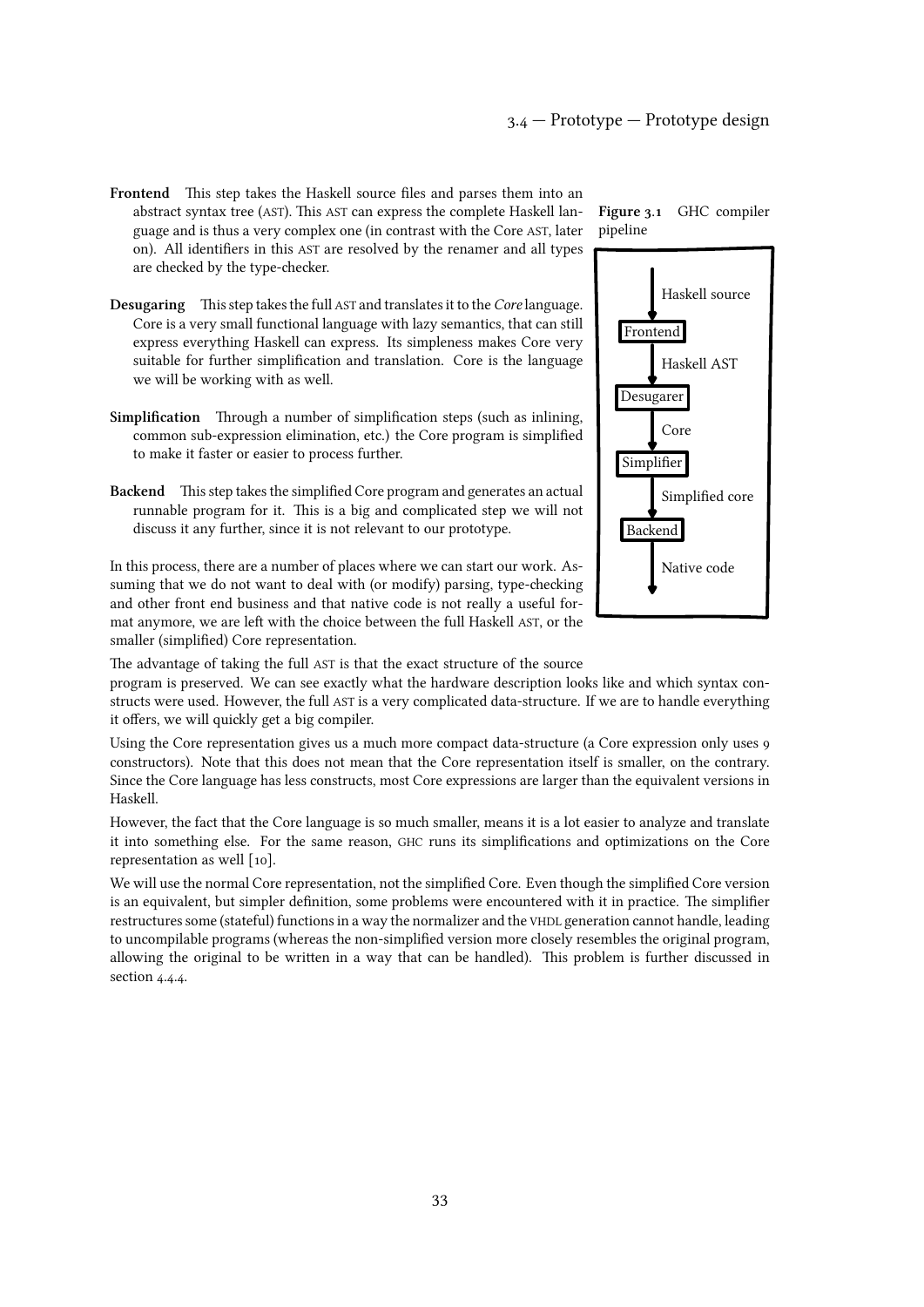<span id="page-33-0"></span>The final prototype roughly consists of three steps:

- Frontend This is exactly the front-end from the GHC pipeline, that translates Haskell sources to a typed Core representation.
- Normalization This is a step that transforms the Core representation into a normal form. This normal form is still expressed in the Core language, but has to adhere to an additional set of constraints. This normal form is less expressive than the full Core language (e.g., it can have limited higher-order expressions, has a specific structure, etc.), but is also very close to directly describing hardware.
- VHDL generation The last step takes the normal formed Core representation and generates VHDL for it. Since the normal form has a specific, hardware-like structure, this final step is very straightforward.



Figure 3.2 Cλash compiler pipeline

The most interesting step in this process is the normalization step. That is where more complicated functional constructs, which have no direct hardware interpretation, are removed and translated into hardware constructs. This step is described in a lot of detail at [chapter 4.](#page-52-0)

Translation of a hardware description always starts at a single function, which is referred to as the entry function. VHDL is generated for this function first, followed by any functions used by the entry functions (recursively).

#### 3.5 The Core language

Most of the prototype deals with handling the program in the Core language. In this section we will show what this language looks like and how it works.

The Core language is a functional language that describes expressions. Every identifier used in Core is called a binder, since it is bound to a value somewhere. On the highest level, a Core program is a collection of functions, each of which bind a binder (the function name) to an expression (the function value, which has a function type).

The Core language itself does not prescribe any program structure (like modules, declarations, imports, etc.), only expression structure. In the GHC compiler, the Haskell module structure is used for the resulting Core code as well. Since this is not so relevant for understanding the Core language or the Normalization process, we will only look at the Core expression language here.

Each Core expression consists of one of these possible expressions.

#### Variable reference



This is a reference to a binder. It is written down as the name of the binder that is being referred to along with its type. The binder name should of course be bound in a containing scope (including top level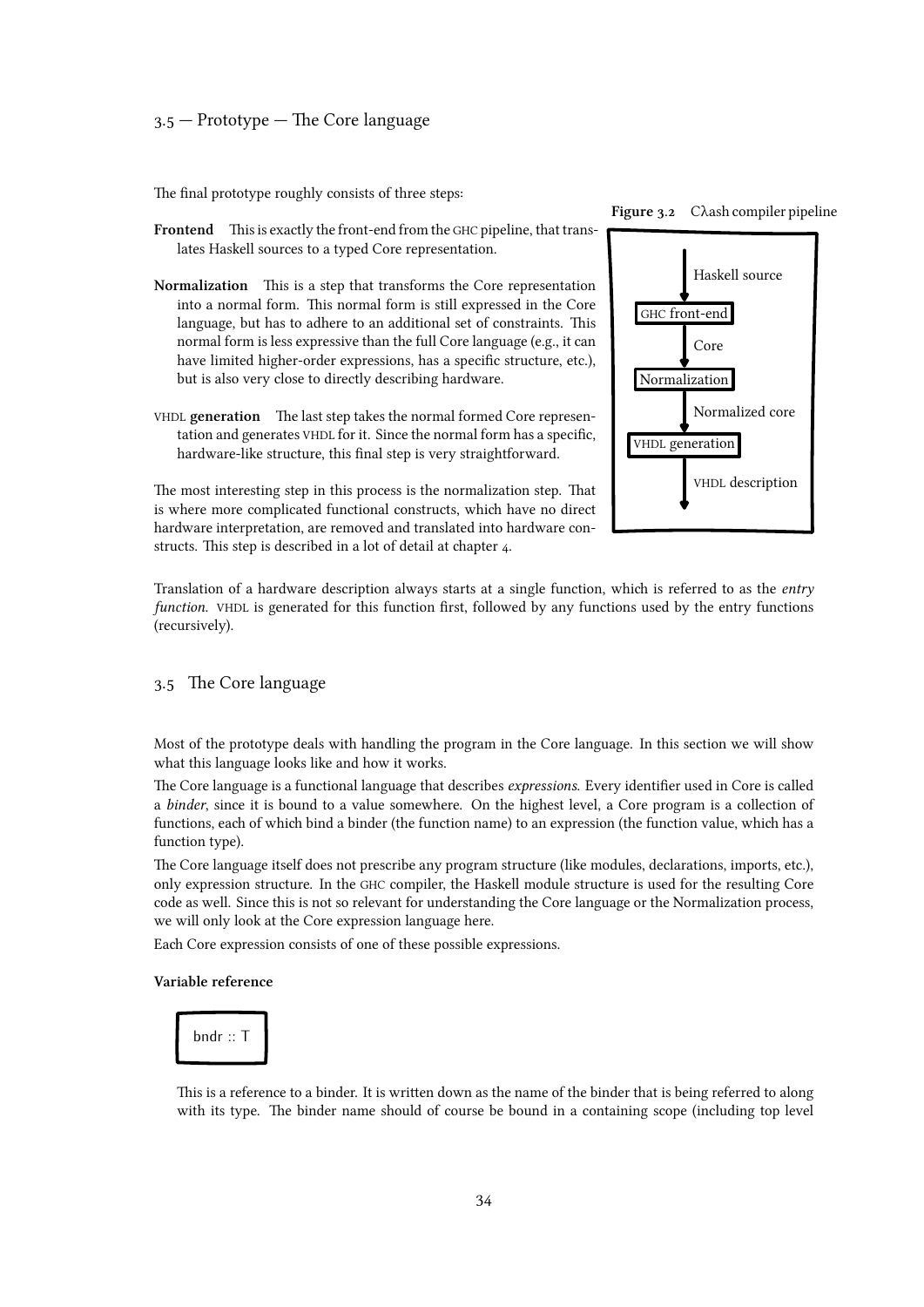scope, so a reference to a top level function is also a variable reference). Additionally, constructors from algebraic data-types also become variable references (e.g. True).

In our examples, binders will commonly consist of a single characters, but they can have any length.

The value of this expression is the value bound to the given binder.

Each binder also carries around its type (explicitly shown above), but this is usually not shown in the Core expressions. Only when the type is relevant (when a new binder is introduced, for example) will it be shown. In other cases, the type is either not relevant, or easily derived from the context of the expression.

Literal



This is a literal. Only primitive types are supported, like chars, strings, integers and doubles. The types of these literals are the 'primitive', unboxed versions, like Char# and Word#, not the normal Haskell versions (but there are built-in conversion functions). Without going into detail about these types, note that a few conversion functions exist to convert these to the normal (boxed) Haskell equivalents. See [section 4.3.6.3](#page-83-0) for an example.

#### Application



This is function application. Each application consists of two parts: the function part and the argument part. Applications are used for normal function 'calls', but also for applying type abstractions and data constructors.

The value of an application is the value of the function part, with the first argument binder bound to the argument part.

In Core, there is no distinction between an operator and a function. This means that, for example the addition of two numbers looks like the following in Core:



Where the function  $'(+)'$  is applied to the numbers 1 and 2. However, to increase readability, an application of an operator like (+) is sometimes written infix. In this case, the parenthesis are also left out, just like in Haskell. In other words, the following means exactly the same as the addition above:

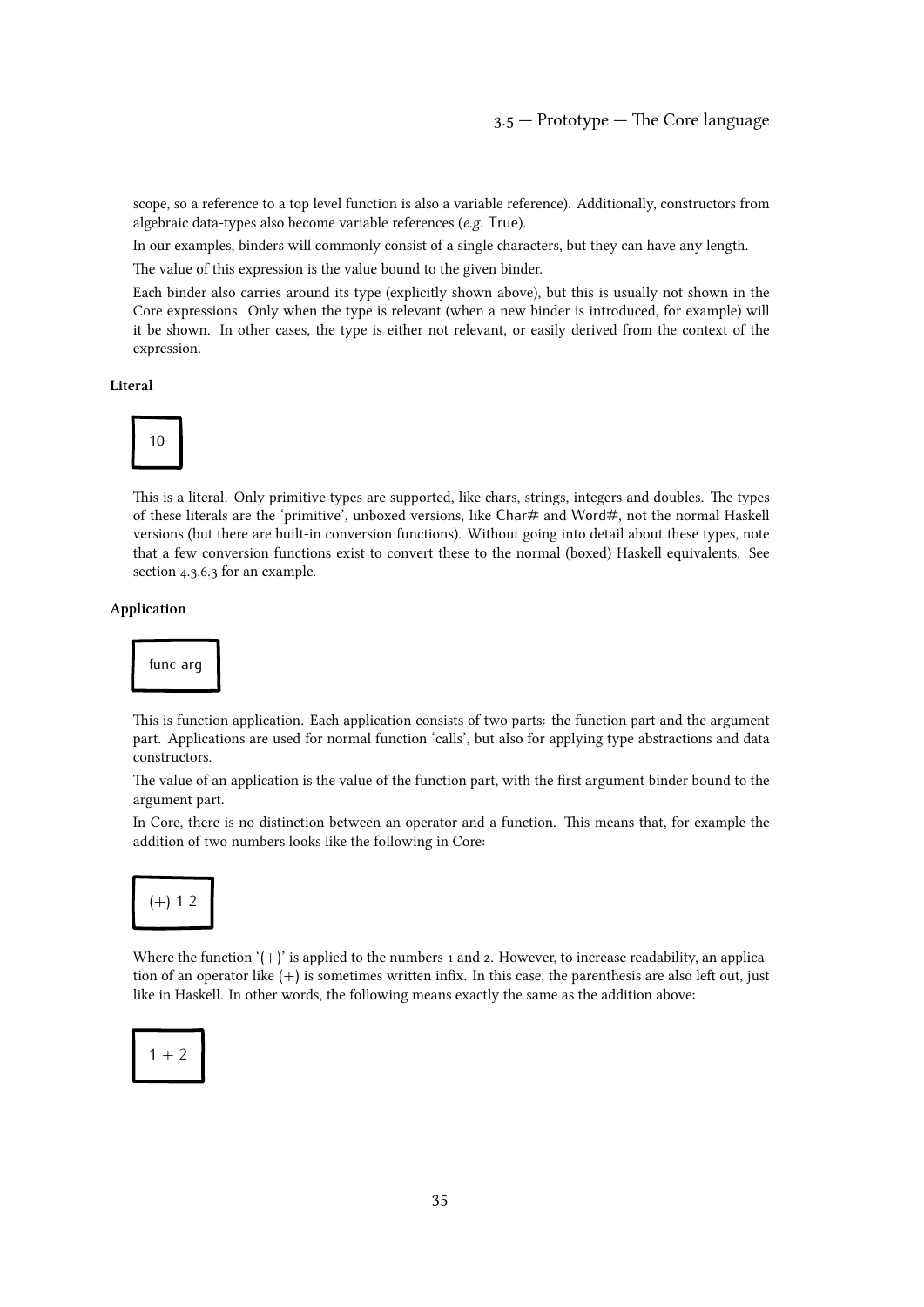# 3.5 — Prototype — The Core language

#### Lambda abstraction



This is the basic lambda abstraction, as it occurs in lambda calculus. It consists of a binder part and a body part. A lambda abstraction creates a function, that can be applied to an argument. The binder is usually a value binder, but it can also be a type binder (or type variable). The latter case introduces a new polymorphic variable, which can be used in types later on. See [section 3.5.1](#page-38-0) for details.

The body of a lambda abstraction extends all the way to the end of the expression, or the closing bracket surrounding the lambda. In other words, the lambda abstraction 'operator' has the lowest priority of all. The value of an application is the value of the body part, with the binder bound to the value the entire lambda abstraction is applied to.

#### Non-recursive let expression

**let** bndr = value **in** body

A let expression allows you to bind a binder to some value, while evaluating to some other value (for which that binder is in scope). This allows for sharing of sub-expressions (you can use a binder twice) and explicit 'naming' of arbitrary expressions. A binder is not in scope in the value bound it is bound to, so it is not possible to make recursive definitions with a non-recursive let expression (see the recursive form below).

Even though this let expression is an extension on the basic lambda calculus, it is easily translated to a lambda abstraction. The let expression above would then become:

#### (λbndr.body) value

This notion might be useful for verifying certain properties on transformations, since a lot of verification work has been done on lambda calculus already.

The value of a let expression is the value of the body part, with the binder bound to the value.

#### Recursive let expression

```
letrec
  bndr_1 = value_1.
  .
  .
  bndr_n = value_nin
  body
```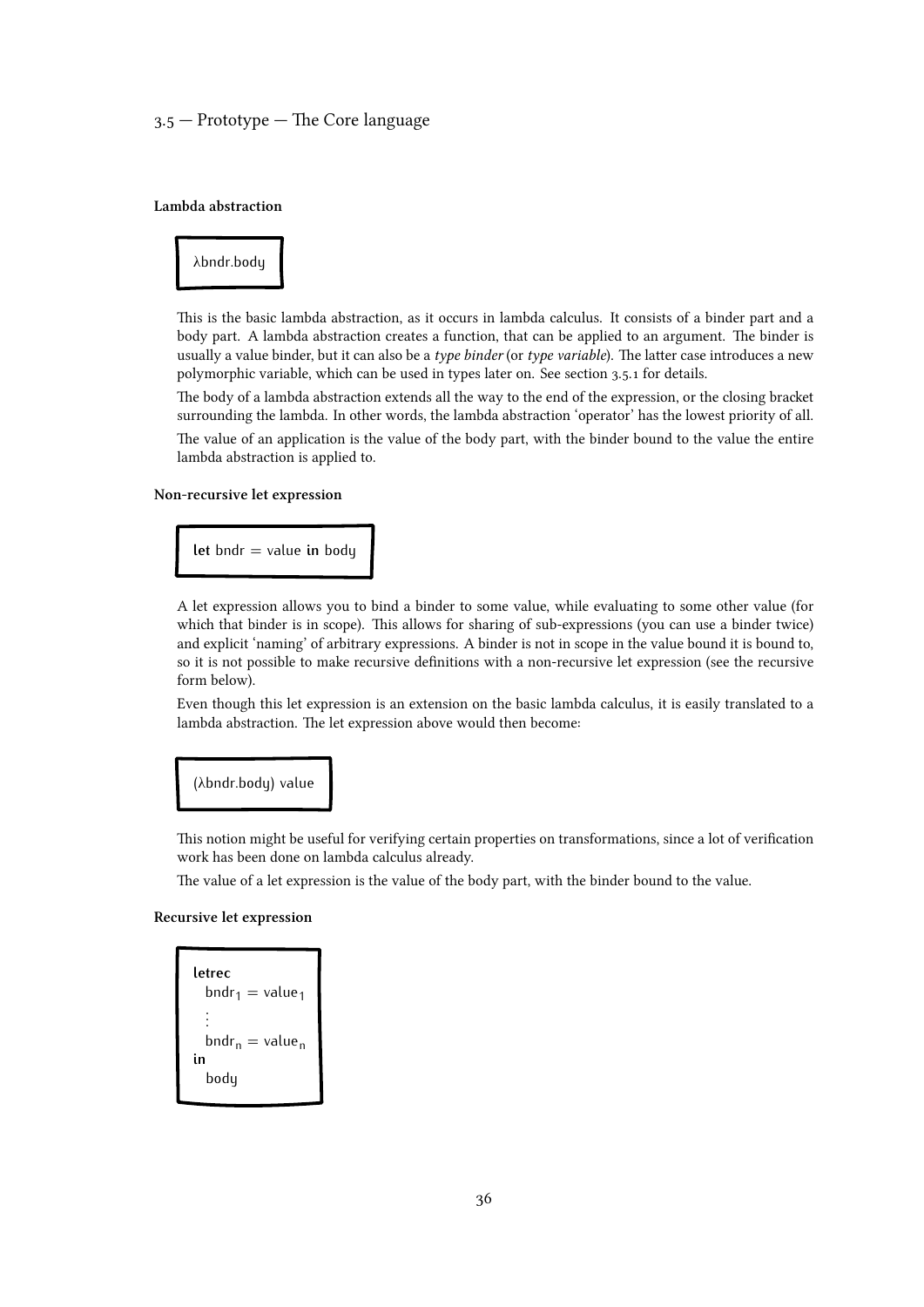<span id="page-36-0"></span>This is the recursive version of the let expression. In GHC's Core implementation, non-recursive and recursive lets are not so distinct as we present them here, but this provides a clearer overview.

The main difference with the normal let expression is that it can contain multiple bindings (or even none) and each of the binders is in scope in each of the values, in addition to the body. This allows for self-recursive or mutually recursive definitions.

It is also possible to express a recursive let expression using normal lambda calculus, if we use the least fixed-point operator, Y (but the details are too complicated to help clarify the let expression, so this will not be explored further).

Case expression

**case** scrutinee **of** bndr **DEFAULT** → defaultbody  $\mathsf{C}_0$  bndr $_{0,0}$  ... bndr $_{0,\mathsf{m}}\to$  body $_0$ . . .  $C_n$  bndr<sub>n,0</sub> ... bndr<sub>n,m</sub>  $\rightarrow$  body<sub>n</sub>

A case expression is the only way in Core to choose between values. All if expressions and pattern matchings from the original Haskell program have been translated to case expressions by the desugarer.

# Weak head normal form (WHNF)

An expression is in weak head normal form if it is either an constructor application or lambda abstraction.[[11\]](#page-108-0)

Without going into detail about the differences with head normal form and normal form, note that evaluating the scrutinee of a case expression to normal form (evaluating any function applications, variable references and case expressions) is sufficient to decide which case alternatives should be chosen.

A case expression evaluates its scrutinee, which should have an algebraic datatype, into weak head normal form (WHNF) and (optionally) binds it to bndr. If bndr is wild, it is left out. Every alternative lists a single [wild binders p.77](#page-76-0) constructor ( $C_0$  ...  $C_n$ ). Based on the actual constructor of the scrutinee, the corresponding alternative is chosen. The binders in the chosen alternative (bndr<sub>0,0</sub> .... bndr<sub>0,m</sub> are bound to the actual arguments to the constructor in the scrutinee.

This is best illustrated with an example. Assume there is an algebraic datatype declared as follows<sup>[1](#page--1-0)</sup>:

data  $D = A$  Word | B Bit

This is an algebraic datatype with two constructors, each getting a single argument. A case expression scrutinizing this datatype could look like the following:

**case** s **of**  $A word \rightarrow High$ B bit  $\rightarrow$  bit

[<sup>1</sup>](#page--1-0) This datatype is not supported by the current Cλash implementation, but serves well to illustrate the case expression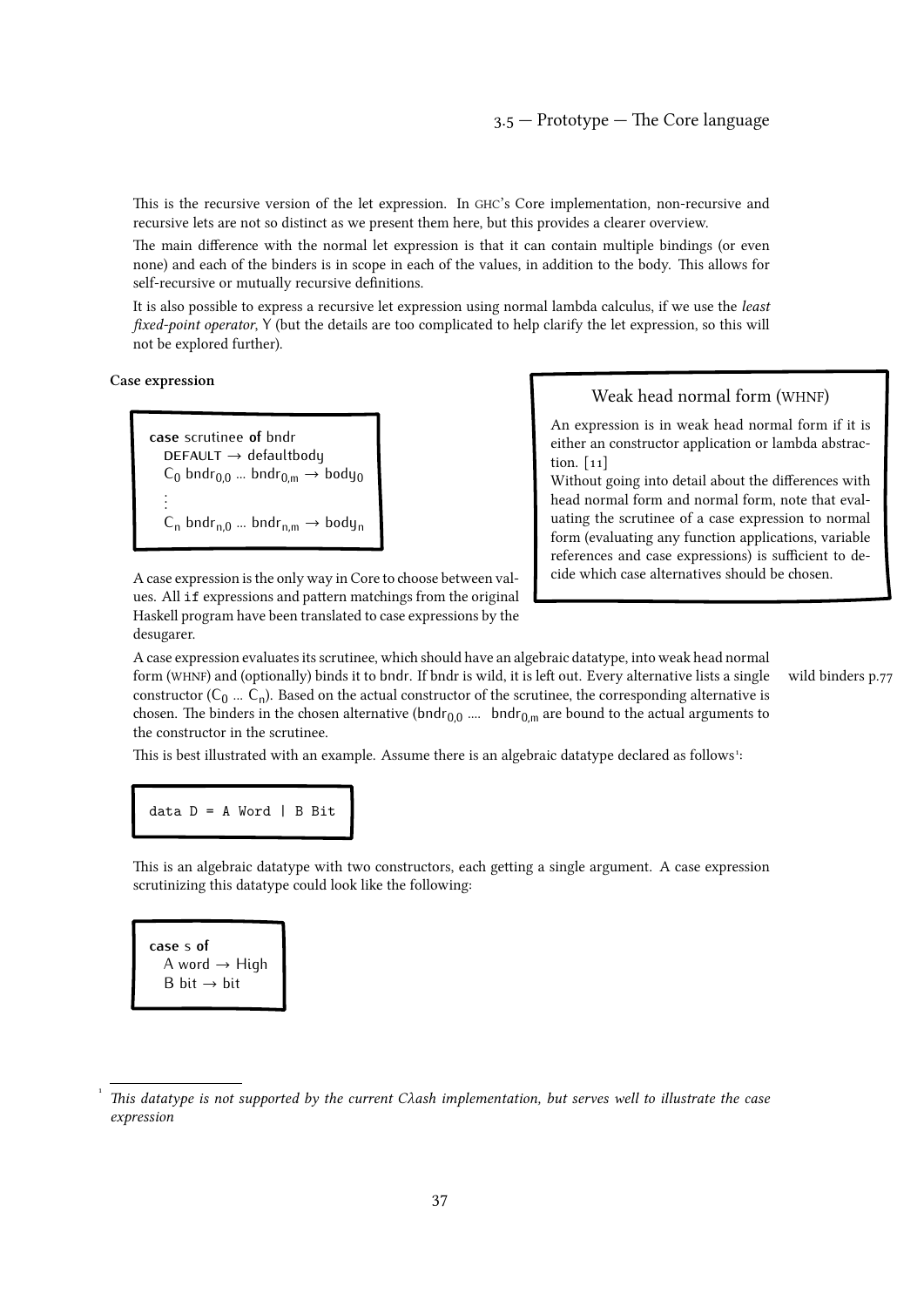# 3.5 — Prototype — The Core language

What this expression does is check the constructor of the scrutinee s. If it is A, it always evaluates to High. If the constructor is B, the binder bit is bound to the argument passed to B and the case expression evaluates to this bit.

If none of the alternatives match, the **DEFAULT** alternative is chosen. A case expression must always be exhaustive, *i.e.* it must cover all possible constructors that the scrutinee can have (if all of them are covered explicitly, the **DEFAULT** alternative can be left out).

Since we can only match the top level constructor, there can be no overlap in the alternatives and thus order of alternatives is not relevant (though the **DEFAULT** alternative must appear first for implementation efficiency).

To support strictness, the scrutinee is always evaluated into WHNF, even when there is only a **DEFAULT** alternative. This allows application of the strict function f to the argument a to be written like:

f (**case** a **of** arg **DEFAULT** → arg)

According to the GHC documentation, this is the only use for the extra binder to which the scrutinee is bound. When not using strictness annotations (which is rather pointless in hardware descriptions), GHC seems to never generate any code making use of this binder. In fact, GHC has never been observed to generate code using this binder, even when strictness was involved. Nonetheless, the prototype handles this binder as expected.

Note that these case expressions are less powerful than the full Haskell case expressions. In particular, they do not support complex patterns like in Haskell. Only the constructor of an expression can be matched, complex patterns are implemented using multiple nested case expressions.

Case expressions are also used for unpacking of algebraic data-types, even when there is only a single constructor. For examples, to add the elements of a tuple, the following Core is generated:

sum = λtuple.**case** tuple **of** (,) a  $b \rightarrow a + b$ 

Here, there is only a single alternative (but no **DEFAULT** alternative, since the single alternative is already exhaustive). When its body is evaluated, the arguments to the tuple constructor  $\mathcal{L}$  (e.g., the elements of the tuple) are bound to a and b.

#### Cast expression

body ▶ targettype

A cast expression allows you to change the type of an expression to an equivalent type. Note that this is not meant to do any actual work, like conversion of data from one format to another, or force a complete type change. Instead, it is meant to change between different representations of the same type,  $e.g.$  switch between types that are provably equal (but look different).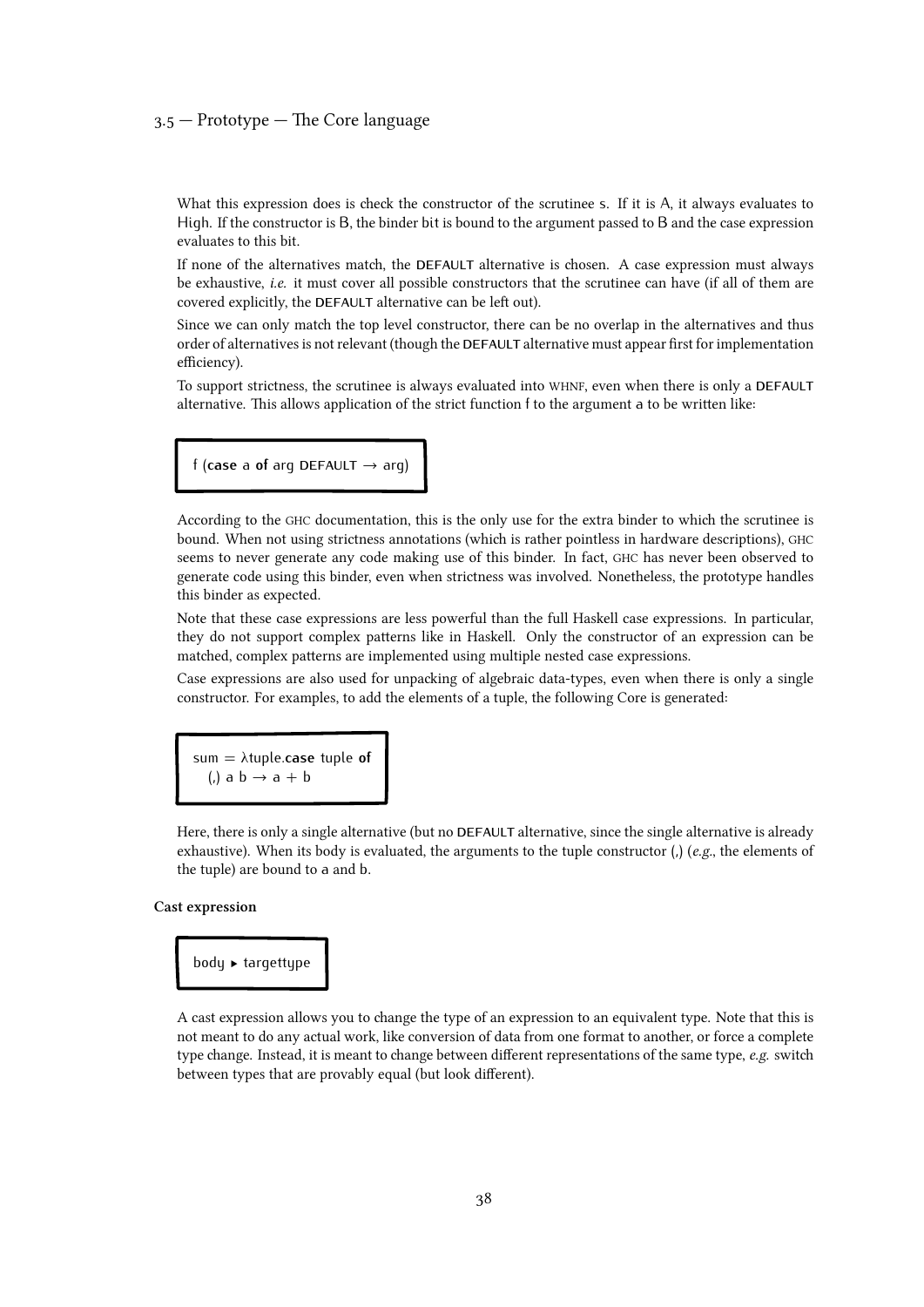<span id="page-38-0"></span>In our hardware descriptions, we typically see casts to change between a Haskell newtype and its contained type, since those are effectively different types (so a cast is needed) with the same representation (but no work is done by the cast).

More complex are types that are proven to be equal by the type-checker, but look different at first glance. To ensure that, once the type-checker has proven equality, this information sticks around, explicit casts are added. In our notation we only write the target type, but in reality a cast expressions carries around a coercion, which can be seen as a proof of equality.

The value of a cast is the value of its body, unchanged. The type of this value is equal to the target type, not the type of its body.

Note The Core language in GHC allows adding *notes*, which serve as hints to the inliner or add custom (string) annotations to a Core expression. These should not be generated normally, so these are not handled in any way in the prototype.

Type



It is possibly to use a Core type as a Core expression. To prevent confusion between types and values, the @ sign is used to explicitly mark a type that is used in a Core expression.

For the actual types supported by Core, see section 3.5.1. This 'lifting' of a type into the value domain is done to allow for type abstractions and applications to be handled as normal lambda abstractions and applications above. This means that a type expression in Core can only ever occur in the argument position of an application, and only if the type of the function that is applied to expects a type as the first argument. This happens in applications of all polymorphic functions. Consider the fst function:

fst :: ∀ t<sub>1</sub>. ∀ t<sub>2</sub>. (t<sub>1</sub>, t<sub>2</sub>) →t<sub>1</sub> fst =  $\lambda$ t<sub>1</sub>. $\lambda$ t<sub>2</sub>. $\lambda$ (tup :: (t<sub>1</sub>, t<sub>2</sub>)). **case** tup **of** (,) a b  $\rightarrow$  a fstint :: ( $Int$ ,  $Int$ )  $\rightarrow$   $Int$ fstint = λa.λb.fst @Int @Int a b

The type of fst has two universally quantified type variables. When fst is applied in fstint, it is first applied to two types. (which are substituted for  $t_1$  and  $t_2$  in the type of fst, so the actual type of arguments and result of fst can be found: fst @lnt @lnt :: (lnt, lnt)  $\rightarrow$  lnt).

#### 3.5.1 Core type system

Whereas the expression syntax of Core is very simple, its type system is a bit more complicated. It turns out it is harder to 'desugar' Haskell's complex type system into something more simple. Most of the type system is thus very similar to that of Haskell.

We will slightly limit our view on Core's type system, since the more complicated parts of it are only meant to support Haskell's (or rather, GHC's) type extensions, such as existential types, GADTs, type families and other non-standard Haskell stuff which we do not (plan to) support.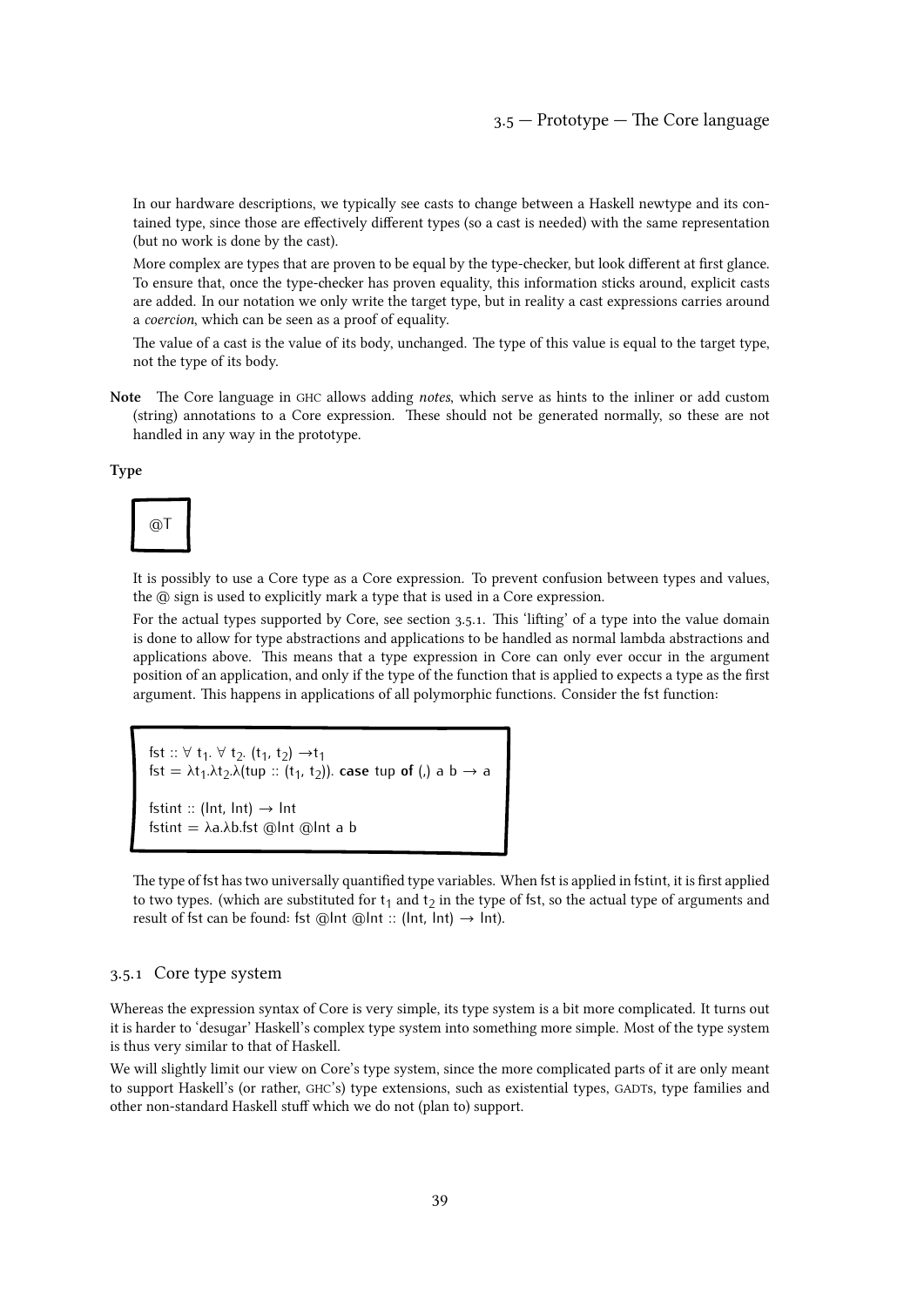# The id function

A function that is probably present in every functional language, is the identity function. This is the function that takes a single argument and simply returns it unmodified. In Haskell this function is called id and can take an argument of any type  $(i.e.,$  it is polymorphic).

The id function will be used in the examples every now and then.

In Core, every expression is typed. The translation to Core happens after the type-checker, so types in Core are always correct as well (though you could of course construct invalidly typed expressions through the GHC API).

Any type in Core is one of the following:

#### A type variable



This is a reference to a type defined elsewhere. This can either be a polymorphic type (like the latter two t's in id ::  $\forall$  t. t  $\rightarrow$  t), or a type constructor (like Bool in not :: Bool → Bool). Like in Haskell, polymorphic type variables always start with a lowercase letter, while type constructors always start with an uppercase letter.

A special case of a type constructor is the *function type constructor*,  $\rightarrow$ . This is a type constructor taking two arguments (using application below). The function type constructor is commonly written inline, so we write  $a \rightarrow b$  when we really mean  $\rightarrow a$  b, the function type constructor applied to a and b.

Polymorphic type variables can only be defined by a lambda abstraction, see the forall type below.

#### A type application



This applies some type to another type. This is particularly used to apply type variables (type constructors) to their arguments.

As mentioned above, applications of some type constructors have special notation. In particular, these are applications of the function type constructor and tuple type constructors:

foo ::  $t_1 \rightarrow t_2$ foo'  $:: \rightarrow t_1 t_2$ bar ::  $(t_1, t_2, t_3)$ bar' :: (,,) t<sup>1</sup> t2 t3

The forall type

$$
id::\forall~t.~t\rightarrow t
$$

The forall type introduces polymorphism. It is the only way to introduce new type variables, which are completely unconstrained (Any possible type can be assigned to it). Constraints can be added later using predicate types, see below.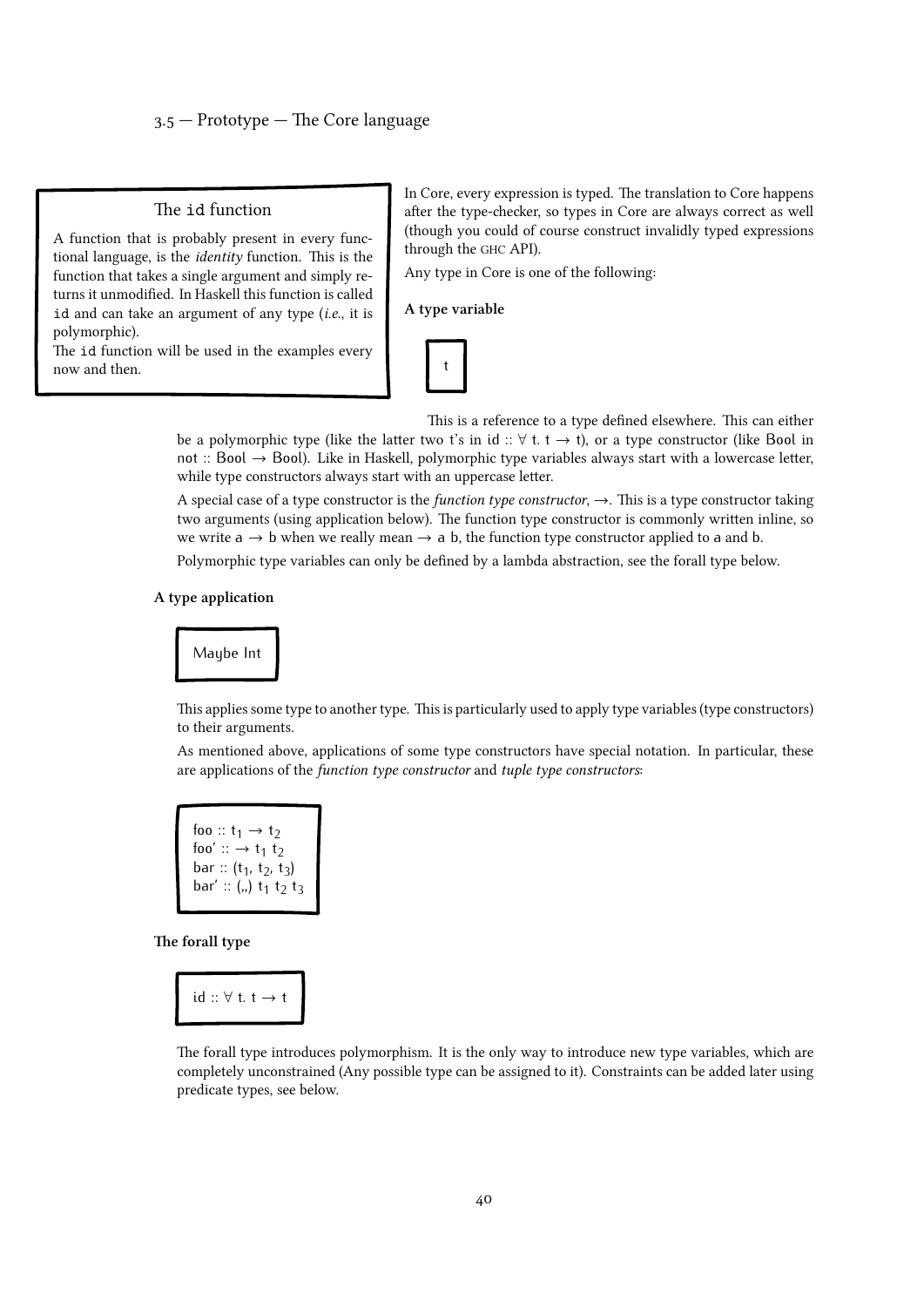A forall type is always (and only) introduced by a type lambda expression. For example, the Core translation of the id function is:



Here, the type of the binder x is t, referring to the binder in the topmost lambda.

When using a value with a forall type, the actual type used must be applied first. For example Haskell expression id True (the function id applied to the data-constructor True) translates to the following Core:

# id @Bool True

Here, id is first applied to the type to work with. Note that the type then changes from id  $:: \forall t. t \rightarrow t$  to id @Bool :: Bool  $\rightarrow$  Bool. Note that the type variable a has been substituted with the actual type. In Haskell, forall types are usually not explicitly specified (The use of a lowercase type variable implicitly introduces a forall type for that variable). In fact, in standard Haskell there is no way to explicitly specify forall types. Through a language extension, the forall keyword is available, but still optional for normal forall types (it is needed for existentially quantified types, which Cλash does not support).

# Predicate type

# show ::  $\forall$  t. Show  $t \Rightarrow t \rightarrow$  String

A predicate type introduces a constraint on a type variable introduced by a forall type (or type lambda). In the example above, the type variable t can only contain types that are an instance of the type class Show.

There are other sorts of predicate types, used for the type families extension, which we will not discuss here.

A predicate type is introduced by a lambda abstraction. Unlike with the forall type, this is a value lambda abstraction, that must be applied to a value. We call this value a dictionary.

Without going into the implementation details, a dictionary can be seen as a lookup table all the methods for a given (single) type class instance. This means that all the dictionaries for the same type class look the same (e.g. contain methods with the same names). However, dictionaries for different instances of the same class contain different methods, of course.

A dictionary is introduced by GHC whenever it encounters an instance declaration. This dictionary, as well as the binder introduced by a lambda that introduces a dictionary, have the predicate type as their type. These binders are usually named starting with a \$. Usually the name of the type concerned is not reflected in the name of the dictionary, but the name of the type class is. The Haskell expression show True thus becomes:

show @Bool \$dShow True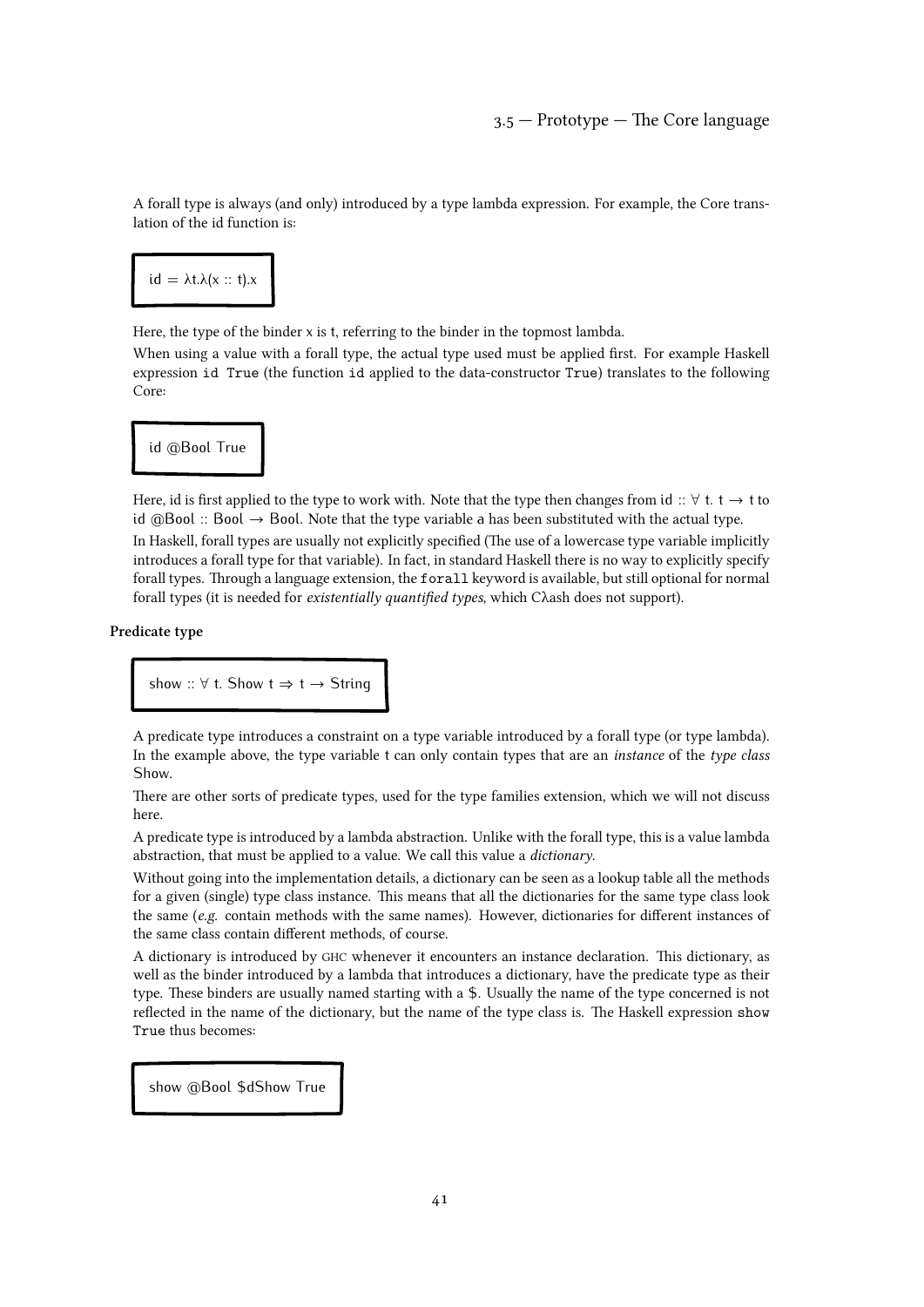# 3.6 — Prototype — State annotations in Haskell

Using this set of types, all types in basic Haskell can be represented.

# 3.6 State annotations in Haskell

As notedin [section 2.7.3, Cλash needs some way to let the programmer explicitly specify which of a function's](#page-27-0) arguments and which part of a function's result represent the function's state.

Using the Haskell type systems, there are a few ways we can tackle this.

# 3.6.1 Type synonyms

Haskell provides type synonyms as a way to declare a new type that is equal to an existing type (or rather, a new name for an existing type). This allows both the original type and the synonym to be used interchangeably in a Haskell program. This means no explicit conversion is needed. For example, a simple accumulator would become:

```
-- This type synonym would become part of Cash, it is shown here
-- just for clarity.
type State s = sacc :: Word -> State Word -> (State Word, Word)
acc i s = let sum = s + i in (sum, sum)
```
This looks nice in Haskell, but turns out to be hard to implement. There is no explicit conversion in Haskell, but not in Core either. This means the type of a value might be shown as State Word in some places, but Word in others (and this can even change due to transformations). Since every binder has an explicit type associated with it, the type of every function type will be properly preserved and could be used to track down the statefulness of each value by the compiler. However, this would make the implementation a lot more complicated than when using type renamings as described in the next section.

# 3.6.2 Type renaming (newtype)

Haskell also supports type renamings as a way to declare a new type that has the same (run-time) representation as an existing type (but is in fact a different type to the type-checker). With type renaming, explicit conversion between values of the two types is needed. The accumulator would then become:

```
-- This type renaming would become part of Cash, it is shown here
-- just for clarity.
newtype State s = State s
acc :: Word -> State Word -> (State Word, Word)
acc i (State s) = let sum = s + i in (State sum, sum)
```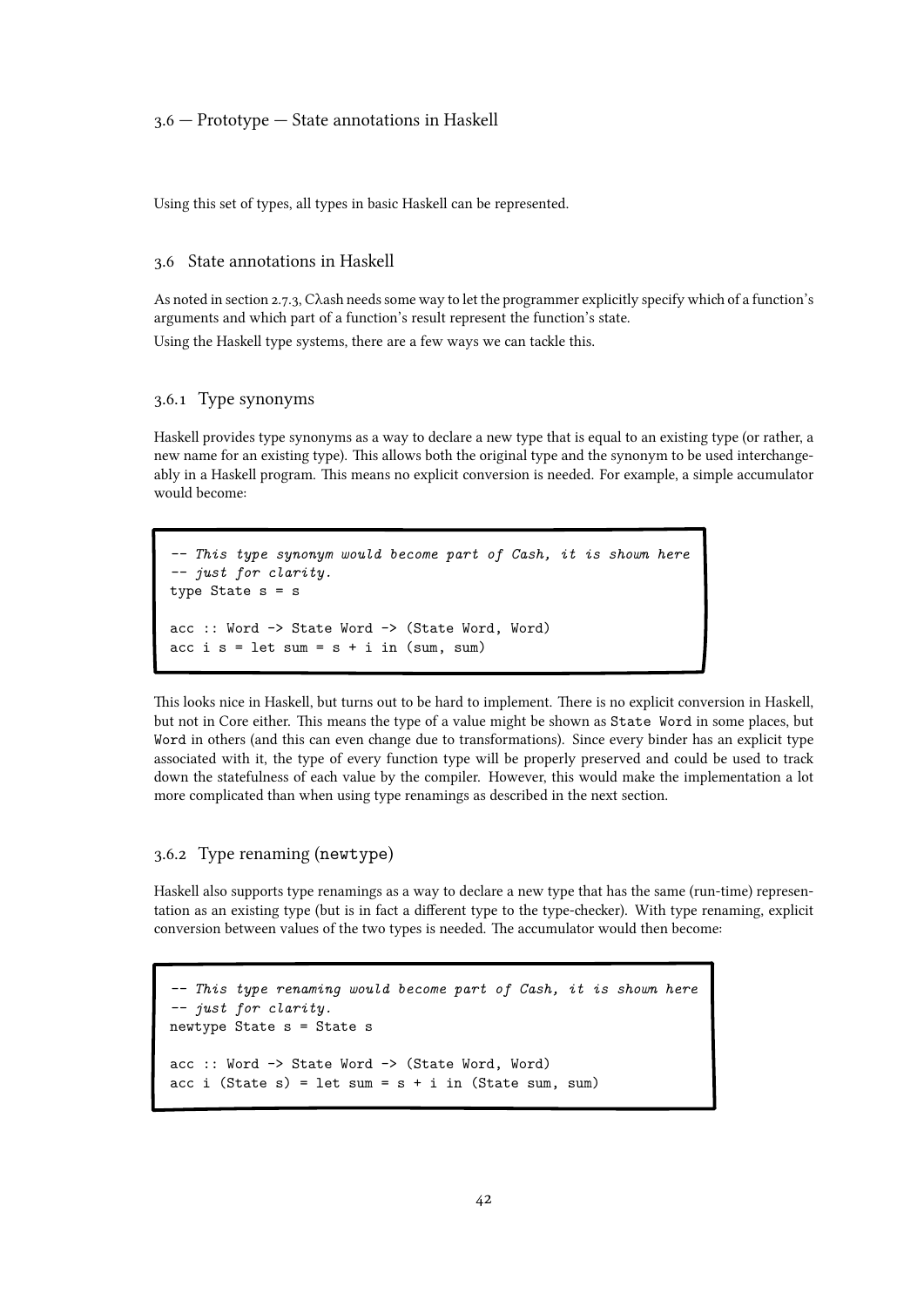The newtype line declares a new type State that has one type argument, s. This type contains one 'constructor' State with a single argument of type s. It is customary to name the constructor the same as the type, which is allowed (since types can never cause name collisions with values). The difference with the type synonym example is in the explicit conversion between the State Word and Word types by pattern matching and by using the explicit the State constructor.

This explicit conversion makes the VHDL generation easier: whenever we remove (unpack) the State type, this means we are accessing the current state (i.e., accessing the register output). Whenever we are adding (packing) the State type, we are producing a new value for the state  $(i.e.,$  providing the register input).

When dealing with nested states (a stateful function that calls stateful functions, which might call stateful functions, etc.) the state type could quickly grow complex because of all the State type constructors needed. For example, consider the following state type (this is just the state type, not the entire function type):

| State (State Bit, State (State Word, Bit), Word) |  |  |  |
|--------------------------------------------------|--|--|--|

We cannot leave all these State type constructors out, since that would change the type (unlike when using type synonyms). However, when using type synonyms to hide away sub-states (see section 3.6.3 below), this disadvantage should be limited.

# 3.6.2.1 Different input and output types

An alternative could be to use different types for input and output state (i.e. current and updated state). The accumulator example would then become something like:

```
-- These type renamings would become part of Cash, it is shown
-- here just for clarity.
newtype StateIn s = StateIn s
newtype StateOut s = StateOut s
acc :: Word -> StateIn Word -> (StateIn Word, Word)
acc i (StateIn s) = let sum = s + i in (StateIn sum, sum)
```
This could make the implementation easier and the hardware descriptions less error-prone (you can no longer 'forget' to unpack and repack a state variable and just return it directly, which can be a problem in the current prototype). However, it also means we need twice as many type synonyms to hide away sub-states, making this approach a bit cumbersome. It also makes it harder to compare input and output state types, possible reducing the type-safety of the descriptions.

# 3.6.3 Type synonyms for sub-states

As noted above, when using nested (hierarchical) states, the state types of the 'upper' functions (those that call other functions, which call other functions, etc.) quickly become complicated. Also, when the state type of one of the 'lower' functions changes, the state types of all the upper functions changes as well. If the state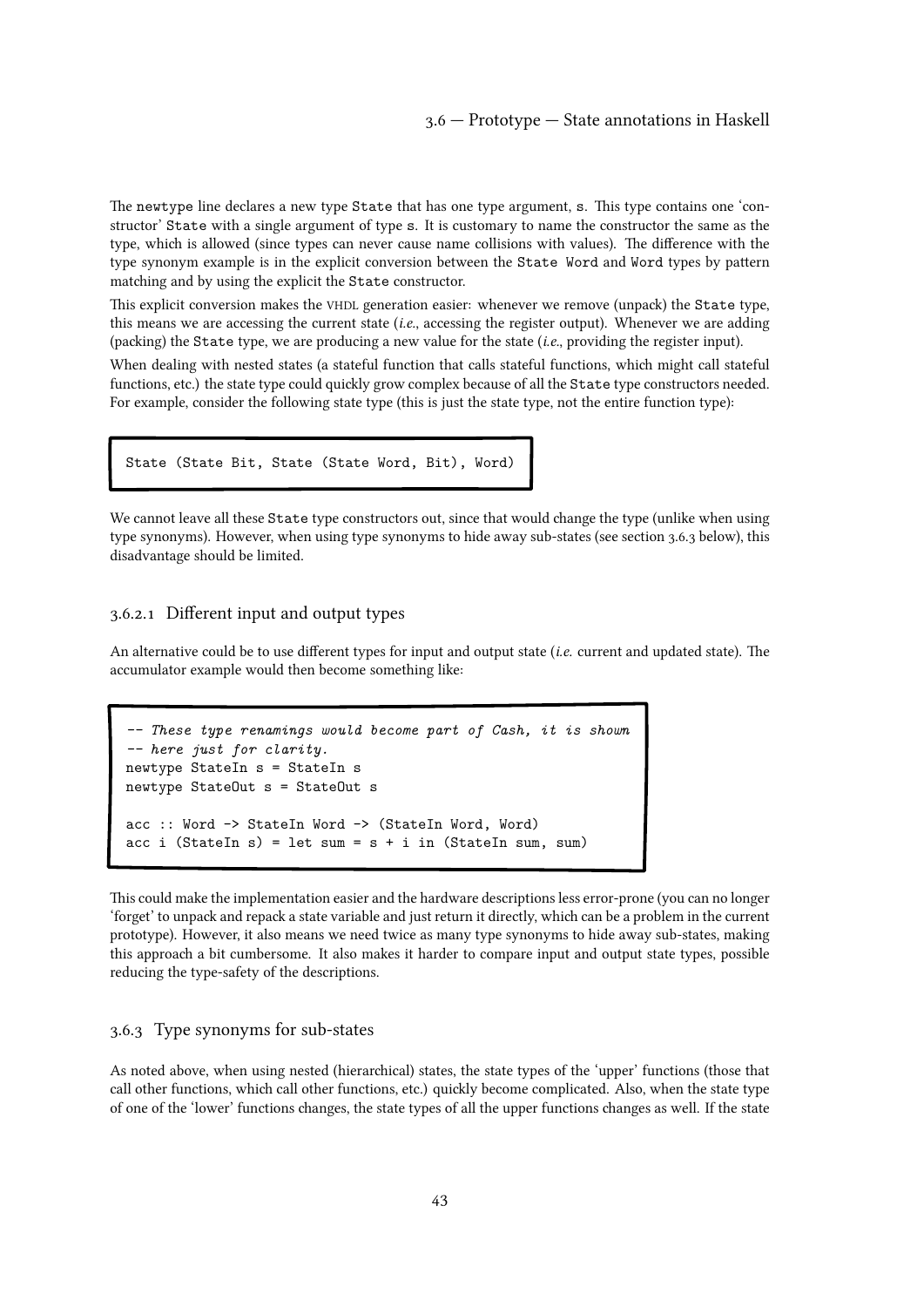# $3.7$  – Prototype – VHDL generation for state

type for each function is explicitly and completely specified, this means that a lot of code needs updating whenever a state type changes.

To prevent this, it is recommended (but not enforced) to use a type synonym for the state type of every function. Every function calling other functions will then use the state type synonym of the called functions in its own type, requiring no code changes when the state type of a called function changes. This approach is used in [example 3.3](#page-44-0) below. The AccState and AvgState are examples of such state type synonyms.

# 3.6.4 Chosen approach

To keep implementation simple, the current prototype uses the type renaming approach, with a single type for both input and output states. In the future, it might be worthwhile to revisit this approach if more complicated flow analysis is implemented for state variables. This analysis is needed to add proper error checking anyway and might allow the use of type synonyms without losing any expressivity.

# 3.6.4.1 Example

As an example of the used approach, a simple averaging circuit is shown in [example 3.3. This circuit lets the](#page-44-0) accumulation of the inputs be done by a sub-component, acc, but keeps a count of value accumulated in its own state<sup>[1](#page--1-0)</sup>

# 3.7 VHDL generation for state

Now its clear how to put state annotations in the Haskell source, there is the question of how to implement this state translation. As we have seen in section 3.4, the translation to VHDL [happens as a simple, final step](#page-31-0) in the compilation process. This step works on a Core expression in normal form. The specifics of normal form will be explained in [chapter 4, but the examples given should be easy to understand using the definition](#page-52-0) of Core given above. The conversion to and from the State type is done using the cast operator, ▶.

#### 3.7.1 State in normal form

Before describing how to translate state from normal form to VHDL, we will first see how state handling looks in normal form. How must their use be limited to guarantee that proper VHDL can be generated?

We will formulate a number of rules about what operations are allowed with state variables. These rules apply to the normalized Core representation, but will in practice apply to the original Haskell hardware description as well. Ideally, these rules would become part of the intended normal form definition , but this is not the case right now. This can cause some problems, which are detailed in [section 4.4.4.](#page-88-0)

In these rules we use the terms *state variable* to refer to any variable that has a State type. A *state-containing* variable is any variable whose type contains a State type, but is not one itself (like (AccState, Word) in the example, which is a tuple type, but contains AccState, which is again equal to State Word).

We also use a distinction between *input* and *output (state) variables* and *sub-state variables*, which will be defined in the rules themselves.

[intended nor](#page-55-0)[mal form de](#page-55-0)[finition p.56](#page-55-0)

[1](#page--1-0)

Currently, the prototype is not able to compile this example, since there is no built-in function for division.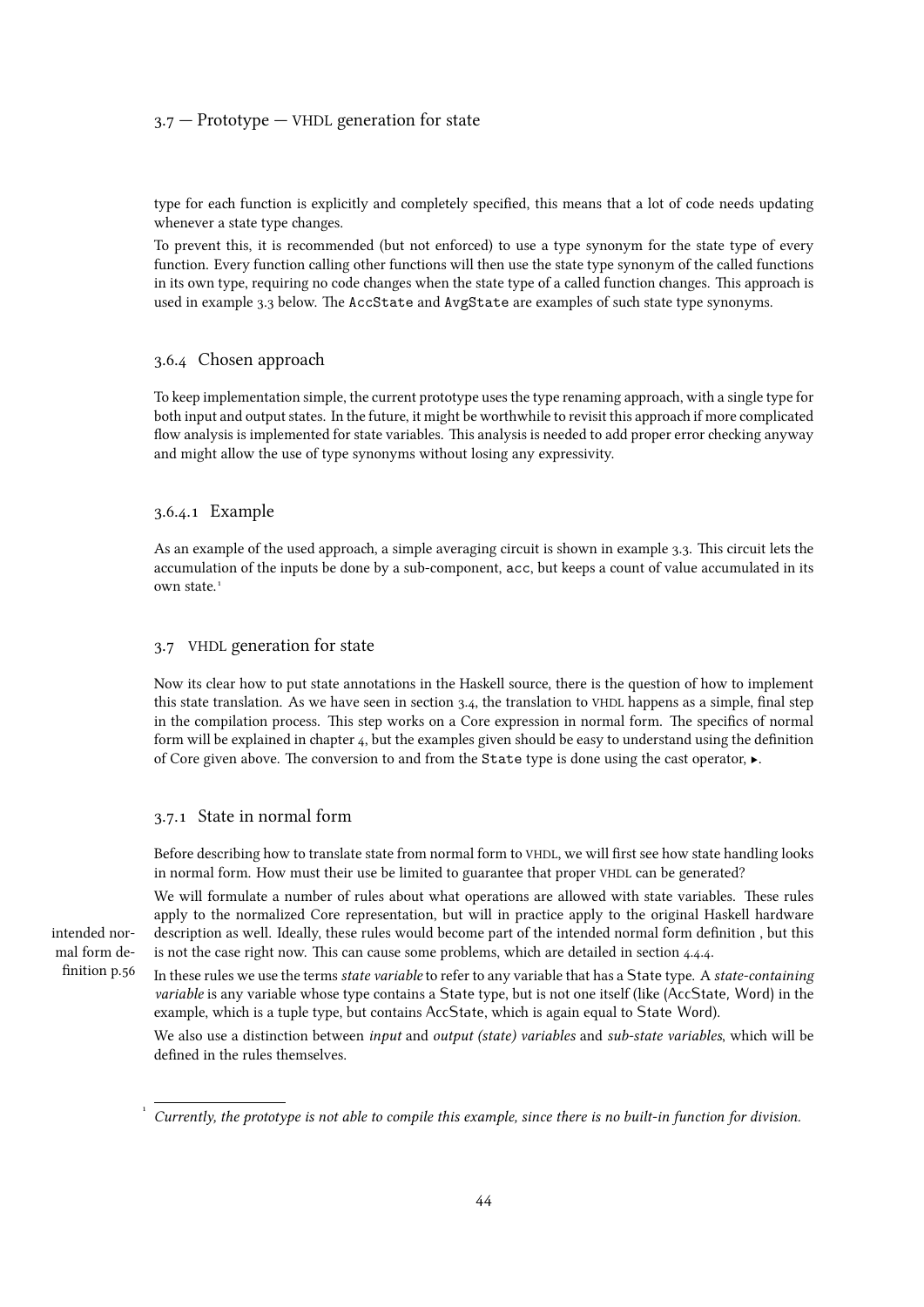Example 3.3 Simple stateful averaging circuit.

```
-- This type renaming would become part of Cash, it is shown
-- here just for clarity
newtype State s = State s
-- The accumulator state type
type AccState = State Word
-- The accumulator
acc :: Word -> AccState -> (AccState, Word)
acc i (State s) = let sum = s + i in (State sum, sum)
-- The averaging circuit state type
type AvgState = State (AccState, Word)
-- The averaging circuit
avg :: Word -> AvgState -> (AvgState, Word)
avg i (State s) = (State s', o)
  where
    (\text{accs}, \text{count}) = s-- Pass our input through the accumulator, which outputs a sum
    (\text{accs}', \text{sum}) = \text{acc} i accs
    -- Increment the count (which will be our new state)
    count' = count + 1-- Compute the average
    o = sum / count's' = (accs', count')
```
These rules describe everything that can be done with state variables and state-containing variables. Everything else is invalid. For every rule, the corresponding part of [example 3.4](#page-45-0) is shown.

State variables can appear as an argument.

```
avg = λi.λspacked. ...
```
Any lambda that binds a variable with a state type, creates a new input state variable.

Input state variables can be unpacked.

```
s = spacked \blacktriangleright (AccState, Word)
```
An input state variable may be unpacked using a cast operation. This removes the State type renaming and the result has no longer a State type.

If the result of this unpacking does not have a state type and does not contain state variables, there are no limitations on its use (this is the function's own state). Otherwise if it does not have a state type but does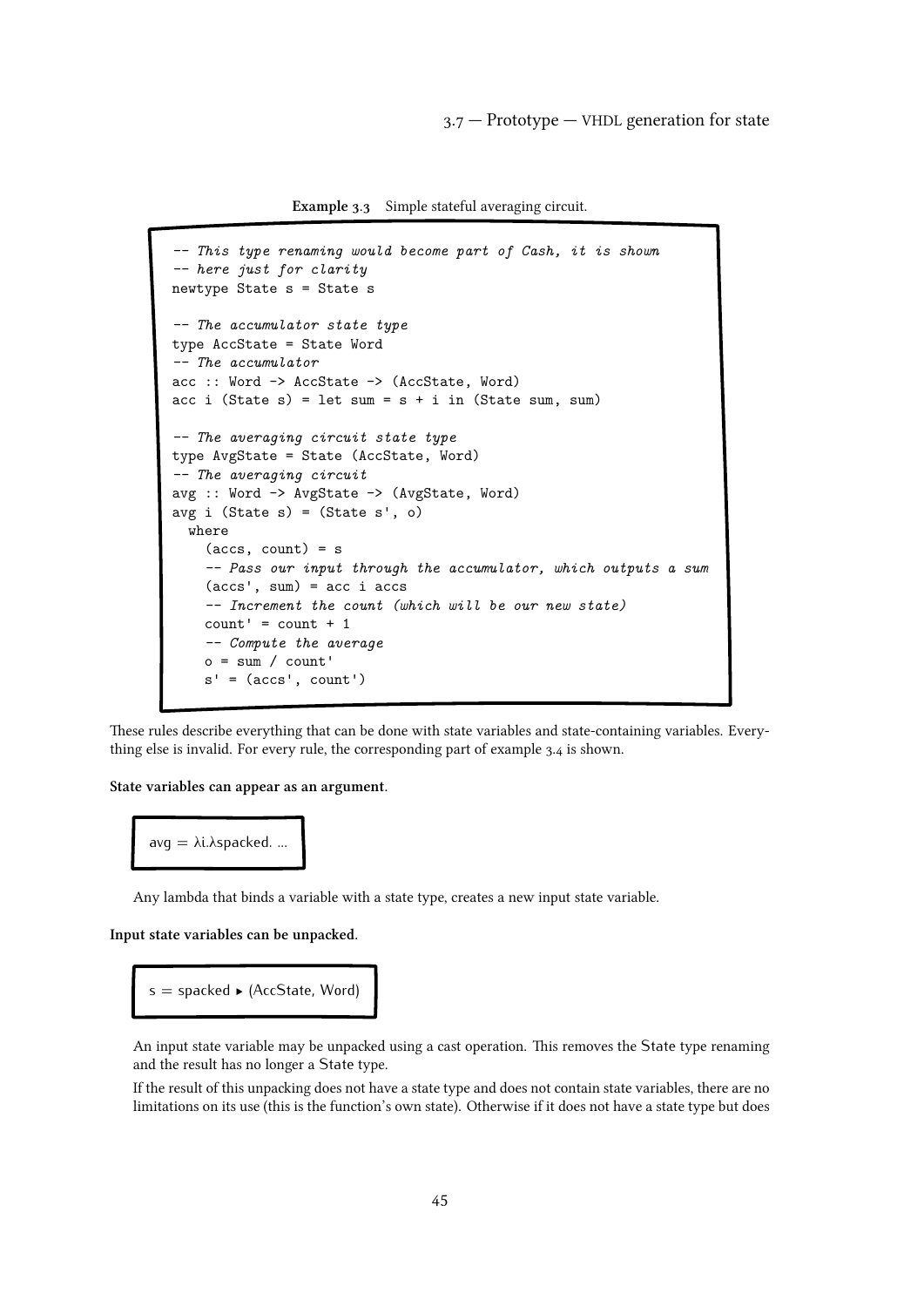<span id="page-45-0"></span>Example 3.4 Normalized version of [example 3.3](#page-44-0)

```
acc = \lambda i.\lambda spacked.let
    -- Remove the State newtype
   s = spacked ▶ Word
   sum = s + i-- Add the State newtype again
   spacked' = sum ▶ State Word
   res = (spacked', sum)
  in
    res
avq = \lambda i.\lambda spacked.let
   s =spacked \blacktriangleright (AccState, Word)
   \text{access} = \text{case} \text{ s of } (a, b) \rightarrow acount = case s of (c, d) \rightarrow d
    \arccos = \arccos\text{access}' = \text{case } \text{access} of (e, f) \rightarrow e
    sum = case accres of (g, h) \rightarrow h
    count' = count + 1o = sum / count's' = (accs', count')spacked' = s' \blacktriangleright State (AccState, Word)
    res = (spacked', o)in
    res
```
contain sub-states, we refer to it as a state-containing input variable and the limitations below apply. If it has a state type itself, we refer to it as an *input sub-state variable* and the below limitations apply as well.

It may seem strange to consider a variable that still has a state type directly after unpacking, but consider the case where a function does not have any state of its own, but does call a single stateful function. This means it must have a state argument that contains just a sub-state. The function signature of such a function could look like:

|  |  | type FooState = State AccState |
|--|--|--------------------------------|
|  |  |                                |

Which is of course equivalent to State (State Word).

Variables can be extracted from state-containing input variables.

 $\text{access} = \text{case} \text{ s of } (a, b) \rightarrow a$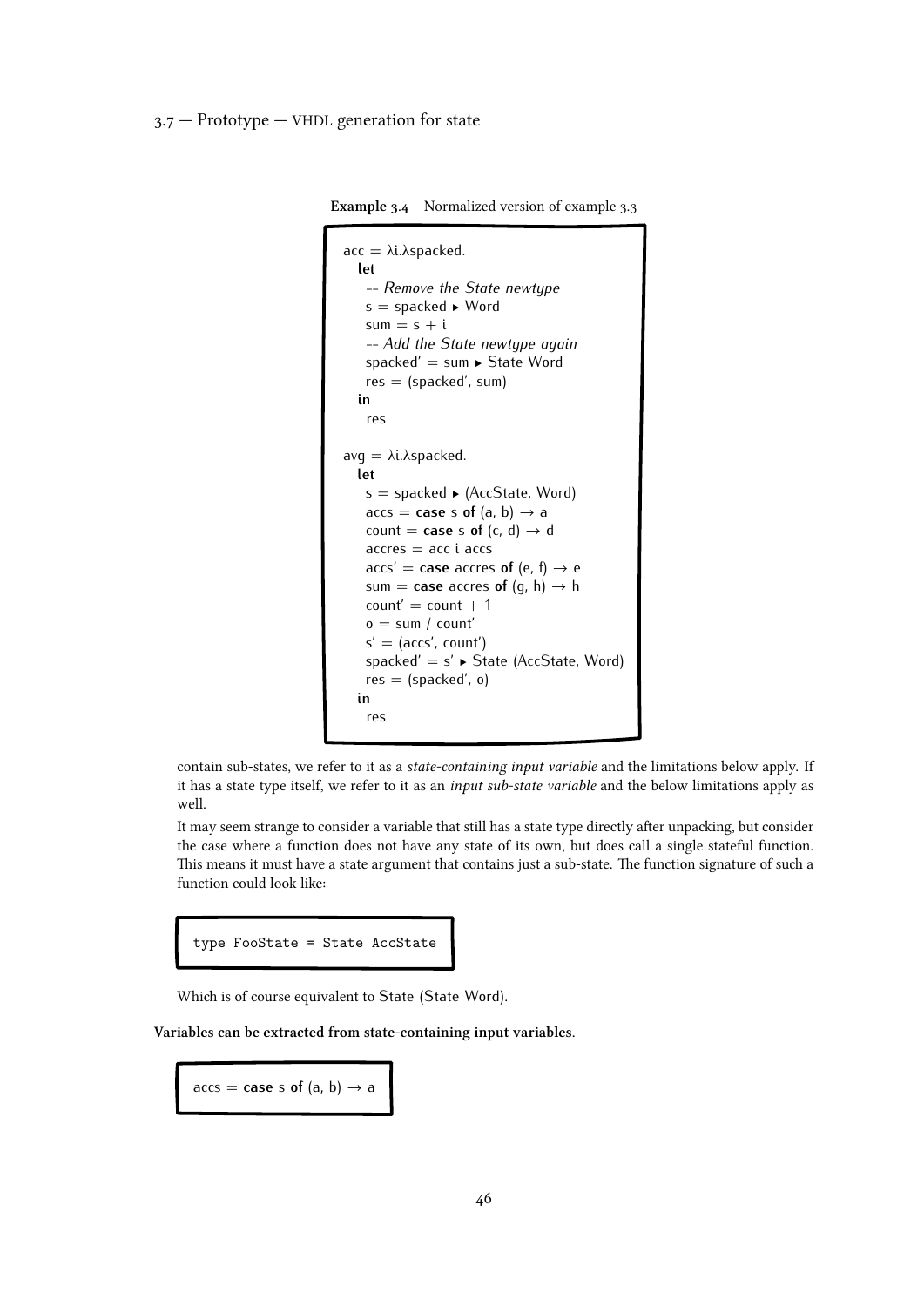A state-containing input variable is typically a tuple containing multiple elements (like the current function's state, sub-states or more tuples containing sub-states). All of these can be extracted from an input variable using an extractor case (or possibly multiple, when the input variable is nested).

If the result has no state type and does not contain any state variables either, there are no further limitations on its use (this is the function's own state). If the result has no state type but does contain state variables we refer to it as a state-containing input variable and this limitation keeps applying. If the variable has a state type itself, we refer to it as an input sub-state variable and below limitations apply.

#### Input sub-state variables can be passed to functions.

 $accres = acc i  $accs$$  $\text{access}' = \text{case} \text{ accepts of } (e, f) \rightarrow e$ 

An input sub-state variable can (only) be passed to a function. Additionally, every input sub-state variable must be used in exactly one application, no more and no less.

The function result should contain exactly one state variable, which can be extracted using (multiple) case expressions. The extracted state variable is referred to the output sub-state

The type of this output sub-state must be identical to the type of the input sub-state passed to the function.

#### Variables can be inserted into a state-containing output variable.



A function's output state is usually a tuple containing its own updated state variables and all output sub-states. This result is built up using any single-constructor algebraic datatype (possibly nested).

The result of these expressions is referred to as a *state-containing output variable*, which are subject to these limitations.

#### State containing output variables can be packed.



As soon as all a functions own update state and output sub-state variables have been joined together, the resulting state-containing output variable can be packed into an output state variable. Packing is done by casting to a state type.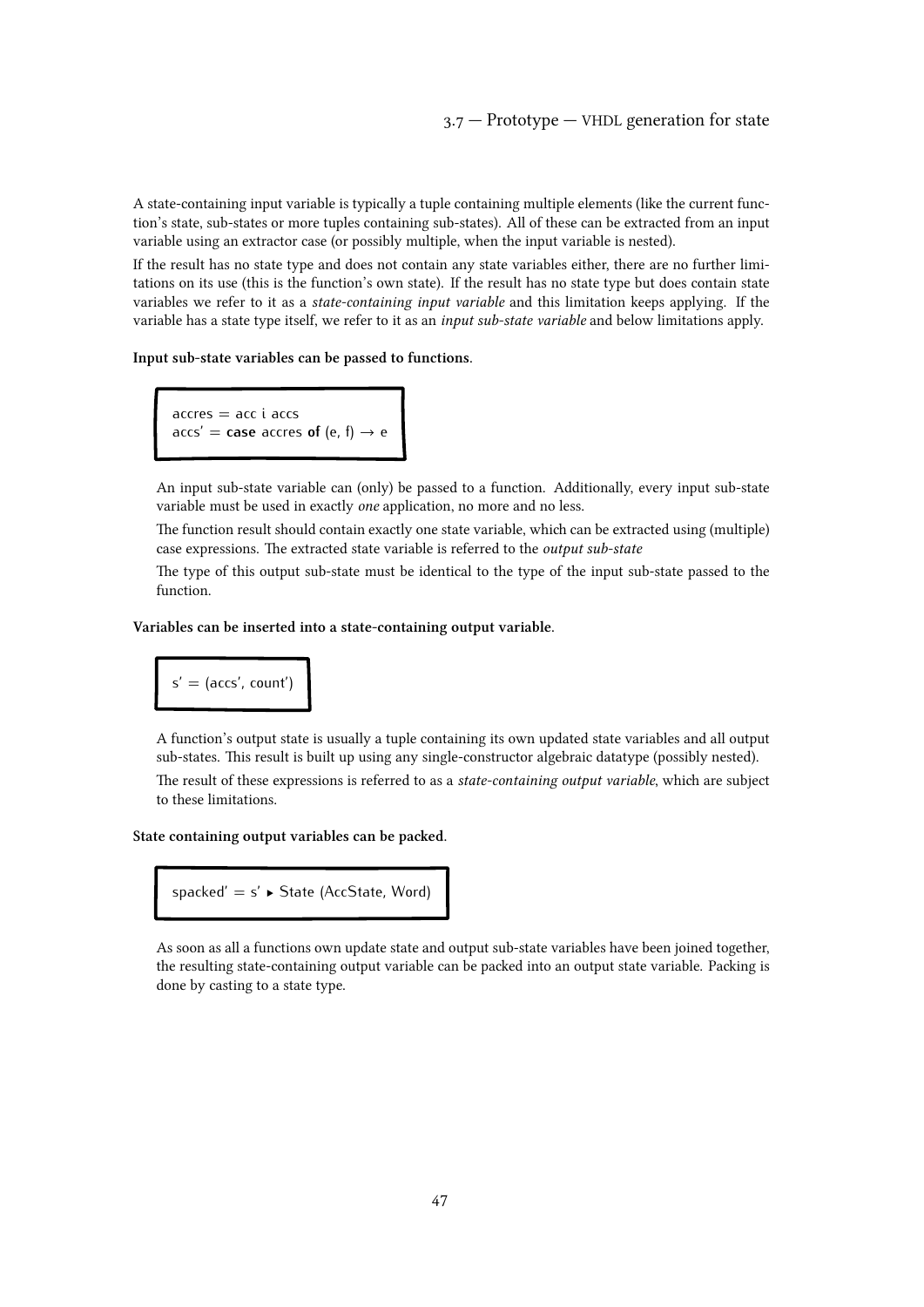Output state variables can appear as (part of) a function result.

```
avq = \lambda i.\lambda spacked.let
   .
   .
   .
   res = (spacked', o)
in
  res
```
When the output state is packed, it can be returned as a part of the function result. Nothing else can be done with this value (or any value that contains it).

There is one final limitation that is hard to express in the above itemization. Whenever sub-states are extracted from the input state to be passed to functions, the corresponding output sub-states should be inserted into the output state in the same way. In other words, each pair of corresponding sub-states in the input and output states should be passed to / returned from the same called function.

The prototype currently does not check much of the above conditions. This means that if the conditions are violated, sometimes a compile error is generated, but in other cases output can be generated that is not valid VHDL or at the very least does not correspond to the input.

# 3.7.2 Translating to VHDL

As noted above, the basic approach when generating VHDL for stateful functions is to generate a single register for every stateful function. We look around the normal form to find the let binding that removes the State type renaming (using a cast). We also find the let binding that adds a State type. These are connected to the output and the input of the generated let binding respectively. This means that there can only be one let binding that adds and one that removes the State type. It is easy to violate this constraint. This problem is detailed in [section 4.4.4.](#page-88-0)

This approach seems simple enough, but will this also work for more complex stateful functions involving sub-states? Observe that any component of a function's state that is a sub-state, i.e. passed on as the state of another function, should have no influence on the hardware generated for the calling function. Any state-specific VHDL for this component can be generated entirely within the called function. So, we can completely ignore sub-states when generating VHDL for a function.

From this observation it might seem logical to remove the sub-states from a function's states altogether and leave only the state components which are actual states of the current function. While doing this would not remove any information needed to generate VHDL from the function, it would cause the function definition to become invalid (since we will not have any sub-state to pass to the functions anymore). We could solve the syntactic problems by passing undefined for state variables, but that would still break the code on the semantic level (i.e., the function would no longer be semantically equivalent to the original input).

To keep the function definition correct until the very end of the process, we will not deal with (sub)states until we get to the VHDL generation. Then, we are translating from Core to VHDL, and we can simply generate no VHDLfor sub-states, effectively removing them altogether.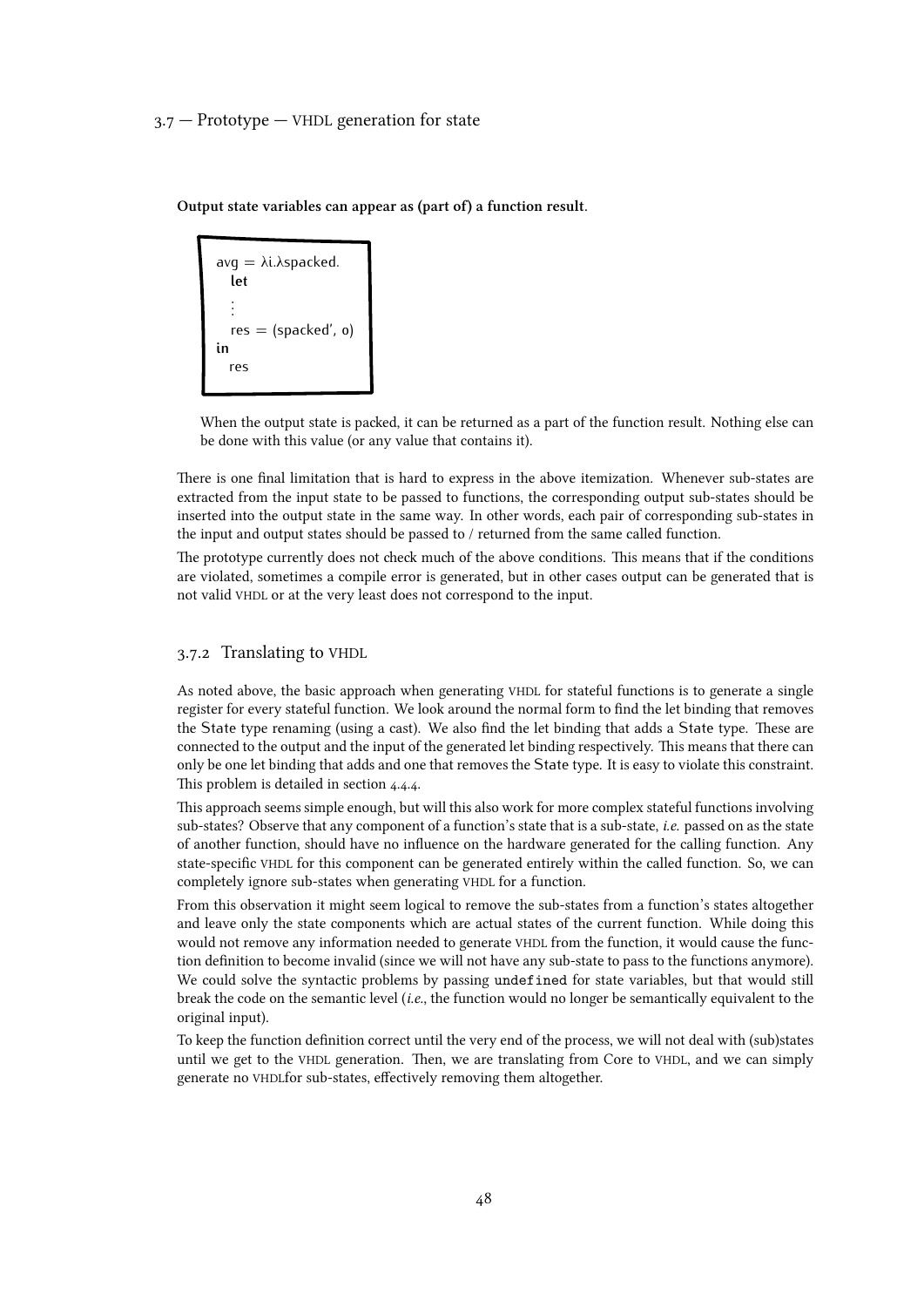But, how will we know what exactly is a sub-state? Since any state argument or return value that represents state must be of the State type, we can look at the type of a value. However, we must be careful to ignore only sub-states, and not a function's own state.

For [example 3.4](#page-45-0) above, we should generate a register with its output connected to s and its input connected to s'. However, s' is build up from both accs' and count', while only count' should end up in the register. accs' is a sub-state for the acc function, for which a register will be created when generating VHDL for the acc function.

Fortunately, the accs' variable (and any other sub-state) has a property that we can easily check: it has a State type. This means that whenever VHDL is generated for a tuple (or other algebraic type), we can simply leave out all elements that have a State type. This will leave just the parts of the state that do not have a State type themselves, like count', which is exactly a function's own state. This approach also means that the state part of the result (e.g. s' in res) is automatically excluded when generating the output port, which is also required.

We can formalize this translation a bit, using the following rules.

- *•* A state unpack operation should not generate any VHDL. The binder to which the unpacked state is bound should still be declared, this signal will become the register and will hold the current state.
- A state pack operation should not generate any VHDL. The binder to which the packed state is bound should not be declared. The binder that is packed is the signal that will hold the new state.
- Any values of a State type should not be translated to VHDL. In particular, State elements should be removed from tuples (and other data-types) and arguments with a state type should not generate ports.
- *•* To make the state actually work, a simple VHDL (sequential) process should be generated. This process updates the state at every clock cycle, by assigning the new state to the current state. This will be recognized by synthesis tools as a register specification.

When applying these rules to the function avg from [example 3.4, we be left with the description below.](#page-45-0) All the parts that do not generate any VHDL directly are crossed out, leaving just the actual flow of values in the final hardware. To illustrate the change of the types of s and s', their types are also shown.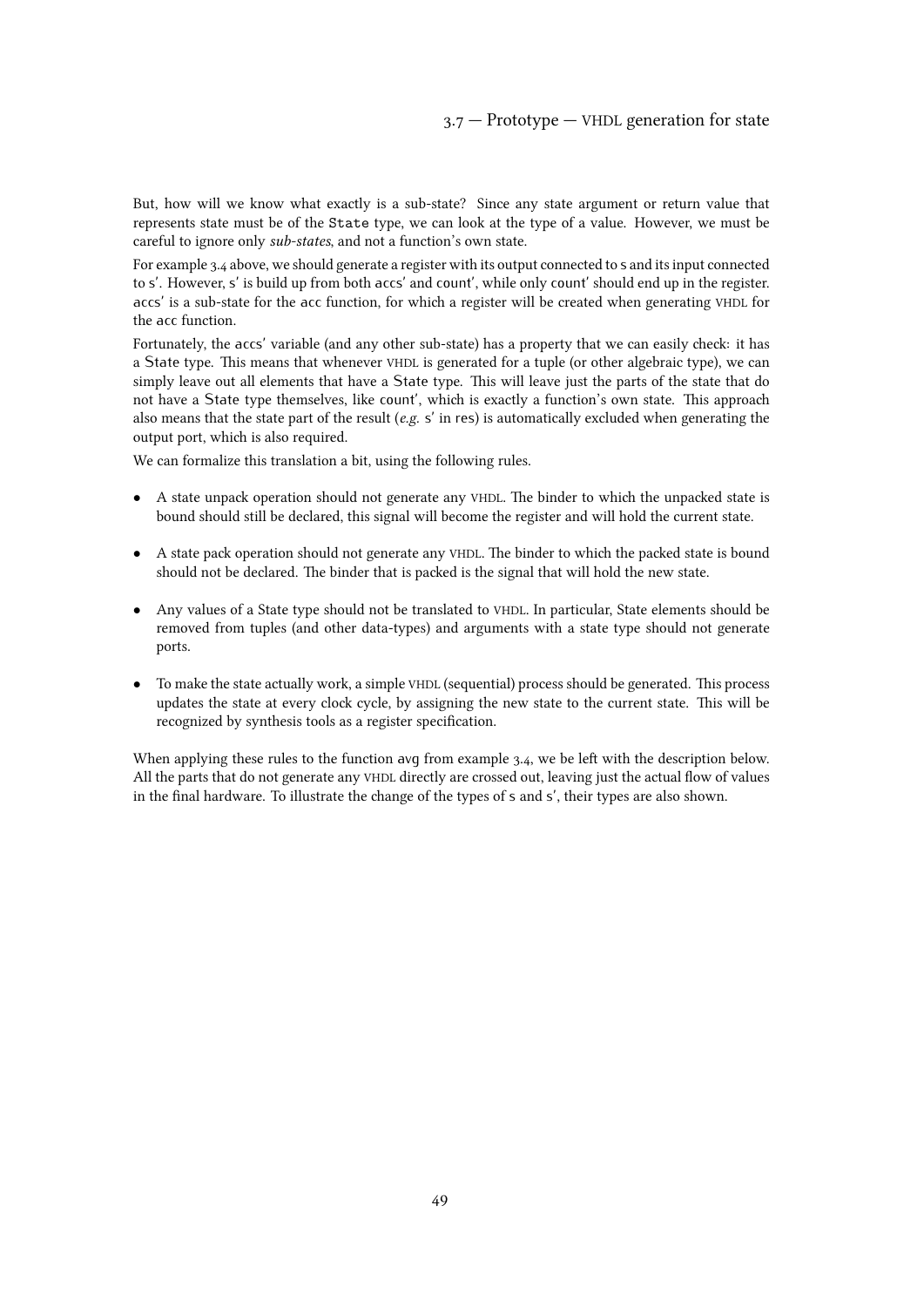3.8 — Prototype — Prototype implementation

```
avq = i\lambda.\lambdaspacked.
  let
   s :: (AccState, Word)
    s = spacked \blacktriangleright (AccState, Word)
    \text{access} = \text{case} \text{ s of } (a, b) \rightarrow acount = case s of (c, d) \rightarrow d\arccos = \arccos\arccos' = \case \arccres \text{ of } (e, f) \rightarrow esum = case accres of (q, h) \rightarrow hcount' = count + 1o = sum / count's' :: (AccState, Word)
    s' = (\overline{accs'}, count')spacked' = s' ▶ State (AccState, Word)
   res = (spacked', o)in
    res
```
When we actually leave out the crossed out parts, we get a slightly weird program: there is a variable s which has no value, and there is a variable s' that is never used. But together, these two will form the state process of the function. s contains the "current" state, s' is assigned the "next" state. So, at the end of each clock cycle, s' should be assigned to s.

As an illustration of the result of this function, [example 3.6](#page-50-0) and [example 3.7](#page-51-0) show the the VHDL that is generated by Cλash from the examples is this section.

> Example 3.5 VHDL types generated for acc and avg from [example 3.3](#page-44-0)

```
package types is
     subtype \unsigned_31\ is unsigned (0 to 31);
     type \(,)unsigned_31\ is record
           A : \unsigned_31\;
     end record;
end package types;
```
# 3.8 Prototype implementation

The prototype has been implemented using Haskell as its implementation language, just like GHC. This allows the prototype do directly use parts of GHC through the API it exposes (which essentially taps directly into the internals of GHC, making this API not really a stable interface).

Cλash can be run from a separate library, but has also been integrated into ghci [[1\]. The latter does](#page-108-0) requires a custom GHC build, however.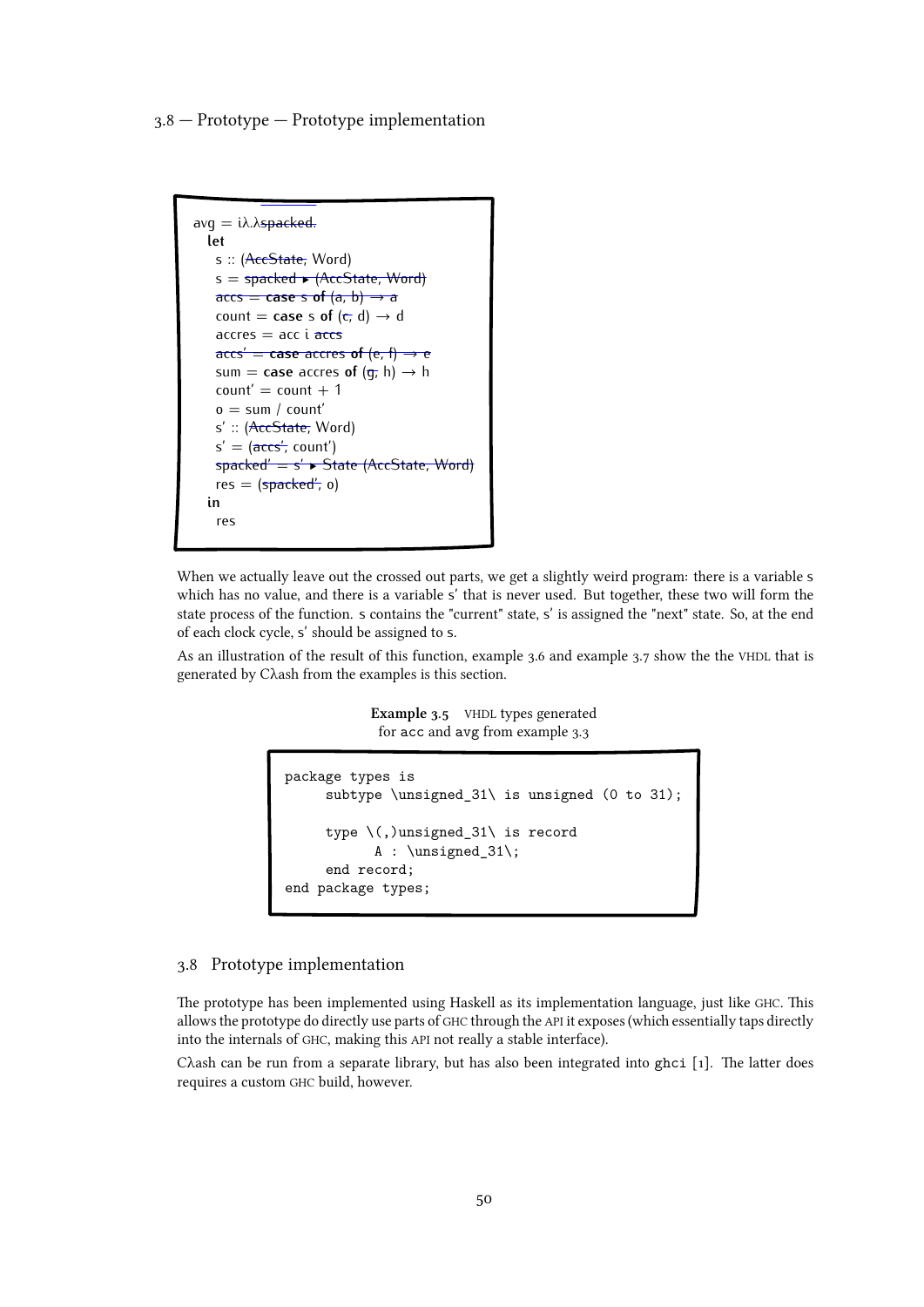<span id="page-50-0"></span>The latest version and all history of the Cλash code can be browsed on-line or retrieved using the git program.

http://git.stderr.nl/gitweb?p=matthijs/projects/cλash.git

Example 3.6 VHDL generated for acc from [example 3.3](#page-44-0)

```
entity accComponent_1 is
     port (\izAob3\ : in \unsigned_31\;
           \foozAoBzAoB2\ : out \(,)unsigned_31\;
           clock : in std_logic;
          resetn : in std_logic);
end entity accComponent_1;
architecture structural of accComponent_1 is
     signal \szAod3\ : \unsigned_31\;
     signal \reszAonzAor3\ : \unsigned_31\;
begin
     \verb+\ressAonzAor3+\<=\szAod3+\+\izAob3\;;\foozAoBzAoB2\.A <= \reszAonzAor3\;
     state : process (clock, resetn)
     begin
          if resetn = '0' then
          elseif rising_edge(clock) then
               \szAod3\ <= \reszAonzAor3\;
          end if;
     end process state;
end architecture structural;
```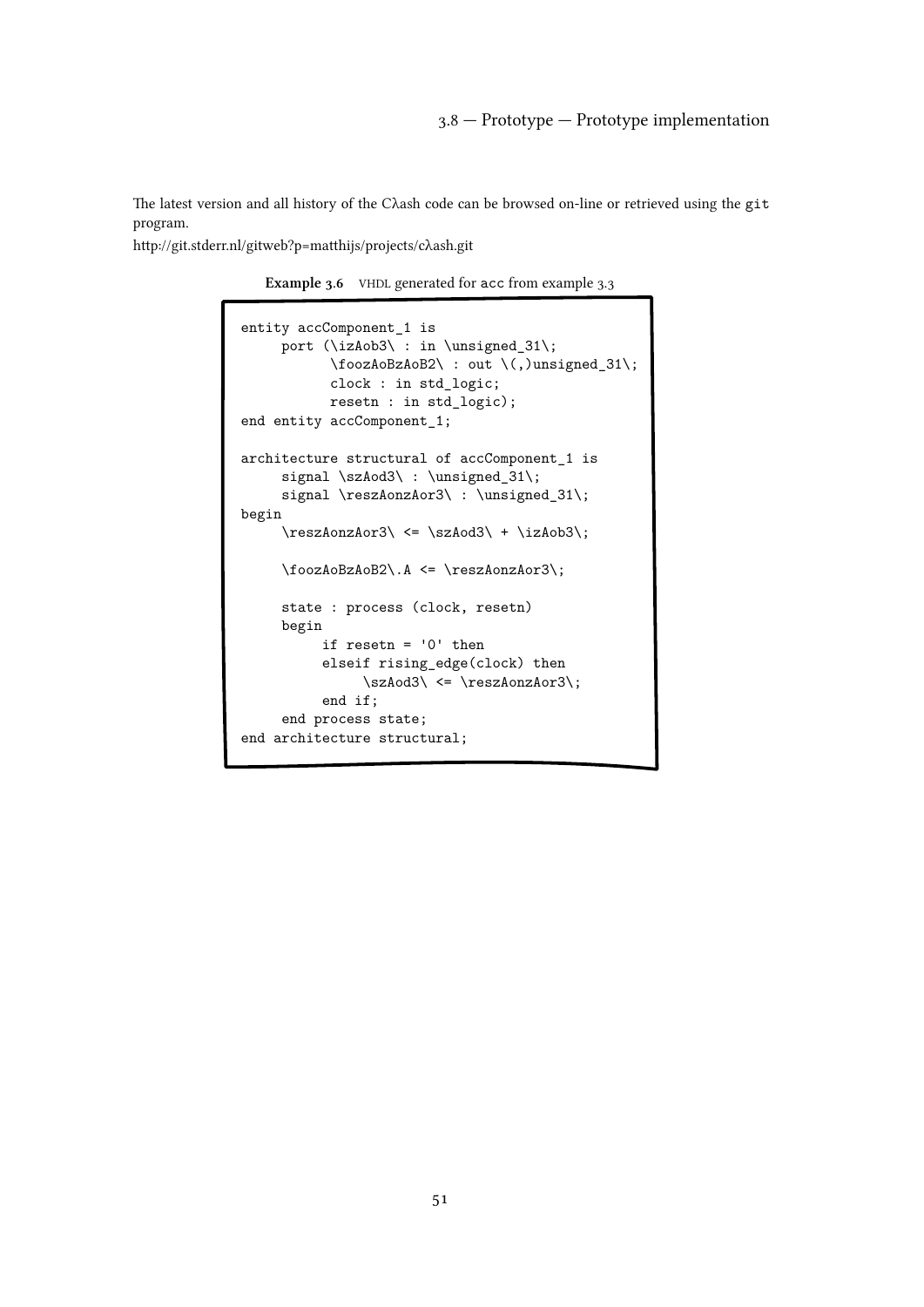<span id="page-51-0"></span>3.8 — Prototype — Prototype implementation

```
Example 3.7 VHDL generated for avg from example 3.3
```

```
entity avgComponent_0 is
    port (\izAlE2\ : in \unsigned_31\;
           \foozAo1zAo12\ : out \(,)unsigned_31\;
           clock : in std_logic;
          resetn : in std_logic);
end entity avgComponent_0;
architecture structural of avgComponent_0 is
     signal \szAlG2\: \(,)unsigned_31\;
    signal \countzAlW2\ : \unsigned_31\;
     signal \dszAm62\ : \ (,)unsigned_31\;;
     signal \sumzAmk3\ : \unsigned_31\;
     signal \reszAnCzAnM2\ : \unsigned_31\;
     signal \foozAnZzAnZ2\ : \unsigned_31\;
     signal \reszAnfzAnj3\ : \unsigned_31\;
     signal \s'zAmC2\:\(,)unsigned_31\;
begin
     \countzAlW2\ \leq \szAlG2\.A;\comp_ins_dszAm62\ : entity accComponent_1
                               port map (\izAob3\ => \izAlE2\,
                                         \foozAoBzAoB2\ => \dszAm62\,
                                         clock => clock,
                                         resetn => resetn);
     \sumZAmk3 <= \dszAm62.A;
     \reszAnCzAnM2\ <= to_unsigned(1, 32);
     \foozAnZzAnZ2\ <= \countzAlW2\ + \reszAnCzAnM2\;
     \reszAnfzAnj3\ <= \sumzAmk3\ * \foozAnZzAnZ2\;
     \s'zAmC2\.A <= \foozAnZzAnZ2\;
     \foozAo1zAo12\.A <= \reszAnfzAnj3\;
     state : process (clock, resetn)
    begin
          if resetn = '0' then
          elseif rising_edge(clock) then
               \s2A1G2\ <= \s2AmC2\;end if;
     end process state;
end architecture structural;
```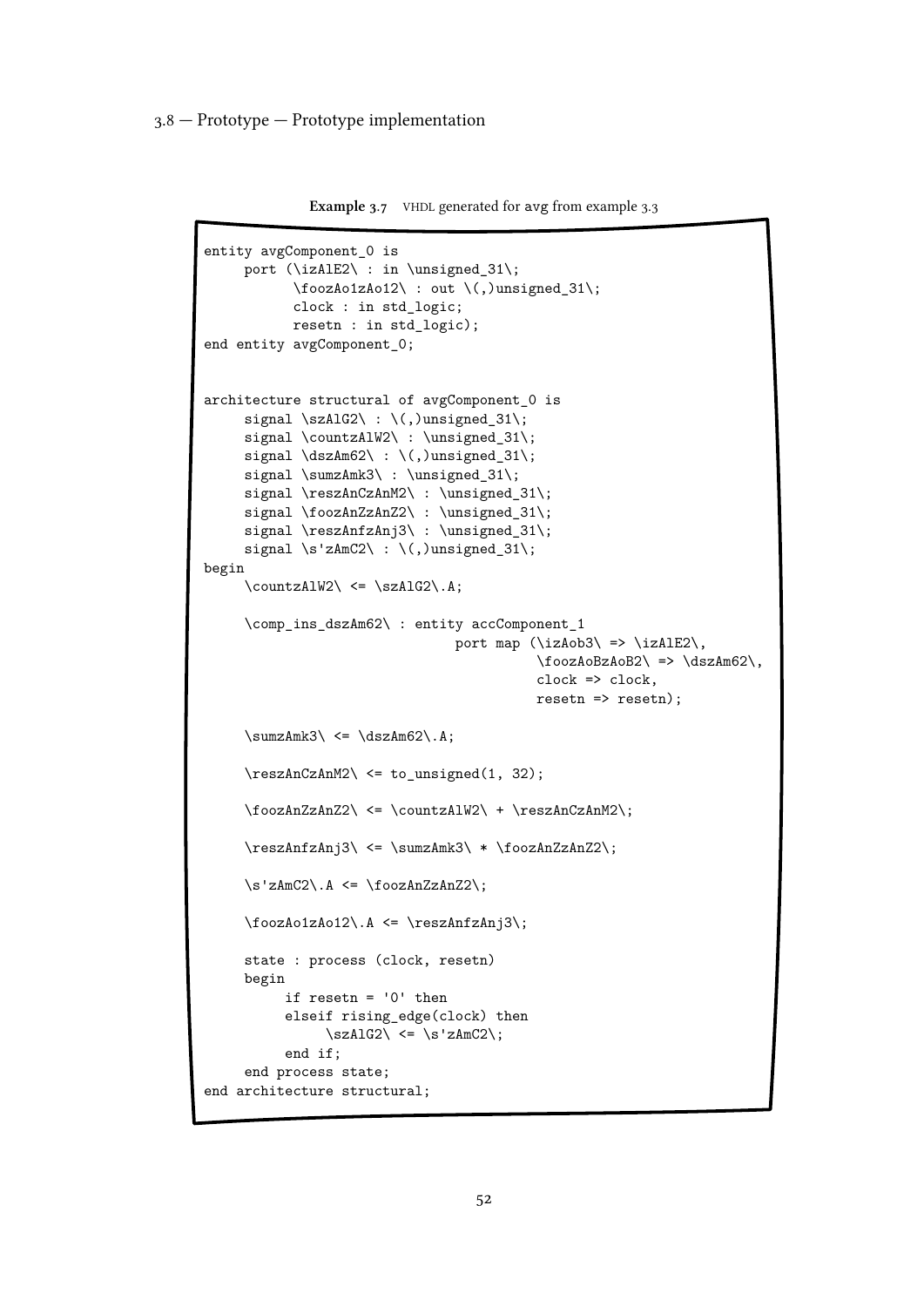# <span id="page-52-0"></span>4 Normalization

The first step in the Core to VHDL translation process, is normalization. We aim to bring the Core description into a simpler form, which we can subsequently translate into VHDL easily. This normal form is needed because the full Core language is more expressive than VHDL in some areas (higher-order expressions, limited polymorphism using type classes, etc.) and because Core can describe expressions that do not have a direct hardware interpretation.

# 4.1 Normal form

The transformations described here have a well-defined goal: to bring the program in a well-defined form that is directly translatable to VHDL, while fully preserving the semantics of the program. We refer to this form as the *normal form* of the program. The formal definition of this normal form is quite simple:

Definition 4.1

A program is in normal form if none of the transformations from this chapter apply.

Of course, this is an 'easy' definition of the normal form, since our program will end up in normal form automatically. The more interesting part is to see if this normal form actually has the properties we would like it to have.

But, before getting into more definitions and details about this normal form, let us try to get a feeling for it first. The easiest way to do this is by describing the things that are unwanted in the intended normal form.

- Any *polymorphism* must be removed. When laying down hardware, we cannot generate any signals that can have multiple types. All types must be completely known to generate hardware.
- *•* All higher-order constructions must be removed. We cannot generate a hardware signal that contains a function, so all values, arguments and return values used must be first order.
- All complex *nested scopes* must be removed. In the VHDL description, every signal is in a single scope. Also, full expressions are not supported everywhere (in particular port maps can only map signal names and constants, not complete expressions). To make the VHDL generation easy, a separate binder must be bound to ever application or other expression.

A very simple example of a program in normal form is given in [example 4.2. As you can see, all arguments](#page-53-0) to the function (which will become input ports in the generated VHDL) are at the outer level. This means that the body of the inner lambda abstraction is never a function, but always a plain value.

As the body of the inner lambda abstraction, we see a single (recursive) let expression, that binds two variables (mul and sum). These variables will be signals in the generated VHDL, bound to the output port of the *∗* and + components.

The final line (the 'return value' of the function) selects the sum signal to be the output port of the function. This 'return value' can always only be a variable reference, never a more complex expression.

[Example 4.2](#page-53-0) showed a function that just applied two other functions (multiplication and addition), resulting in a simple architecture with two components and some connections. There is of course also some mechanism for choice in the normal form. In a normal Core program, the case expression can be used in a few different ways to describe choice. In normal form, this is limited to a very specific form.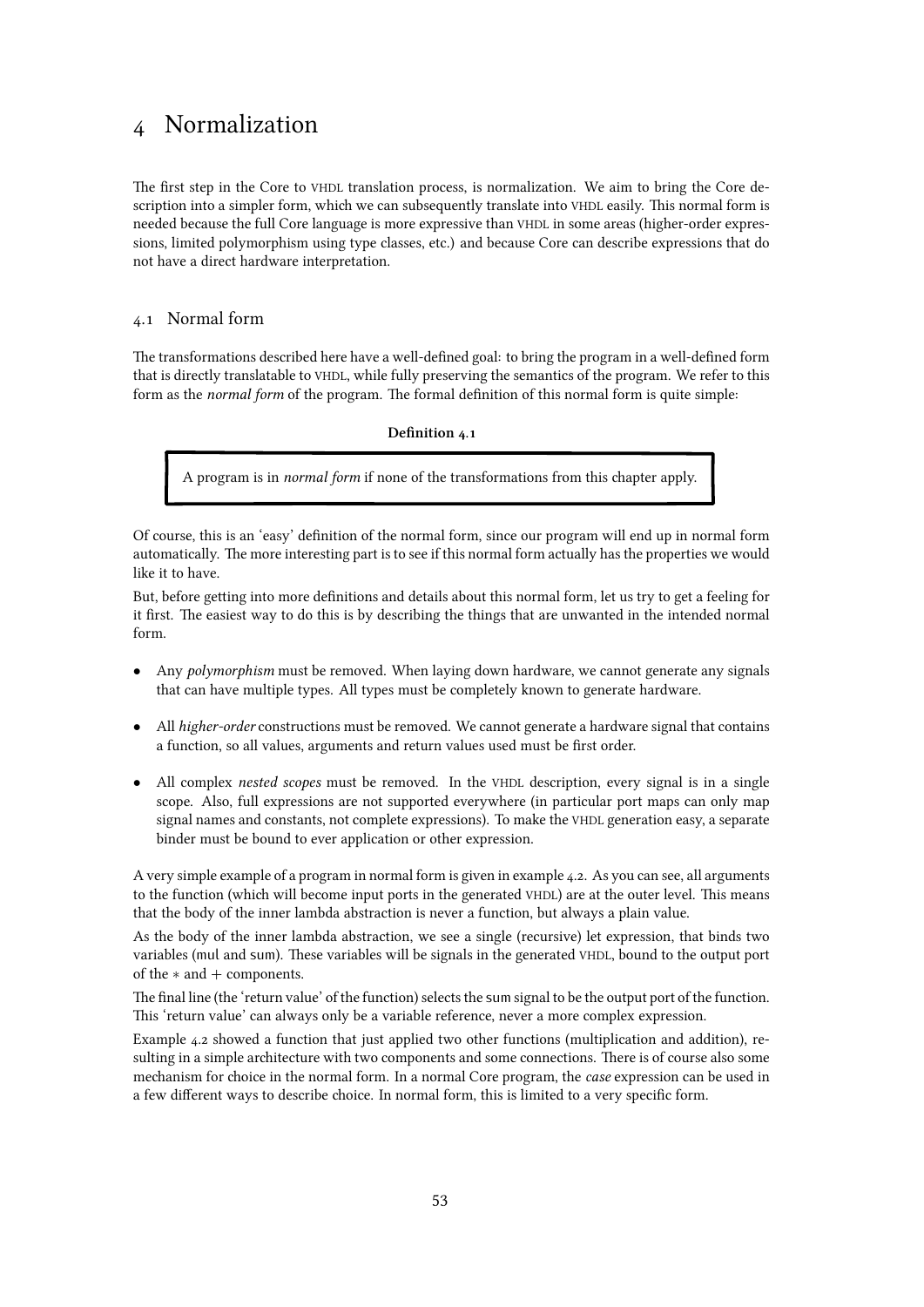# <span id="page-53-0"></span>4.1 — Normalization — Normal form



Example 4.2 Simple architecture consisting of a multiplier and a subtractor.

by the normal form.

Example 4.3 shows an example describing a simple ALU, which chooses between two operations based on an opcode bit. The main structure is similar to example 4.2, but this time the res variable is bound to a case expression. This case expression scrutinizes the variable opcode (and scrutinizing more complex expressions is not supported). The case expression can select a different variable based on the constructor of opcode.

[case expres](#page-36-0)[sion p.37](#page-36-0)

Example 4.3 Simple ALU supporting two operations.



Core description in normal form. The architecture described by the normal form.

As a more complete example, consider [example 4.4. This example shows everything that is allowed in](#page-54-0) normal form, except for built-in higher-order functions (like map). The graphical version of the architecture contains a slightly simplified version, since the state tuple packing and unpacking have been left out. Instead, two separate registers are drawn. Most synthesis tools will further optimize this architecture by removing the multiplexers at the register input and instead use the write enable port of the register (when it is available), but we want to show the architecture as close to the description as possible.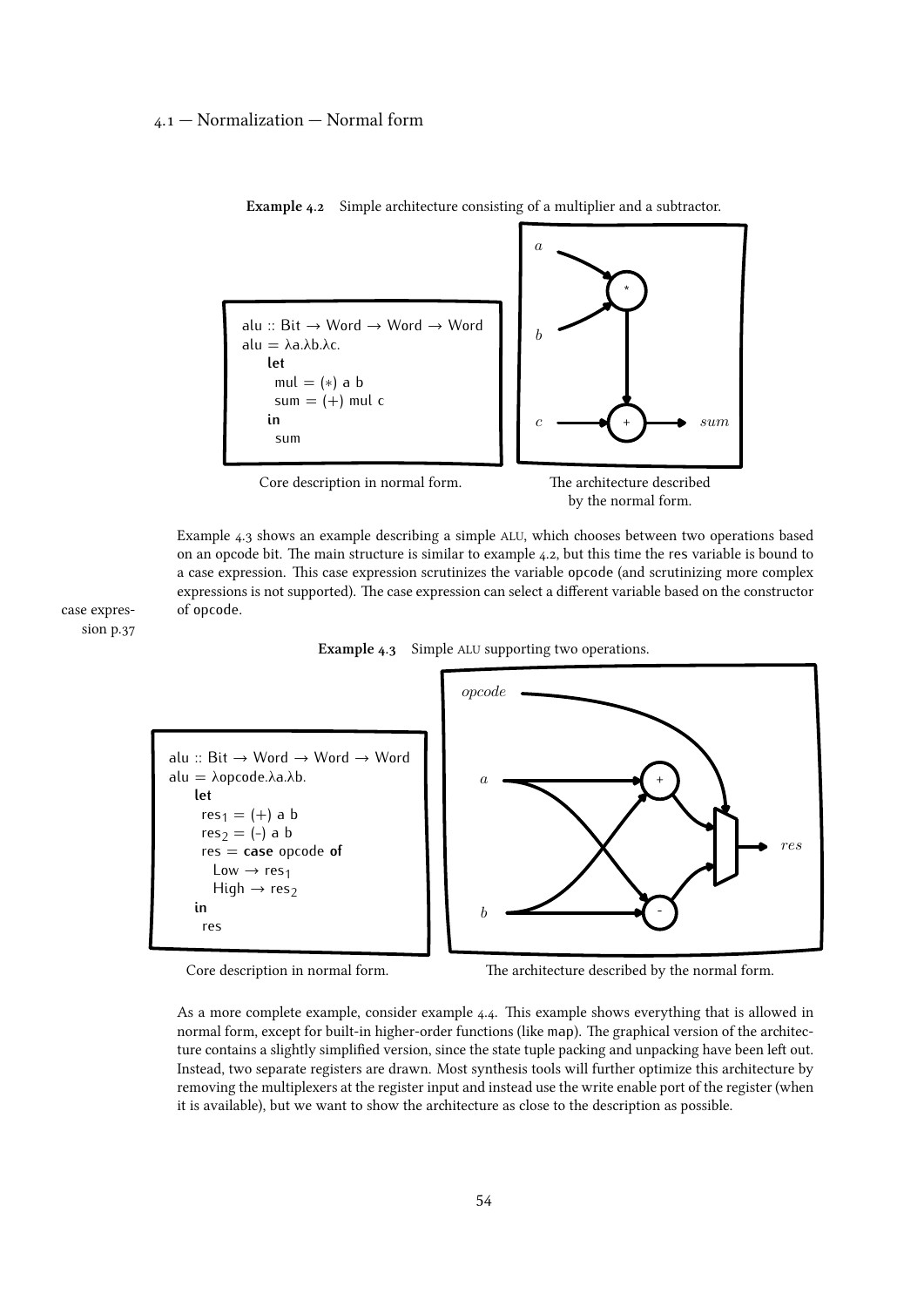# 4.1 — Normalization — Normal form

<span id="page-54-0"></span>As you can see from the previous examples, the generation of the final architecture from the normal form is straightforward. In each of the examples, there is a direct match between the normal form structure, the generated VHDL and the architecture shown in the images.







Core description in normal form. The architecture described by the normal form.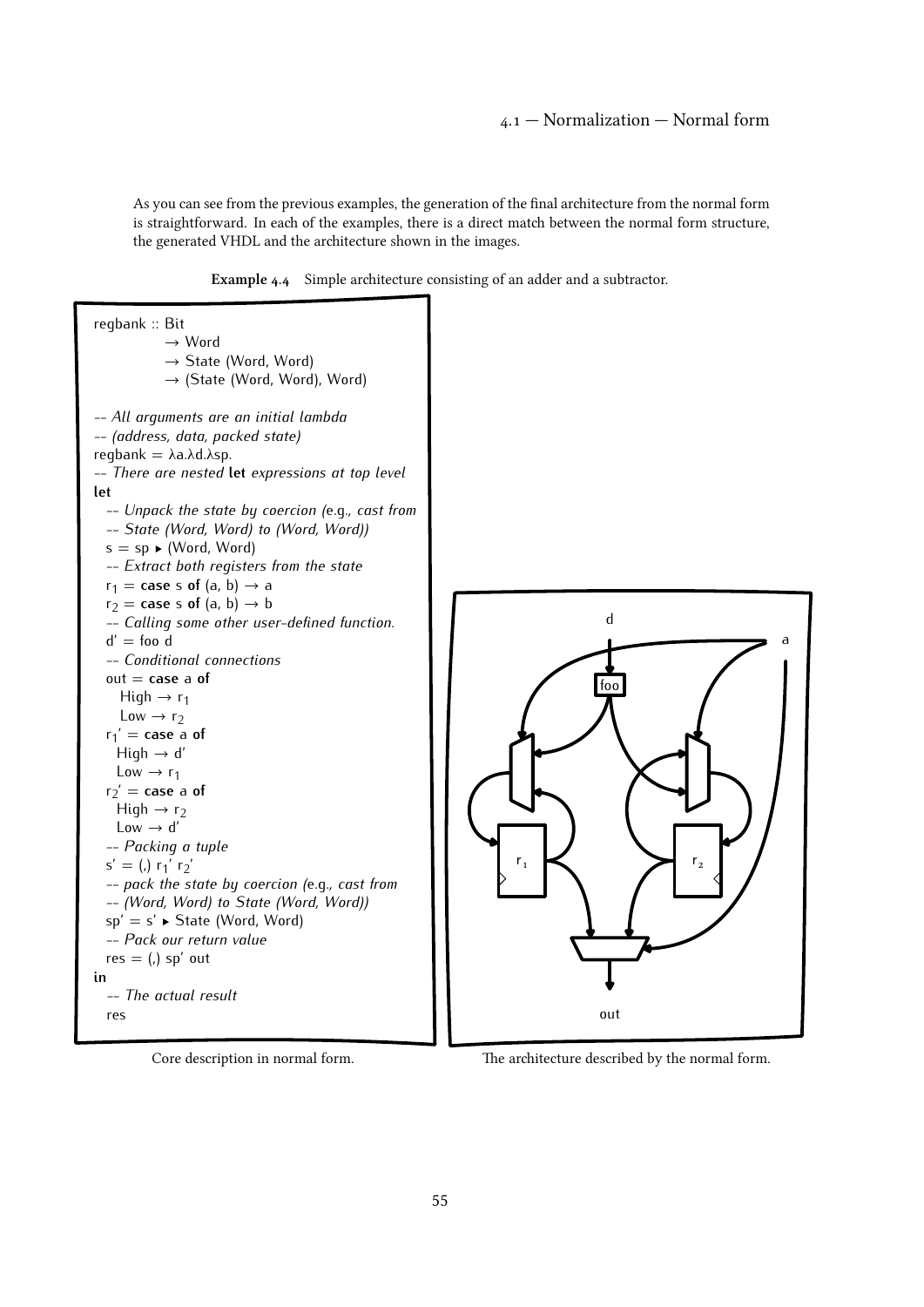# <span id="page-55-0"></span>4.1 — Normalization — Normal form

### 4.1.1 Intended normal form definition

Now we have some intuition for the normal form, we can describe how we want the normal form to look like in a slightly more formal manner. The EBNF-like description in definition 4.5 captures most of the intended structure (and generates a subset of GHC's Core format).

There are two things missing from this definition: cast expressions are sometimes allowed by the prototype, but not specified here and the below definition allows uses of state that cannot be translated to VHDL properly. These two problems are discussed in [section 4.4.3](#page-88-0) and [section 4.4.4](#page-88-0) respectively.

Some clauses have an expression listed behind them in parentheses. These are conditions that need to apply to the clause. The predicates used there (lvar(), representable(), gvar()) will be defined in [sec](#page-61-0)[tion 4.2.2.1.](#page-61-0)

An expression is in normal form if it matches the first definition, normal.

Definition 4.5 Definition of the intended normal form using an EBNF-like syntax.

| $normal := lambda$<br>$lambda := \lambda$ var.lambda                                                                                 | (representable(var))                                                          |  |  |  |
|--------------------------------------------------------------------------------------------------------------------------------------|-------------------------------------------------------------------------------|--|--|--|
| toplet                                                                                                                               |                                                                               |  |  |  |
| $toplet :=$ letrec [binding] in var (representable(var))                                                                             |                                                                               |  |  |  |
| <i>binding</i> := $var = r$ <i>hs</i>                                                                                                | (representable(rhs))                                                          |  |  |  |
| -- State packing and unpacking by coercion                                                                                           |                                                                               |  |  |  |
| var <sub>0</sub> = var <sub>1</sub> $\blacktriangleright$ State ty<br>  var <sub>0</sub> = var <sub>1</sub> $\blacktriangleright$ ty | $(lvar(var_1))$                                                               |  |  |  |
|                                                                                                                                      | (var <sub>1</sub> :: State ty $\land$ lvar(var <sub>1</sub> ))                |  |  |  |
| $rhs := userapp$                                                                                                                     |                                                                               |  |  |  |
| builtinapp                                                                                                                           |                                                                               |  |  |  |
| -- Extractor case                                                                                                                    |                                                                               |  |  |  |
| case var of C $a_0  a_n \rightarrow a_i$                                                                                             | (lvar(var))                                                                   |  |  |  |
| -- Selector case                                                                                                                     |                                                                               |  |  |  |
| case var of                                                                                                                          | (lvar(var))                                                                   |  |  |  |
| $[DEFAULT \rightarrow var]$                                                                                                          | (lvar(var))                                                                   |  |  |  |
| $C_0$ w <sub>0.0</sub> w <sub>0.n</sub> $\rightarrow$ var <sub>0</sub>                                                               |                                                                               |  |  |  |
|                                                                                                                                      |                                                                               |  |  |  |
| $C_m w_{m,0}  w_{m,n} \rightarrow var_m$                                                                                             | $(\forall i \ \forall j, w_{i,j} \neq var_i, lvar(var_i))$                    |  |  |  |
| $useraph := userfunc$                                                                                                                |                                                                               |  |  |  |
| <i>userapp</i> userarg                                                                                                               |                                                                               |  |  |  |
| userfunc $:=$ var                                                                                                                    | (qvar(var))                                                                   |  |  |  |
| <i>userarq</i> := $var$                                                                                                              | (lvar(var))                                                                   |  |  |  |
| $built in app := builtin func$                                                                                                       |                                                                               |  |  |  |
| builtinapp builtinarg                                                                                                                |                                                                               |  |  |  |
| built-infunc $:=$ var                                                                                                                | (bvar(var))                                                                   |  |  |  |
| <i>built-inarg</i> := var                                                                                                            | (representable(var) $\land$ lvar(var))                                        |  |  |  |
| partapp                                                                                                                              | (partapp :: $a \rightarrow b$ )                                               |  |  |  |
| coreexpr                                                                                                                             | $(\neg$ representable(coreexpr) $\land \neg$ (coreexpr :: a $\rightarrow$ b)) |  |  |  |
| $partapp := userapp$                                                                                                                 |                                                                               |  |  |  |
| builtinapp                                                                                                                           |                                                                               |  |  |  |
|                                                                                                                                      |                                                                               |  |  |  |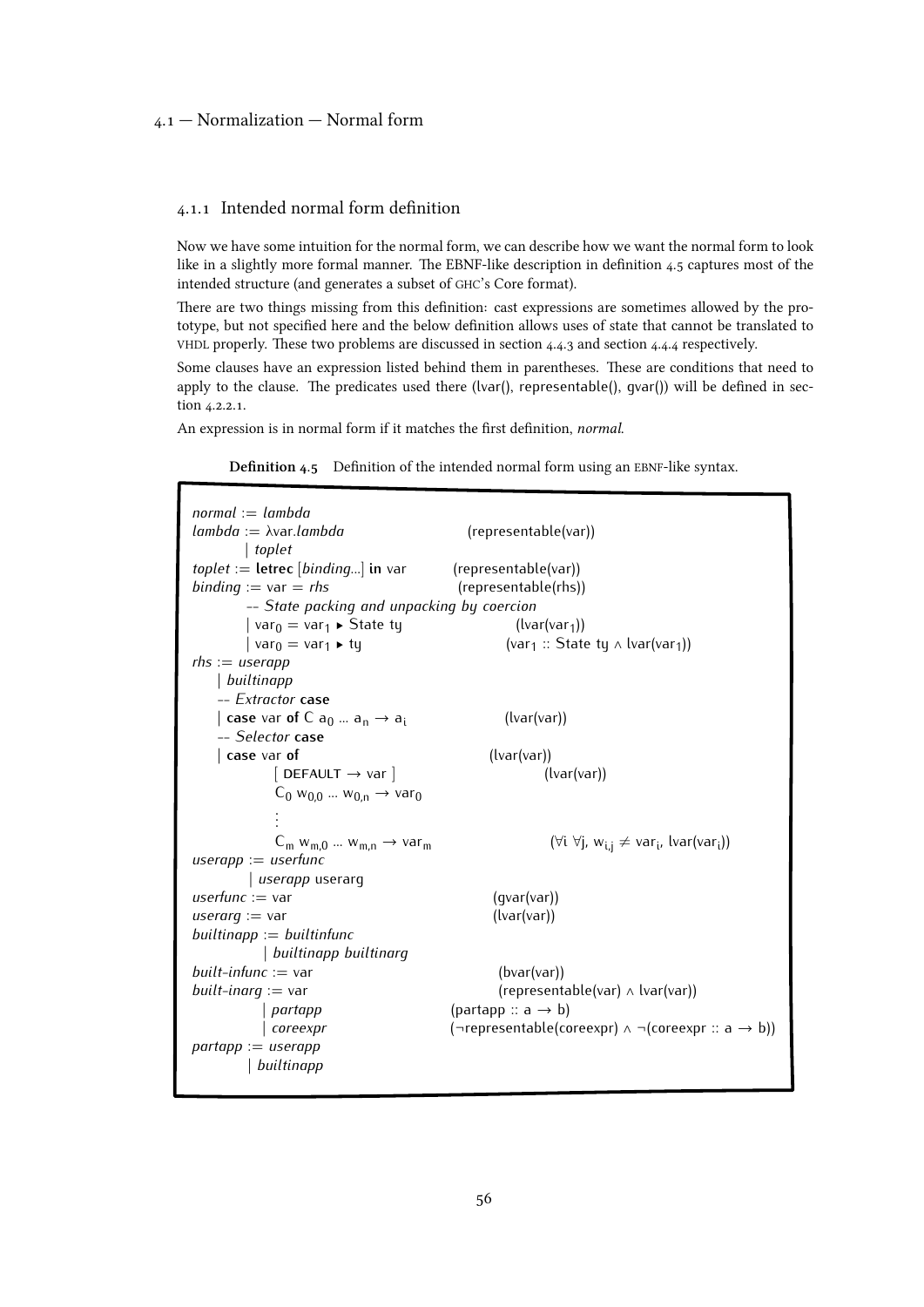<span id="page-56-0"></span>When looking at such a program from a hardware perspective, the top level lambda abstractions (*lambda*) define the input ports. Lambda abstractions cannot appear anywhere else. The variable reference in the body of the recursive let expression (toplet) is the output port. Most binders bound by the let expression define a component instantiation (*userapp*), where the input and output ports are mapped to local signals (userarg). Some of the others use a built-in construction (e.g. the **case** expression) or call a built-in function (builtinapp) such as  $+$  or map. For these, a hard-coded VHDL translation is available.

#### 4.2 Transformation notation

To be able to concisely present transformations, we use a specific format for them. It is a simple format, similar to one used in logic reasoning.

Such a transformation description looks like the following.

<context conditions> ---------------<original expression> <transformed expression>

<context additions>

----------------

<expression conditions>

This format describes a transformation that applies to  $\langle$  original expression $\rangle$  and transforms it into <transformed expression>, assuming that all conditions are satisfied. In this format, there are a number of placeholders in pointy brackets, most of which should be rather obvious in their meaning. Nevertheless,

we will more precisely specify their meaning below:

<original expression> The expression pattern that will be matched against (sub-expressions of) the expression to be transformed. We call this a pattern, because it can contain *placeholders* (variables), which match any expression or binder. Any such placeholder is said to be *bound* to the expression it matches. It is convention to use an uppercase letter (e.g. M or  $E$ ) to refer to any expression (including a simple variable reference) and lowercase letters (e.g. v or b) to refer to (references to) binders.

For example, the pattern  $a + B$  will match the expression  $v + (2 * w)$  (binding a to v and B to (2 *∗* w)), but not (2 *∗* w) + v.

<expression conditions> These are extra conditions on the expression that is matched. These conditions can be used to further limit the cases in which the transformation applies, commonly to prevent a transformation from causing a loop with itself or another transformation.

Only if these conditions are all satisfied, the transformation applies.

<context conditions> These are a number of extra conditions on the context of the function. In particular, these conditions can require some (other) top level function to be present, whose value matches the pattern given here. The format of each of these conditions is: binder  $=$   $\lt$ pattern $>$ .

Typically, the binder is some placeholder bound in the <original expression>, while the pattern contains some placeholders that are used in the transformed expression.

Only if a top level binder exists that matches each binder and pattern, the transformation applies.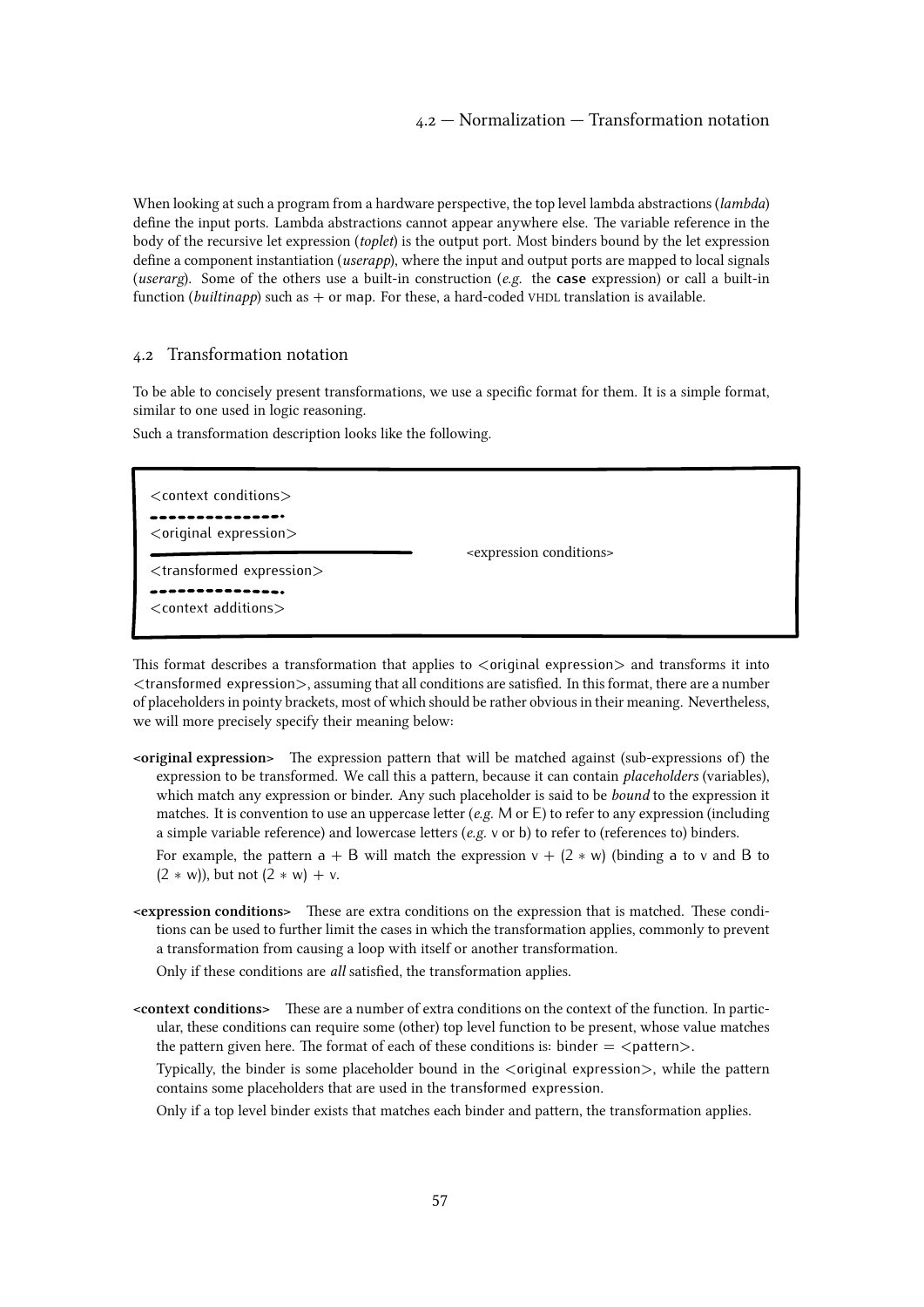### 4.2 — Normalization — Transformation notation

<transformed expression> This is the expression template that is the result of the transformation. If, looking at the above three items, the transformation applies, the  $\langle$  original expression $\rangle$  is completely replaced by the <transformed expression>. We call this a template, because it can contain placeholders, referring to any placeholder bound by the <original expression> or the <context conditions>. The resulting expression will have those placeholders replaced by the values bound to them.

Any binder (lowercase) placeholder that has no value bound to it yet will be bound to (and replaced with) a fresh binder.

<context additions> These are templates for new functions to be added to the context. This is a way to let a transformation create new top level functions.

Each addition has the form binder  $=$  template. As above, any placeholder in the addition is replaced with the value bound to it, and any binder placeholder that has no value bound to it yet will be bound to (and replaced with) a fresh binder.

To understand this notation better, the step by step application of the η-expansion transformation to a simple ALU will be shown. Consider η-expansion, which is a common transformation from lambda calculus, described using above notation as follows:



η-expansion is a well known transformation from lambda calculus. What this transformation does, is take any expression that has a function type and turn it into a lambda expression (giving an explicit name to the argument). There are some extra conditions that ensure that this transformation does not apply infinitely (which are not necessarily part of the conventional definition of η-expansion).

Consider the following function, in Core notation, which is a fairly obvious way to specify a simple ALU (Note that it is not yet in normal form, but [example 4.3](#page-53-0) shows the normal form of this function). The parentheses around the + and - operators are commonly used in Haskell to show that the operators are used as normal functions, instead of *infix* operators (*e.g.*, the operators appear before their arguments, instead of in between).

```
alu :: Bit → Word → Word → Word
alu = λopcode. case opcode of
 Low \rightarrow (+)High \rightarrow (-)
```
There are a few sub-expressions in this function to which we could possibly apply the transformation. Since the pattern of the transformation is only the placeholder E, any expression will match that. Whether the transformation applies to an expression is thus solely decided by the conditions to the right of the transformation.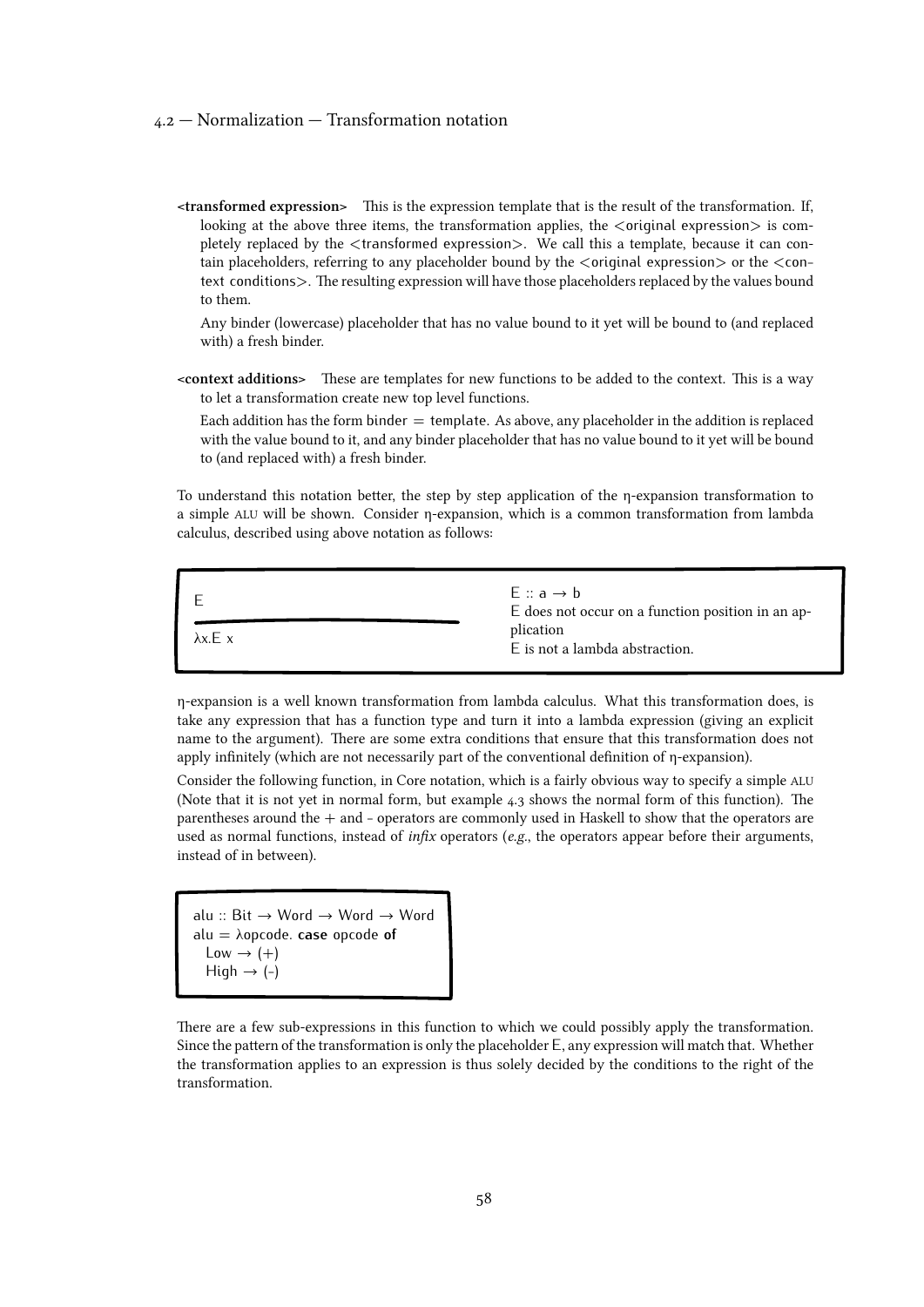We will look at each expression in the function in a top down manner. The first expression is the entire expression the function is bound to.

λopcode. **case** opcode **of**  $Low \rightarrow (+)$  $High \rightarrow (-)$ 

As said, the expression pattern matches this. The type of this expression is Bit  $\rightarrow$  Word  $\rightarrow$  Word  $\rightarrow$  Word, which matches  $a \rightarrow b$  (Note that in this case  $a = Bit$  and  $b = Word \rightarrow Word$ ).

Since this expression is at top level, it does not occur at a function position of an application. However, The expression is a lambda abstraction, so this transformation does not apply.

The next expression we could apply this transformation to, is the body of the lambda abstraction:



The type of this expression is Word  $\rightarrow$  Word  $\rightarrow$  Word, which again matches a  $\rightarrow$  b. The expression is the body of a lambda expression, so it does not occur at a function position of an application. Finally, the expression is not a lambda abstraction but a case expression, so all the conditions match. There are no context conditions to match, so the transformation applies.

By now, the placeholder E is bound to the entire expression. The placeholder x, which occurs in the replacement template, is not bound yet, so we need to generate a fresh binder for that. Let us use the binder a. This results in the following replacement expression:

λa.(**case** opcode **of**  $Low \rightarrow (+)$ High  $\rightarrow$  (-)) a

Continuing with this expression, we see that the transformation does not apply again (it is a lambda expression). Next we look at the body of this lambda abstraction:

(**case** opcode **of**  $Low \rightarrow (+)$ High  $\rightarrow$  (-)) a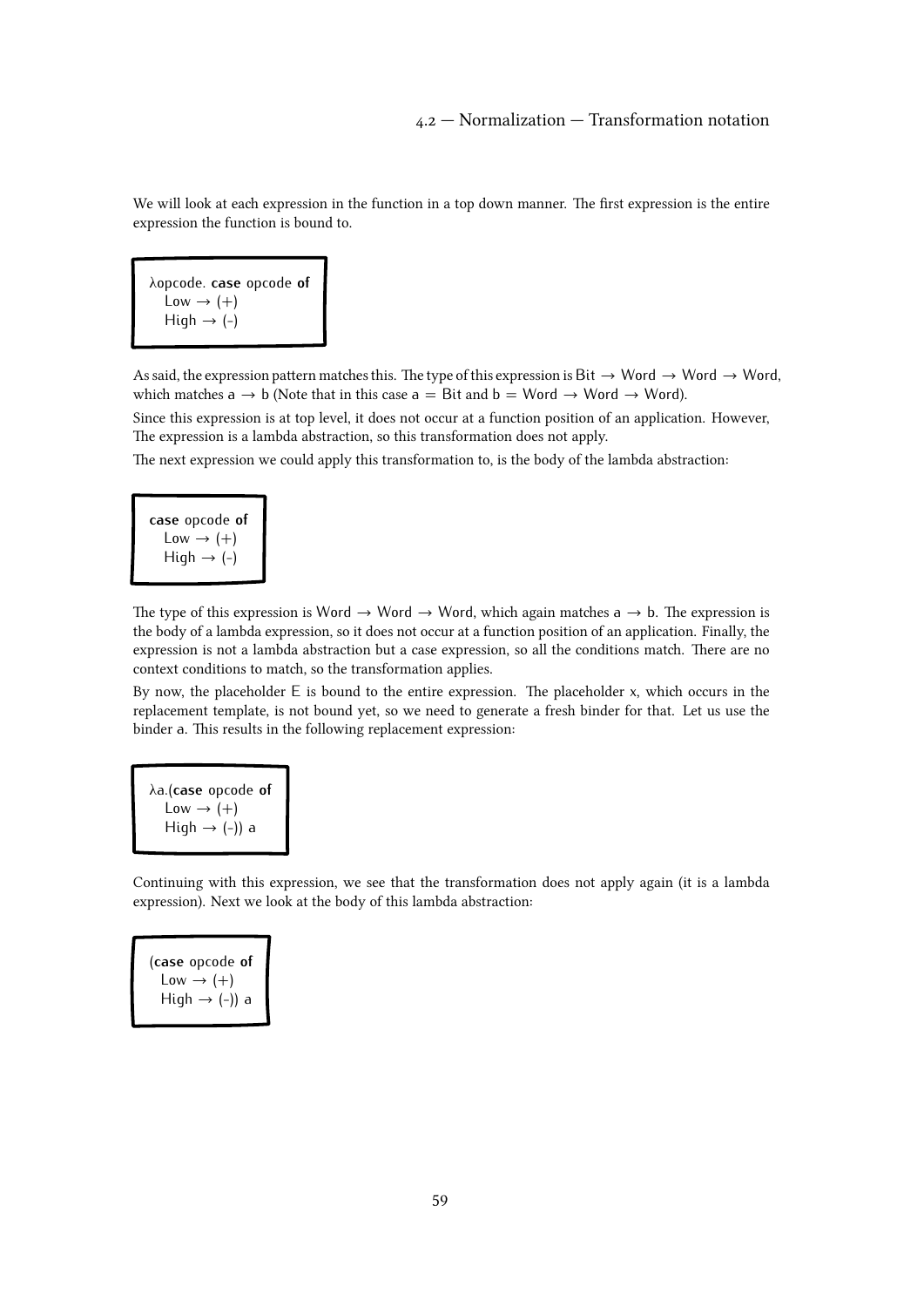Here, the transformation does apply, binding E to the entire expression (which has type Word  $\rightarrow$  Word) and binding x to the fresh binder b, resulting in the replacement:

λb.(**case** opcode **of**  $Low \rightarrow (+)$ High  $\rightarrow$  (-)) a b

The transformation does not apply to this lambda abstraction, so we look at its body. For brevity, we will put the case expression on one line from now on.

(**case** opcode **of** Low  $\rightarrow$  (+); High  $\rightarrow$  (-)) a b

The type of this expression is Word, so it does not match  $a \rightarrow b$  and the transformation does not apply. Next, we have two options for the next expression to look at: the function position and argument position of the application. The expression in the argument position is b, which has type Word, so the transformation does not apply. The expression in the function position is:

(**case** opcode of Low  $\rightarrow$  (+); High  $\rightarrow$  (-)) a

Obviously, the transformation does not apply here, since it occurs in function position (which makes the second condition false). In the same way the transformation does not apply to both components of this expression (**case** opcode of Low  $\rightarrow$  (+); High  $\rightarrow$  (-) and a), so we will skip to the components of the case expression: the scrutinee and both alternatives. Since the opcode is not a function, it does not apply here.

The first alternative is  $(+)$ . This expression has a function type (the operator still needs two arguments). It does not occur in function position of an application and it is not a lambda expression, so the transformation applies.

We look at the  $\langle$ original expression $\rangle$  pattern, which is E. This means we bind E to (+). We then replace the expression with the  $\lt$ transformed expression $>$ , replacing all occurrences of E with (+). In the  $\lt$ transformed expression $>$ , the This gives us the replacement expression:  $\lambda x.(+)$  x (A lambda expression binding x, with a body that applies the addition operator to x).

The complete function then becomes:

(case opcode of Low  $\rightarrow \lambda a_1$ .(+)  $a_1$ ; High  $\rightarrow$  (-)) a

Now the transformation no longer applies to the complete first alternative (since it is a lambda expression). It does not apply to the addition operator again, since it is now in function position in an application. It does, however, apply to the application of the addition operator, since that is neither a lambda expression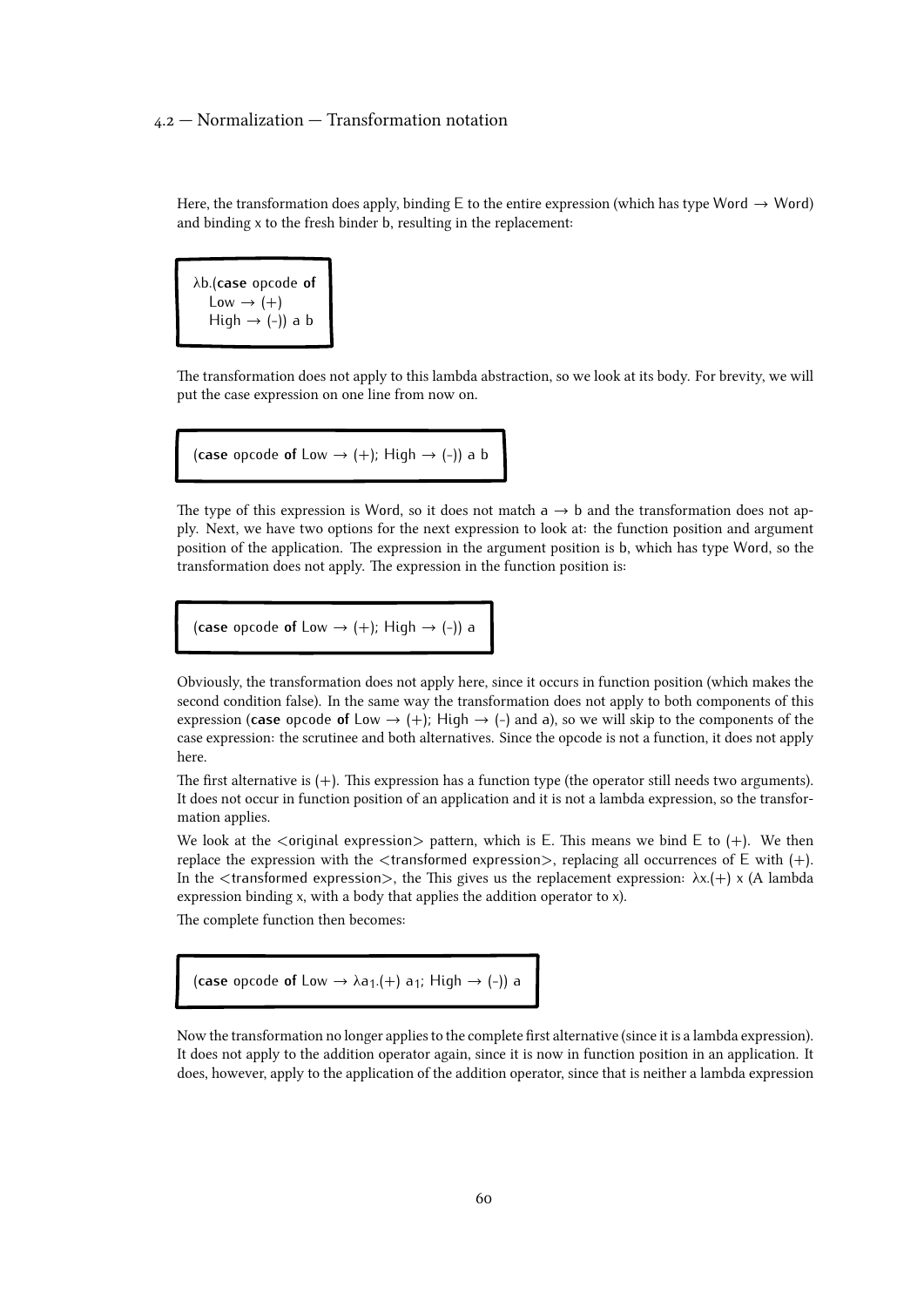nor does it occur in function position. This means after one more application of the transformation, the function becomes:

```
(case opcode of Low \rightarrow \lambda a_1.\lambda b_1.(+) a_1 b_1; High \rightarrow (-)) a
```
The other alternative is left as an exercise to the reader. The final function, after applying η-expansion until it does no longer apply is:

alu :: Bit → Word → Word → Word alu = λopcode.λa.b. (**case** opcode **of** Low  $\rightarrow \lambda a_1 \lambda b_1$  (+)  $a_1 b_1$ High → λa<sub>2</sub>.λb<sub>2</sub> (-) a<sub>2</sub> b<sub>2</sub>) a b

# 4.2.1 Transformation application

In this chapter we define a number of transformations, but how will we apply these? As stated before, our normal form is reached as soon as no transformation applies anymore. This means our application strategy is to simply apply any transformation that applies, and continuing to do that with the result of each transformation.

In particular, we define no particular order of transformations. Since transformation order should not influence the resulting normal form, this leaves the implementation free to choose any application order that results in an efficient implementation. Unfortunately this is not entirely true for the current set of transformations. See [section 4.4.2](#page-88-0) for a discussion of this problem.

When applying a single transformation, we try to apply it to every (sub)expression in a function, not just the top level function body. This allows us to keep the transformation descriptions concise and powerful.

#### 4.2.2 Definitions

A global variable is any variable (binder) that is bound at the top level of a program, or an external module. A local variable is any other variable (e.g., variables local to a function, which can be bound by lambda abstractions, let expressions and pattern matches of case alternatives). This is a slightly different notion of global versus local than what GHC uses internally, but for our purposes the distinction GHC makes is not useful.

A hardware representable (or just representable) type or value is (a value of) a type that we can generate a signal for in hardware. For example, a bit, a vector of bits, a 32 bit unsigned word, etc. Values that are not run-time representable notably include (but are not limited to): types, dictionaries, functions.

A built-in function is a function supplied by the Cλash framework, whose implementation is not used to generate VHDL. This is either because it is no valid Cλash (like most list functions that need recursion) or because a Cλash implementation would be unwanted (for the addition operator, for example, we would rather use the VHDLaddition operator to let the synthesis tool decide what kind of adder to use instead of explicitly describing one in Cλash).

These are functions like map, hwor,  $+$  and length.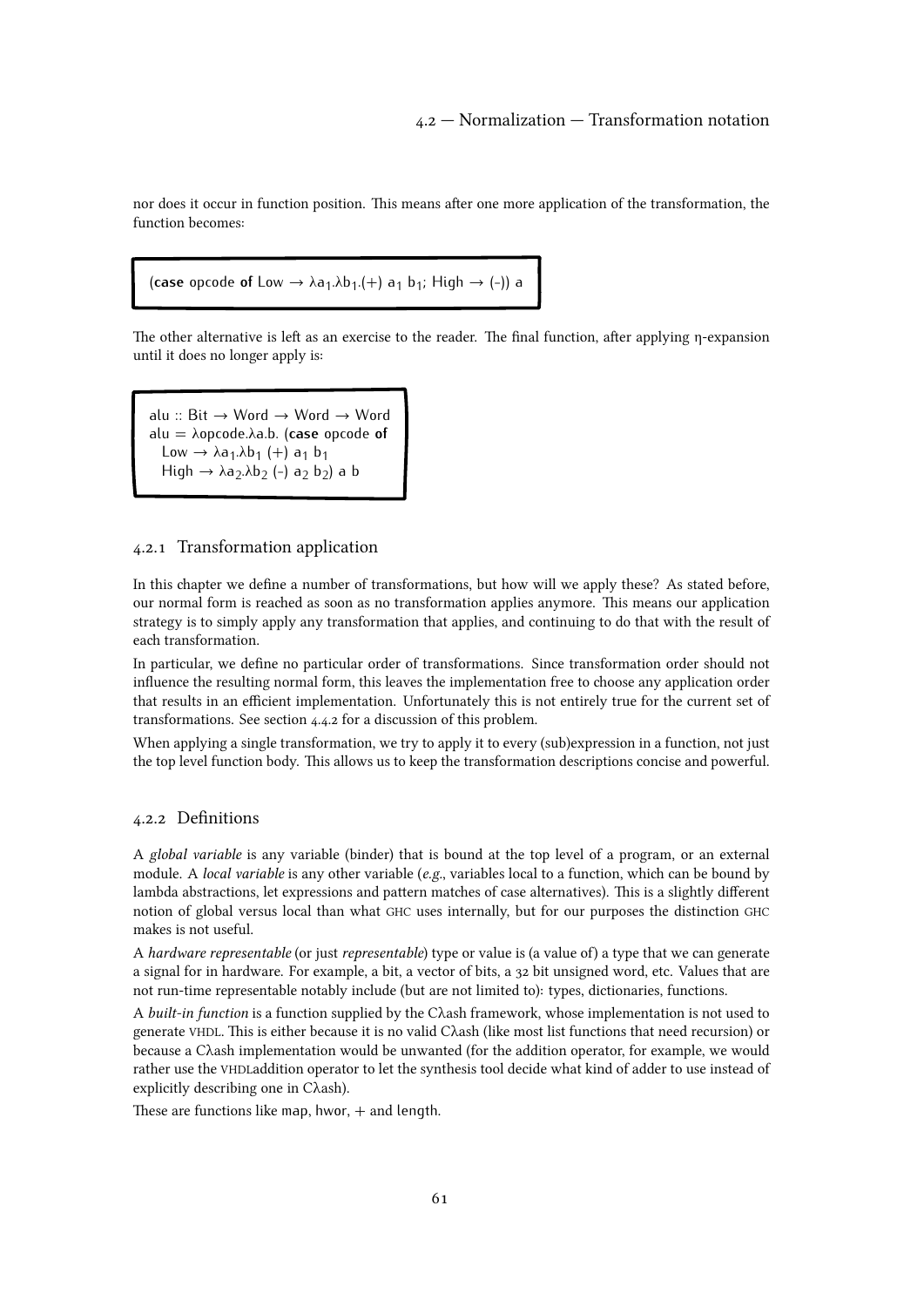# <span id="page-61-0"></span>4.2 — Normalization — Transformation notation

For these functions, Cλash has a built-in hardware translation, so calls to these functions can still be translated. Built-in functions must have a valid Haskell implementation, of course, to allow simulation.

A user-defined function is a function for which no built-in translation is available and whose definition will thus need to be translated to Cλash.

# 4.2.2.1 Predicates

Here, we define a number of predicates that can be used below to concisely specify conditions.

 $gvar(exp)$  is true when  $expr$  is a variable that references a global variable. It is false when it references a local variable.

 $lvar(exp)$  is the complement of gvar; it is true when expr references a local variable, false when it references a global variable.

representable(expr) is true when expr is representable.

### 4.2.3 Binder uniqueness

A common problem in transformation systems, is binder uniqueness. When not considering this problem, it is easy to create transformations that mix up bindings and cause name collisions. Take for example, the following Core expression:

(λa.λb.λc. a *∗* b *∗* c) x c

By applying β-reduction (see [section 4.3.1.1\) once, we can simplify this expression to:](#page-63-0)

$$
(\lambda b.\lambda c. x * b * c) c
$$

Now, we have replaced the a binder with a reference to the x binder. No harm done here. But note that we see multiple occurrences of the c binder. The first is a binding occurrence, to which the second refers. The last, however refers to another instance of c, which is bound somewhere outside of this expression. Now, if we would apply beta reduction without taking heed of binder uniqueness, we would get:

$$
\lambda c. x * c * c
$$

This is obviously not what was supposed to happen! The root of this problem is the reuse of binders: identical binders can be bound in different, but overlapping scopes. Any variable reference in those overlapping scopes then refers to the variable bound in the inner (smallest) scope. There is not way to refer to the variable in the outer scope. This effect is usually referred to as shadowing: when a binder is bound in a scope where the binder already had a value, the inner binding is said to shadow the outer binding. In the example above, the c binder was bound outside of the expression and in the inner lambda expression. Inside that lambda expression, only the inner c can be accessed.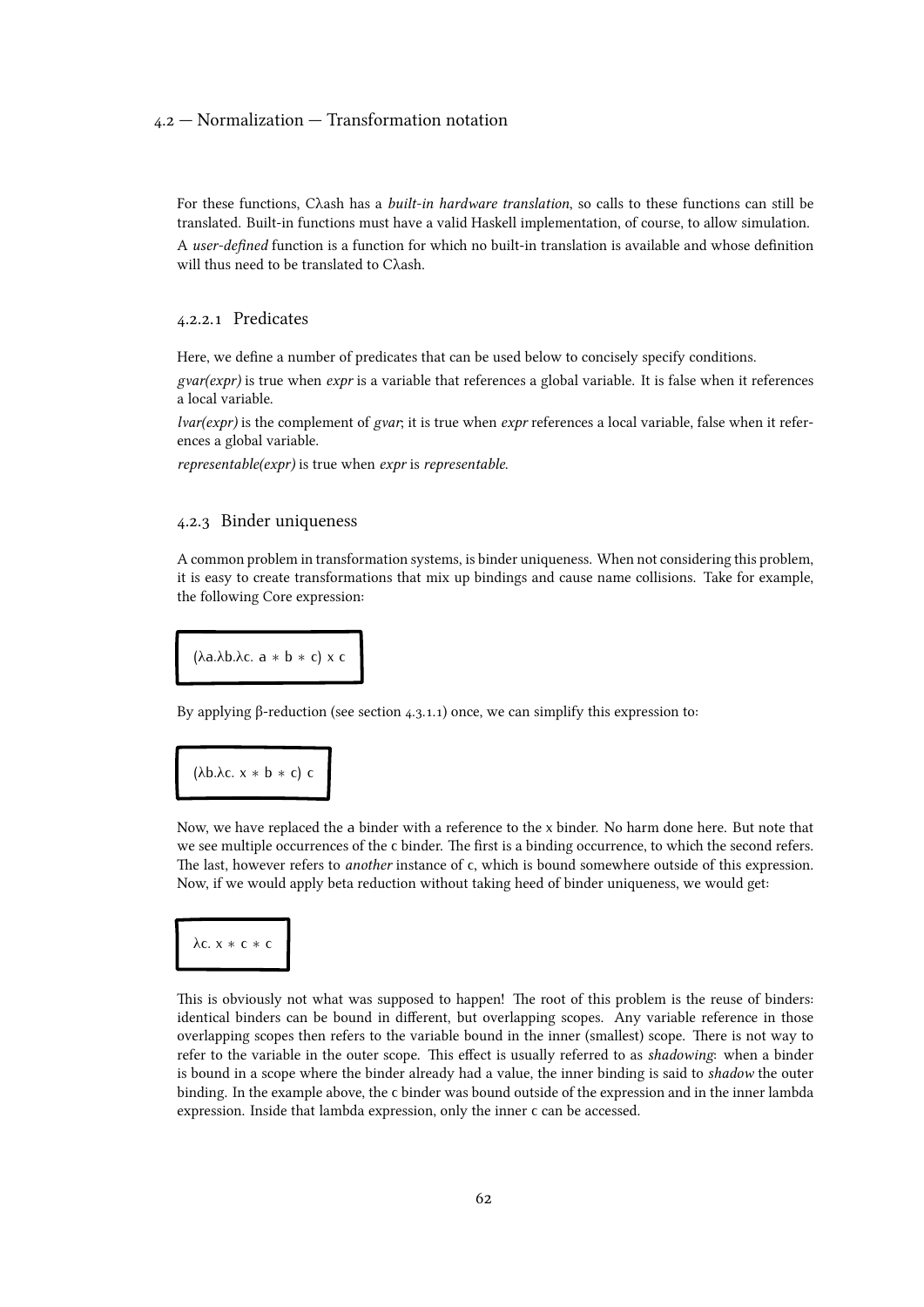There are a number of ways to solve this. GHC has isolated this problem to their binder substitution code, which performs *de-shadowing* during its expression traversal. This means that any binding that shadows another binding on a higher level is replaced by a new binder that does not shadow any other binding. This non-shadowing invariant is enough to prevent binder uniqueness problems in GHC.

In our transformation system, maintaining this non-shadowing invariant is a bit harder to do (mostly due to implementation issues, the prototype does not use GHC's substitution code). Also, the following points can be observed.

*•* De-shadowing does not guarantee overall uniqueness. For example, the following (slightly contrived) expression shows the identifier x bound in two separate places (and to different values), even though no shadowing occurs.

 $(\text{let } x = 1 \text{ in } x) + (\text{let } x = 2 \text{ in } x)$ 

- In our normal form (and the resulting VHDL), all binders (signals) within the same function (entity) will end up in the same scope. To allow this, all binders within the same function should be unique.
- When we know that all binders in an expression are unique, moving around or removing a sub-expression will never cause any binder conflicts. If we have some way to generate fresh binders, introducing new sub-expressions will not cause any problems either. The only way to cause conflicts is thus to duplicate an existing sub-expression.

Given the above, our prototype maintains a unique binder invariant. This means that in any given moment during normalization, all binders within a single function must be unique. To achieve this, we apply the following technique.

- *•* Before starting normalization, all binders in the function are made unique. This is done by generating a fresh binder for every binder used. This also replaces binders that did not cause any conflict, but it does ensure that all binders within the function are generated by the same unique supply.
- Whenever a new binder must be generated, we generate a fresh binder that is guaranteed to be different from all binders generated so far. This can thus never introduce duplication and will maintain the invariant.
- Whenever (a part of) an expression is duplicated (for example when inlining), all binders in the expression are replaced with fresh binders (using the same method as at the start of normalization). These fresh binders can never introduce duplication, so this will maintain the invariant.
- Whenever we move part of an expression around within the function, there is no need to do anything special. There is obviously no way to introduce duplication by moving expressions around. Since we know that each of the binders is already unique, there is no way to introduce (incorrect) shadowing either.

# 4.3 Transform passes

In this section we describe the actual transforms.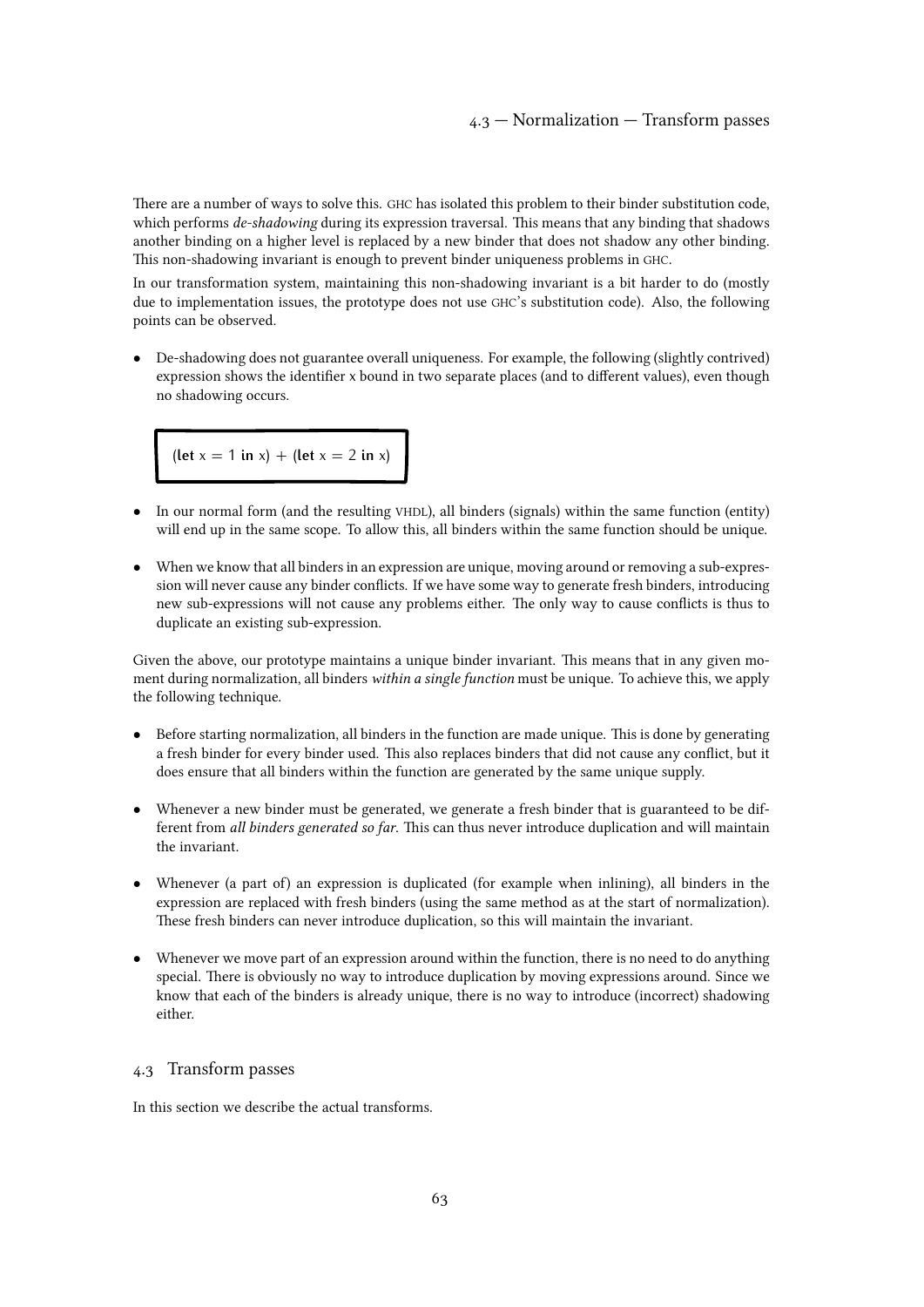<span id="page-63-0"></span>Each transformation will be described informally first, explaining the need for and goal of the transformation. Then, we will formally define the transformation using the syntax introduced in [section 4.2.](#page-56-0)

4.3.1 General cleanup

# Substitution notation

In some of the transformations in this chapter, we need to perform substitution on an expression. Substitution means replacing every occurrence of some expression (usually a variable reference) with another expression.

There have been a lot of different notations used in literature for specifying substitution. The notation that will be used in this report is the following:



This means expression E with all occurrences of A replaced with B.

These transformations are general cleanup transformations, that aim to make expressions simpler. These transformations usually clean up the mess left behind by other transformations or clean up expressions to expose new transformation opportunities for other transformations.

Most of these transformations are standard optimizations in other compilers as well. However, in our compiler, most of these are not just optimizations, but they are required to get our program into intended normal form.

# 4.3.1.1 β-reduction

β-reduction is a well known transformation from lambda calculus, where it is the main reduction step. It reduces applications of lambda abstractions, removing both the lambda abstraction and the application.

In our transformation system, this step helps to remove unwanted lambda abstractions (basically all but the ones at the top level). Other transformations (application propagation, non-representable inlining) make sure that most lambda abstractions will eventually be reducible by β-reduction.

Note that β-reduction also works on type lambda abstractions and type applications as well. This means the substitution below also works on type variables, in the case that the binder is a type variable and the expression applied to is a type.

| $(\lambda x.E)$ M    |                                               |  |
|----------------------|-----------------------------------------------|--|
| $E[x \Rightarrow M]$ |                                               |  |
|                      | <b>Example 4.6</b> $\beta$ -reduction         |  |
|                      | $(\lambda a. 2 * a) (2 * b)$<br>$2 * (2 * b)$ |  |
|                      | Transformed<br>Original program<br>program    |  |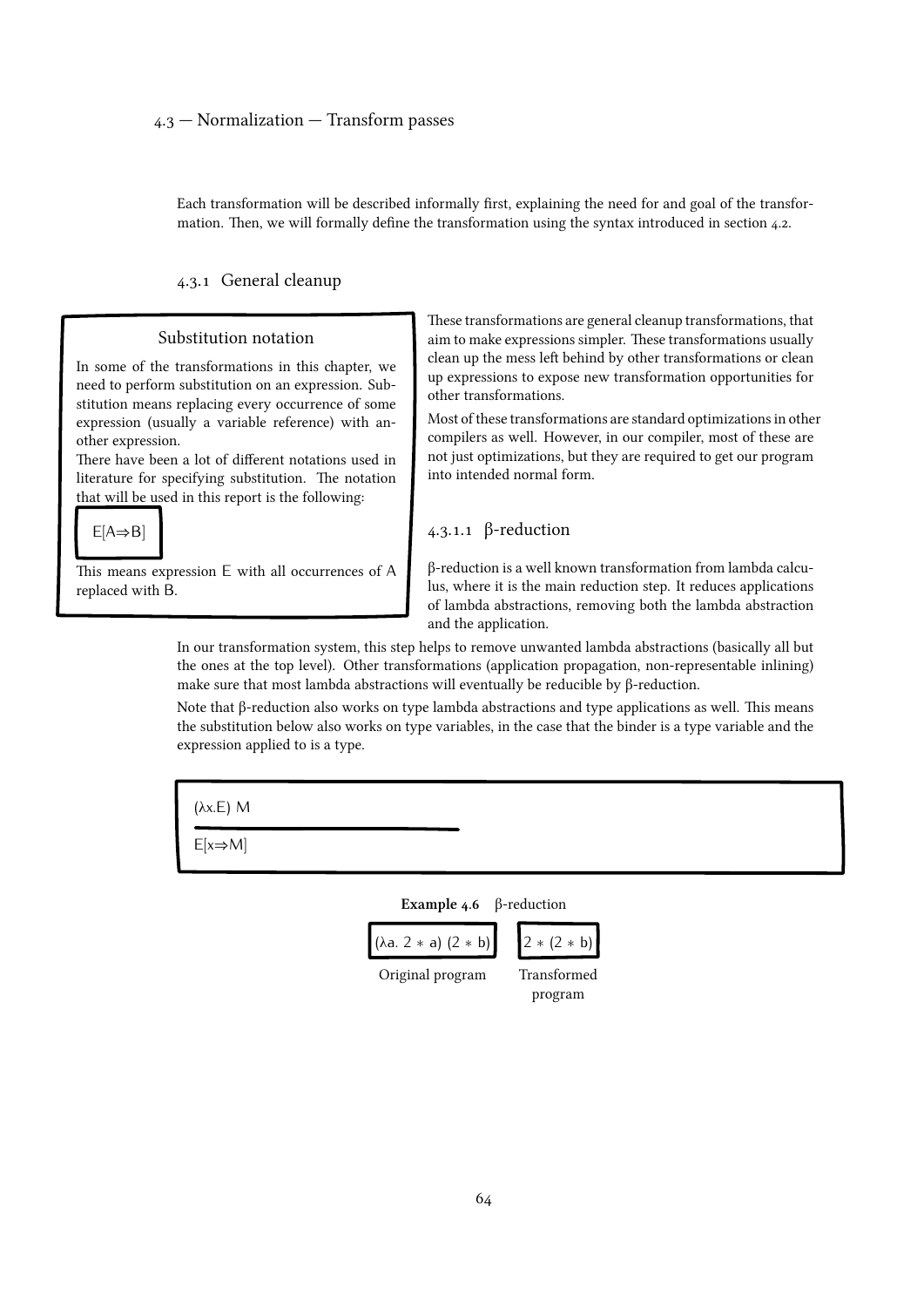

# 4.3.1.2 Unused let binding removal

This transformation removes let bindings that are never used. Occasionally, GHC's desugarer introduces some unused let bindings.

This normalization pass should really be not be necessary to get into intended normal form (since the intended normal form definition does not require that every binding is used), but in practice the desugarer or simplifier emits some bindings that cannot be normalized (e.g., calls to a Control.Exception.Base.patError) but are not used anywhere either. To prevent the VHDL generation from breaking on these artifacts, this transformation removes them.

[intended normal](#page-55-0) [form definition](#page-55-0) [p.56](#page-55-0)

**letrec**  $a_0 = E_0$ . . .  $a_i = E_i$ . . .  $a_n = E_n$ **in** M **letrec**  $a_0 = E_0$ . . .  $a_{i-1} = E_{i-1}$  $a_{i+1} = E_{i+1}$ . . .  $a_n = E_n$ **in** M a<sup>i</sup> does not occur free in M *∀* j, 0 ≤ j ≤ n, j i (a<sup>i</sup> does not occur free in E<sup>j</sup> )

# 4.3.1.3 Empty let removal

This transformation is simple: it removes recursive lets that have no bindings (which usually occurs when unused let binding removal removes the last binding from it).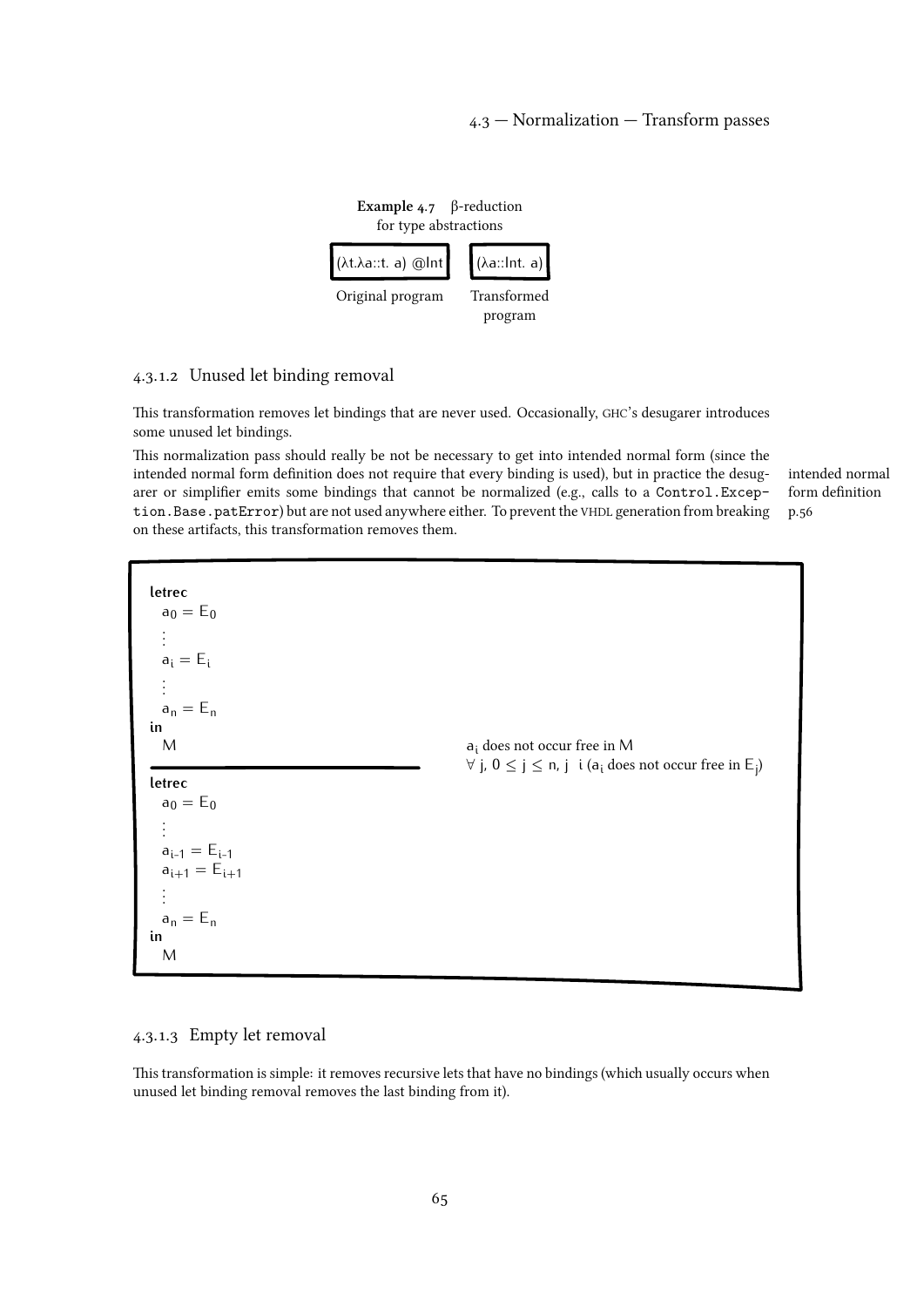

Note that there is no need to define this transformation for non-recursive lets, since they always contain exactly one binding.



Example 4.9 Empty let removal



# 4.3.1.4 Simple let binding removal

This transformation inlines simple let bindings, that bind some binder to some other binder instead of a more complex expression (*i.e.*  $a = b$ ).

This transformation is not needed to get an expression into intended normal form (since these bindings are part of the intended normal form), but makes the resulting VHDL a lot shorter.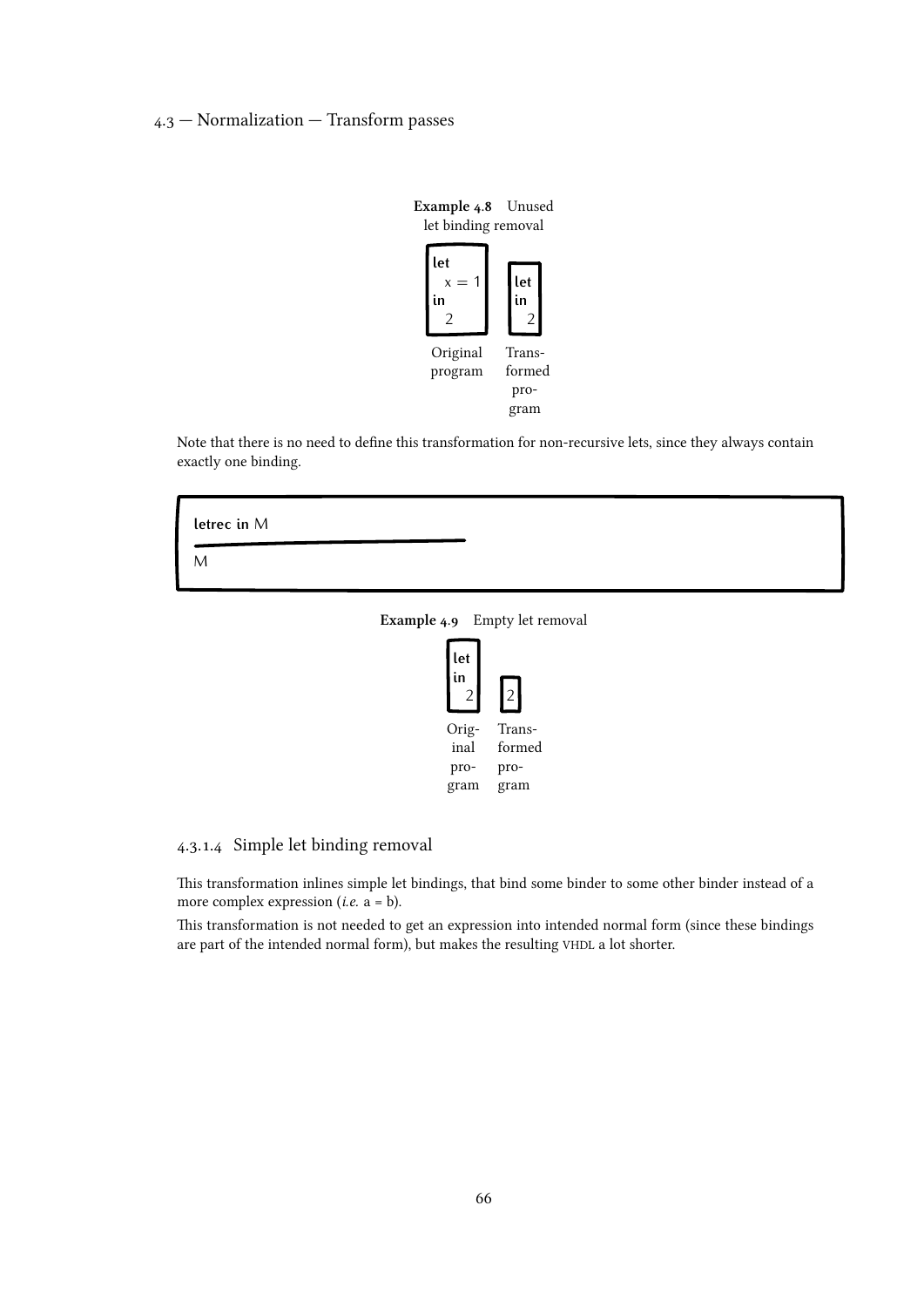

# 4.3.1.5 Cast propagation / simplification

This transform pushes casts down into the expression as far as possible. This transformation has been added to make a few specific corner cases work, but it is not clear yet if this transformation handles cast expressions completely or in the right way. See [section 4.4.3.](#page-88-0)

(**let** binds **in** E) ▶ T

**let** binds **in**  $(E \triangleright T)$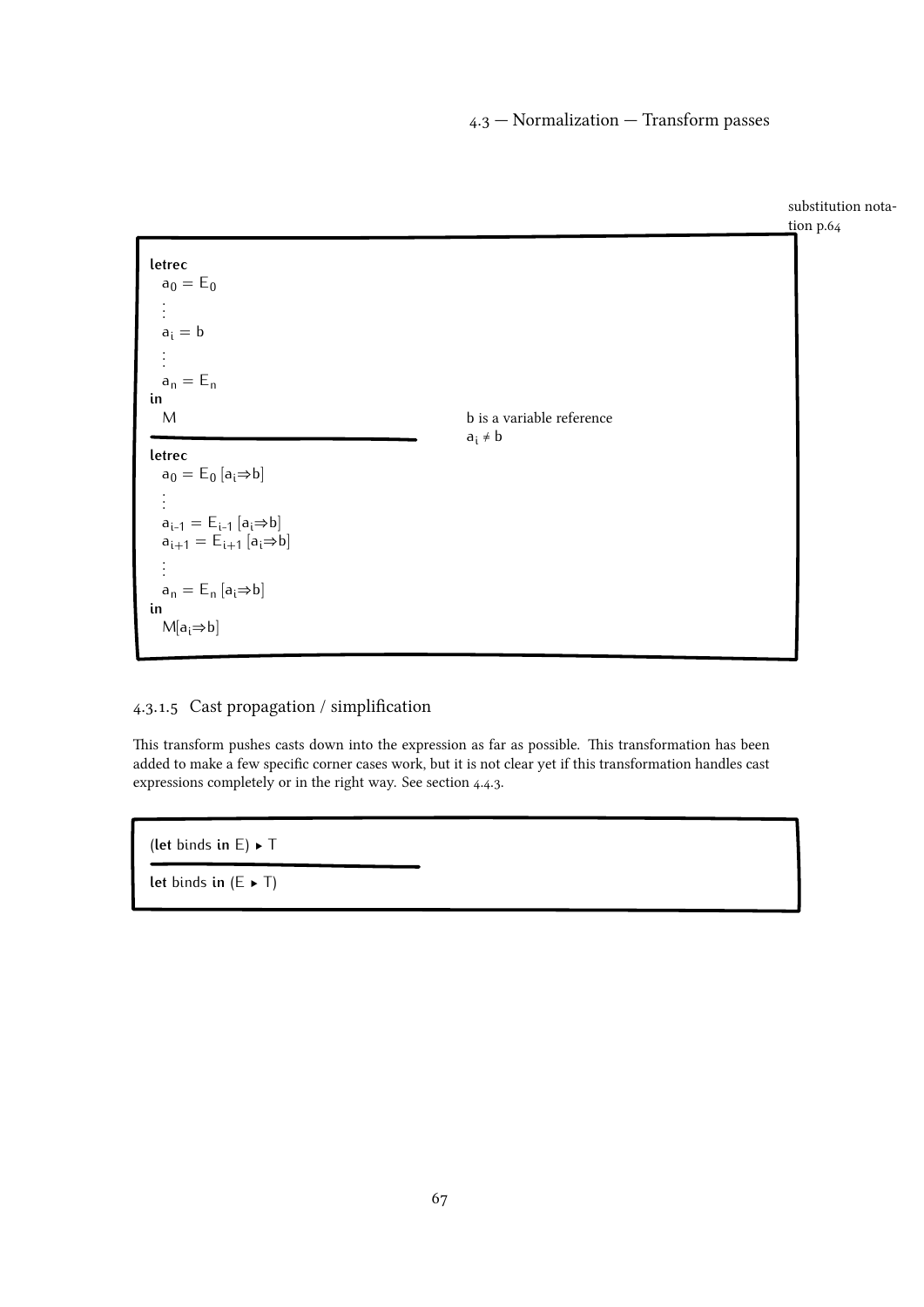

# 4.3.1.6 Top level binding inlining

[top level](#page-16-0) [binding p.17](#page-16-0)

This transform takes simple top level bindings generated by the GHC compiler. GHC sometimes generates very simple 'wrapper' bindings, which are bound to just a variable reference, or contain just a (partial) function application with the type and dictionary arguments filled in (such as the  $(+)$  in the example below).

Note that this transformation is completely optional. It is not required to get any function into intended normal form, but it does help making the resulting VHDL output easier to read (since it removes components that do not add any real structure, but do hide away operations and cause extra clutter).

This transform takes any top level binding generated by GHC, whose normalized form contains only a single let binding.

 $x = \lambda a_0 ... \lambda a_n$ **.let**  $y = E$  **in** y x λa<sup>0</sup> ... λa<sup>n</sup> .**let** y = E **in** y x is generated by the compiler





Original program Transformed program

Example 4.10 shows a typical application of the addition operator generated by GHC. The type and dictionary arguments used here are described in [Section 3.5.1.](#page-38-0)

Without this transformation, there would be a  $(+)$  entity in the VHDL which would just add its inputs. This generates a lot of overhead in the VHDL, which is particularly annoying when browsing the generated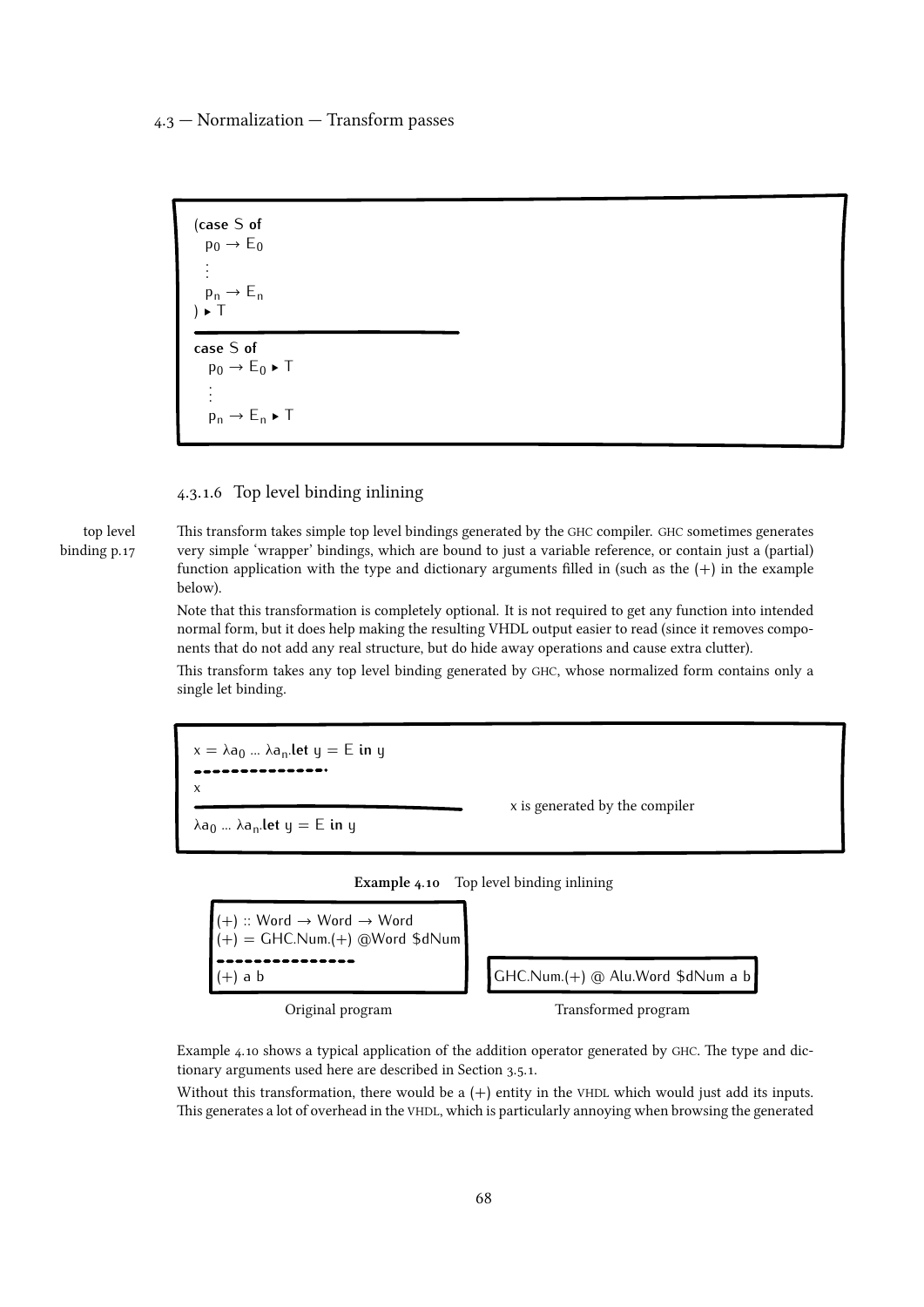RTL schematic (especially since most non-alphanumerics, like all characters in  $(+)$ , are not allowed in VHDL architecture names', so the entity would be called 'w7aA7f' or something similarly meaningless and auto-generated).

#### 4.3.2 Program structure

These transformations are aimed at normalizing the overall structure into the intended form. This means ensuring there is a lambda abstraction at the top for every argument (input port or current state), putting all of the other value definitions in let bindings and making the final return value a simple variable reference.

# 4.3.2.1 η-expansion

This transformation makes sure that all arguments of a function-typed expression are named, by introducing lambda expressions. When combined with β-reduction and non-representable binding inlining, all function-typed expressions should be lambda abstractions or global identifiers.

| $\lambda x.E x$ | $E: a \rightarrow b$<br>E does not occur on a function position in an ap-<br>plication<br>E is not a lambda abstraction. |
|-----------------|--------------------------------------------------------------------------------------------------------------------------|
|                 |                                                                                                                          |





#### 4.3.2.2 Application propagation

[1](#page--1-0)

This transformation is meant to propagate application expressions downwards into expressions as far as possible. This allows partial applications inside expressions to become fully applied and exposes new transformation opportunities for other transformations (like β-reduction and specialization).

Since all binders in our expression are unique (see [section 4.2.3\), there is no risk that we will introduce](#page-61-0) unintended shadowing by moving an expression into a lower scope. Also, since only move expression

Technically, it is allowed to use non-alphanumerics when using extended identifiers, but it seems that none of the tooling likes extended identifiers in file names, so it effectively does not work.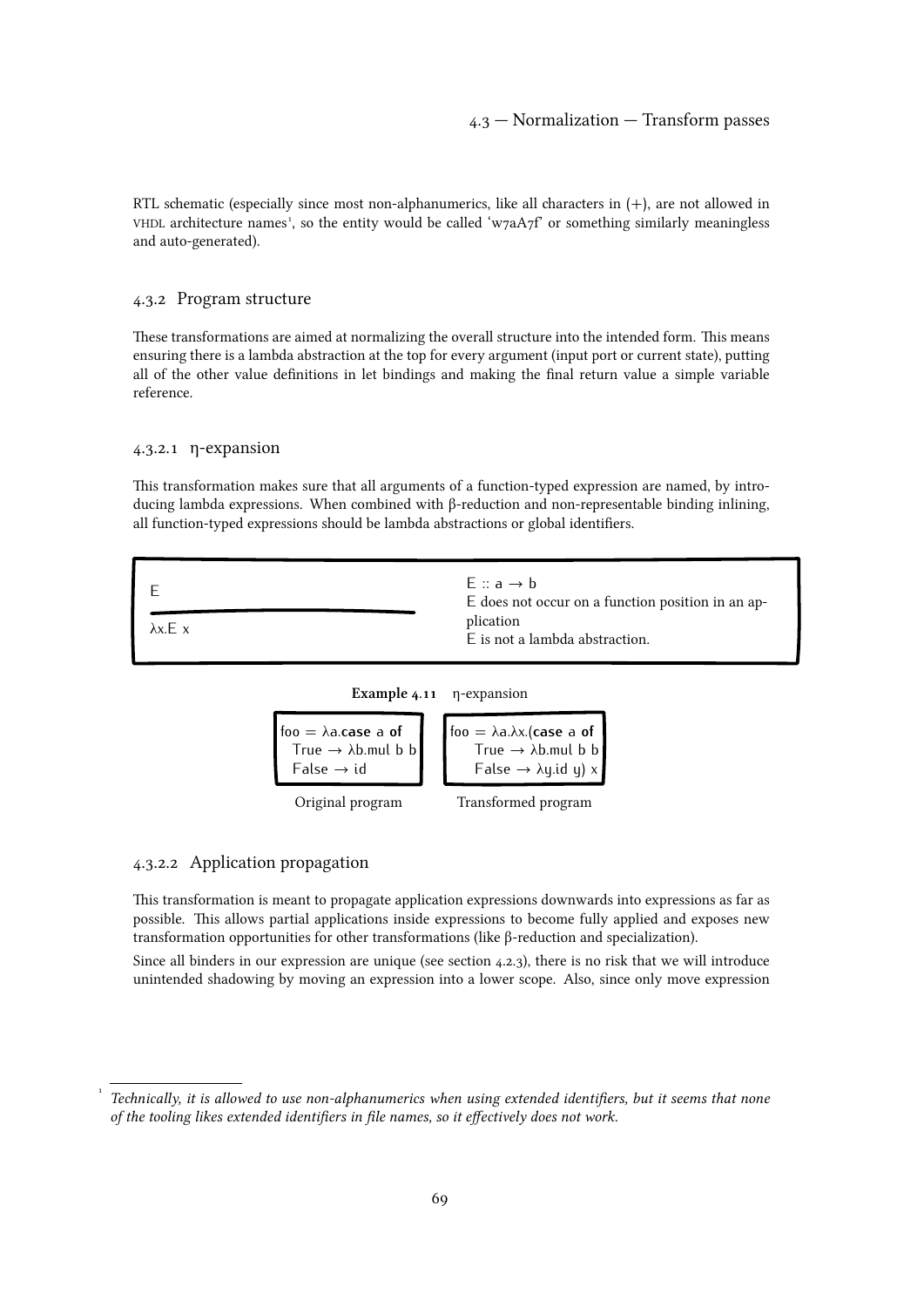into smaller scopes (down into our expression), there is no risk of moving a variable reference out of the scope in which it is defined.

(**letrec** binds **in** E) M

**letrec** binds **in** E M





# Example 4.12 Application propagation for a let expression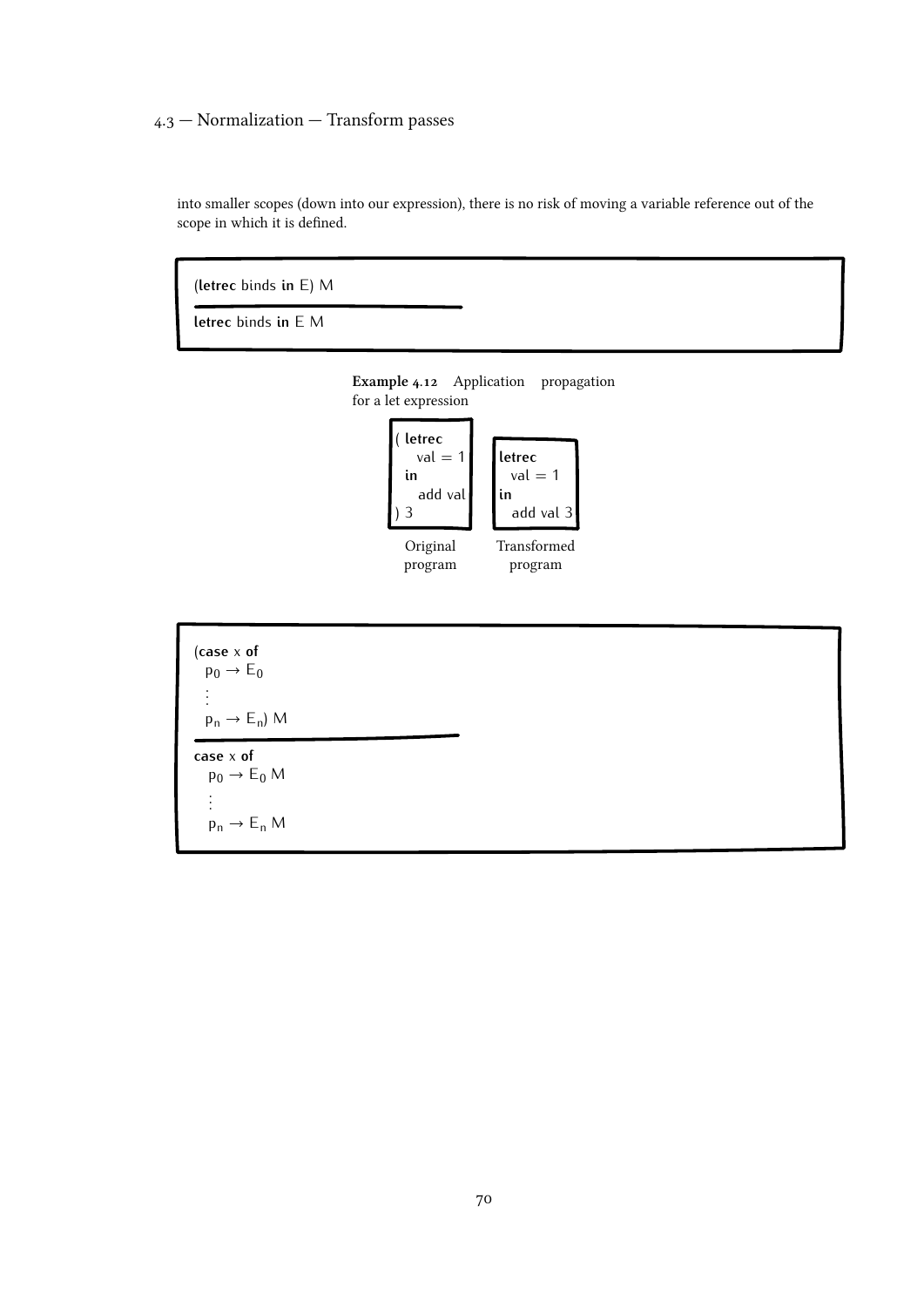

Example 4.13 Application propagation for a case expression

## 4.3.2.3 Let recursification

This transformation makes all non-recursive lets recursive. In the end, we want a single recursive let in our normalized program, so all non-recursive lets can be converted. This also makes other transformations simpler: they only need to be specified for recursive let expressions (and simply will not apply to non-recursive let expressions until this transformation has been applied).

**let**  $a = F$ **in** M **letrec**  $a = E$ **in** M

# 4.3.2.4 Let flattening

This transformation puts nested lets in the same scope, by lifting the binding(s) of the inner let into the outer let. Eventually, this will cause all let bindings to appear in the same scope.

This transformation only applies to recursive lets, since all non-recursive lets will be made recursive (see section 4.3.2.3).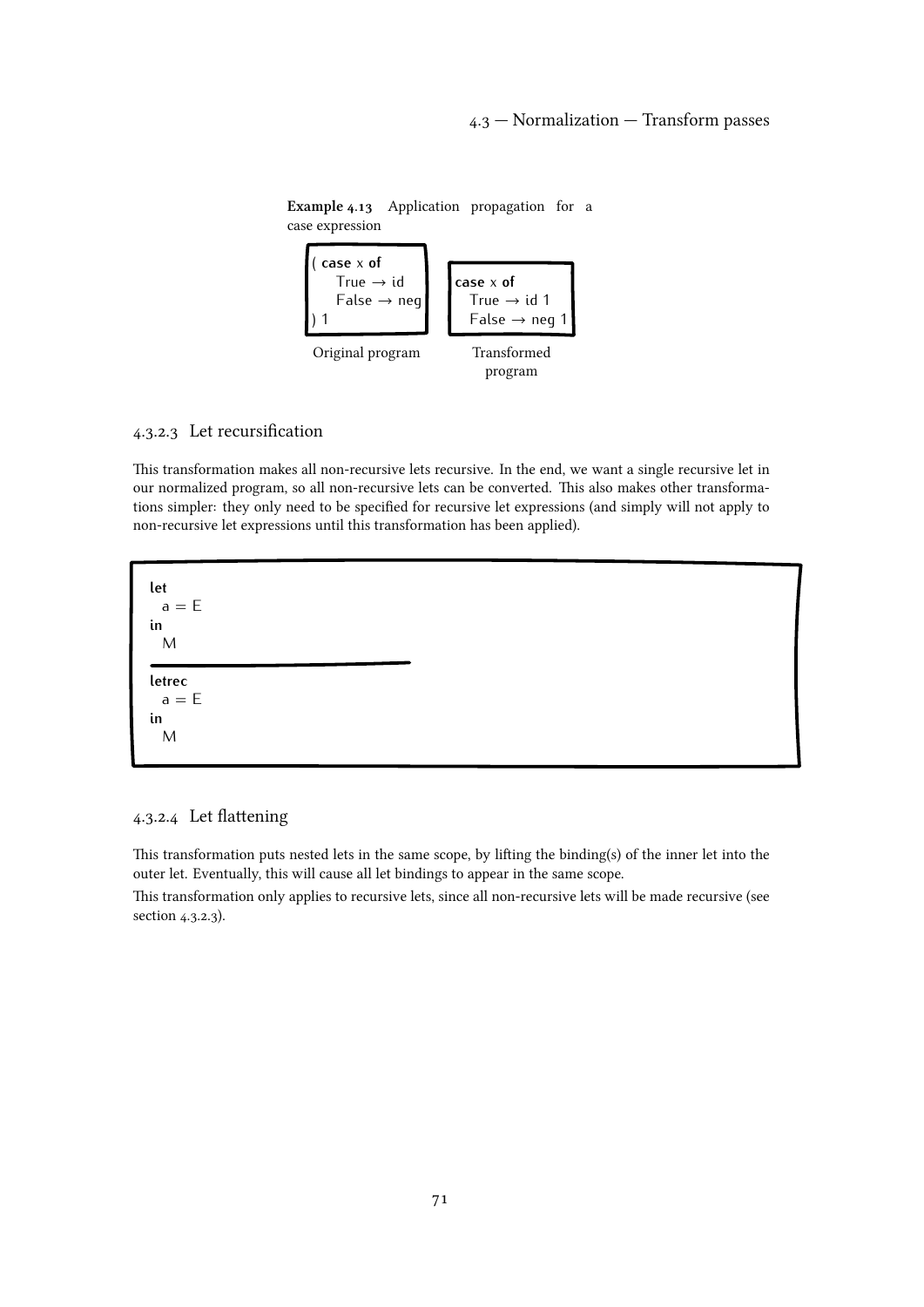```
letrec
  a_0 = E_0.
  .
  .
  ai = (letrec bindings in M)
  .
  .
  .
  a_n = E_nin
  N
letrec
  a_0 = E_0.
  .
  .
  a_i = M.
  .
  .
  a_n = E_nbindings
in
  N
```
Since we are joining two scopes together, there is no risk of moving a variable reference out of the scope where it is defined.





## 4.3.2.5 Return value simplification

This transformation ensures that the return value of a function is always a simple local variable reference. The basic idea of this transformation is to take the body of a function and bind it with a let expression (so the body of that let expression becomes a variable reference that can be used as the output port).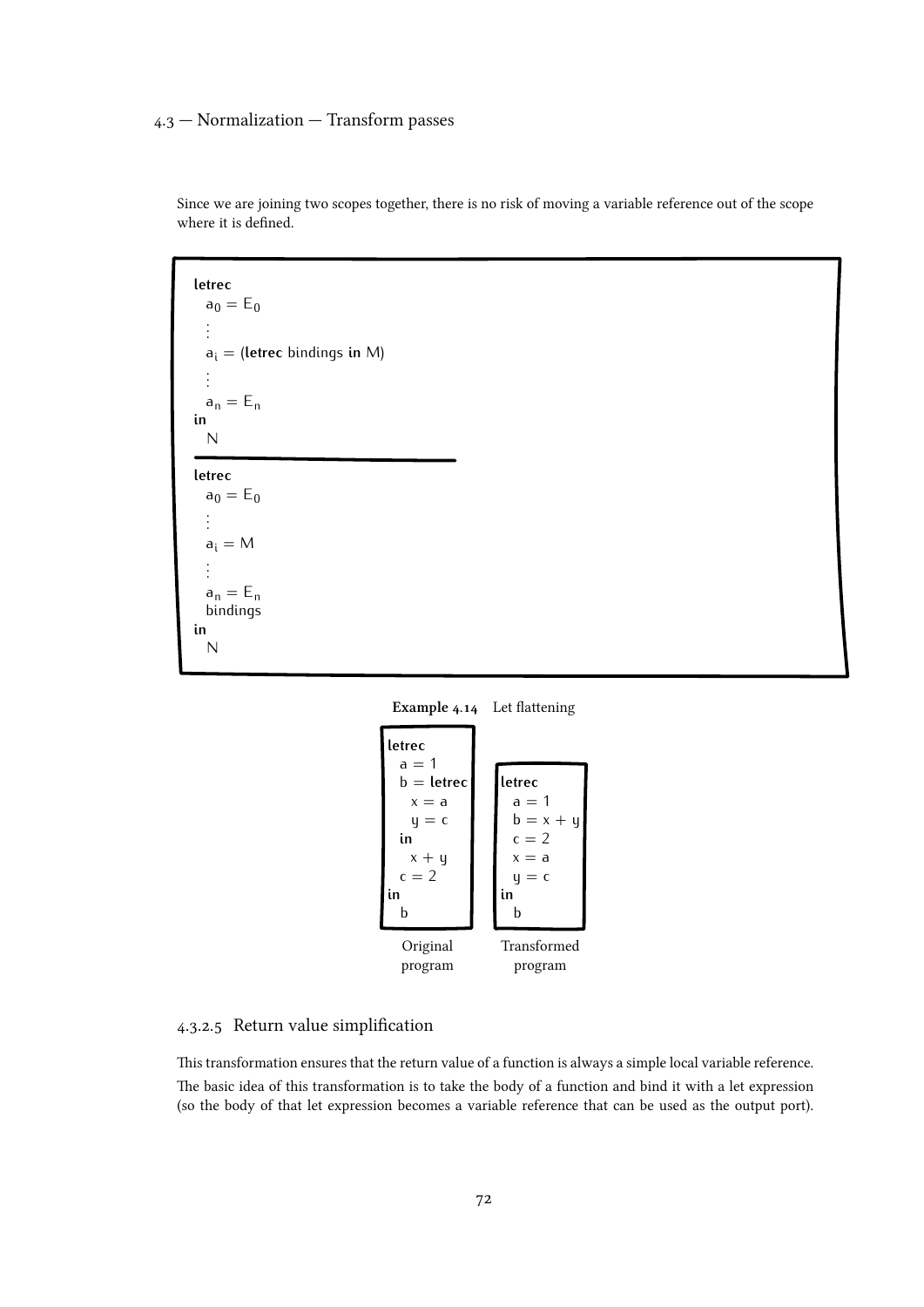<span id="page-72-0"></span>If the body of the function happens to have lambda abstractions at the top level (which is allowed by the intended normal form), we take the body of the inner lambda instead. If that happens to be a let expression already (which is allowed by the intended normal form), we take the body of that let (which is not allowed to be anything but a variable reference according the the intended normal form).

[intended normal](#page-55-0) [form definition](#page-55-0) [p.56](#page-55-0)

This transformation uses the context conditions in a special way. These contexts, like  $x = \lambda v_1 ... \lambda v_n$ . E, are above the dotted line and provide a condition on the environment (i.e. they require a certain top level binding to be present). These ensure that expressions are only transformed when they are in the functions 'return value' directly. This means the context conditions have to interpreted in the right way: not 'if there is any function x that binds E, any E can be transformed', but we mean only the E that is bound by x).

Be careful when reading the transformations: Not the entire function from the context is transformed, just a part of it.

Note that the return value is not simplified if it is not representable. Otherwise, this would cause a loop with the inlining of unrepresentable bindings in [section 4.3.6.4. If the return value is not representable](#page-84-0) because it has a function type, η-expansion should make sure that this transformation will eventually apply. If the value is not representable for other reasons, the function result itself is not representable, meaning this function is not translatable anyway.



```
x = \lambda v_1 ... \lambda v_n.letrec binds in E
letrec binds in E
letrec binds; y = E in y = En can be zero
                                                           E is representable
                                                           E is not a local variable reference
```


#### 4.3.3 Representable arguments simplification

This section contains just a single transformation that deals with representable arguments in applications. Non-representable arguments are handled by the transformations in [section 4.3.6.](#page-78-0)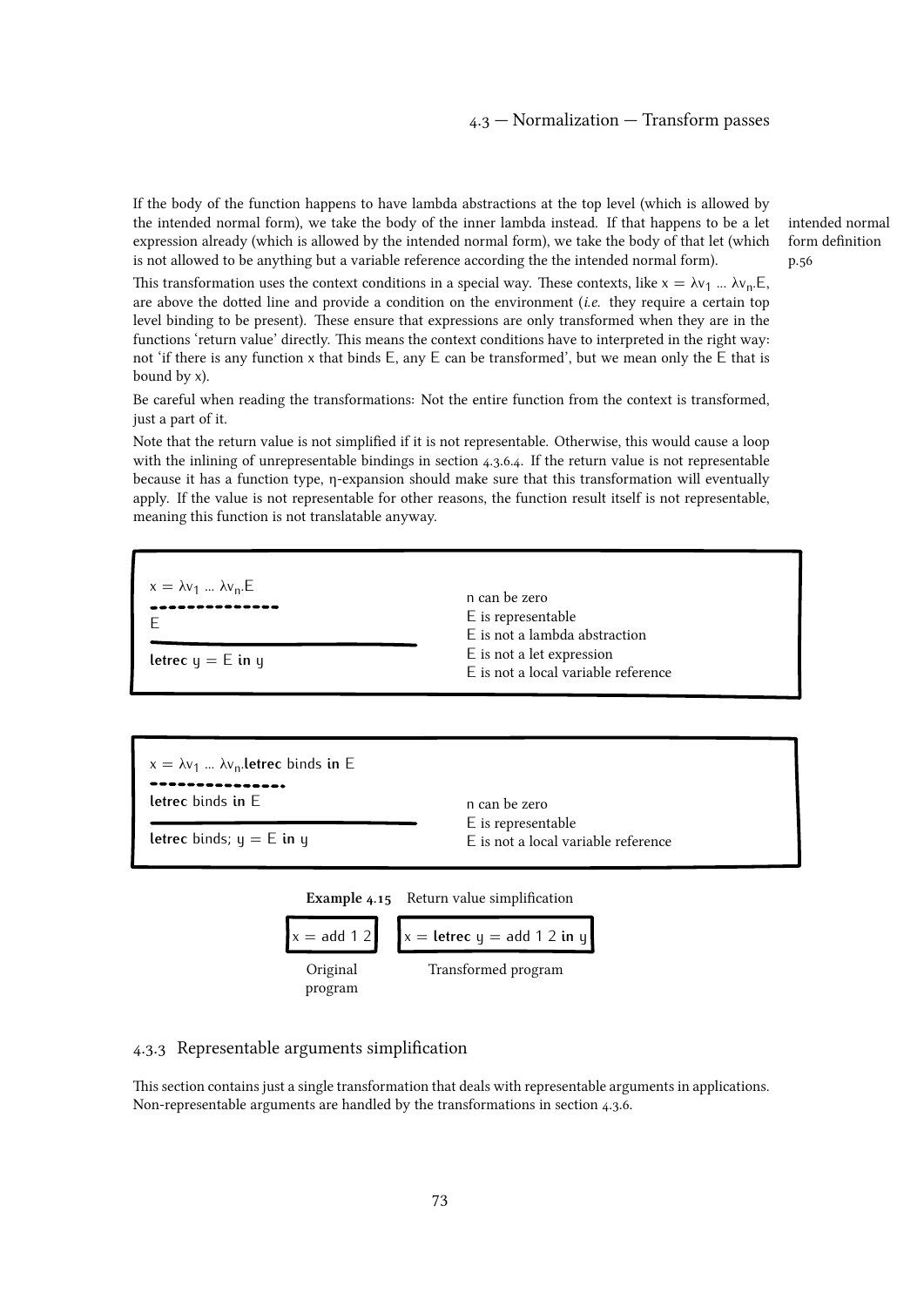

Example 4.16 Return value simplification with a lambda abstraction

Example 4.17 Return value simplification with a let expression



This transformation ensures that all representable arguments will become references to local variables. This ensures they will become references to local signals in the resulting VHDL, which is required due to limitations in the component instantiation code in VHDL (one can only assign a signal or constant to an input port). By ensuring that all arguments are always simple variable references, we always have a signal available to map to the input ports.

To reduce a complex expression to a simple variable reference, we create a new let expression around the application, which binds the complex expression to a new variable. The original function is then applied to this variable.

[global vari](#page-60-0)[able p.61](#page-60-0) Note that references to *global variables* (like a top level function without arguments, but also an argumentless data-constructors like True) are also simplified. Only local variables generate signals in the resulting architecture. Even though argumentless data-constructors generate constants in generated VHDL code and could be mapped to an input port directly, they are still simplified to make the normal form more regular.

[representable p.61](#page-60-0)

M N

**letrec**  $x = N$  **in** M x

N is representable N is not a local variable reference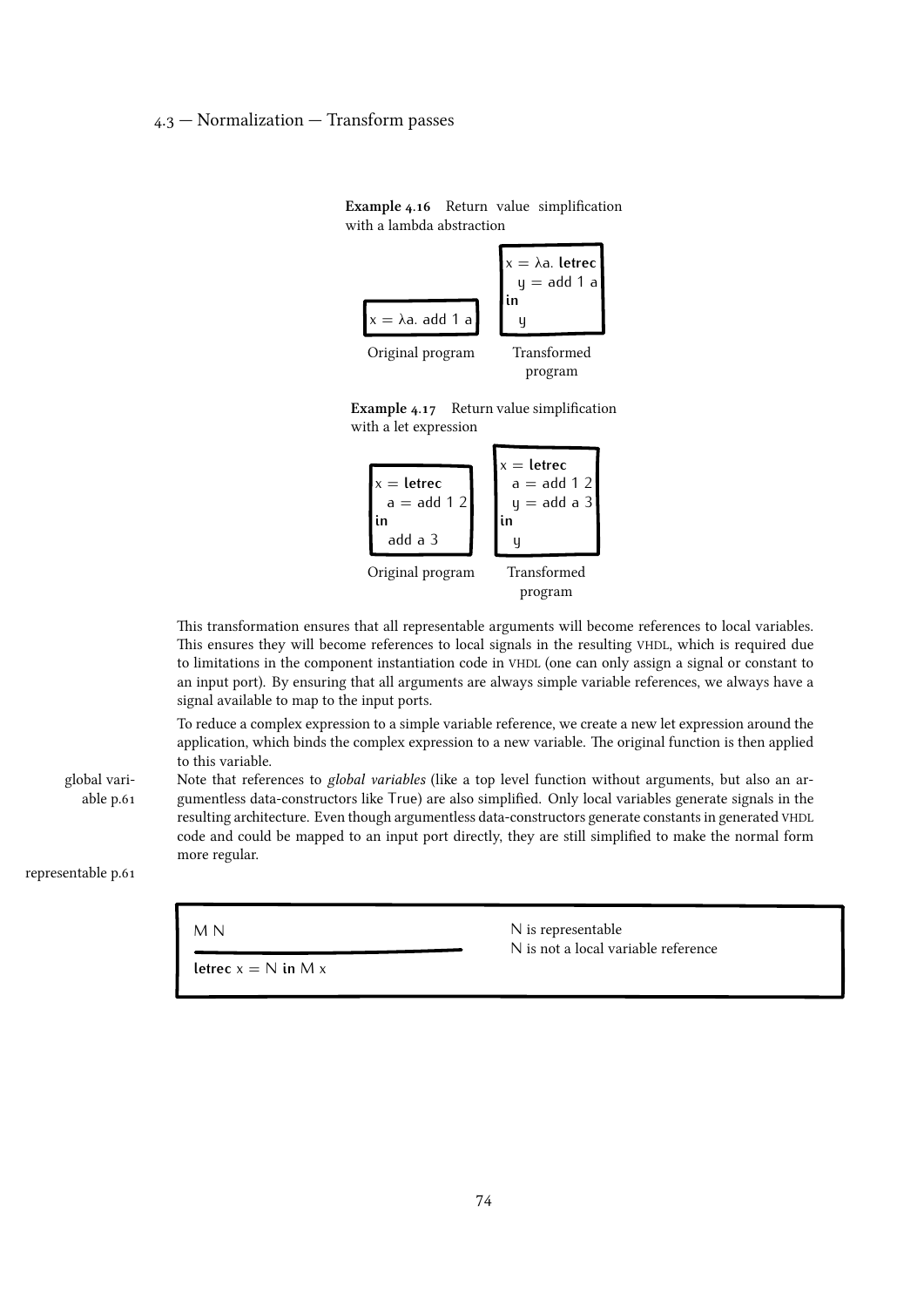<span id="page-74-0"></span>

[local variable p.61](#page-60-0)

#### 4.3.4 Built-in functions

This section deals with (arguments to) built-in functions. In the intended normal form definitionwe can see that there are three sorts of arguments a built-in function can receive.

- I. A representable local variable reference. This is the most common argument to any function. The argument simplification transformation described in [section 4.3.3](#page-72-0) makes sure that any representable argument to any function (including built-in functions) is turned into a local variable reference.
- II. (A partial application of) a top level function (either built-in on user-defined). The function extraction transformation described in this section takes care of turning every function-typed argument into (a partial application of) a top level function.
- III. Any expression that is not representable and does not have a function type. Since these can be any expression, there is no transformation needed. Note that this category is exactly all expressions that are not transformed by the transformations for the previous two categories. This means that  $any$  Core expression that is used as an argument to a built-in function will be either transformed into one of the above categories, or end up in this category. In any case, the result is in normal form.

As noted, the argument simplification will handle any representable arguments to a built-in function. The following transformation is needed to handle non-representable arguments with a function type, all other non-representable arguments do not need any special handling.

#### 4.3.4.1 Function extraction

This transform deals with function-typed arguments to built-in functions. Since built-in functions cannot be specialized (see [section 4.3.6.5\) to remove the arguments, these arguments are extracted into a new](#page-85-0) global function instead. In other words, we create a new top level function that has exactly the extracted argument as its body. This greatly simplifies the translation rules needed for built-in functions, since they only need to handle (partial applications of) top level functions.

Any free variables occurring in the extracted arguments will become parameters to the new global function. The original argument is replaced with a reference to the new function, applied to any free variables from the original argument.

This transformation is useful when applying higher-order built-in functions like map to a lambda abstraction, for example. In this case, the code that generates VHDL for map only needs to handle top level [intended normal](#page-55-0) [form definition](#page-55-0) [p.56](#page-55-0)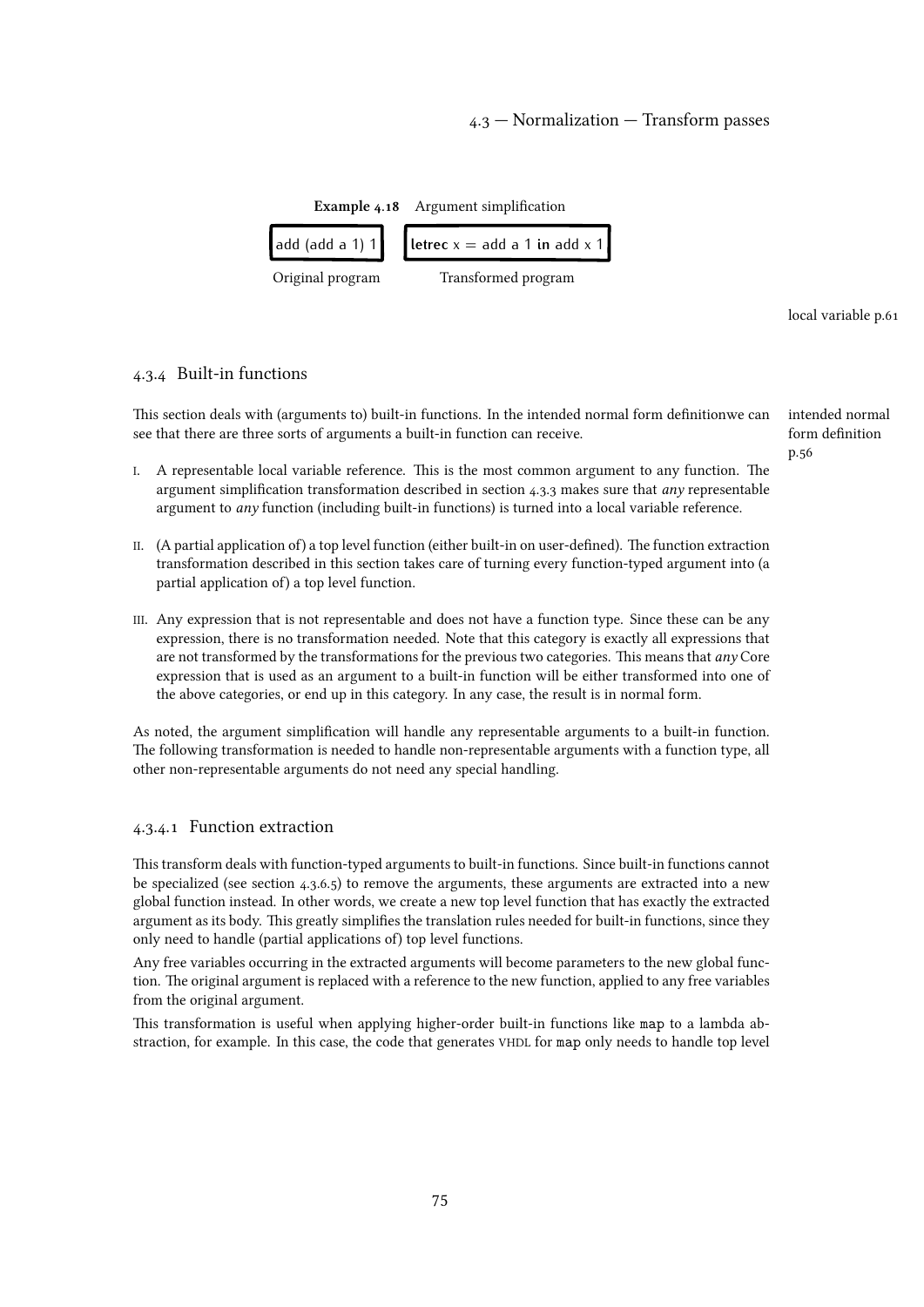functions and partial applications, not any other expression (such as lambda abstractions or even more complicated expressions).

| M N                                                 | M is (a partial application of) a built-in function.<br>$f_0$ $f_n$ are all free local variables of N<br>$N : a \rightarrow b$<br>N is not a (partial application of) a top level func-<br>tion |
|-----------------------------------------------------|-------------------------------------------------------------------------------------------------------------------------------------------------------------------------------------------------|
| $M(x f_0  f_n)$<br>$x = \lambda f_0  \lambda f_n N$ |                                                                                                                                                                                                 |





Note that the function f will still need normalization after this.

# 4.3.5 Case normalization

The transformations in this section ensure that case statements end up in normal form.

# 4.3.5.1 Scrutinee simplification

This transform ensures that the scrutinee of a case expression is always a simple variable reference.

**case** E **of** alts **letrec**  $x = E$  **in case** x **of** alts E is not a local variable reference

Example 4.20 Case normalization



Original program Transformed program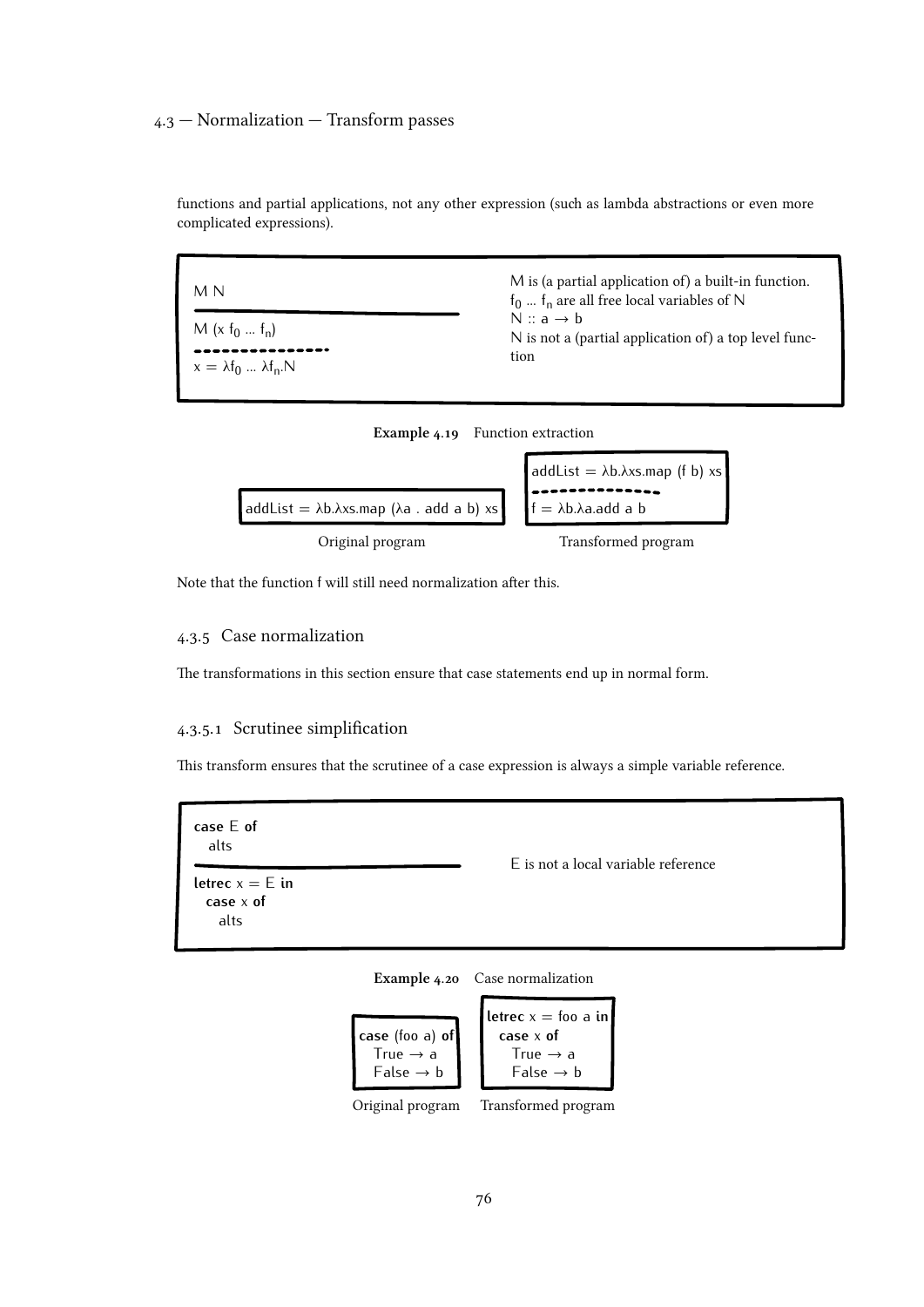#### <span id="page-76-0"></span>4.3.5.2 Scrutinee binder removal

This transformation removes (or rather, makes wild) the binder to which the scrutinee is bound after evaluation. This is done by replacing the bndr with the scrutinee in all alternatives. To prevent duplication of work, this transformation is only applied when the scrutinee is already a simple variable reference (but the previous transformation ensures this will eventually be the case). The scrutinee binder itself is replaced by a wild binder (which is no longer displayed).

Note that one could argue that this transformation can change the meaning of the Core expression. In the regular Core semantics, a case expression forces the evaluation of its scrutinee and can be used to implement strict evaluation. However, in the generated VHDL, evaluation is always strict. So the semantics we assign to the Core expression (which differ only at this particular point), this transformation is completely valid.

#### Wild binders

In a functional expression, a wild binder refers to any binder that is never referenced. This means that even though it will be bound to a particular value, that value is never used. The Haskell syntax offers the underscore as a wild binder that cannot even be referenced (It can be seen as introducing a new, anonymous, binder every time it is used).

In these transformations, the term wild binder will sometimes be used to indicate that a binder must not be referenced.

| case $x$ of bndr<br>alts                  | x is a local variable reference |
|-------------------------------------------|---------------------------------|
| case $x$ of<br>$alts[bndr \Rightarrow x]$ |                                 |

Example 4.21 Scrutinee binder removal



#### 4.3.5.3 Case normalization

This transformation ensures that all case expressions get a form that is allowed by the intended normal form. This means they will become one of:

- An extractor case with a single alternative that picks a field from a datatype, *e.g.* **case**  $\times$  **of** (a, b)  $\rightarrow$  a.
- *•* A selector case with multiple alternatives and only wild binders, that makes a choice between expressions based on the constructor of another expression, *e.g.* **case** x **of** Low  $\rightarrow$  a; High  $\rightarrow$  b.

For an arbitrary case, that has n alternatives, with m binders in each alternatives, this will result in m *∗* n extractor case expression to get at each variable, n let bindings for each of the alternatives' value and a single selector case to select the right value out of these.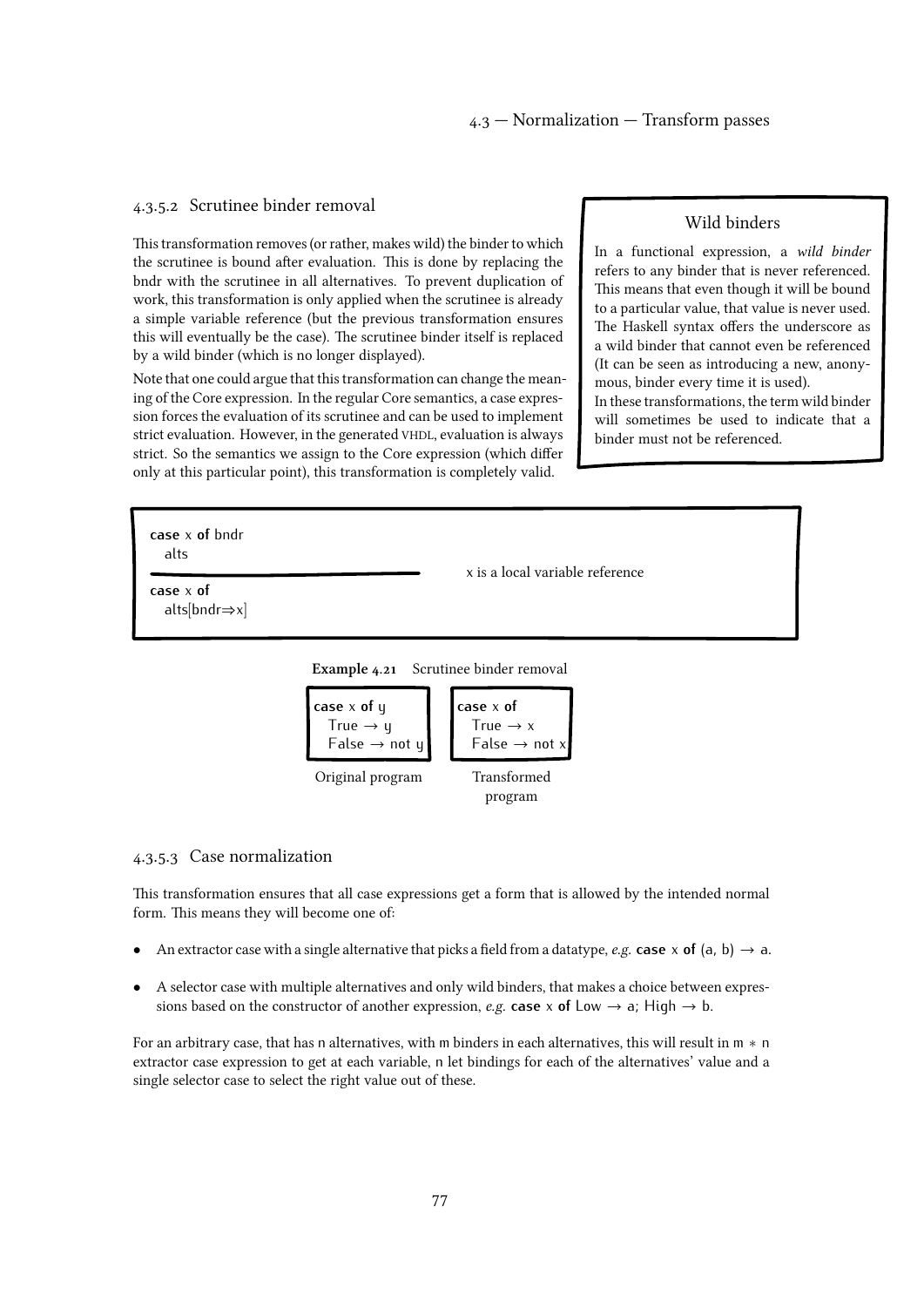Technically, the definition of this transformation would require that the constructor for every alternative has exactly the same amount (m) of arguments, but of course this transformation also applies when this is not the case.

```
case E of
     C_0 v_{0,0} ... v_{0,m} \rightarrow E_0.
     .
     .
     C_n v_{n,0} ... v_{n,m} \rightarrow E_nletrec
    v_{0,0} = \text{case} \varepsilon \in \text{of } C_0 x_{0,0} ... x_{0,m} \to x_{0,0}.
    .
    .
    v_{0,m} = \textbf{case} \mathsf{E} of C_0 x_{0,0} ... x_{0,m} \rightarrow x_{0,m}.
.
    .
    v_{n,m} = \text{case} \, \mathsf{E} \, \text{of} \, \mathsf{C}_n \, x_{n,0} \, ... \, x_{n,m} \to x_{n,m}y_0 = E_0.
    .
    .
   y_n = E_nin
   case E of
        C_0 w<sub>0,0</sub> ... w<sub>0,m</sub> \rightarrow y<sub>0</sub>
        .
        .
.
        C_n w_{n,0} ... w_{n,m} \rightarrow y_n
```
*∀* i *∀* j, 0 ≤ i ≤ n, 0 ≤ i < m (wi,j is a wild (unused) binder) The case expression is not an extractor case The case expression is not a selector case

Note that this transformation applies to case expressions with any scrutinee. If the scrutinee is a complex expression, this might result in duplication of work (hardware). An extra condition to only apply this transformation when the scrutinee is already simple (effectively causing this transformation to be only applied after the scrutinee simplification transformation) might be in order.

| Example 4.22 |  | Selector case simplification |
|--------------|--|------------------------------|
|--------------|--|------------------------------|

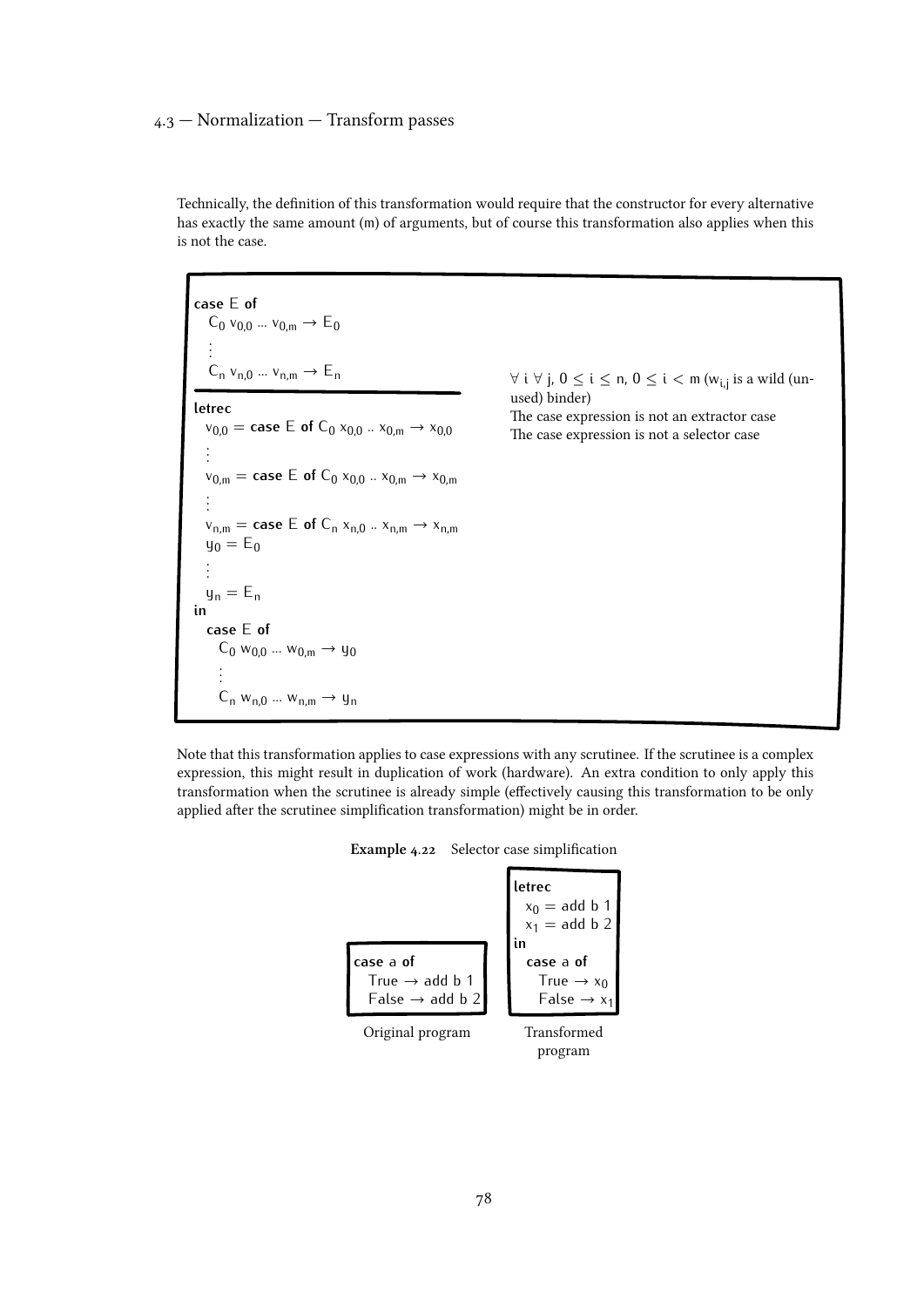<span id="page-78-0"></span>

Example 4.23 Extractor case simplification

In example 4.23 the case expression is expanded into multiple case expressions, including a pretty useless [selector case p.77](#page-76-0) expression (that is neither a selector or extractor case). This case can be removed by the Case removal transformation in section 4.3.5.4.

#### 4.3.5.4 Case removal

This transform removes any case expression with a single alternative and only wild binders. Wild binders p.77 These "useless" case expressions are usually leftovers from case simplification on extractor case (see the previous example).



formed program

#### 4.3.6 Removing unrepresentable values

The transformations in this section are aimed at making all the values used in our expression representable. There are two main transformations that are applied to *all* unrepresentable let bindings and function arguments. These are meant to address three different kinds of unrepresentable values: polymorphic values, higher-order values and literals. The transformation are described generically: they apply to all non-representable values. However, non-representable values that do not fall into one of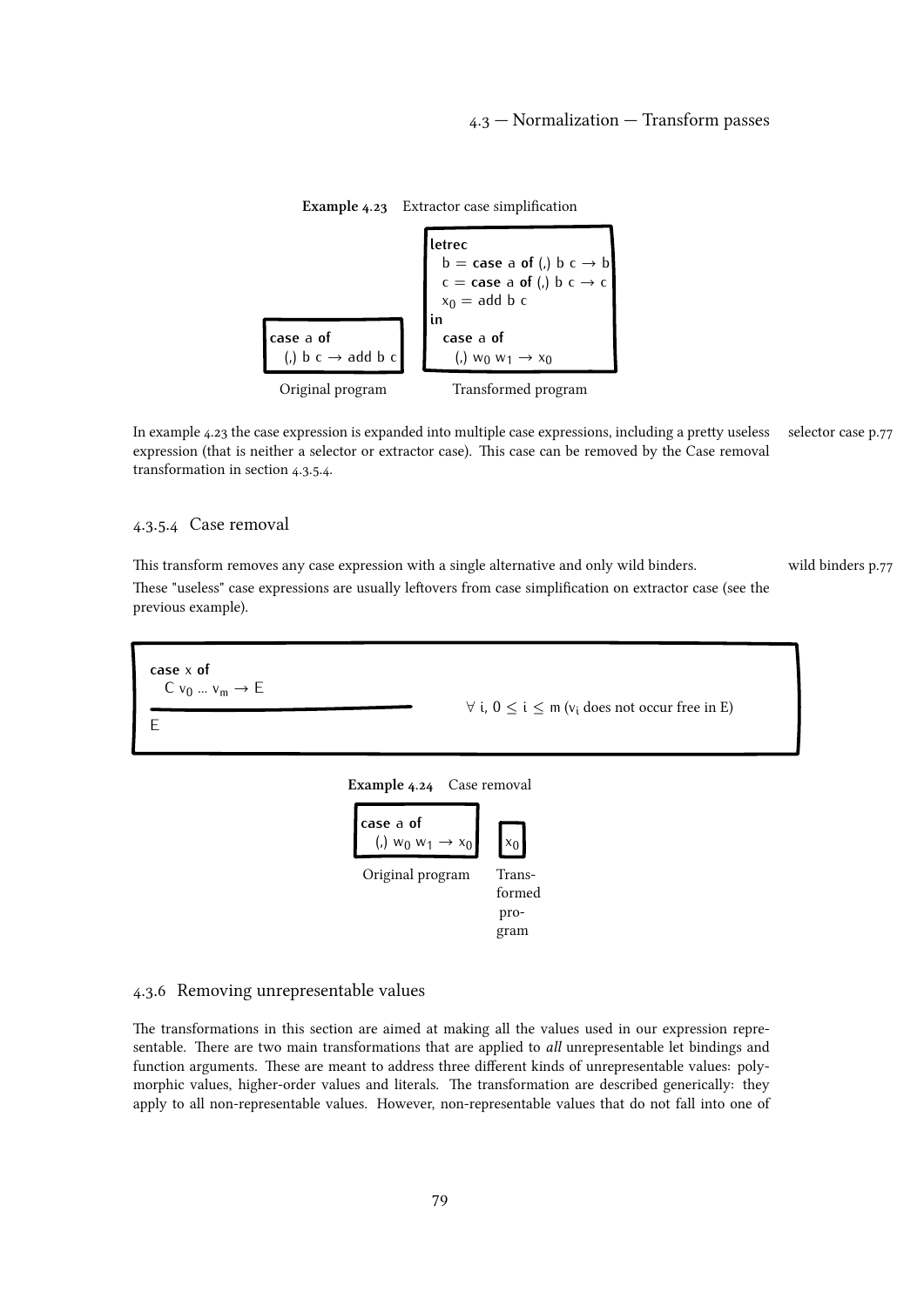these three categories will be moved around by these transformations but are unlikely to completely disappear. They usually mean the program was not valid in the first place, because unsupported types were used (for example, a program using strings).

Each of these three categories will be detailed below, followed by the actual transformations.

#### 4.3.6.1 Removing Polymorphism

As notedin [section 3.5.1, polymorphism is made explicit in Core through type and dictionary arguments.](#page-38-0) To remove the polymorphism from a function, we can simply specialize the polymorphic function for the particular type applied to it. The same goes for dictionary arguments. To remove polymorphism from let bound values, we simply inline the let bindings that have a polymorphic type, which should (eventually) make sure that the polymorphic expression is applied to a type and/or dictionary, which can then be removed by β-reduction [\(section 4.3.1.1\).](#page-63-0)

[representable p.61](#page-60-0) Since both type and dictionary arguments are not representable, the non-representable argument specialization and non-representable let binding inlining transformations below take care of exactly this.

> There is one case where polymorphism cannot be completely removed: built-in functions are still allowed to be polymorphic (Since we have no function body that we could properly specialize). However, the code that generates VHDL for built-in functions knows how to handle this, so this is not a problem.

#### 4.3.6.2 Defunctionalization

These transformations remove higher-order expressions from our program, making all values first-order. The approach used for defunctionalization uses a combination of specialization, inlining and some cleanup transformations, was also proposed in parallel research by Neil Mitchell [\[12\].](#page-108-0)

Higher order values are always introduced by lambda abstractions, none of the other Core expression elements can introduce a function type. However, other expressions can have a function type, when they have a lambda expression in their body.

For example, the following expression is a higher-order expression that is not a lambda expression itself:

[id function p.40](#page-39-0)



The reference to the id function shows that we can introduce a higher-order expression in our program without using a lambda expression directly. However, inside the definition of the id function, we can be sure that a lambda expression is present.

Looking closely at the definition of our normal form in [section 4.1.1, we can see that there are three](#page-55-0) possibilities for higher-order values to appear in our intended normal form: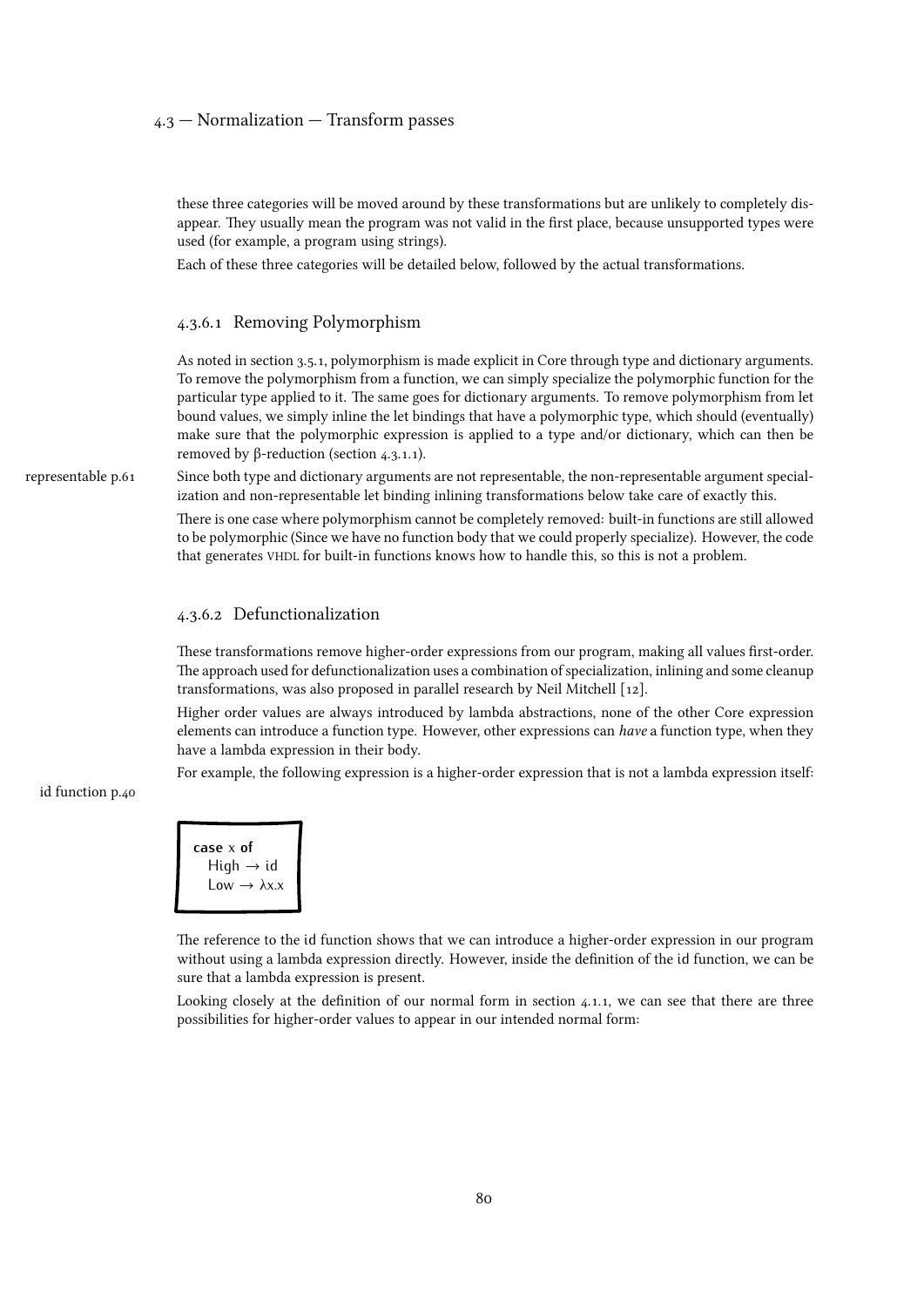- I. Lambda abstractions can appear at the highest level of a top level function. These lambda abstractions introduce the arguments (input ports / current state) of the function.
- II. (Partial applications of) top level functions can appear as an argument to a built-in function.
- III. (Partial applications of) top level functions can appear in function position of an application. Since a partial application cannot appear anywhere else (except as built-in function arguments), all partial applications are applied, meaning that all applications will become complete applications. However, since application of arguments happens one by one, in the expression:

$$
f12
$$

the sub-expression f 1 has a function type. But this is allowed, since it is inside a complete application.

We will take a typical function with some higher-order values as an example. The following function takes two arguments: a Bit and a list of numbers. Depending on the first argument, each number in the list is doubled, or the list is returned unmodified. For the sake of the example, no polymorphism is shown. In reality, at least map would be polymorphic.

```
\lambday.let double = \lambdax. x + x in
      case y of
          Low \rightarrow map doubleHigh \rightarrow \lambda z. z
```
This example shows a number of higher-order values that we cannot translate to VHDL directly. The double binder bound in the let expression has a function type, as well as both of the alternatives of the case expression. The first alternative is a partial application of the map built-in function, whereas the second alternative is a lambda abstraction.

To reduce all higher-order values to one of the above items, a number of transformations we have already seen are used. The η-expansion transformation from [section 4.3.2.1](#page-68-0) ensures all function arguments are introduced by lambda abstraction on the highest level of a function. These lambda arguments are allowed because of item I above. After η-expansion, our example becomes a bit bigger:

 $\lambda$ u.λa.(**let** double =  $\lambda$ x. x + x **in case** y **of**  $Low \rightarrow map double$ High  $\rightarrow \lambda z$ . z ) q

η-expansion also introduces extra applications (the application of the let expression to q in the above example). These applications can then propagated down by the application propagation transformation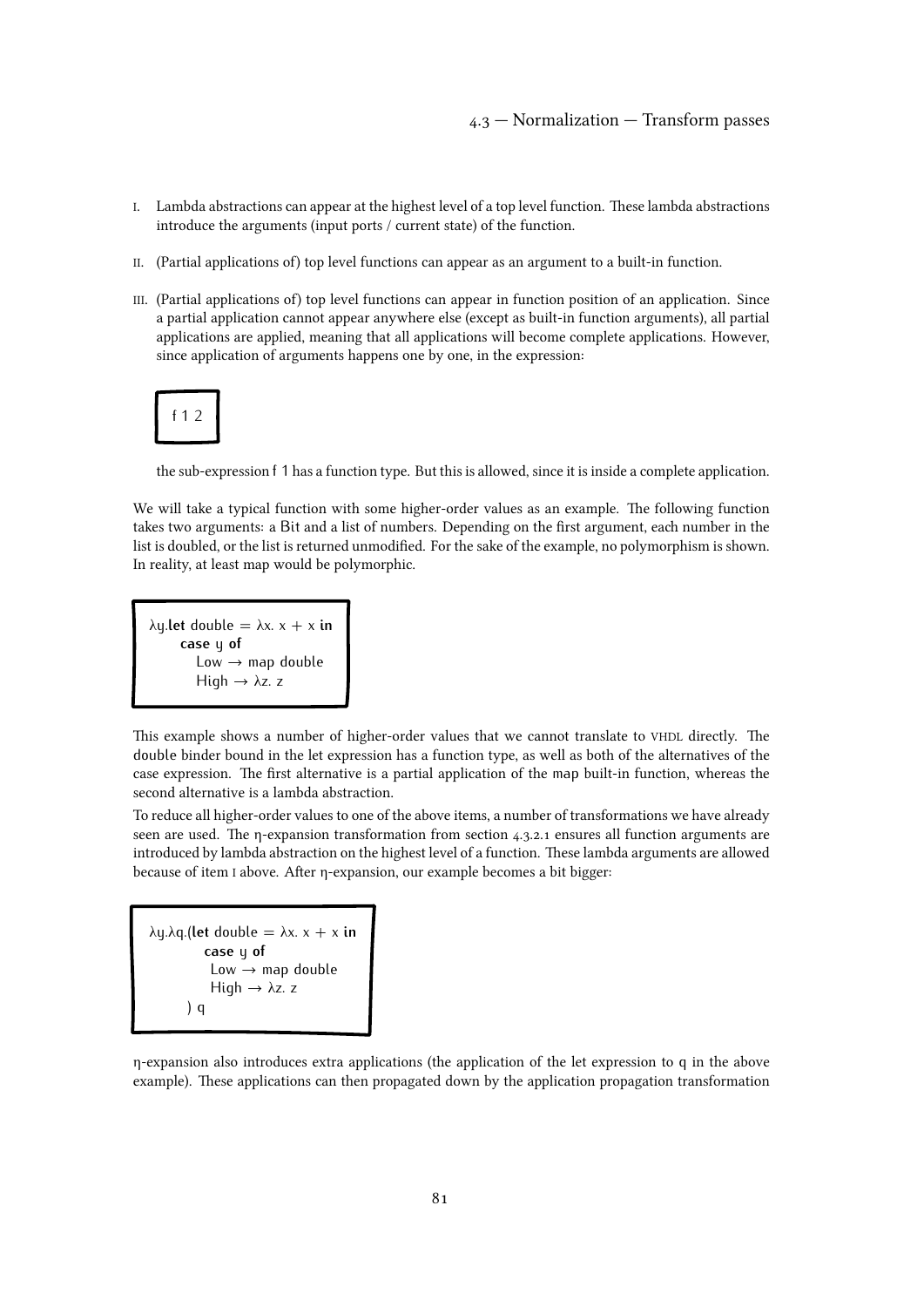(section 4.3.2.2). In our example, the q and r [variable will be propagated into the let expression and then](#page-68-0) into the case expression:

λy.λq.**let** double = λx. x + x **in case** y **of** Low  $\rightarrow$  map double q High  $\rightarrow$  ( $\lambda$ z. z) q

This propagation makes higher-order values become applied (in particular both of the alternatives of the case now have a representable type). Completely applied top level functions (like the first alternative) are now no longer invalid (they fall under item III above). (Completely) applied lambda abstractions can be removed by β-expansion. For our example, applying β-expansion results in the following:

λy.λq.**let** double = λx. x + x **in case** y **of** Low  $\rightarrow$  map double q High  $\rightarrow$  q

As you can see in our example, all of this moves applications towards the higher-order values, but misses higher-order functions bound by let expressions. The applications cannot be moved towards these values (since they can be used in multiple places), so the values will have to be moved towards the applications. This is achieved by inlining all higher-order values bound by let applications, by the non-representable binding inlining transformation below. When applying it to our example, we get the following:

λy.λq.**case** y **of** Low  $\rightarrow$  map ( $\lambda x. x + x$ ) q High  $\rightarrow$  q

We have nearly eliminated all unsupported higher-order values from this expressions. The one that is remaining is the first argument to the map function. Having higher-order arguments to a built-in function like map is allowed in the intended normal form, but only if the argument is a (partial application) of a top level function. This is easily done by introducing a new top level function and put the lambda abstraction inside. This is done by the function extraction transformation from [section 4.3.4.1.](#page-74-0)

λy.λq.**case** y **of** Low → map func q High  $\rightarrow$  q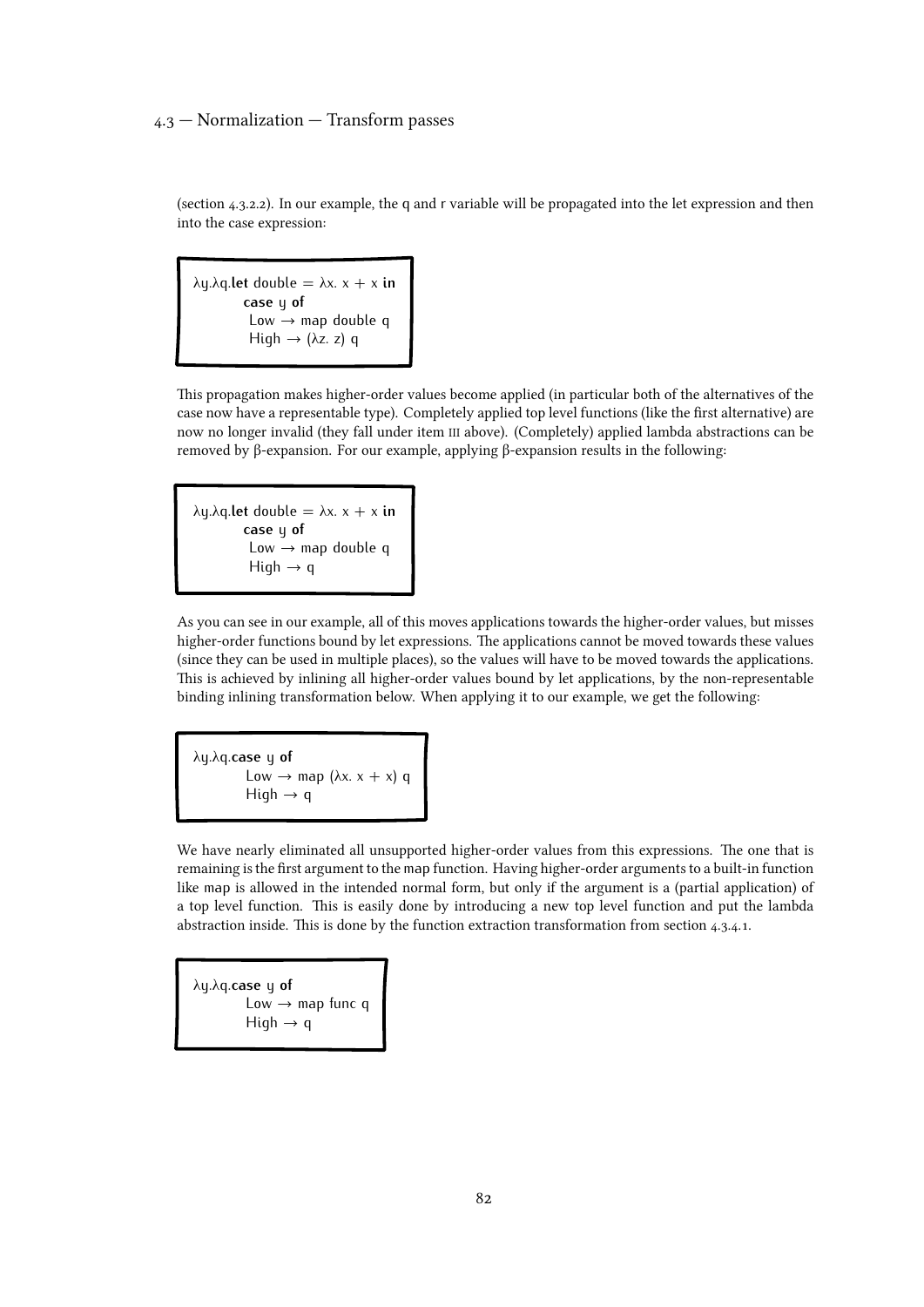This also introduces a new function, that we have called func:

# func =  $λx. x + x$

Note that this does not actually remove the lambda, but now it is a lambda at the highest level of a function, which is allowed in the intended normal form.

There is one case that has not been discussed yet. What if the map function in the example above was not a built-in function but a user-defined function? Then extracting the lambda expression into a new function would not be enough, since user-defined functions can never have higher-order arguments. For example, the following expression shows an example:

twice :: (Word → Word) → Word → Word twice  $= \lambda f \cdot \lambda a.f$  (f a) main =  $\lambda$ a.app ( $\lambda$ x. x + x) a

This example shows a function twice that takes a function as a first argument and applies that function twice to the second argument. Again, we have made the function monomorphic for clarity, even though this function would be a lot more useful if it was polymorphic. The function main uses twice to apply a lambda expression twice.

When faced with a user defined function, a body is available for that function. This means we could create a specialized version of the function that only works for this particular higher-order argument (i.e., we can just remove the argument and call the specialized function without the argument). This transformation is detailed below. Applying this transformation to the example gives:

twice' :: Word → Word twice' =  $\lambda$ b.( $\lambda$ f. $\lambda$ a.f (f a)) ( $\lambda$ x. x + x) b main  $= \lambda$ a.app' a

The main function is now in normal form, since the only higher-order value there is the top level lambda expression. The new twice' function is a bit complex, but the entire original body of the original twice function is wrapped in a lambda abstraction and applied to the argument we have specialized for  $(\lambda x. x + x)$ and the other arguments. This complex expression can fortunately be effectively reduced by repeatedly applying β-reduction:

twice' :: Word → Word twice' =  $\lambda b.(b + b) + (b + b)$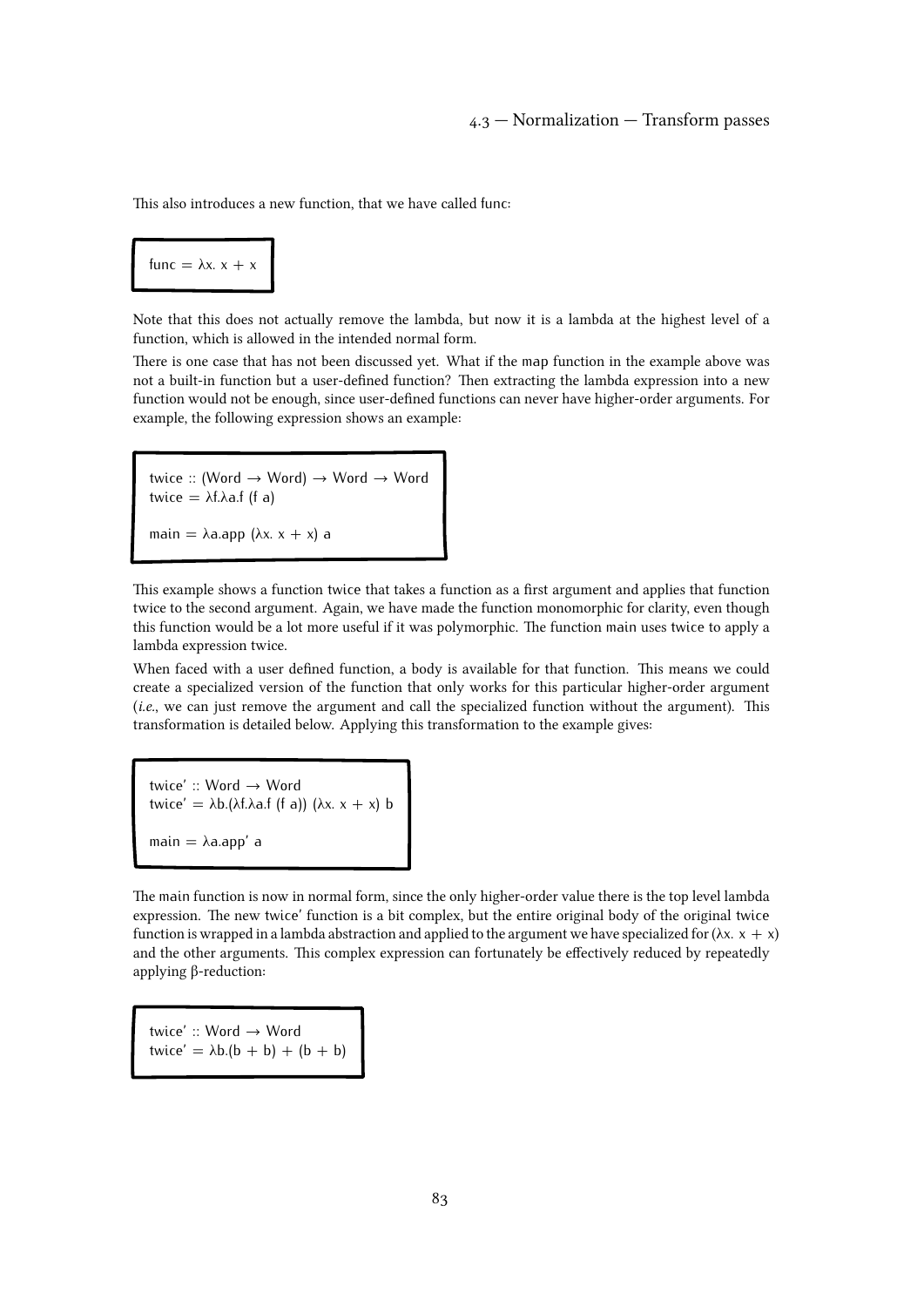This example also shows that the resulting normal form might not be as efficient as we might hope it to be (it is calculating  $(b + b)$  twice). This is discussed in more detail in [section 4.4.1.](#page-86-0)

4.3.6.3 Literals

[enumerated](#page-20-0) [types p.21](#page-20-0) There are a limited number of literals available in Haskell and Core. When using (enumerating) algebraic data-types, a literal is just a reference to the corresponding data constructor, which has a representable type (the algebraic datatype) and can be translated directly. This also holds for literals of the Bool Haskell type, which is just an enumerated type.

There is, however, a second type of literal that does not have a representable type: integer literals. Cλash supports using integer literals for all three integer types supported (SizedWord, SizedInt and Ranged-Word). This is implemented using Haskell's Num type class, which offers a fromInteger method that converts any Integer to the Cλash data-types.

When GHC sees integer literals, it will automatically insert calls to the fromInteger method in the resulting Core expression. For example, the following expression in Haskell creates a 32 bit unsigned word with the value 1. The explicit type signature is needed, since there is no context for GHC to determine the type from otherwise.

1 :: SizedWord D32

This Haskell code results in the following Core expression:

```
fromInteger @(SizedWord D32) $dNum (smallInteger 10)
```
The literal 10 will have the type GHC.Prim.Int#, which is converted into an Integer by smallInteger. Finally, the from Integer function will finally convert this into a SizedWord  $D_{32}$ .

Both the GHC.Prim.Int# and Integer types are not representable, and cannot be translated directly. Fortunately, there is no need to translate them, since fromInteger is a built-in function that knows how to handle these values. However, this does require that the fromInteger function is directly applied to these non-representable literal values, otherwise errors will occur. For example, the following expression is not in the intended normal form, since one of the let bindings has an unrepresentable type (Integer):

**let** l = smallInteger 10 **in** fromInteger @(SizedWord D<sub>32</sub>) \$dNum l

By inlining these let-bindings, we can ensure that unrepresentable literals bound by a let binding end up in an application of the appropriate built-in function, where they are allowed. Since it is possible that the application of that function is in a different function than the definition of the literal value, we will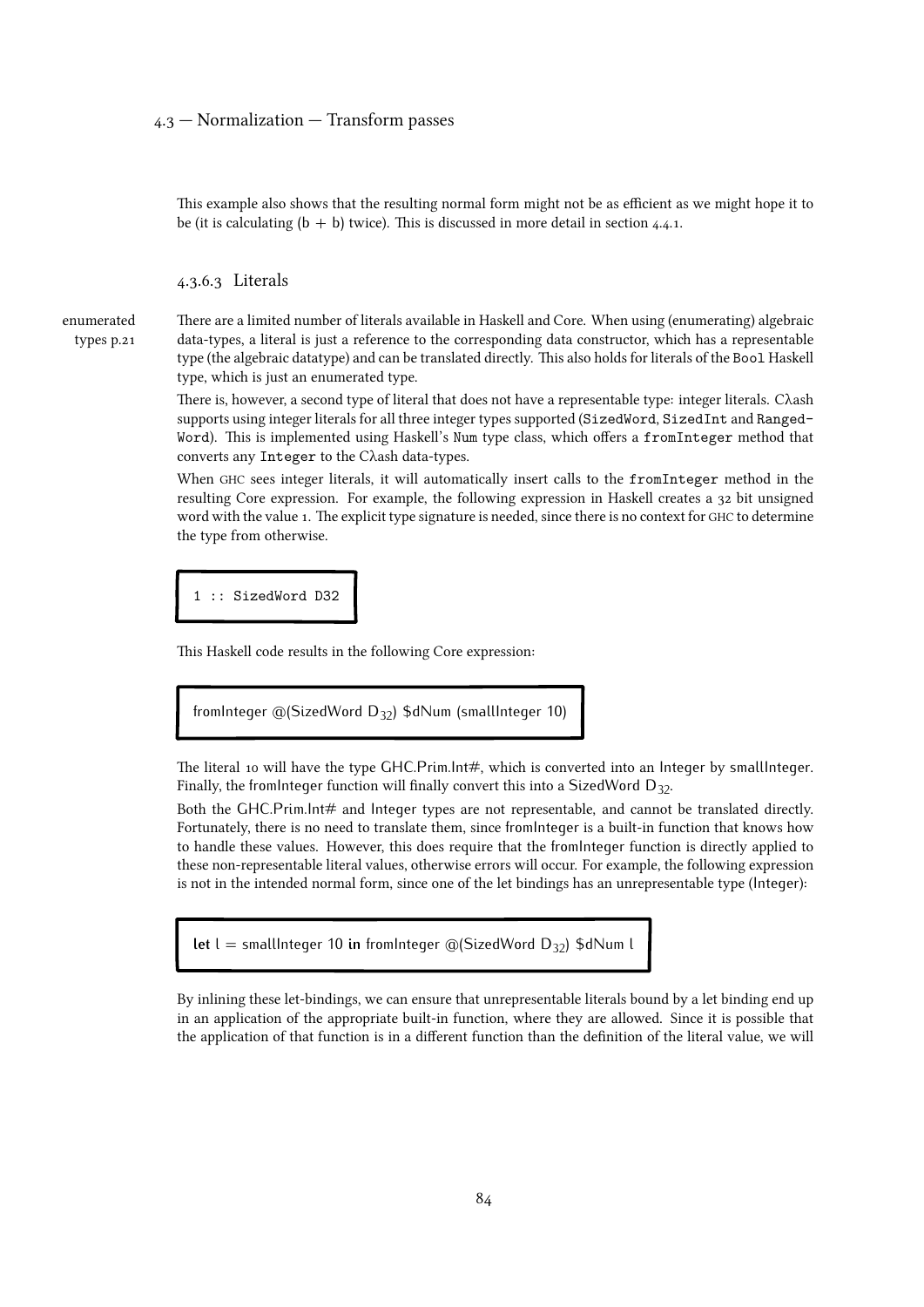<span id="page-84-0"></span>always need to specialize away any unrepresentable literals that are used as function arguments. The following two transformations do exactly this.

# 4.3.6.4 Non-representable binding inlining

This transform inlines let bindings that are bound to a non-representable value. Since we can never generate a signal assignment for these bindings (we cannot declare a signal assignment with a non-representable type, for obvious reasons), we have no choice but to inline the binding to remove it.

As we have seen in the previous sections, inlining these bindings solves (part of) the polymorphism, higher-order values and unrepresentable literals in an expression.

[substitution nota-](#page-63-0)

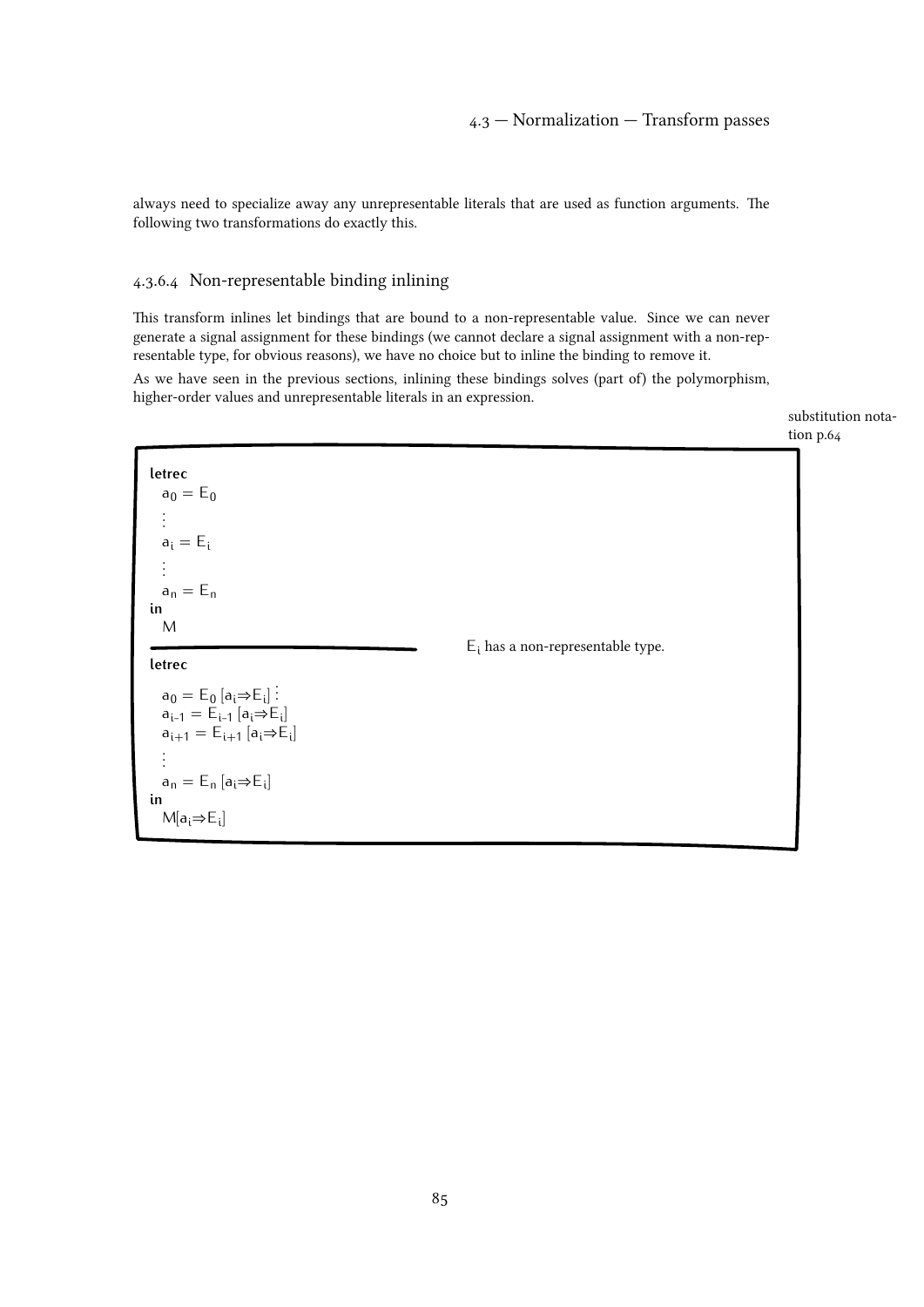<span id="page-85-0"></span>

Example 4.25 Non-representable binding inlining

#### 4.3.6.5 Function specialization

This transform removes arguments to user-defined functions that are not representable at run-time. This is done by creating a specialized version of the function that only works for one particular value of that argument (in other words, the argument can be removed).

Specialization means to create a specialized version of the called function, with one argument already filled in. As a simple example, in the following program (this is not actual Core, since it directly uses a literal with the unrepresentable type GHC.Prim.Int#).

 $f = \lambda a \cdot \lambda b \cdot a + b$ inc =  $\lambda$ a.f a 1

We could specialize the function f against the literal argument 1, with the following result:

$$
f' = \lambda a \cdot a + 1
$$
  
inc =  $\lambda a \cdot f'$  a

In some way, this transformation is similar to β-reduction, but it operates across function boundaries. It is also similar to non-representable let binding inlining above, since it sort of 'inlines' an expression into a called function.

Special care must be taken when the argument has any free variables. If this is the case, the original argument should not be removed completely, but replaced by all the free variables of the expression. In this way, the original expression can still be evaluated inside the new function.

To prevent us from propagating the same argument over and over, a simple local variable reference is not propagated (since is has exactly one free variable, itself, we would only replace that argument with itself).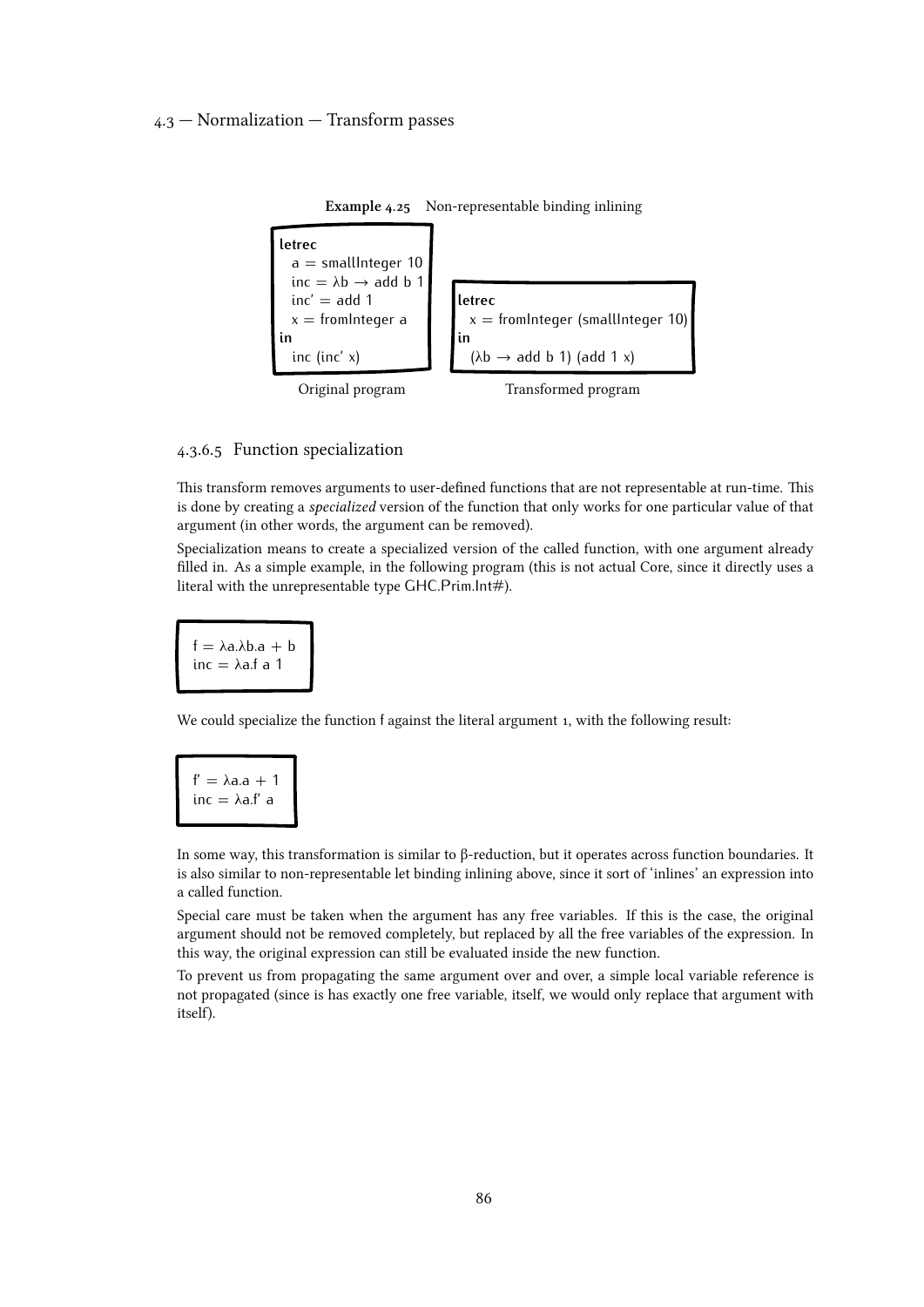<span id="page-86-0"></span>This shows that any free local variables that are not run-time representable cannot be brought into normal form by this transform. We rely on an inlining or β-reduction transformation to replace such a variable with an expression we can propagate again.

| $x = F$<br>$X Y_0  Y_i  Y_n$                                                                                                      | $Y_i$ is not representable<br>$Y_i$ is not a local variable reference<br>$f_0$ $f_m$ are all free local vars of $Y_i$<br>$T_0$ $T_n$ are the types of $Y_0$ $Y_n$ |  |
|-----------------------------------------------------------------------------------------------------------------------------------|-------------------------------------------------------------------------------------------------------------------------------------------------------------------|--|
| $X'$ $Y_0$ $Y_{i-1}$ $f_0$ $f_m$ $Y_{i+1}$ $Y_n$<br>$x' = \lambda(y_0 :: T_0)  \lambda(y_{i-1} :: T_{u-1}).$                      |                                                                                                                                                                   |  |
| $\lambda f_0$ $\lambda f_m$ .<br>$\lambda(y_{i+1} :: T_{i+1})  \lambda(y_n :: T_n).$<br>$E_{ij0}$ $y_{i-1}$ $Y_i$ $y_{i+1}$ $y_n$ |                                                                                                                                                                   |  |

This is a bit of a complex transformation. It transforms an application of the function x, where one of the arguments  $(Y_i)$  is not representable. A new function x' is created that wraps the body of the old function. The body of the new function becomes a number of nested lambda abstractions, one for each of the original arguments that are left unchanged.

The ith argument is replaced with the free variables of  $Y_i$ . Note that we reuse the same binders as those used in  $Y_i$ , since we can then just use  $Y_i$  inside the new function body and have all of the variables it uses be in scope.

The argument that we are specializing for,  $Y_i$ , is put inside the new function body. The old function body is applied to it. Since we use this new function only in place of an application with that particular argument Y<sub>i</sub>, behavior should not change.

Note that the types of the arguments of our new function are taken from the types of the actual arguments  $(T_0 ... T_n)$ . This means that any polymorphism in the arguments is removed, even when the corresponding explicit type lambda is not removed yet.

# 4.4 Unsolved problems

The above system of transformations has been implemented in the prototype and seems to work well to compile simple and more complex examples of hardware descriptions [\[1\]. However, this normalization](#page-108-0) system has not seen enough review and work to be complete and work for every Core expression that is supplied to it. A number of problems have already been identified and are discussed in this section.

# 4.4.1 Work duplication

A possible problem of β-reduction is that it could duplicate work. When the expression applied is not a simple variable reference, but requires calculation and the binder the lambda abstraction binds to is used more than once, more hardware might be generated than strictly needed.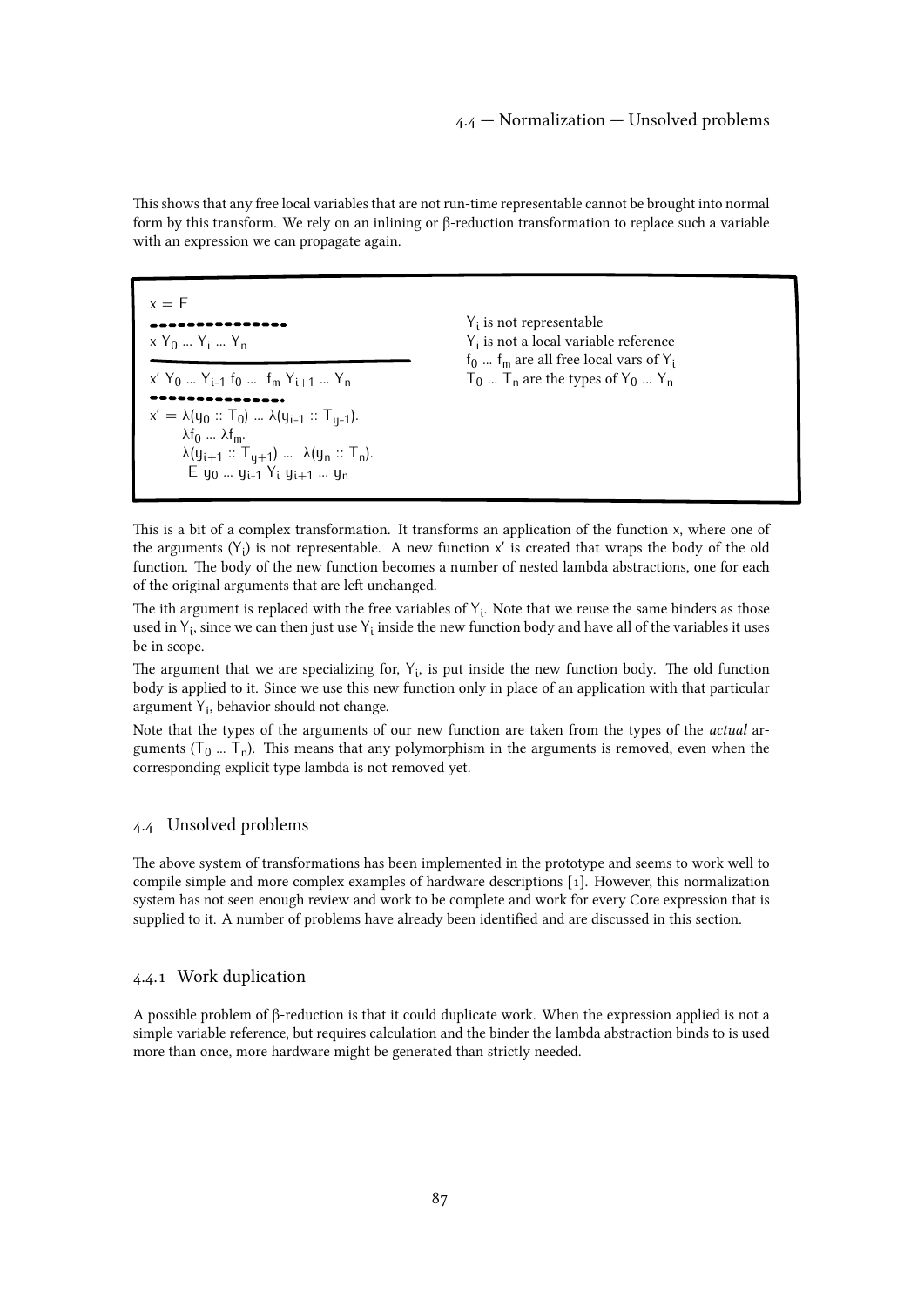# 4.4 — Normalization — Unsolved problems

As an example, consider the expression:

$$
(\lambda x.\; x + x) \; (a * b)
$$

When applying β-reduction to this expression, we get:

$$
(a * b) + (a * b)
$$

which of course calculates (a *∗* b) twice.

A possible solution to this would be to use the following alternative transformation, which is of course no longer normal β-reduction. The following transformation has not been tested in the prototype, but is given here for future reference:

(λx.E) M **letrec**  $x = M$  **in** E

This does not seem like much of an improvement, but it does get rid of the lambda expression (and the associated higher-order value), while at the same time introducing a new let binding. Since the result of every application or case expression must be bound by a let expression in the intended normal form anyway, this is probably not a problem. If the argument happens to be a variable reference, then simple let binding removal([section 4.3.1.4\) will remove it, making the result identical to that of the original](#page-65-0) β-reduction transformation.

When also applying argument simplification to the above example, we get the following expression:

**let**  $y = (a * b)$  $z = (a * b)$  $\mathbf{i}$ **n**  $\mathbf{y} + \mathbf{z}$ 

Looking at this, we could imagine an alternative approach: create a transformation that removes let bindings that bind identical values. In the above expression, the y and z variables could be merged together, resulting in the more efficient expression:

**let**  $y = (a * b)$  **in**  $y + y$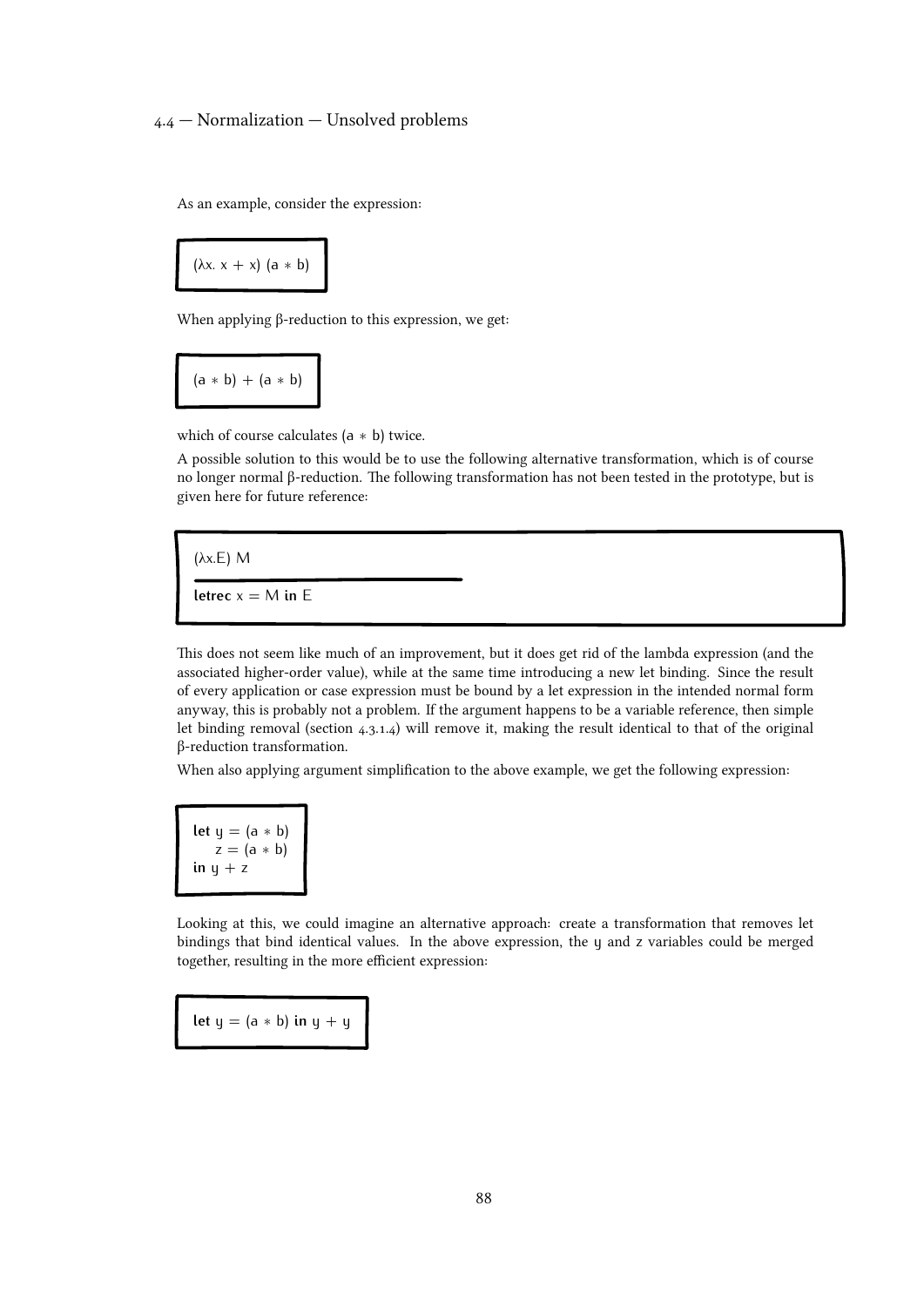# 4.4 — Normalization — Unsolved problems

#### <span id="page-88-0"></span>4.4.2 Non-determinism

As an example, again consider the following expression:

$$
(\lambda x.\; x + x) \; (a * b)
$$

We can apply both β-reduction (section  $4.3.1.1$ ) as well as argument simplification (section  $4.3.3$ ) to this expression.

When applying argument simplification first and then β-reduction, we get the following expression:

**let**  $y = (a * b)$  **in**  $y + y$ 

When applying β-reduction first and then argument simplification, we get the following expression:

let 
$$
y = (a * b)
$$
  
\n $z = (a * b)$   
\nin  $y + z$ 

As you can see, this is a different expression. This means that the order of expressions, does in fact change the resulting normal form, which is something that we would like to avoid. In this particular case one of the alternatives is even clearly more efficient, so we would of course like the more efficient form to be the normal form.

For this particular problem, the solutions for duplication of work seem from the previous section seem to fix the determinism of our transformation system as well. However, it is likely that there are other occurrences of this problem.

# 4.4.3 Casts

We do not fully understand the use of cast expressions in Core, so there are probably expressions involving cast expressions that cannot be brought into intended normal form by this transformation system.

The uses of casts in the Core system should be investigated more and transformations will probably need updating to handle them in all cases.

# 4.4.4 Normalization of stateful descriptions

Currently, the intended normal form definitionoffers enough freedom to describe all valid stateful descriptions, but is not limiting enough. It is possible to write descriptions which are in intended normal form, but cannot be translated into VHDL in a meaningful way ( $e.g.,$  a function that swaps two substates in its result, or a function that changes a sub-state itself instead of passing it to a sub-function).

[intended normal](#page-55-0) [form definition](#page-55-0) [p.56](#page-55-0)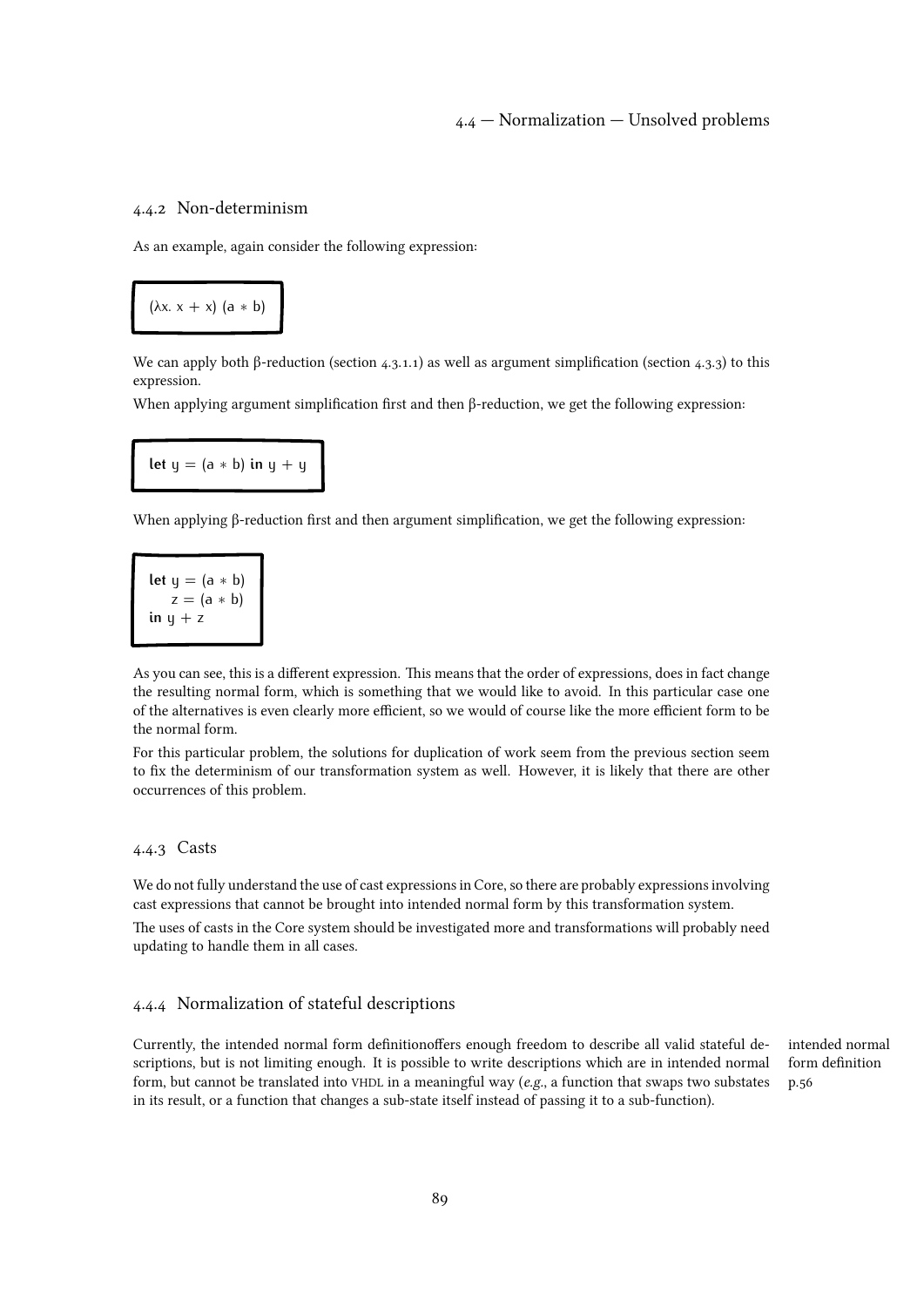#### <span id="page-89-0"></span>4.5 — Normalization — Provable properties

It is now up to the programmer to not do anything funny with these state values, whereas the normalization just tries not to mess up the flow of state values. In practice, there are situations where a Core program that could be a valid stateful description is not translatable by the prototype. This most often happens when statefulness is mixed with pattern matching, causing a state input to be unpacked multiple times or be unpacked and repacked only in some of the code paths.

Without going into detail about the exact problems (of which there are probably more than have shown up so far), it seems unlikely that these problems can be solved entirely by just improving the VHDL state generation in the final stage. The normalization stage seems the best place to apply the rewriting needed to support more complex stateful descriptions. This does of course mean that the intended normal form definition must be extended as well to be more specific about how state handling should look like in normal form. [Section 3.7.1](#page-43-0) already contains a tight description of the limitations on the use of state variables, which could be adapted into the intended normal form.

#### 4.5 Provable properties

When looking at the system of transformations outlined above, there are a number of questions that we can ask ourselves. The main question is of course: 'Does our system work as intended?'. We can split this question into a number of sub-questions:

- I. Does our system terminate? Since our system will keep running as long as transformations apply, there is an obvious risk that it will keep running indefinitely. This typically happens when one transformation produces a result that is transformed back to the original by another transformation, or when one or more transformations keep expanding some expression.
- II. Is our system sound? Since our transformations continuously modify the expression, there is an obvious risk that the final normal form will not be equivalent to the original program: its meaning could have changed.
- III. Is our system complete? Since we have a complex system of transformations, there is an obvious risk that some expressions will not end up in our intended normal form, because we forgot some transformation. In other words: does our transformation system result in our intended normal form for all possible inputs?
- IV. Is our system deterministic? Since we have defined no particular order in which the transformation should be applied, there is an obvious risk that different transformation orderings will result in different normal forms. They might still both be intended normal forms (if our system is *complete*) and describe correct hardware (if our system is sound), so this property is less important than the previous three: the translator would still function properly without it.

Unfortunately, the final transformation system has only been developed in the final part of the research, leaving no more time for verifying these properties. In fact, it is likely that the current transformation system still violates some of these properties in some cases (see [section 4.4.2](#page-88-0) and [section 4.4.4\) and should](#page-88-0) be improved (or extra conditions on the input hardware descriptions should be formulated).

This is most likely the case with the completeness and determinism properties, perhaps also the termination property. The soundness property probably holds, since it is easier to manually verify (each transformation can be reviewed separately).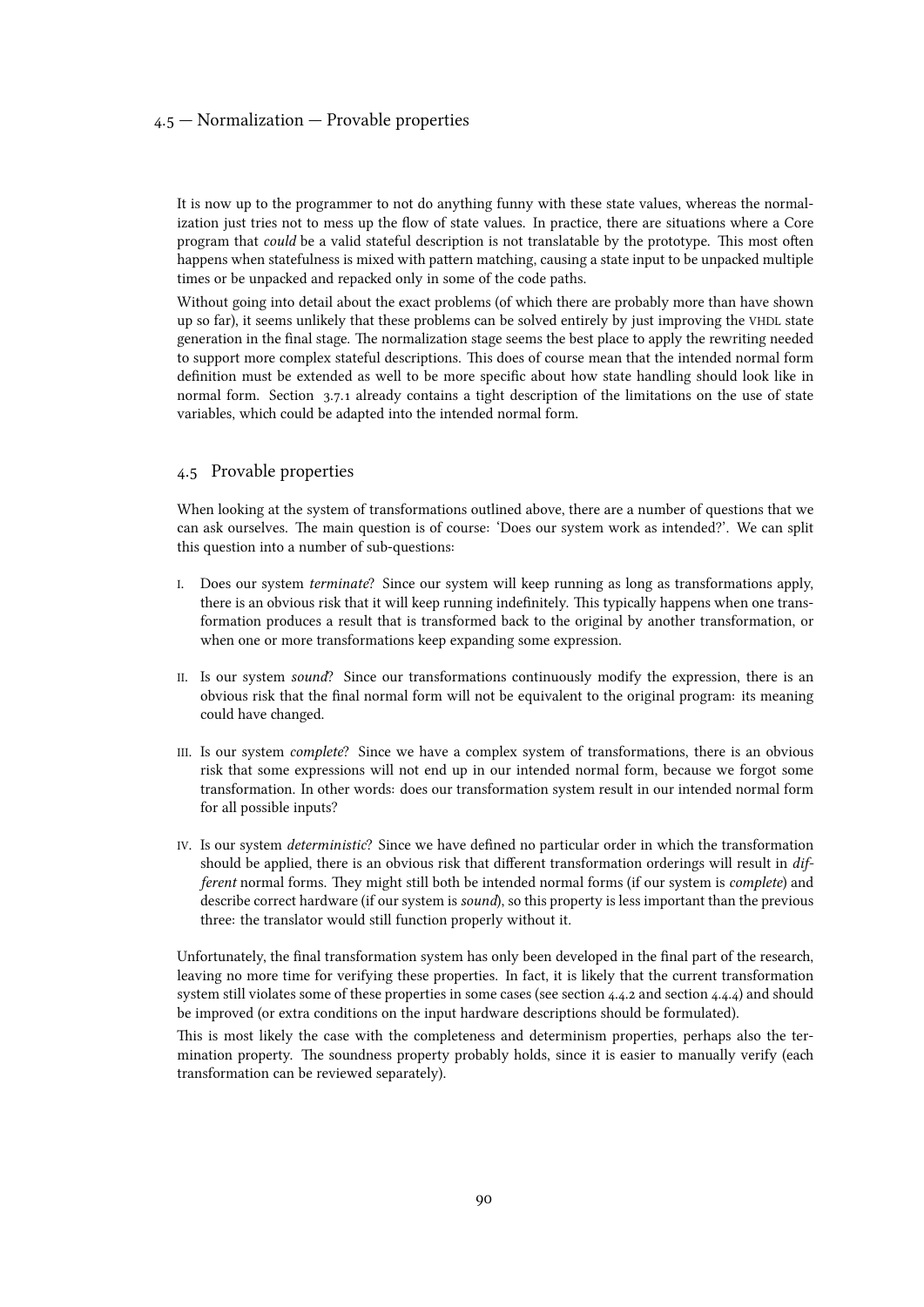<span id="page-90-0"></span>Even though no complete proofs have been made, some ideas for possible proof strategies are shown below.

#### 4.5.1 Graph representation

Before looking into how to prove these properties, we will look at transformation systems from a graph perspective. We will first define the graph view and then illustrate it using a simple example from lambda calculus (which is a different system than the Cλash normalization system). The nodes of the graph are all possible Core expressions. The (directed) edges of the graph are transformations. When a transformation  $\alpha$  applies to an expression A to produce an expression B, we add an edge from the node for A to the node for B, labeled  $\alpha$ .

Of course the graph for Cλash is unbounded, since we can construct an infinite amount of Core expressions. Also, there might potentially be multiple edges between two given nodes (with different labels), though this seems unlikely to actually happen in our system.

See example 4.26 for the graph representation of a very simple lambda calculus that contains just the expressions ( $\lambda x.\lambda y. (+) x y$ ) 1,  $\lambda y. (+) 1 y, (\lambda x. (+) x) 1$ and  $(+)$  1. The transformation system consists of β-reduction and η-reduction (solid edges) or β-expansion and η-expansion (dotted edges).

In such a graph a node (expression) is in normal form if it has no outgoing edges (meaning no transformation applies to it). The set of nodes without outgoing edges is called the normal set. Similarly, the set of nodes containing expressions in intended normal form is called the intended normal set.

From such a graph, we can derive some properties easily:

- I. A system will terminate if there is no walk (sequence of edges, or transformations) of infinite length in the graph (this includes cycles, but can also happen without cycles).
- II. Soundness is not easily represented in the graph.

III. A system is complete if all of the nodes in the

normal set have the intended normal form. The inverse (that all of the nodes outside of the normal set are not in the intended normal form) is not strictly required. In other words, our normal set must be a subset of the intended normal form, but they do not need to be the same set. form.

IV. A system is deterministic if all paths starting at a particular node, which end in a node in the normal set, end at the same node.

Example 4.26 Partial graph of a lambda calculus system with β and η reduction (solid lines) and expansion (dotted lines).



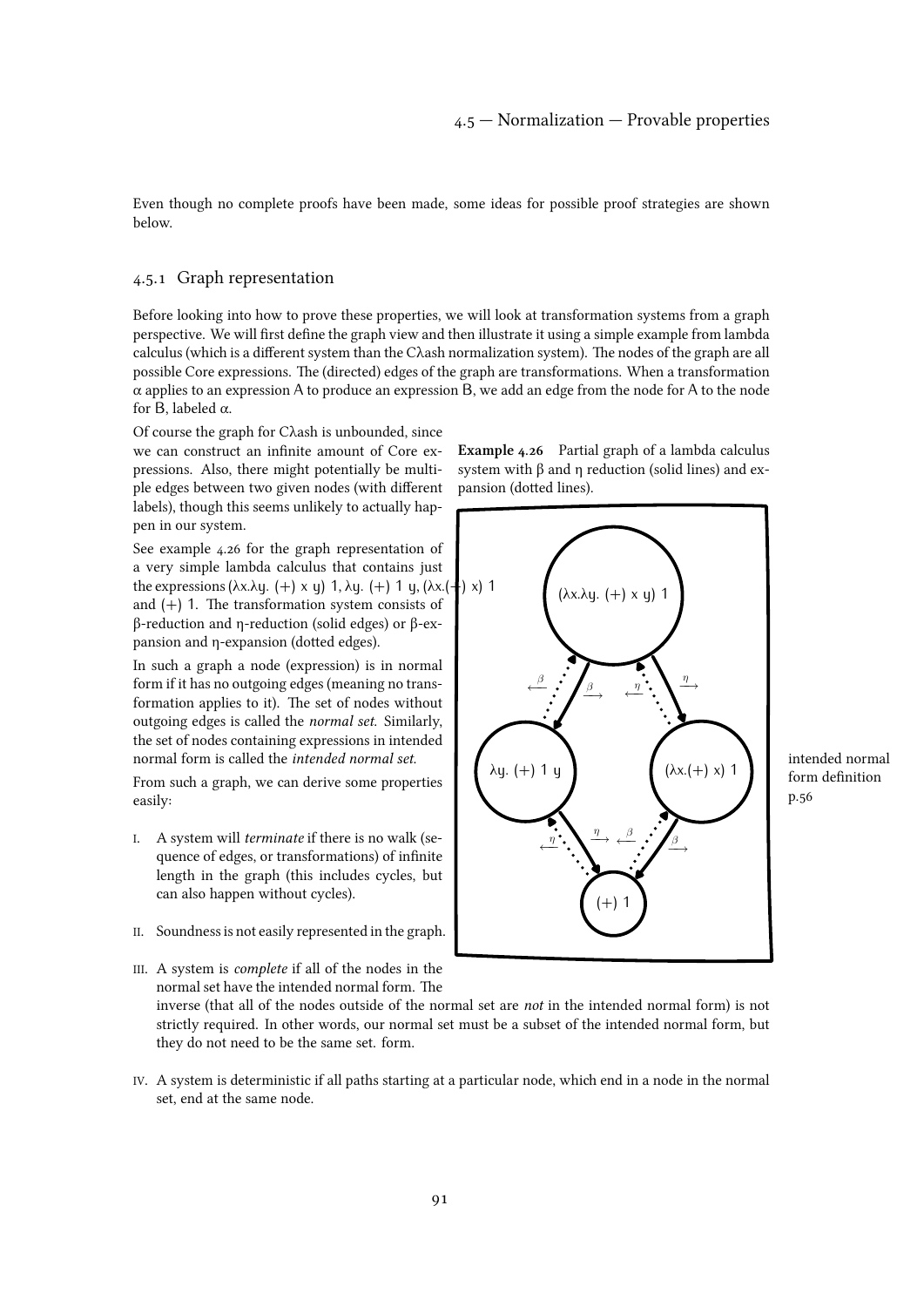#### 4.5 — Normalization — Provable properties

When looking at the [example 4.26, we see that the system terminates for both the reduction and expansion](#page-90-0) systems (but note that, for expansion, this is only true because we have limited the possible expressions. In complete lambda calculus, there would be a path from  $(λxλy. (+) x y) 1$  to  $(λxλy.(λz.(+) z) x y) 1$ to (λx.λy.(λz.(λq.(+) q) z) x y) 1 etc.)

If we would consider the system with both expansion and reduction, there would no longer be termination either, since there would be cycles all over the place.

The reduction and expansion systems have a normal set of containing just  $(+)$  1 or  $(\lambda x.\lambda y. (+) \times y)$  1 respectively. Since all paths in either system end up in these normal forms, both systems are complete. Also, since there is only one node in the normal set, it must obviously be deterministic as well.

#### 4.5.2 Termination

In general, proving termination of an arbitrary program is a very hard problem. Fortunately, we only have to prove termination for our specific transformation system.

A common approach for these kinds of proofs is to associate a measure with each possible expression in our system. If we can show that each transformation strictly decreases this measure (*i.e.*, the expression transformed to has a lower measure than the expression transformed from).

A good measure for a system consisting of just β-reduction would be the number of lambda expressions in the expression. Since every application of β-reduction removes a lambda abstraction (and there is always a bounded number of lambda abstractions in every expression) we can easily see that a transformation system with just β-reduction will always terminate.

For our complete system, this measure would be fairly complex (probably the sum of a lot of things). Since the (conditions on) our transformations are pretty complex, we would need to include both simple things like the number of let expressions as well as more complex things like the number of case expressions that are not yet in normal form.

No real attempt has been made at finding a suitable measure for our system yet.

#### 4.5.3 Soundness

Soundness is a property that can be proven for each transformation separately. Since our system only runs separate transformations sequentially, if each of our transformations leaves the *meaning* of the expression unchanged, then the entire system will of course leave the meaning unchanged and is thus sound.

The current prototype has only been verified in an ad hoc fashion by inspecting (the code for) each transformation. A more formal verification would be more appropriate.

To be able to formally show that each transformation properly preserves the meaning of every expression, we require an exact definition of the meaning of every expression, so we can compare them. A definition of the operational semantics of GHC's Core language is available[[13\], but this does not seem sufficient](#page-108-0) for our goals (but it is a good start).

It should be possible to have a single formal definition of meaning for Core for both normal Core compilation by GHC and for our compilation to VHDL. The main difference seems to be that in hardware every expression is always evaluated, while in software it is only evaluated if needed, but it should be possible to assign a meaning to Core expressions that assumes neither.

Since each of the transformations can be applied to any sub-expression as well, there is a constraint on our meaning definition: the meaning of an expression should depend only on the meaning of sub-expressions, not on the expressions themselves. For example, the meaning of the application in f (let  $x = 4$  in x)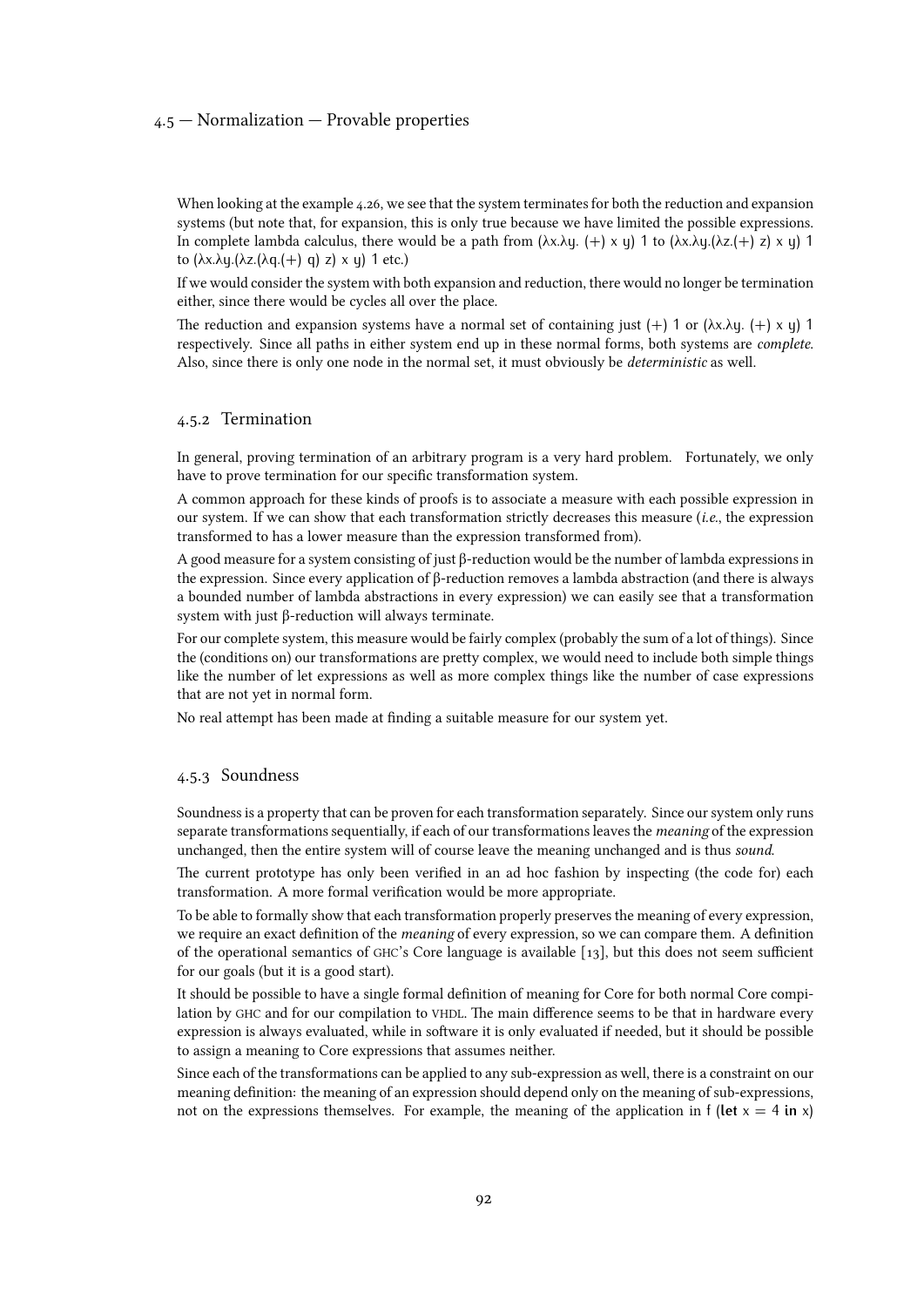should be the same as the meaning of the application in f 4, since the argument sub-expression has the same meaning (though the actual expression is different).

# 4.5.4 Completeness

Proving completeness is probably not hard, but it could be a lot of work. We have seen above that to prove completeness, we must show that the normal set of our graph representation is a subset of the intended normal set.

However, it is hard to systematically generate or reason about the normal set, since it is defined as any nodes to which no transformation applies. To determine this set, each transformation must be considered and when a transformation is added, the entire set should be re-evaluated. This means it is hard to show that each node in the normal set is also in the intended normal set. Reasoning about our intended normal set is easier, since we know how to generate it from its definition.

[intended normal](#page-55-0) [form definition](#page-55-0) [p.56](#page-55-0)

Fortunately, we can also prove the complement (which is equivalent, since  $A \subseteq B \Leftrightarrow \overline{B} \subseteq \overline{A}$ ): show that the set of nodes not in intended normal form is a subset of the set of nodes not in normal form. In other words, show that for every expression that is not in intended normal form, that there is at least one transformation that applies to it (since that means it is not in normal form either and since  $A \subseteq C \Leftrightarrow \forall x (x \in A \rightarrow x \in C)$ ).

By systematically reviewing the entire Core language definition along with the intended normal form definition (both of which have a similar structure), it should be possible to identify all possible (sets of) Core expressions that are not in intended normal form and identify a transformation that applies to it.

This approach is especially useful for proving completeness of our system, since if expressions exist to which none of the transformations apply (i.e. if the system is not yet complete), it is immediately clear which expressions these are and adding (or modifying) transformations to fix this should be relatively easy.

As observed above, applying this approach is a lot of work, since we need to check every (set of) transformation(s) separately.

#### 4.5.5 Determinism

A well-known technique for proving determinism in lambda calculus and other reduction systems, is using the Church-Rosser property  $[14]$ . A reduction system has the CR property if and only if:

#### Definition 4.27 Church-Rosser theorem

*∀* A, B, C ∃ D (A → B ∧ A → C  $\Rightarrow$  B → D ∧ C → D)

Here,  $A \rightarrow B$  means A *reduces to* B. In other words, there is a set of transformations that can transform A to B.  $\Rightarrow$  is used to mean *implies*.

For a transformation system holding the Church-Rosser property, it is easy to show that it is in fact deterministic. Showing that this property actually holds is a harder problem, but has been done for some reduction systems in the lambda calculus [\[15\] \[16\]. Doing the same for our transformation system is](#page-108-0) probably more complicated, but not impossible.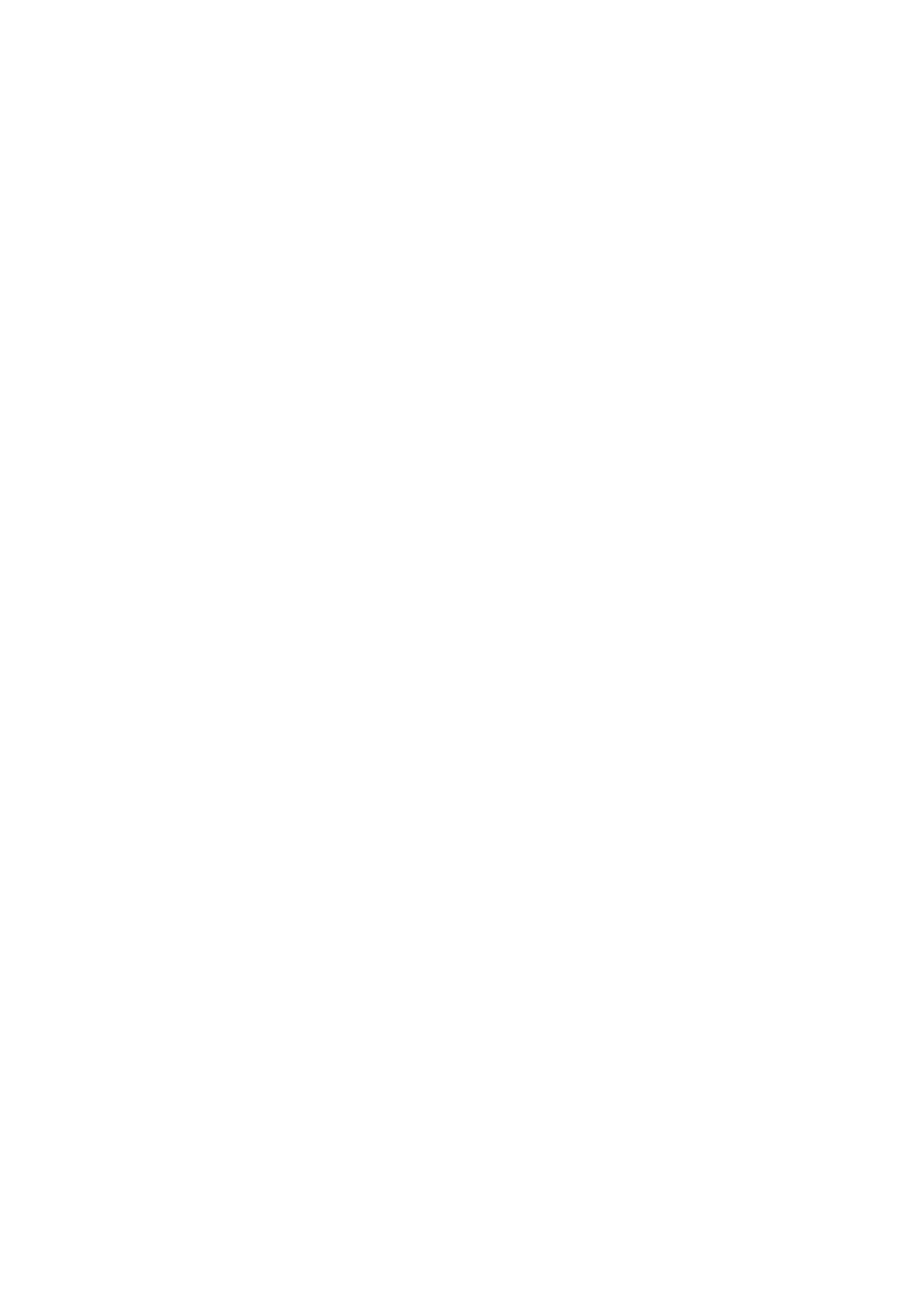# <span id="page-94-0"></span>5 Future work

# 5.1 New language

During the development of the prototype, it has become clear that Haskell is not the perfect language for this work. There are two main problems:

- *•* Haskell is not expressive enough. Haskell is still quite new in the area of dependent typing, something we use extensively. Also, Haskell has some special syntax to write monadic composition and arrow composition, which is well suited to normal Haskell programs. However, for our hardware descriptions, we could use some similar, but other, syntactic sugar (as we have seen above).
- *•* Haskell is too expressive. There are some things that Haskell can express, but we can never properly translate. There are certain types (both primitive types and certain type constructions like recursive types) we can never translate, as well as certain forms of recursion.

It might be good to reevaluate the choice of language for Cλash, perhaps there are other languages which are better suited to describe hardware, now that we have learned a lot about it.

Perhaps Haskell (or some other language) can be extended by using a preprocessor. There has been some (point of proof) work on a the Strathclyde Haskell Enhancement (SHE) preprocessor for type-level programming, perhaps we can extend that, or create something similar for hardware-specific notation. It is not unlikely that the most flexible way forward would be to define a completely new language with exactly the needed features. This is of course an enormous effort, which should not be taken lightly.

# 5.2 Correctness proofs of the normalization system

As stated in [section 4.5, there are a number of properties we would like to see verified about the normal](#page-89-0)ization system. In particular, the *termination* and *completeness* of the system would be a good candidate for future research. Specifying formal semantics for the Core language in order to verify the soundness of the system would be an even more challenging task.

# 5.3 Improved notation for hierarchical state

The hierarchical state model requires quite some boilerplate code for unpacking and distributing the input state and collecting and repacking the output state.

Example 5.1 shows a simple composition of two stateful functions, funca and funcb. The state annotation using the State newtype has been left out, for clarity and because the proposed approach below cannot handle that (yet).

> Example 5.1 Simple function composing two stateful functions.

```
type FooState = ( AState, BState )
foo :: Word -> FooState -> (FooState, Word)
foo in s = (s', outb)where
    (sa, sb) = s(sa', outa) = funca in sa
    (sb', outb) = funcb outa sb
    s' = (sa', sb')
```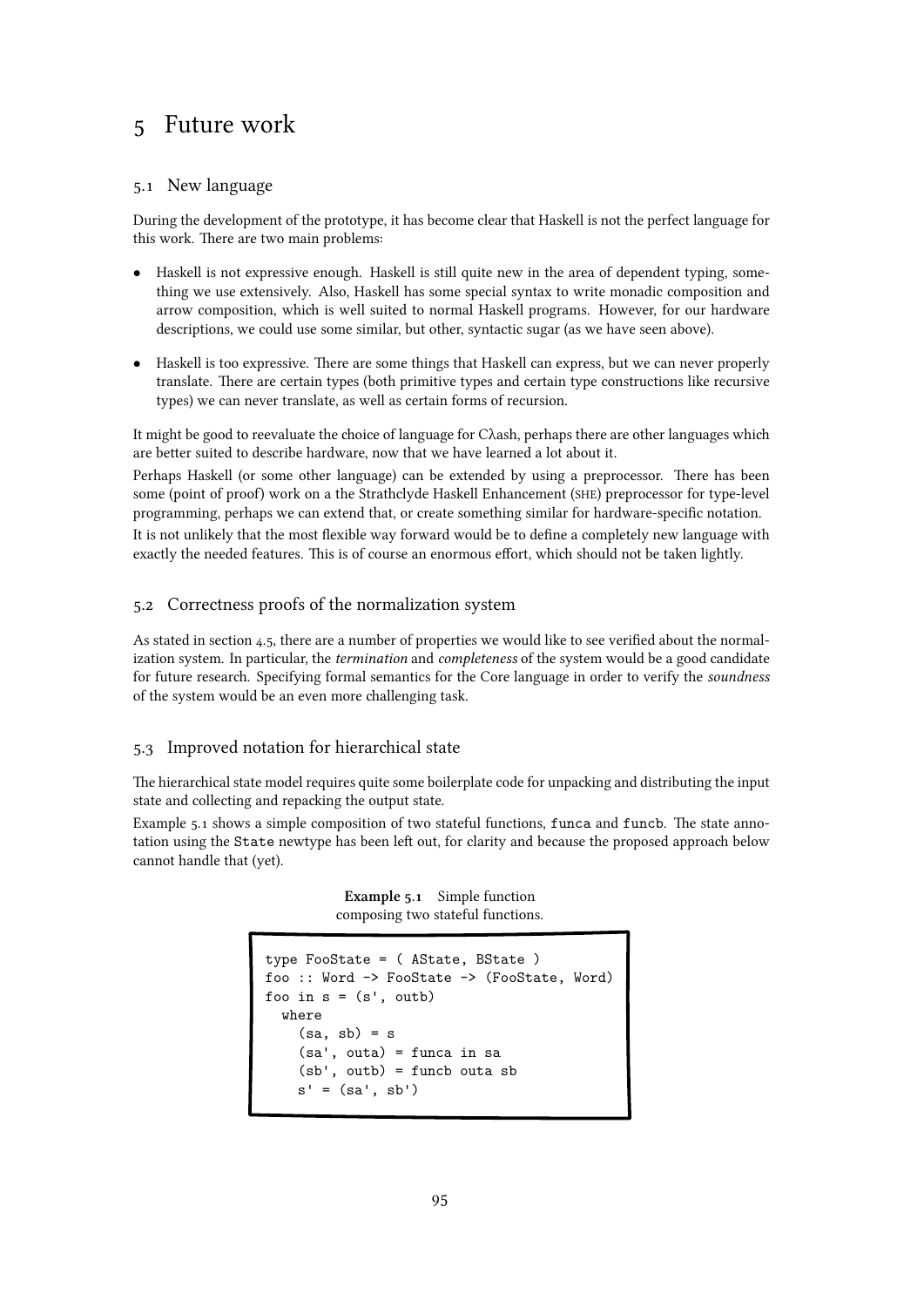#### 5.3 — Future work — Improved notation for hierarchical state

Since state handling always follows strict rules, there is really no other way in which this state handling can be done (you can of course move some things around from the where clause to the pattern or vice versa, but it would still be effectively the same thing). This means it makes extra sense to hide this boilerplate away. This would incur no flexibility cost at all, since there are no other ways that would work.

One particular notation in Haskell that seems promising, is the do notation. This is meant to simplify Monad notation by hiding away some details. It allows one to write a list of expressions, which are composed using the monadic bind operator, written in Haskell as >>. For example, the snippet:

```
do
 somefunc a
  otherfunc b
```
will be desugared into:

(somefunc a) >> (otherfunc b)

The main reason to have the monadic notation, is to be able to wrap results of functions in a datatype (the monad) that can contain extra information, and hide extra behavior in the binding operators.

The >>= operator allows extracting the actual result of a function and passing it to another function. The following snippet should illustrate this:

do x <- somefunc a otherfunc x

will be desugared into:

```
(somefunc a) \gg = (\x \rightarrow \text{otherfunc } x)
```
The  $\x \rightarrow \dots$  notation creates a lambda abstraction in Haskell, that binds the x variable. Here, the >>= operator is supposed to extract whatever result somefunc has and pass it to the lambda expression created. This will probably not make the monadic notation completely clear to a reader without prior experience with Haskell, but it should serve to understand the following discussion.

The monadic notation could perhaps be used to compose a number of stateful functions into another stateful computation. Perhaps this could move all the boilerplate code into the >> and >>= operators. Because the boilerplate is still there (it has not magically disappeared, just moved into these functions), the compiler should still be able to compile these descriptions without any special magic (though perhaps it should always inline the binding operators to reveal the flow of values).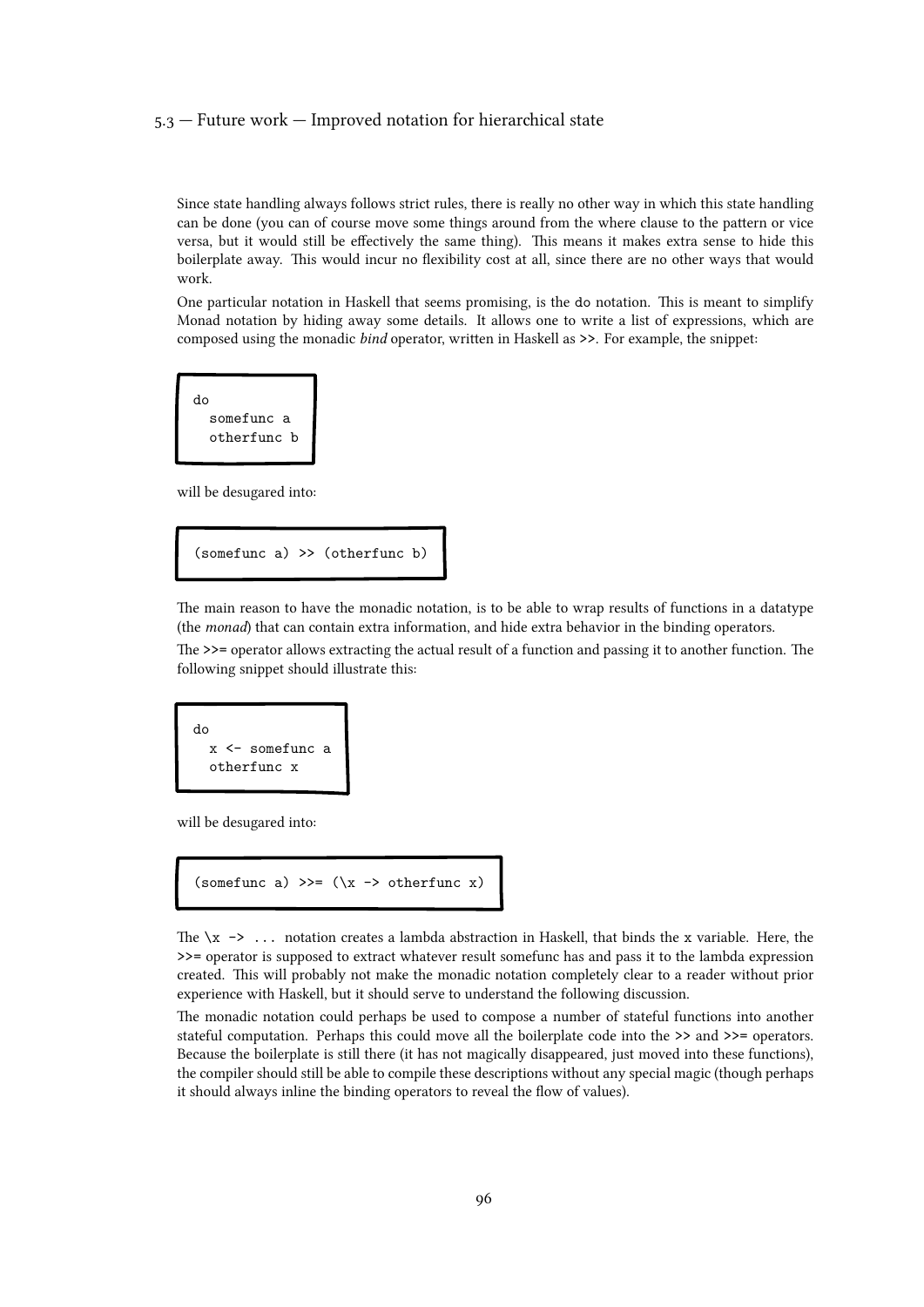This highlights an important aspect of using a functional language for our descriptions: we can use the language itself to provide abstractions of common patterns, making our code smaller and easier to read.

#### 5.3.1 Breaking out of the Monad

However, simply using the monad notation is not as easy as it sounds. The main problem is that the Monad type class poses a number of limitations on the bind operator >>. Most importantly, it has the following type signature:

 $(\gg)$  :: (Monad m) => m a -> m b -> m b

This means that any expression in our composition must use the same Monad instance as its type, only the "return" value can be different between expressions.

Ideally, we would like the >> operator to have a type like the following

```
type Stateful s r = s \rightarrow (s, r)(\gg) :: Stateful s1 r1 -> Stateful s2 r2 -> Stateful (s1, s2) r2
```
What we see here, is that when we compose two stateful functions (that have already been applied to their inputs, leaving just the state argument to be applied to), the result is again a stateful function whose state is composed of the two substates. The return value is simply the return value of the second function, discarding the first (to preserve that result, the  $\gg$  = operator can be used).

There is a trick we can apply to change the signature of the  $\gg$  operator. GHC does not require the bind operators to be part of the Monad type class, as long as it can use them to translate the do notation. This means we can define our own >> and >>= operators, outside of the Monad type class. This does conflict with the existing methods of the Monad type class, so we should prevent GHC from loading those (and all of the Prelude) by passing -XNoImplicitPrelude to ghc. This is slightly inconvenient, but since we hardly using anything from the prelude, this is not a big problem. We might even be able to replace some of the Prelude with hardware-translatable versions by doing this.

The binding operators can now be defined exactly as they are needed. For completeness, the return function is also defined. It is not called by GHC implicitly, but can be called explicitly by a hardware description. [Example 5.2](#page-97-0) shows these definitions.

These definitions closely resemble the boilerplate of unpacking state, passing it to two functions and repacking the new state. With these definitions, we could have written [example 5.1](#page-94-0) a lot shorter, see [example 5.3. In this example the type signature of foo is the same \(though it is now written using the](#page-97-0) Stateful type synonym, it is still completely equivalent to the original: foo :: Word -> FooState -> (FooState, Word).

Note that the FooState type has changed (so indirectly the type of foo as well). Since the state composition by the >> works on two stateful functions at a time, the final state consists of nested two-tuples. The final () in the state originates from the fact that the return function has no real state, but is part of the composition. We could have left out the return expression (and the outb <- part) to make foo's return value equal to funcb's, but this approach makes it clearer what is happening.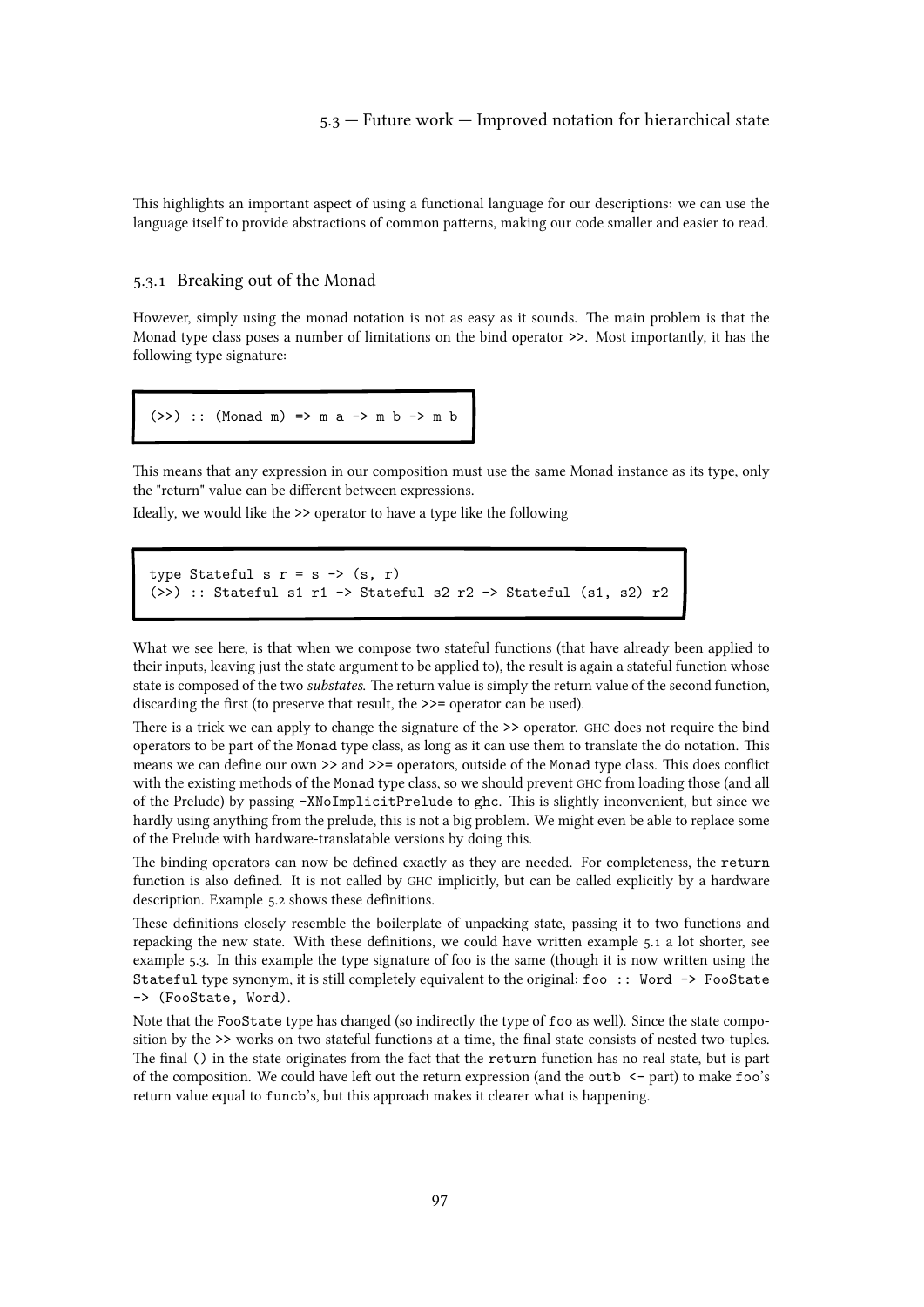<span id="page-97-0"></span>5.3 — Future work — Improved notation for hierarchical state

Example 5.2 Binding operators to compose stateful computations

```
(\gg) :: Stateful s1 r1 -> Stateful s2 r2 -> Stateful (s1, s2) r2
f1 >> f2 = f1 >>= \backslash -> f2
(\rightarrow)=) :: Stateful s1 r1 -> (r1 -> Stateful s2 r2) -> Stateful (s1, s2) r2
f1 >>= f2 = \{(s1, s2) \rightarrow let (s1', r1) = f1 s1(s2', r2) = f2 r1 s2in ((s1', s2'), r2)
return :: r -> Stateful () r
return r = \succeq s \rightarrow (s, r)
```
Example 5.3 Simple function composing two stateful functions, using do notation.

```
type FooState = ( AState, (BState, ()) )
foo :: Word -> Stateful FooState Word
foo in = do
   outa <- funca in
    outb <- funcb outa
    return outb
```
An important implication of this approach is that the order of writing function applications affects the state type. Fortunately, this problem can be localized by consistently using type synonyms for state types (see [section 3.6.3\), which should prevent changes in other function's source when a function changes.](#page-42-0)

A less obvious implications of this approach is that the scope of variables produced by each of these expressions (using the <- syntax) is limited to the expressions that come after it. This prevents values from flowing between two functions (components) in two directions. For most Monad instances, this is a requirement, but here it could have been different.

#### 5.3.2 Alternative syntax

Because of these typing issues, misusing Haskell's do notation is probably not the best solution here. However, it does show that using fairly simple abstractions, we could hide a lot of the boilerplate code. Extending GHC with some new syntax sugar similar to the do notation might be a feasible.

#### 5.3.3 Arrows

Another abstraction mechanism offered by Haskell are arrows. Arrows are a generalization of monads [17], for which GHC [also supports some syntax sugar \[18\]. Their use for hiding away state boilerplate is](#page-108-0)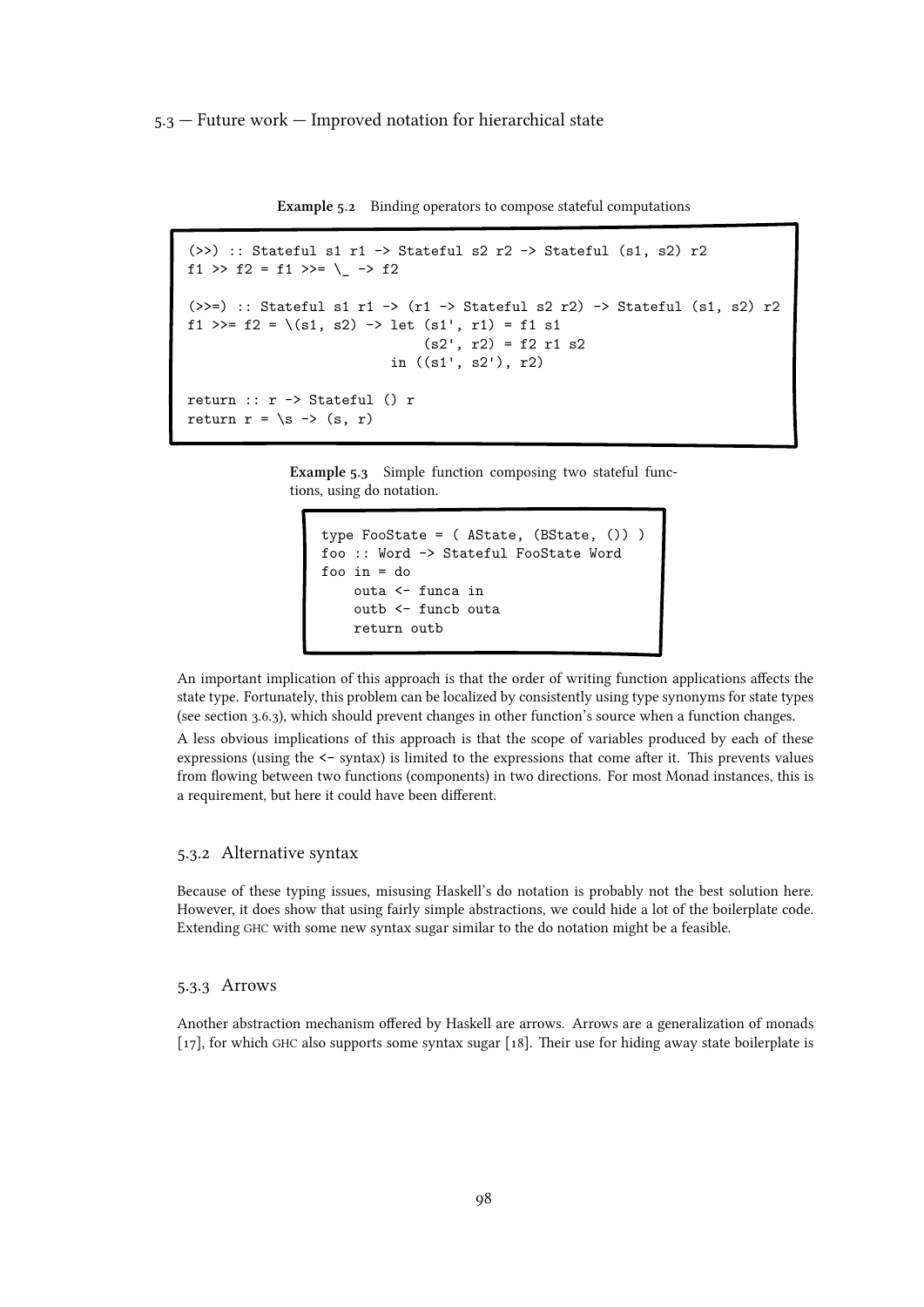# 5.4 — Future work — Improved notation or abstraction for pipelining

<span id="page-98-0"></span>not directly evident, but since arrows are a complex concept further investigation is appropriate.

#### 5.4 Improved notation or abstraction for pipelining

Since pipelining is a very common optimization for hardware systems, it should be easy to specify a pipelined system. Since it introduces quite some registers into an otherwise regular combinational system, we might look for some way to abstract away some of the boilerplate for pipelining.

Something similar to the state boilerplate removal above might be appropriate: Abstract away some of the boilerplate code using combinators, then hide away the combinators in special syntax. The combinators will be slightly different, since there is a (typing) distinction between a pipeline stage and a pipeline consisting of multiple stages. Also, it seems necessary to treat either the first or the last pipeline stage differently, to prevent an off-by-one error in the amount of registers (which is similar to the extra () state type in [example 5.3, which is harmless there, but would be a problem if it introduced an extra, useless,](#page-97-0) pipeline stage).

This problem is slightly more complex than the problem we have seen before. One significant difference is that each variable that crosses a stage boundary needs a register. However, when a variable crosses multiple stage boundaries, it must be stored for a longer period and should receive multiple registers. Since we cannot find out from the combinator code where the result of the combined values is used (at least not without using Template Haskell to inspect the AST), there seems to be no easy way to find how much registers are needed.

There seem to be two obvious ways of handling this problem:

• Limit the scoping of each variable produced by a stage to the next stage only. This means that any variables that are to be used in subsequent stages should be passed on explicitly, which should allocate the required number of registers.

This produces cumbersome code, where there is still a lot of explicitness (though this could be hidden in syntax sugar).

*•* Scope each variable over every subsequent pipeline stage and allocate the maximum number of registers that could be needed. This means we will allocate registers that are never used, but those could be optimized away later. This does mean we need some way to introduce a variable number of variables (depending on the total number of stages), assign the output of a different register to each ( $e.g.,$  a different part of the state) and scope a different one of them over each the subsequent stages.

This also means that when adding a stage to an existing pipeline will change the state type of each of the subsequent pipeline stages, and the state type of the added stage depends on the number of subsequent stages.

Properly describing this will probably also require quite explicit syntax, meaning this is not feasible without some special syntax.

Some other interesting issues include pipeline stages which are already stateful, mixing pipelined with normal computation, etc.

# 5.5 Recursion

The main problems of recursion have been describedin [section 2.8. In the current implementation, recur](#page-27-0)sion is therefore not possible, instead we rely on a number of implicitly list-recursive built-in functions.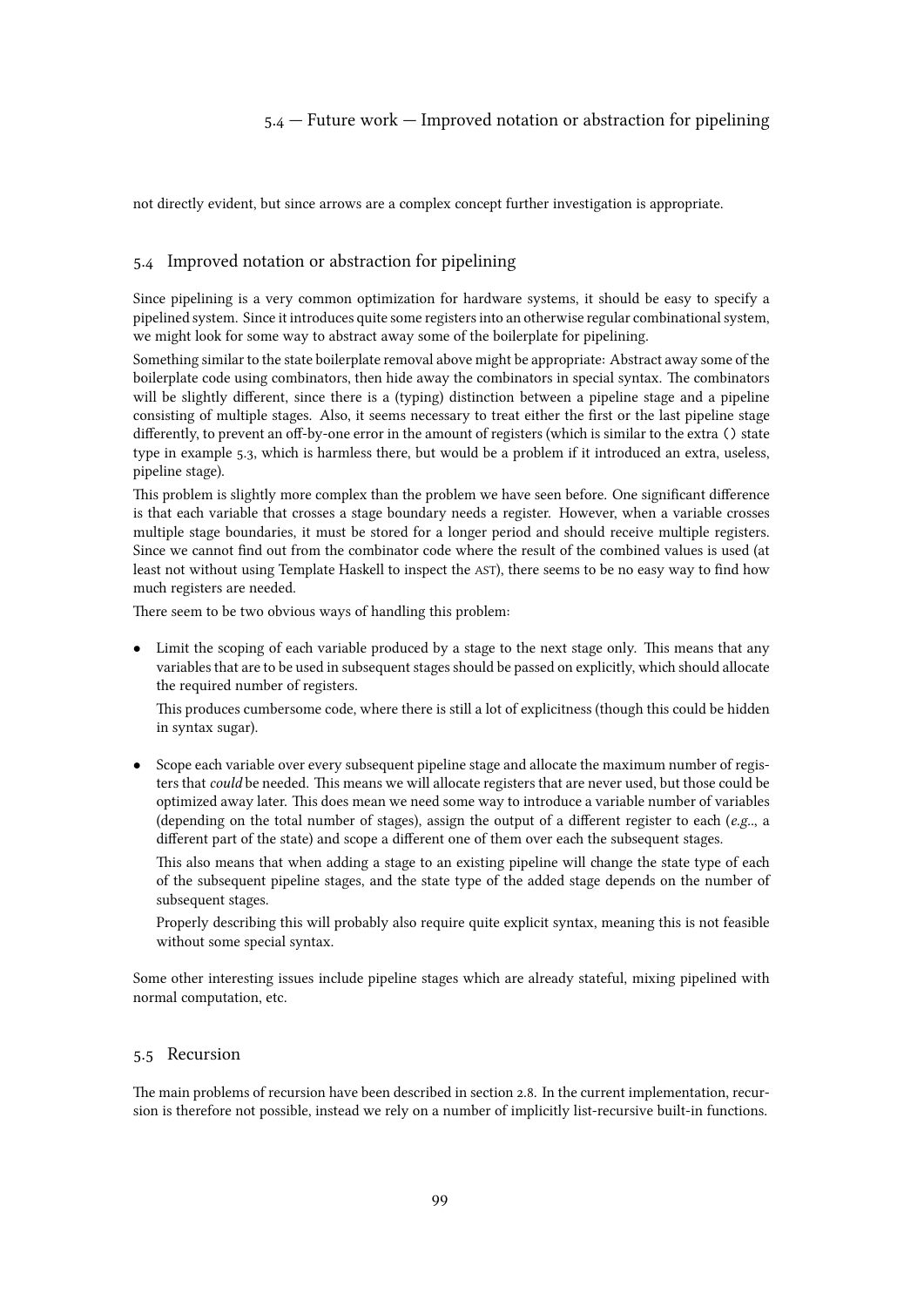#### 5.6 — Future work — Multiple clock domains and asynchronicity

Since recursion is a very important and central concept in functional programming, it would very much improve the flexibility and elegance of our hardware descriptions if we could support (full) recursion. For this, there are two main problems to solve:

- For list recursion, how to make a description type check? It is quite possible that improvements in the GHC type-checker will make this possible, though it will still stay a challenge. Further advances in dependent typing support for Haskell will probably help here as well.
- For all recursion, there is the obvious challenge of deciding when recursion is finished. For list recursion, this might be easier (Since the base case of the recursion influences the type signatures). For general recursion, this requires a complete set of simplification and evaluation transformations to prevent infinite expansion. The main challenge here is how to make this set complete, or at least define the constraints on possible recursion that guarantee it will work.

#### 5.6 Multiple clock domains and asynchronicity

Cλash currently only supports synchronous systems with a single clock domain. In a lot of real-world systems, both of these limitations pose problems.

There might be asynchronous events to which a system wants to respond. The most obvious asynchronous event is of course a reset signal. Though a reset signal can be synchronous, that is less flexible (and a hassle to describe in Cλash, currently). Since every function in Cλash describes the behavior on each cycle boundary, we really cannot fit in asynchronous behavior easily.

Due to the same reason, multiple clock domains cannot be easily supported. There is currently no way for the compiler to know in which clock domain a function should operate and since the clock signal is never explicit, there is also no way to express circuits that synchronize various clock domains.

A possible way to express more complex timing behavior would be to make functions more generic event handlers, where the system generates a stream of events (Like 'clock up', 'clock down', 'input A changed', 'reset', etc.). When working with multiple clock domains, each domain could get its own clock events.

[Example 5.4](#page-100-0) shows a simple example of this event-based approach. In this example we see that every function takes an input of type Event. The function main that takes the output of func and accumulates it on every clock cycle. On a reset signal, the accumulator is reset. The function func is just a combinational function, with no synchronous elements. We can see this because there is no state and the event input is completely ignored. If the compiler is smart enough, we could even leave the event input out for functions that do not use it, either because they are completely combinational (like in this example), or because they rely on the the caller to select the clock signal.

This structure is similar to the event handling structure used to perform I/O in languages like Amanda. There is a top level case expression that decides what to do depending on the current input event.

A slightly more complex example is show in [example 5.5. It shows a system with two clock domains.](#page-101-0) There is no real integration between the clock domains in this example (there is one input and one output for each clock domain), but it does show how multiple clocks can be distinguished.

Note that in [example 5.5](#page-101-0) the suba and subb functions are *always* called, to get at their combinational outputs. The new state is calculated as well, but only saved when the right clock has an up transition.

As you can see, there is some code duplication in the case expression that selects the right clock. One of the advantages of an explicit approach like this, is that some of this duplication can be extracted away into helper functions. For example, we could imagine a select\_clock function, which takes a stateful function that is not aware of events, and changes it into a function that only updates its state on a specific (clock) event. Such a function is shown in [example 5.6.](#page-102-0)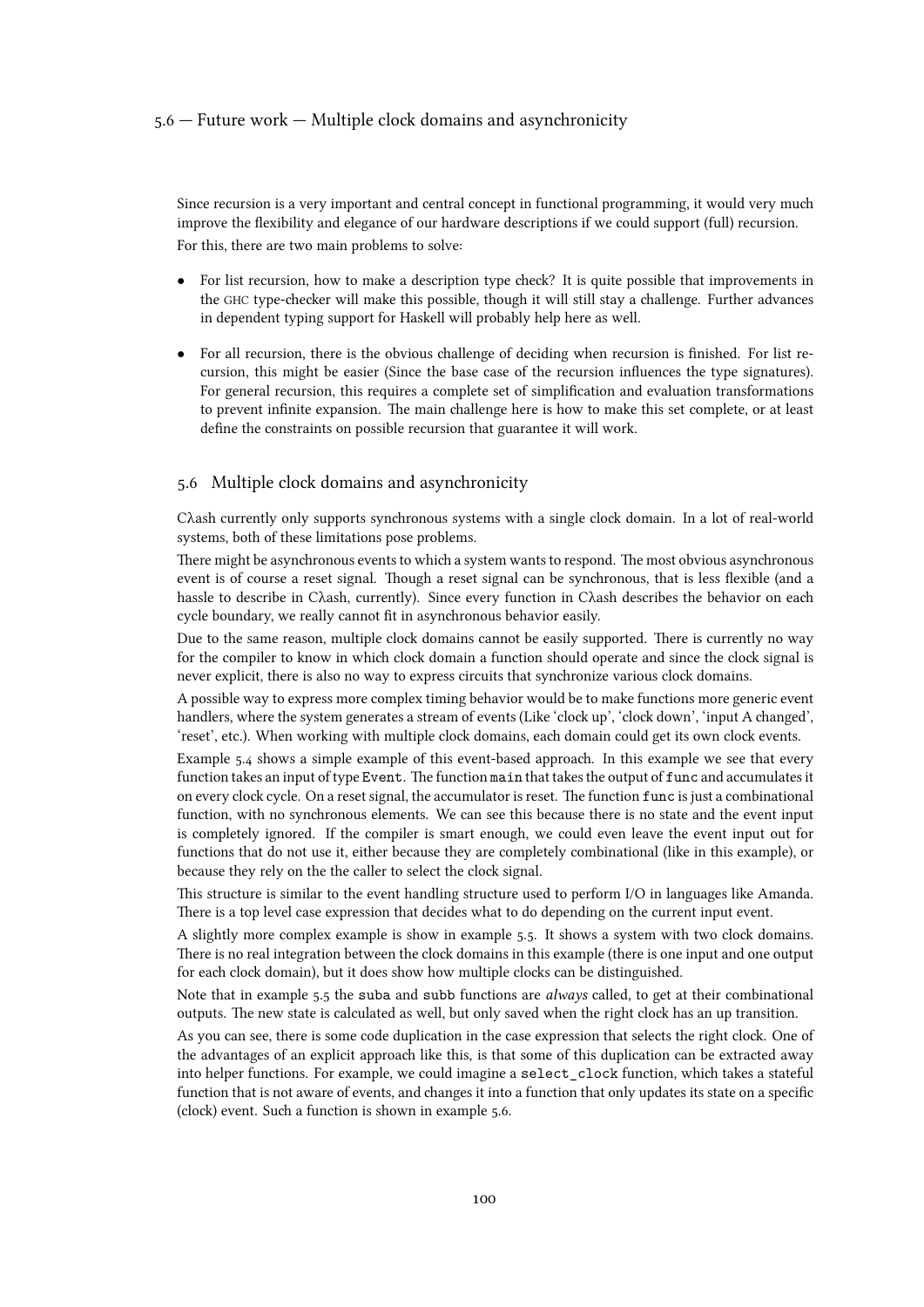Example 5.4 Hardware description using asynchronous events.

```
data Event = ClockUp | Reset | ...type MainState = State Word
-- Initial state
initstate :: MainState
initstate = State 0
main :: Word -> Event -> MainState -> (MainState, Word)
main inp event (State acc) = (State acc', acc')
  where
    acc' = case event of
      -- On a reset signal, reset the accumulator and output
      Reset -> initstate
      -- On a normal clock cycle, accumulate the result of func
      ClockUp -> acc + (func inp event)
      -- On any other event, leave state and output unchanged
      \overline{\phantom{a}} -> acc
-- func is some combinational expression
func :: Word -> Event -> Word
func inp = inp * 2 + 3
```
As you can see, this can greatly reduce the length of the main function, while increasing the readability. As you might also have noted, the select clock function takes any stateful function from the current Cλash prototype and turns it into an event-aware function!

Going along this route for more complex timing behavior seems promising, especially since it seems possible to express very advanced timing behaviors, while still allowing simple functions without any extra overhead when complex behavior is not needed.

The main cost of this approach will probably be extra complexity in the compiler: the paths (state) data can take become very non-trivial, and it is probably hard to properly analyze these paths and produce the intended VHDL description.

# 5.7 Multiple cycle descriptions

In the current Cλash prototype, every description is a single-cycle description. In other words, every function describes behavior for each separate cycle and any recursion (or folds, maps, etc.) is expanded in space.

Sometimes, you might want to have a complex description that could possibly take multiple cycles. Some examples include:

- Some kind of map or fold over a list that could be expanded in time instead of space. This would result in a function that describes n cycles instead of just one, where n is the length of the list.
- *•* A large combinational expressions that would introduce a very long combinational path and thus limit clock frequency. Such an expression could be broken up into multiple stages, which effectively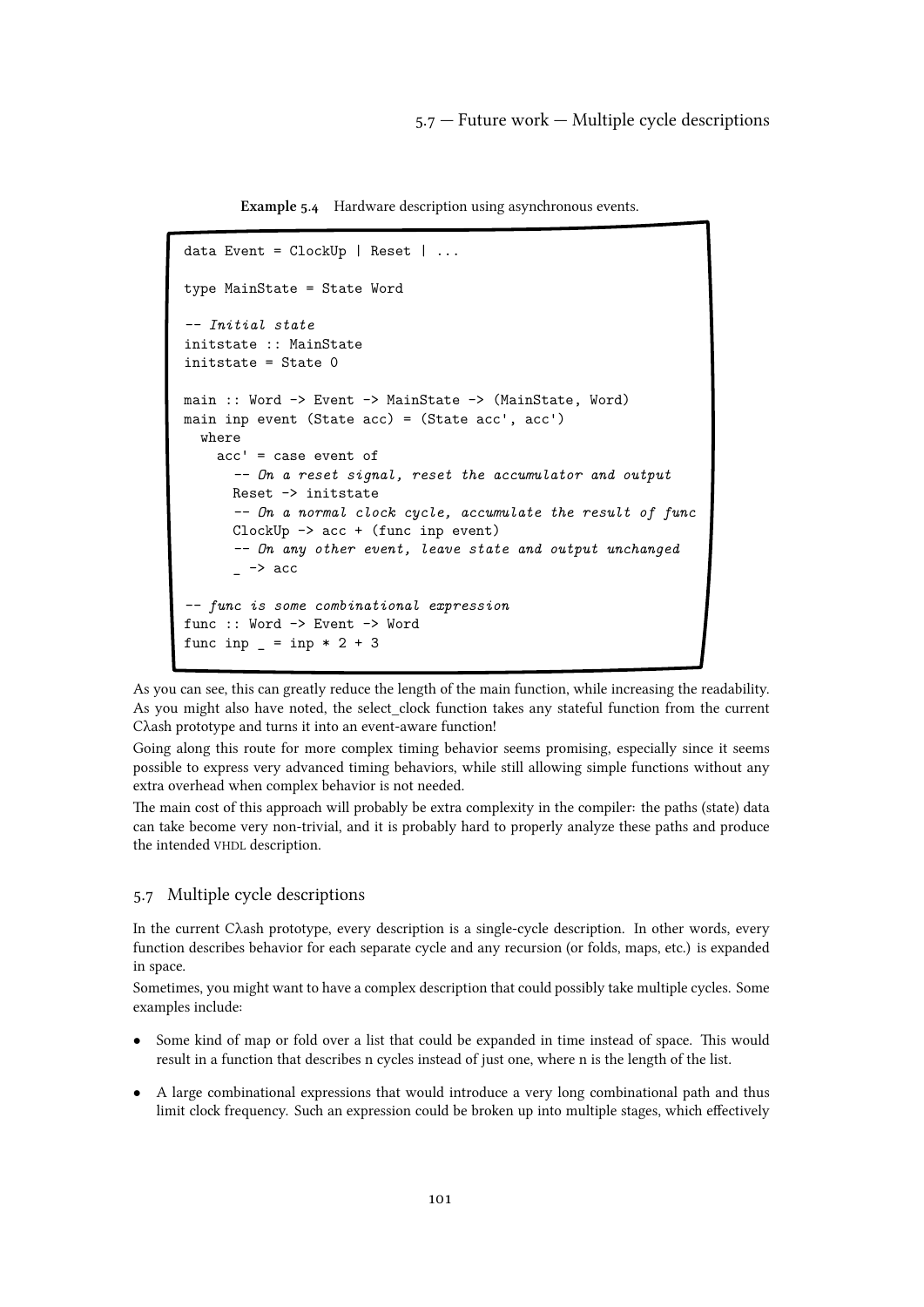<span id="page-101-0"></span>5.7 — Future work — Multiple cycle descriptions

Example 5.5 Hardware description with multiple clock domains through events.

```
data Event = ClockUpA | ClockUpB | ...
type MainState = State (SubAState, SubBState)
-- Initial state
initstate :: MainState
initstate = State (initsubastate, initsubbstate)
main :: Word -> Word -> Event -> MainState -> (MainState, Word, Word)
main inpa inpb event (State (sa, sb)) = (State (sa', sb'), outa, outb)
  where
    -- Only update the substates if the corresponding clock has an up
    -- transition.
    sa' = case event of
      ClockUpA -> sa''
      - -> sa
    sb' = case event of
      ClockUpB -> sb''
      \overline{\phantom{a}} -> sb
    -- Always call suba and subb, so we can always have a value for our output
    -- ports.
    (sa'', outa) = suba inpa sa
    (sb'', outb) = subb inpb sb
type SubAState = State ...
suba :: Word -> SubAState -> (SubAState, Word)
suba = . . .type SubBState = State ...
subb :: Word -> SubAState -> (SubAState, Word)
subb = ...
```
results in a pipelined system (see also [section 5.4\) with a known delay. There should probably be some](#page-98-0) way for the developer to specify the cycle division of the expression, since automatically deciding on such a division is too complex and contains too many trade-offs, at least initially.

*•* Unbounded recursion. It is not possible to expand unbounded (or even recursion with a depth that is not known at compile time) in space, since there is no way to tell how much hardware to create (it might even be infinite).

When expanding infinite recursion over time, each step of the recursion can simply become a single clock cycle. When expanding bounded but unknown recursion, we probably need to add an extra data valid output bit or something similar.

Apart from translating each of these multiple cycle descriptions into a per-cycle description, we also need to somehow match the type signature of the multiple cycle description to the type signature of the single cycle description that the rest of the system expects (assuming that the rest of the system is described in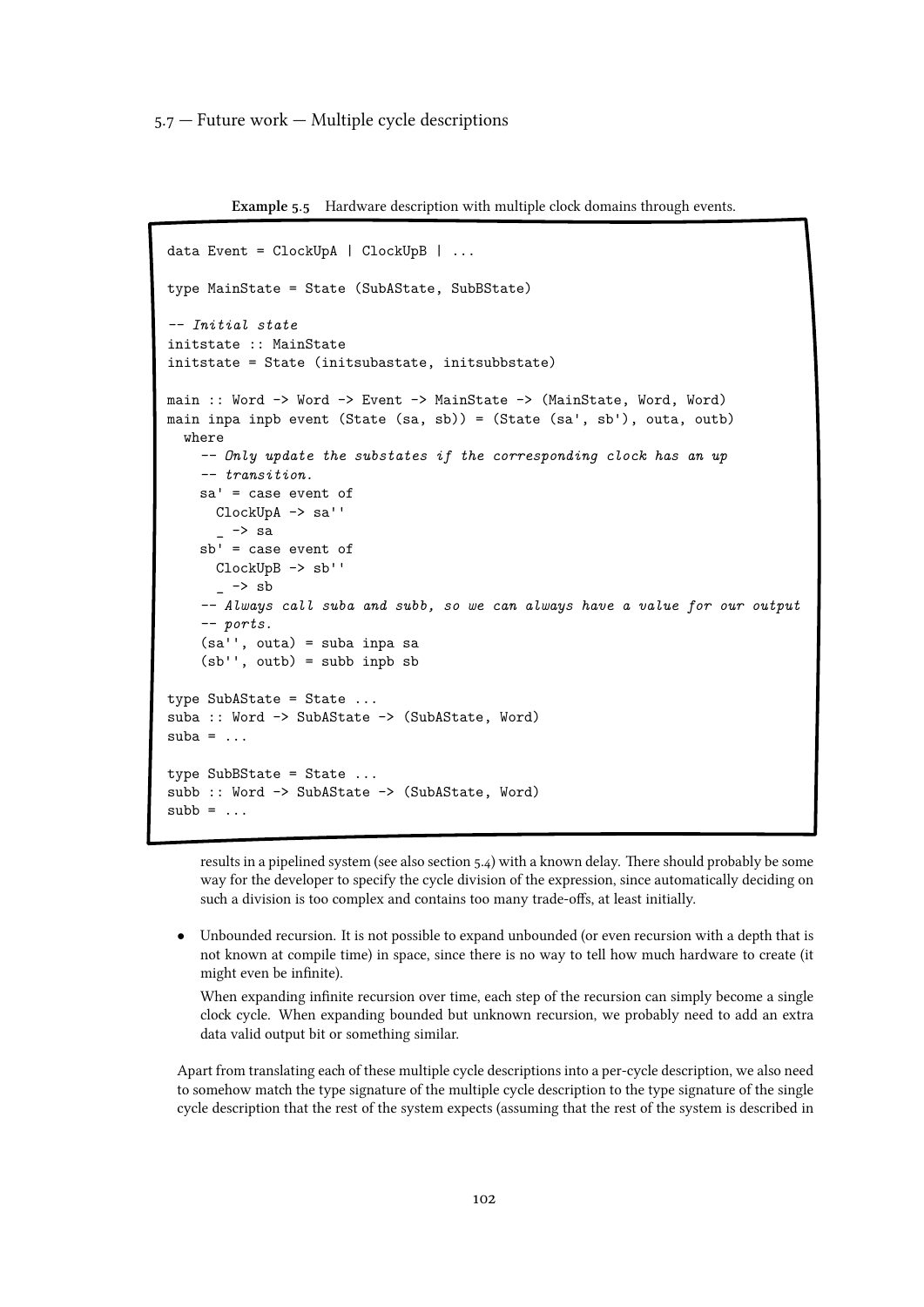5.8 — Future work — Higher order values in state

Example 5.6 A function to filter clock events.

```
select_clock :: Event
                -> (input -> State s -> (State s, output))
                -> (input -> State s -> Event -> (State s, output))
select_clock clock func inp state event = (state', out)
  where
    state' = if clock == event then state'' else state
    (state'', out) = func inp state
main :: Word -> Word -> Event -> MainState -> (MainState, Word, Word)
main inpa inpb event (State (sa, sb)) = (State (sa', sb'), outa, outb)
  where
    (sa'', outa) = (select_clock ClockUpA suba) inpa sa event
    (sb'', outb) = (select_clock ClockUpB subb) inpb sb event
```
the 'normal' per-cycle manner). For example, an infinitely recursive expression typically has the return type [a], while the rest of the system would expect just a (since the recursive expression generates just a single element each cycle).

Naively, this matching could be done using a (built-in) function with a signature like  $[a] \rightarrow a$ , which also serves as an indicator to the compiler that some expanding over time is required. However, this poses a problem for simulation: how will our Haskell implementation of this magical built-in function know which element of the input list to return. This obviously depends on the current cycle number, but there is no way for this function to know the current cycle without breaking all kinds of safety and purity properties. Making this function have some state input and output could help, though this state is not present in the actual hardware (or perhaps there is some state, if there are value passed from one recursion step to the next, but how can the type of that state be determined by the type-checker?).

It seems that this is the most pressing problem for multi-cycle descriptions: How to interface with the rest of the system, without sacrificing safety and simulation capabilities?

# 5.8 Higher order values in state

Another interesting idea is putting a higher-order value inside a function's state value. Since we can use higher-order values anywhere, why not in the state?

Example 5.7 An accumulator using a higher-order state.

```
-- The accumulator function that takes a word and returns a new accumulator
-- and the result so far. This is the function we want to put inside the
-- state.
type Acc = Word \rightarrow (Acc, Word)acc = \{a \rightarrow (\{b \rightarrow acc \mid a+b\}), a)
main :: Word -> State Acc -> (State Acc, Word)
main a s = (State s', out)where (s', out) = s a
```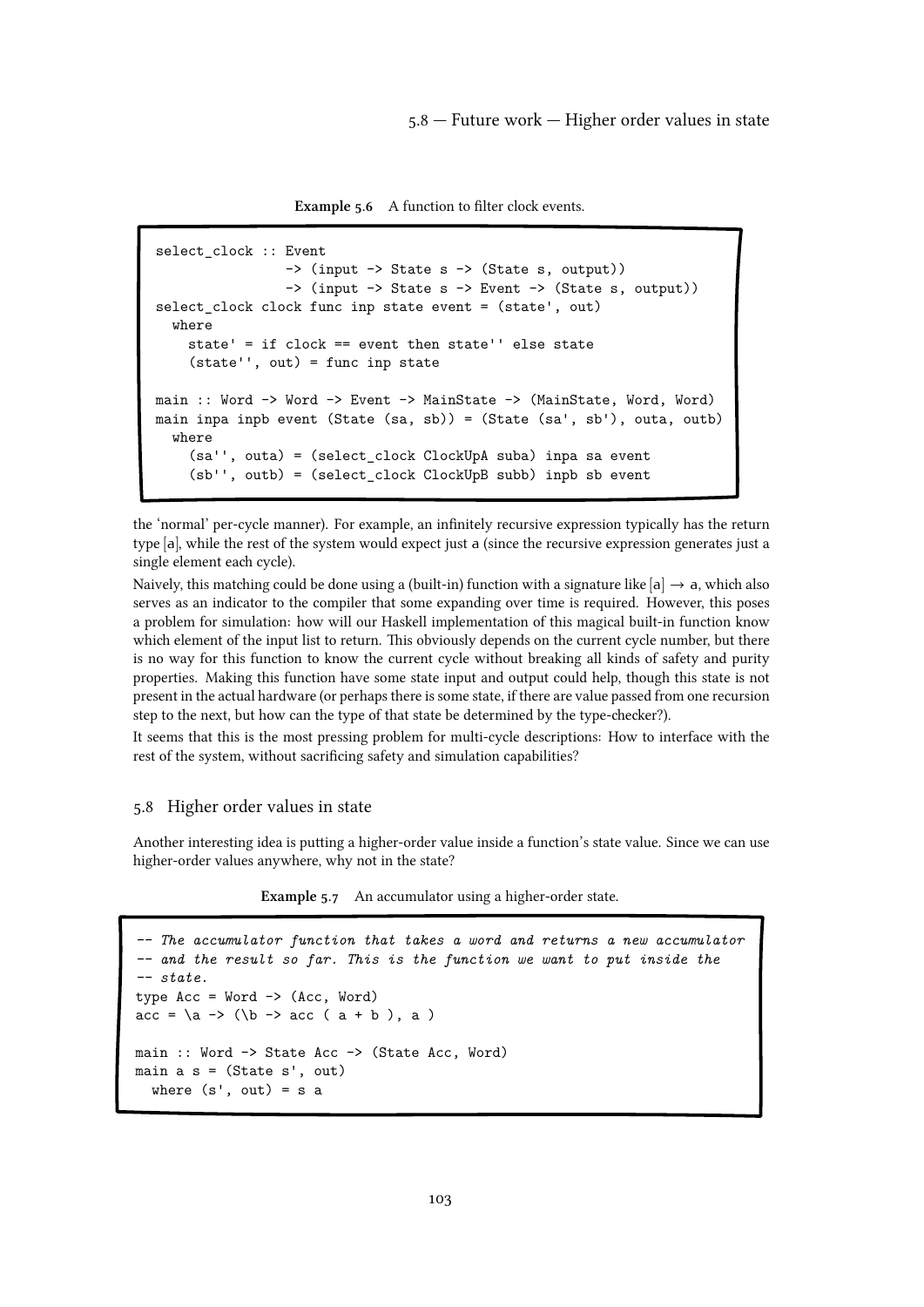#### 5.9 — Future work — Don't care values

As a (contrived) example, consider the accumulator in [example 5.7. This code uses a function as its state,](#page-102-0) which implicitly contains the value accumulated so far. This is a fairly trivial example, that is more easy to write with a simple Word state value, but for more complex descriptions this style might pay off. Note that in a way we are using the continuation passing style of writing functions, where we pass a sort of continuation from one cycle to the next.

Our normalization process completely removes higher-order values inside a function by moving applications and higher-order values around so that every higher-order value will eventually be full applied. However, if we would put a higher-order value inside our state, the path from the higher-order value definition to its application runs through the state, which is external to the function. A higher-order value defined in one cycle is not applied until a later cycle. Our normalization process only works within the function, so it cannot remove this use of a higher-order value.

However, we cannot leave a higher-order value in our state value, since it is impossible to generate a register containing a higher-order value, we simply cannot translate a function type to a hardware type. To solve this, we must replace the higher-order value inside our state with some other value representing these higher-order values.

On obvious approach here is to use an algebraic datatype where each constructor represents one possible higher-order value that can end up in the state and each constructor has an argument for each free variable of the higher-order value replaced. This allows us to completely reconstruct the higher-order value at the spot where it is applied, and thus the higher-order value disappears.

This approach is commonly known as the 'Reynolds approach to defunctionalization', first described by J.C. Reynolds[[19\] and seems to apply well to this situation. One note here is that Reynolds' approach](#page-108-0) puts all the higher-order values in a single datatype. For a typed language, we will at least have to have a single datatype for each function type, since we cannot mix them. It would be even better to split these data-types a bit further, so that such a datatype will never hold a constructor that is never used for a particular state variable. This separation is probably a non-trivial problem, though.

#### 5.9 Don't care values

A powerful value in VHDL is the don't care value, given as '-'. This value tells the compiler that you do not really care about which value is assigned to a signal, allowing the compiler to make some optimizations. Since choice in hardware is often implemented using a collection of logic gates instead of multiplexers only, synthesizers can often reduce the amount of hardware needed by smartly choosing values for these don't care cases.

There is not really anything comparable with don't care values in normal programming languages. The closest thing is an undefined or uninitialized value, though those are usually associated with error conditions.

It would be useful if Cλash also has some way to specify don't care values. When looking at the Haskell typing system, there are really two ways to do this:

*•* Add a special don't care value to every datatype. This includes the obvious Bit type, but will also need to include every user defined type. An exception can be made for vectors and product types, since those can simply use the don't care values of the types they contain.

This would also require some kind of 'Don't careable' type class that allows each type to specify what its don't care value is. The compiler must then recognize this constant and replace it with don't care values in the final VHDL code.

This is of course a very intrusive solution. Every type must become member of this type class, and there is now some member in every type that is a special don't care value. Guaranteeing the obvious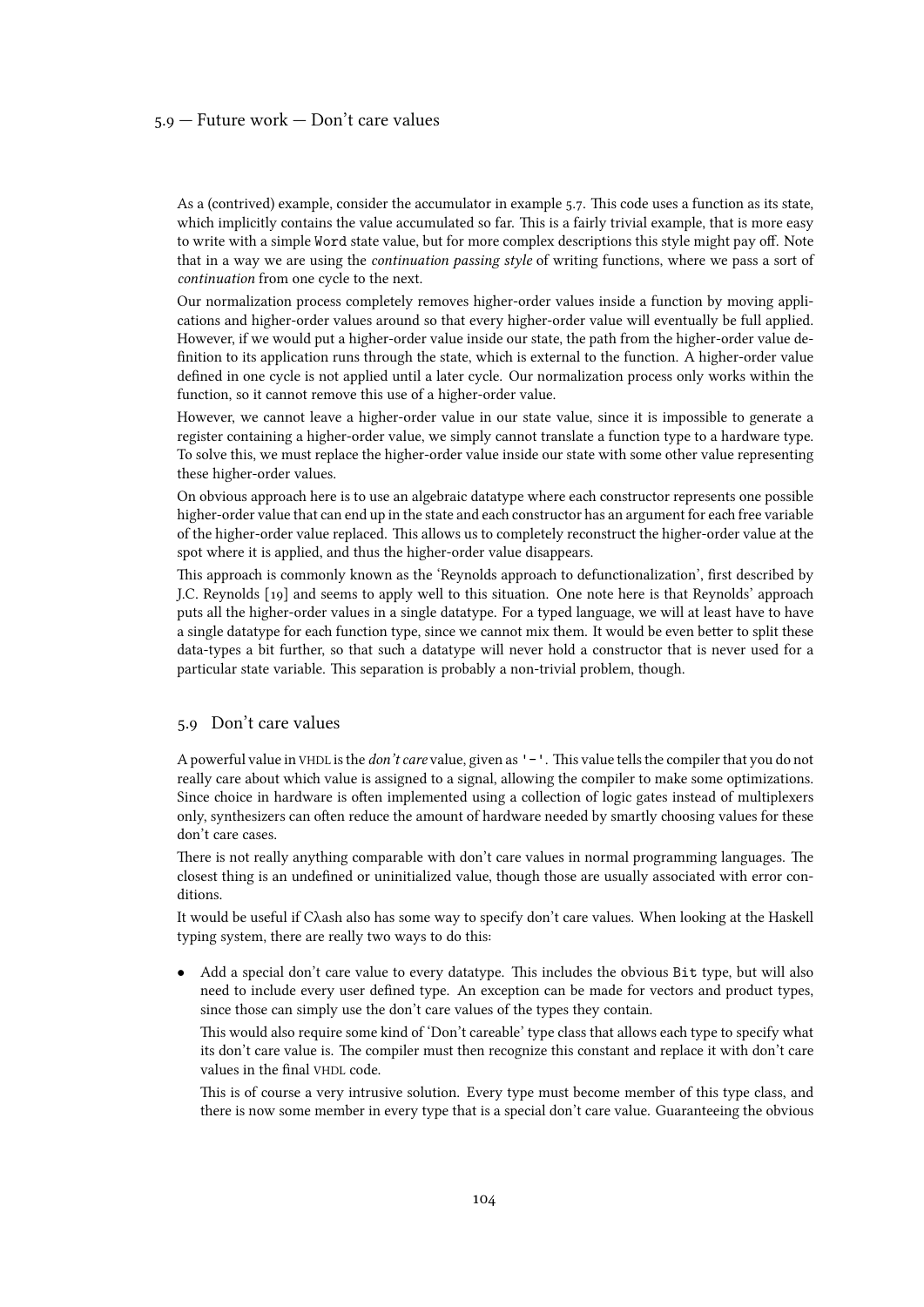don't care semantics also becomes harder, since every pattern match or case expressions must now also take care of the don't care value (this might actually be an advantage, since it forces designers to specify how to handle don't care for different operations).

*•* Use the special undefined, or bottom value present in Haskell. This is a type that is member of all types automatically, without any explicit declarations.

Any expression that requires evaluation of an undefined value automatically becomes undefined itself (or rather, there is some exception mechanism). Since Haskell is lazy, this means that whenever it tries to evaluate undefined, it is apparently required for determining the output of the system. This property is useful, since typically a don't care output is used when some output is not valid and should not be read. If it is in fact not read, it should never be evaluated and simulation should be fine.

In practice, this works less ideal. In particular, pattern matching is not always smart enough to deal with undefined. Consider the following definition of an and operator:

```
and :: Bit -> Bit -> Bit
and Low \_ = Lowand \_ Low = Lowand High High = High
```
When using the and operation on an undefined (don't care) and a Low value should always return a Low value. Its value does not depend on the value chosen for the don't care value. However, though when applying the above and function to Low and undefined results in exactly that behavior, the result is undefined when the arguments are swapped. This is because the first pattern forces the first argument to be evaluated. If it is undefined, evaluation is halted and an exception is show, which is not what is intended.

These options should be explored further to see if they provide feasible methods for describing don't care conditions. Possibly there are completely other methods which work better.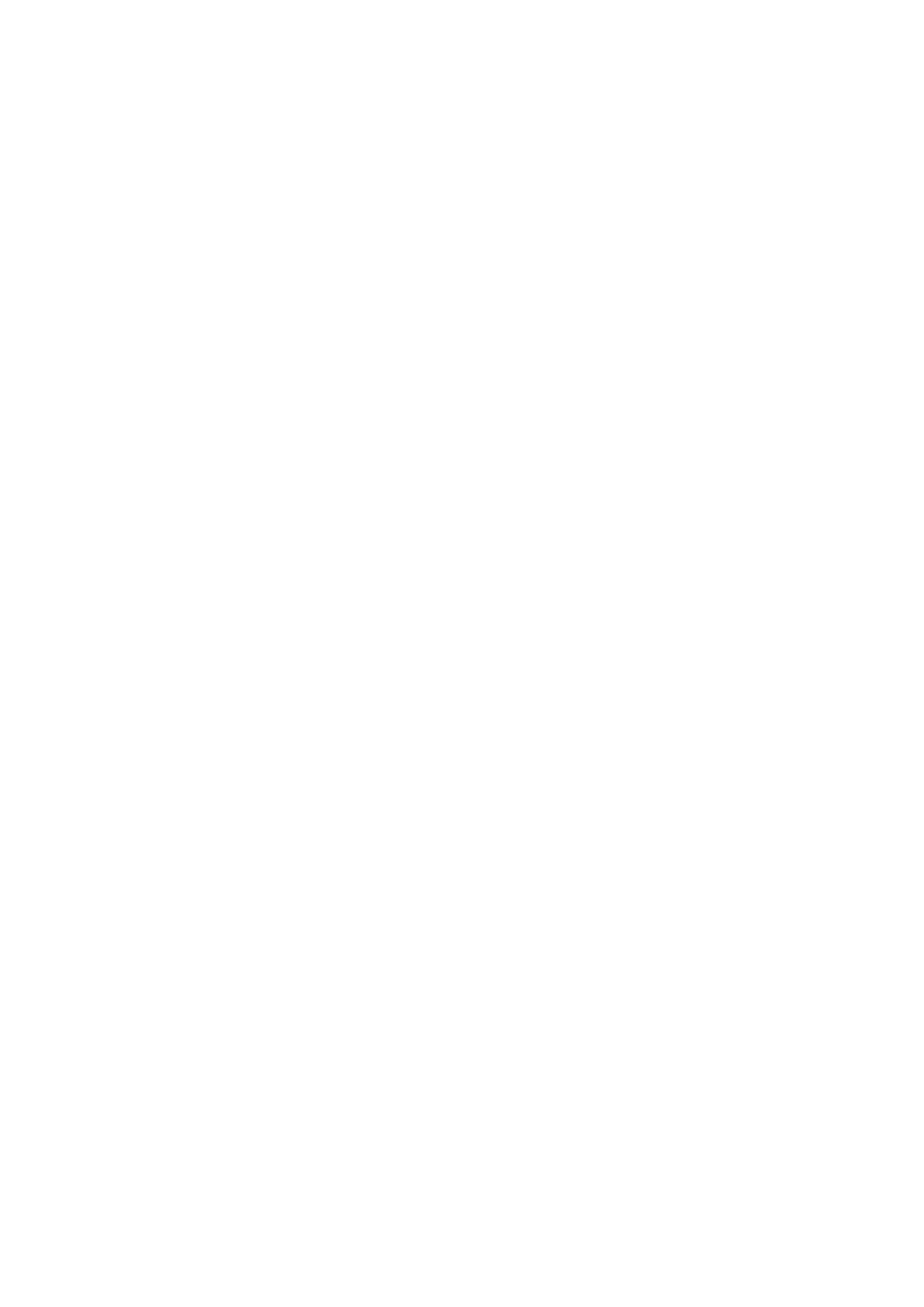# 6 Conclusions

The product of this research is a system called Cλash, which allows hardware descriptions written in Haskell to be translated to VHDLand be programmed into an FPGA.

In this research, we have seen that a functional language is well suited for hardware descriptions. Function applications provide elegant notation for component instantiation and the various choice mechanisms (pattern matching, case expressions, if expressions) are well suited to describe conditional assignment in the hardware.

Useful features from the functional perspective, like polymorphism and higher-order functions and expressions also prove suitable to describe hardware and our implementation shows that they can be translated to VHDL as well.

A prototype compiler was created in this research. For this prototype the Haskell language was chosen as the input language, instead of creating a new language from scratch. This has enabled creating the prototype rapidly, allowing for experimenting with various functional language features and interpretations in Cλash. Even supporting more complex features like polymorphism and higher-order values has been possible. If a new language and compiler would have been designed from scratch, that new language would not have been nearly as advanced as the current version of Cλash.

However, Haskell might not have been the best choice for describing hardware. Some of the expressiveness it offers is not appropriate for hardware description (such as infinite recursion or recursive types), but also some extra syntax sugar could be useful (to reduce boilerplate).

The lack of real dependent typing support in Haskell has been a burden. Haskell provides the tools to create some type level programming constructs (and is improving fast), but another language might have support for more advanced dependent types (and even type level operations) as a fundamental part of the language. The need for dependent typing is particularly present in Cλash to be able to fix some properties (list length, recursion depth, etc.) at compile time. Having better support for dependent typing might allow the use of type-safe recursion in Cλash, though this is fundamentally still a hard problem.

The choice of describing state very explicitly as extra arguments and results is a mixed blessing. It provides very explicit specification of state, which allows for very clear descriptions. This also allows for easy modification of the description in our normalization program, since state can be handled just like other arguments and results.

On the other hand, the explicitness of the states and in particular substates, mean that more complex descriptions can become cumbersome very quickly. One finds that dealing with unpacking, passing, receiving and repacking becomes tedious and even error-prone. Removing some of this boilerplate would make the language even easier to use.

On the whole, the usefulness of Cλash for describing hardware is not completely clear yet. Most elements of the language have proven suitable, and even a real world hardware circuit (a reducer circuit  $[1]$ ) has been implemented. However, the language has not been used during a complete design process, where its rapid prototyping and reusability qualities could become real advantages, or perhaps the state boilerplate or synchronicity limitations could become real problems.

It is expected that Cλash will be used as a tool in education at the University of Twente soon. Hopefully this will provide a better insight in how the system performs.

The prototype compiler has a clear design. Its front-end is taken from the GHC compiler and desugars Haskell into a small, but functional and typed language, called Core. Cλash adds a transformation system that reduces this small language to a normal form and a simple back-end that performs a direct translation to VHDL. This approach has worked well and should probably be preserved. Especially the transformation based normalization system is suitable. It is easy to implement a transformation in the prototype, though it is not trivial to maintain enough overview to guarantee that the system is correct and complete. In fact, the current set of transformations is probably not complete yet, in particular when stateful descriptions are involved. However, the system can be (and has been) described in a mathematical sense, allowing us to reason about it and probably also prove various correctness properties in the future.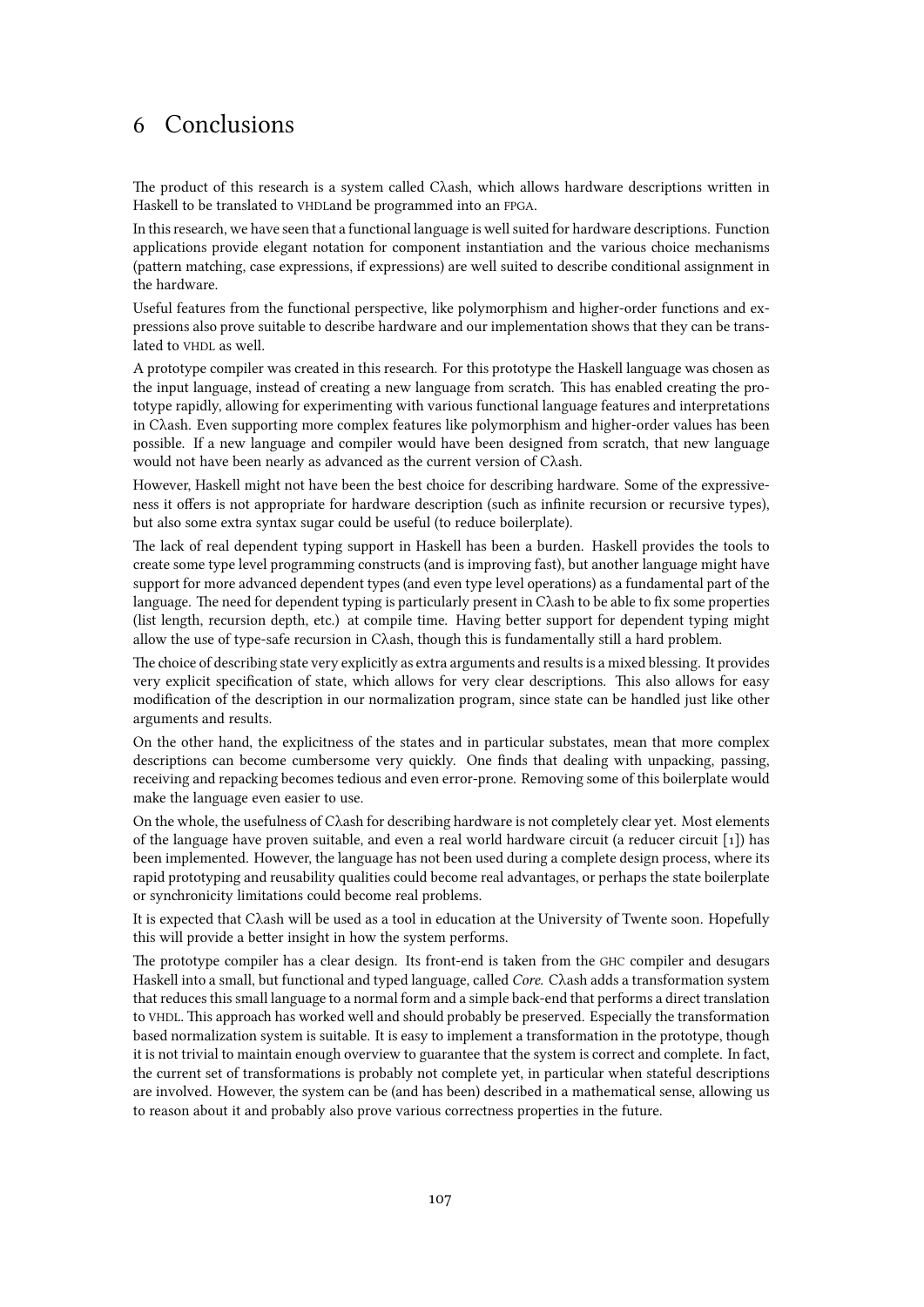# 6 — Conclusions

The scope of this research has been limited to structural descriptions that are synchronous in a single clock domain using cycle accurate designs. Even though this is a broad spectrum already, it may turn out that this scope is too narrow for practical use of Cλash. A common response from people that hear about using a functional language for hardware description is that they hope to be able to provide a concise mathematical description of their algorithm and have the hardware generated for them. Since this is obviously a different problem altogether, we could not have hoped to even start solving it. However, hopefully the current Cλash system provides a solid base on top of which further experimentation with functional descriptions can be built.